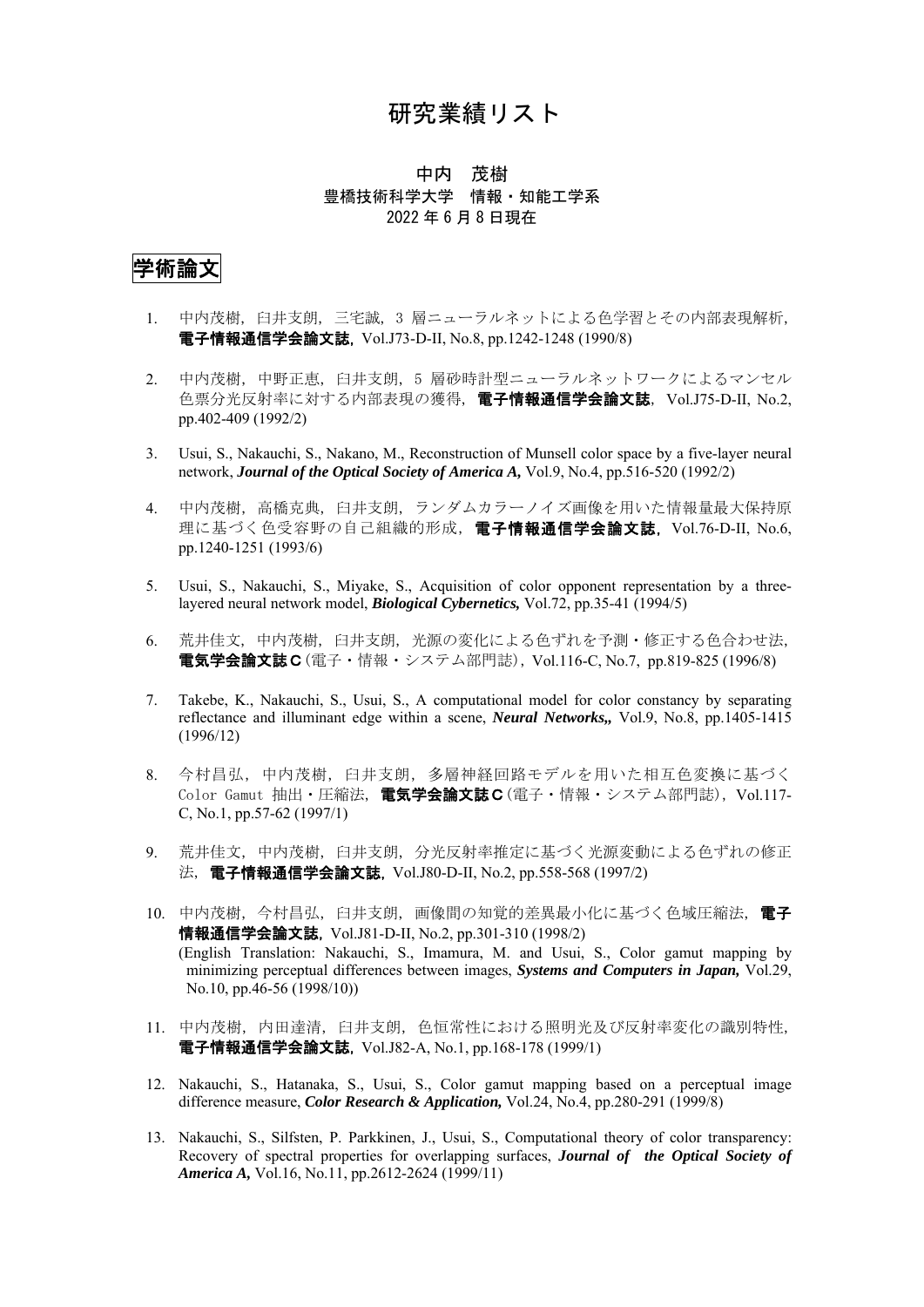- 14. 永田憲範, 中内茂樹, 臼井支朗, 色恒常性にかかわる照明光の空間変化検出の視覚探索 とその数理モデル, 電子情報通信学会論文誌, Vol.J83-D-II, No.7, pp.1685-1694 (2000/7)
- 15. 竹部啓輔, 伊藤直己, 中内茂樹, 臼井支朗, 色恒常性を有するデジタルカラーイメージ ング, 電子情報通信学会論文誌, Vol.J83-D-II, No.8, pp.1753-1762 (2000/8)
- 16. Usui, S., Arai, Y., Nakauchi, S., Neural networks for device-independent digital color imaging, *Information Science,* Vol.123, pp.115-125 (2000/3)
- 17. 竹部啓輔, 加納克則, 伊藤直己, 中内茂樹, 臼井支朗, 偏光フィルタを用いた光源色推 定と色補正, 電子情報通信学会論文誌, Vol.J84-D-II, No.3, pp.480-487 (2001/3)
- 18. 早坂太一, 中内茂樹, 臼井支朗, サポートベクタマシンによる 3 次元物体認識における 視点依存性の解析, 電子情報通信学会論文誌, Vol.J85-D-II, No.1, pp.112-120 (2002/1)
- 19. 永田憲範, 中内茂樹, 臼井支朗, 視覚探索における色弁別メカニズム, 電子情報通信学 会論文誌, Vol.J85-D-II, No.4, pp.668-678 (2002/4)
- 20. 中内茂樹, 林宏二, 臼井支朗, 広ダイナミックレンジシーンの WYSIWYG 的再現:多重 解像度表現による輝度補正画像の統合, 電子情報通信学会論文誌, Vol.J87-D-II, No.5, pp.1153-1161 (2004/5)
- 21. 宮下一成, 蔦瑞樹, 鈴木崇之, 都甲珠, 杉山純一, 中内茂樹, 清水浩, 3 次元スペクト ルイメージングによるダイズ種子の内部構造の可視化, 日本食品科学工学会誌, Vol.51, No.12, pp.656-684 (2004/12)
- 22. 宮澤佳苗, 岩崎宏明, 中内茂樹, 分光画像法によるオゾンストレスに対する植物反応の 可視化, **光学,** Vol.34, No.10, pp.533-539 (2005/10)
- 23. 豊田敏裕, 本庄秀至, 中内茂樹, シーン統計量に対するベイズ推定としての色恒常性, 電子情報通信学会論文誌, Vol.J89-D, No.9, pp.2101-2112 (2006/9)
- 24. 観音隆幸, 堺浩之, 中内茂樹, 臼井支朗, ぼけ順応が視覚の空間周波数伝達特性に与え る影響, 電子情報通信学会論文誌, Vol.J90-D, No.7, pp.1812-1819 (2007/7)
- 25. 豊田敏裕, 中内茂樹, 臼井支朗, 色信号の統計的性質に基づく知覚的色彩透明視の成立 条件, 映像情報メディア学会論文誌, Vol.61, No.8, pp.1202-1208 (2007/8)
- 26. 観音隆幸, 今住優吾, 中内茂樹, 堺浩之, 臼井支朗, 図地分離がぼけ順応に与える影響, 電子情報通信学会論文誌, Vol.J91-D, No.2, pp.497-503 (2008/2)
- 27. Miyazawa, K., Kobayashi, K., Nakauchi, S., Hiraishi, A., In situ detection and identification of microorganisms at single colony resolution by spectral imaging, *Optical Review,* Vol.15, No.6, pp.285-291 (2008).
- 28. Nakauchi, S., Onouchi, T., Detection and modification of confusing color combinations for redgreen dichromats to achieve a color universal design, *Color Research & Application,* Vol.33, No.3, pp.203-211 (2008)
- 29. 後藤紀美子, 南哲人, 北崎充晃, 中内茂樹, 顔認知処理に与える色情報の影響と時間特 性, **日本感性工学会論文集,** Vol.8, No.3, pp.527-534 (2009)
- 30. Minami, T., Goto, K., Kitazaki, M., Nakauchi, S., Asymmetry of P3 amplitude during oddball tasks reflects the unnaturalness of visual stimuli, *Neuro Report,* Vol.20, No.16, pp.1471-1476 (2009/10)
- 31. Kaarna, A., Nishino, K., Miyazawa, K., Nakauchi, S., Michromatic scope for enhancement of color difference, *Color Research & Application,* Vol.35, No.2, pp.101-109 (2010/01)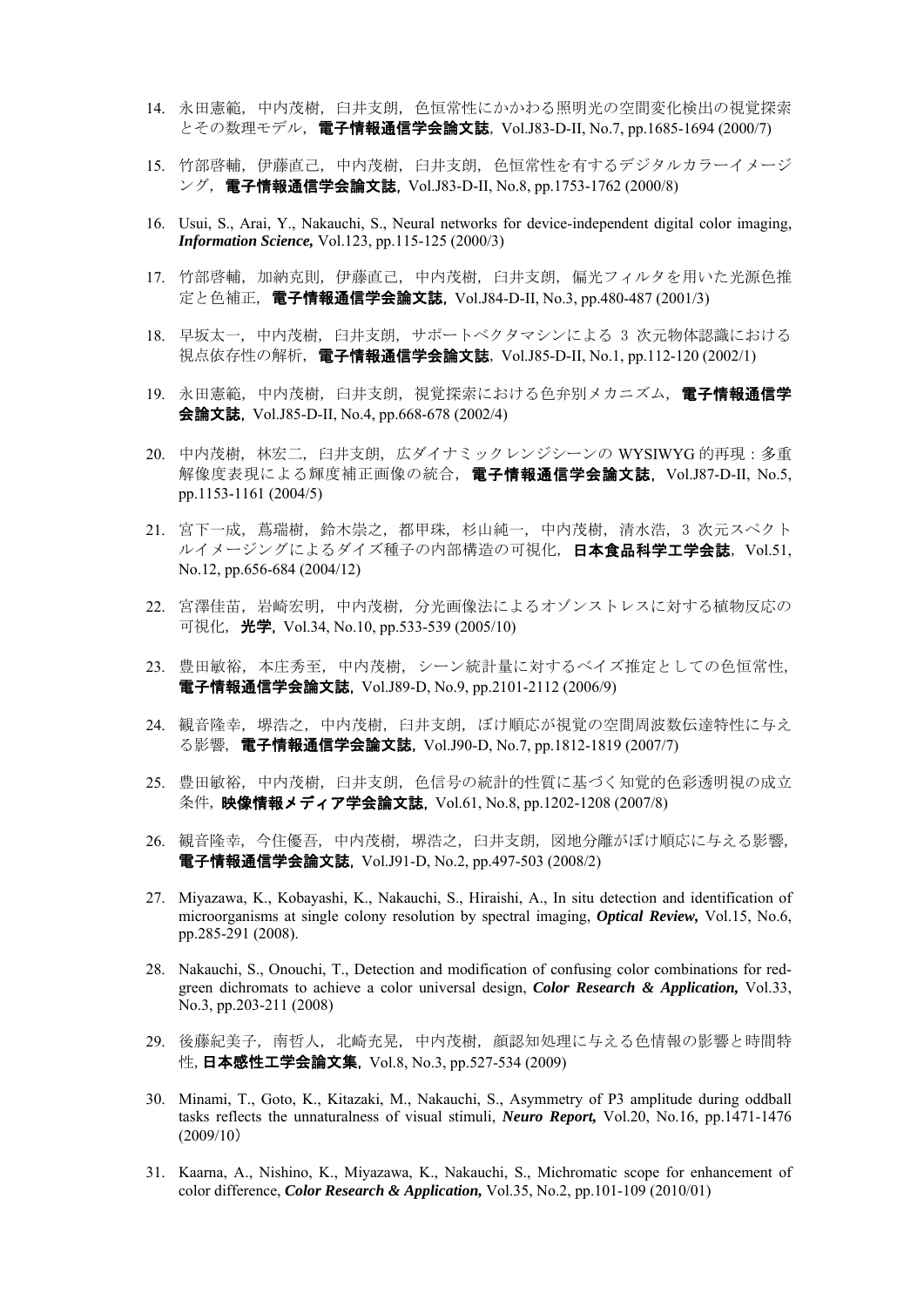- 32. 中島加惠, 南哲人, 中内茂樹, 記憶色の強さが脳波 P3 に与える影響, 日本感性工学会論 文誌, Vol.9, No.2, pp.235-242 (2010/02)
- 33. Kobayashi, K., Matsui, Y., Maebuchi, Y., Toyota, T., Nakauchi, S., Near infrared spectroscopy and hyperspectral imaging for prediction and visualization of fat and fatty acid content in intact raw beef cuts, *Journal of Near Infrared Spectroscopy*, Vol.18, No.5, pp.301-315 (2010)
- 34. Minami, T., Goto, K., Kitazaki, M., Nakauchi, S., Effects of color information on face processing using event-related potentials and Gamma oscillations, *Neuroscience,* Vol.176, pp.265-273 (2011/02)
- 35. Nishino, K., Nakamura, M., Matsumoto, M., Tanno, O., Nakauchi, S., Optical filter for highlighting spectral features Part I: Design and development of the filter for discrimination of human skin with and without an application of cosmetic foundation, *Optics Express*, Vol.19, No.7, pp.6020-6030 (2011)
- 36. Nishino, K., Nakamura, M., Matsumoto, M., Tanno, O., Nakauchi, S., Optical filter for highlighting spectral features Part II: Quantitative measurements of cosmetic foundation and assessment of their spatial distributions under realistic facial conditions, *Optics Express*, Vol.19, No.7, pp.6031-6041 (2011)
- 37. 橋本陽平, 南哲人, 長谷川良平, 中内茂樹, 商品キャラクタに対する認知状態と脳波の関連, 日本感性工学会論文誌, Vol.10, No.2, pp.123-129 (2011/4)
- 38. 横田悠右, 南哲人, 中内茂樹, ERP に基づく視覚刺激における不自然さの推定, 日本感性工 学会論文誌, Vol.10, No.2, pp.277-285 (2011/4)
- 39. 則竹洋佑, 南哲人, 中内茂樹, 単一試行に対する EEG を用いた 2 値化された隠し絵の知 覚状態推定, 電子情報通信学会論文誌, Vol.J94-D, No.7, pp.1145-1153 (2011/7)
- 40. 横田悠右, 南哲人, 中内茂樹, 聴覚-視覚プライミングおよび不自然な視覚刺激が脳波事象 関連電位およびガンマ帯振動に与える影響, 電子情報通信学会論文誌, Vol.J94-D, No.9, pp.1579-1588 (2011/9)
- 41. Nakauchi, S., Nishino, K., Yamashita, T., Selection of optimal combinations of band-pass filters for ice detection by hyperspectral imaging, *Optics Express*, Vol.20, No.2, pp.986-1000, doi:10.1364/OE.20.000986 (2012/1)
- 42. Nishino, K., Kaarna, A., Miyazawa, K., Oda, H., Nakauchi, S., Optical implementation of spectral filtering for the enhancement of skin color discrimination, *Color Research & Application*, Vol.37, No.1, pp.53-58, doi: 10.1002/col.20646 (2012/2)
- 43. 蔦瑞樹, 中内茂樹, 西野顕, 杉山純一, 判別・定量のための蛍光指紋フィルタ設計法とその 食品評価への適用ーヨーグルトのリボフラビン含量推定を例に-,日本食品科学工学会誌 Vol.59, No.3, pp.139-145 (2012/5)
- 44. Nakajima, K., Minami, T., Nakauchi, S., The face-selective N170 component is modulated by facial color, *Neuropsychologia* , Vol.50, No.10, pp.2499-2505, doi: 10.1016/j.neuropsychologia.2012.06.022 (2012/6)
- 45. Kobayashi, K., Mori, M., Nishino, K., Toyota, T., Nakauchi, S., Visualisation of fat and fatty acid distribution in beef using a set of filters based on near-infrared spectroscopy, *Journal of Near Infrared Spectroscopy*, Vol.20, No.5, pp.509-519, doi: 10.1255/jnirs.1019 (2012/5)
- 46. Hashimoto, Y., Minami, T., Nakauchi, S., Electrophysiological differences in the processing of affect misattribution, *PLoS ONE*, Vol.7, No.11, e49132., doi: 10.1371/journal.pone.0049132 (2012/11)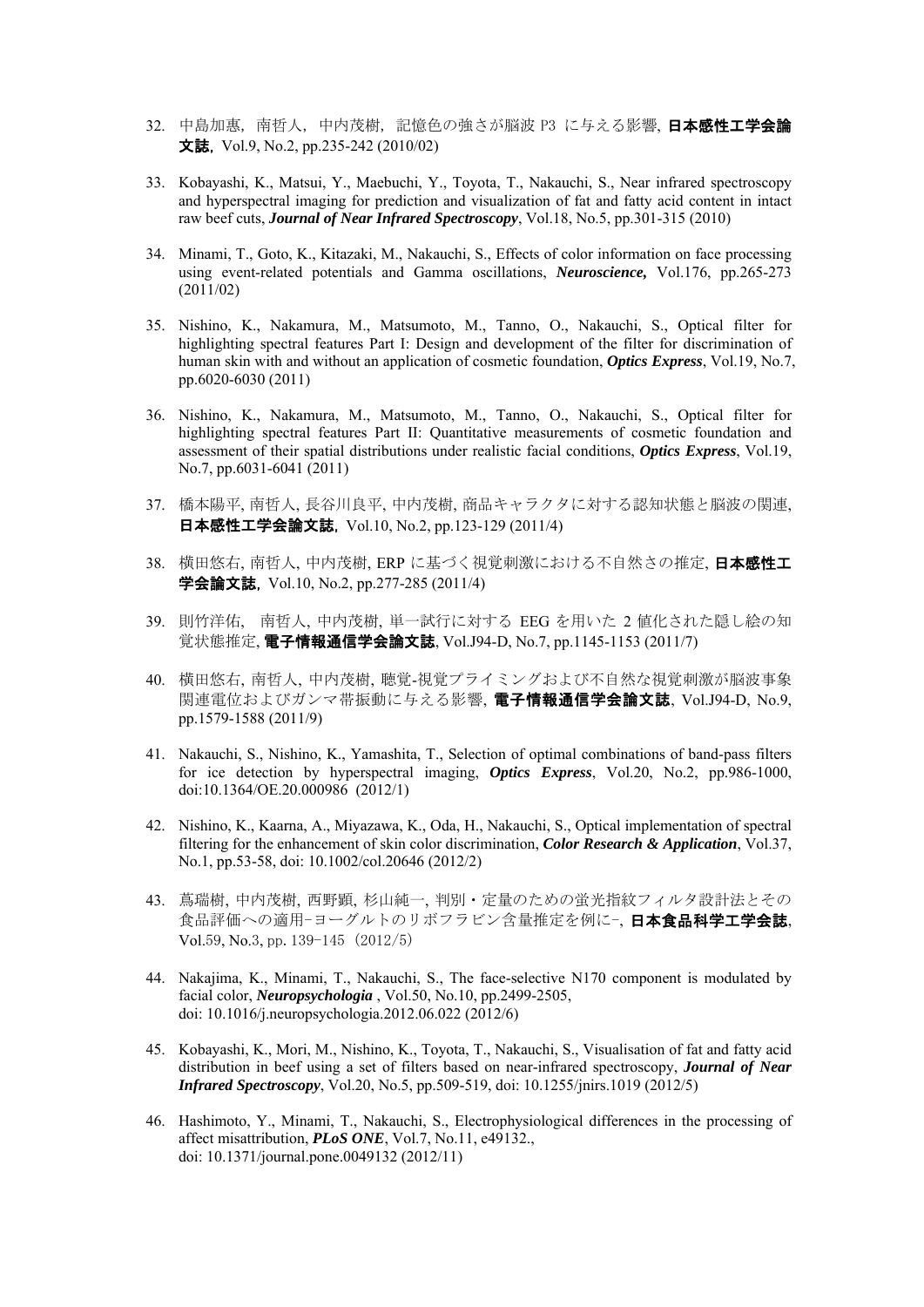- 47. Kobayashi, K., Yamada, T., Hiraishi, A., Nakauchi, S., Real-time optical monitoring of microbial growth using optimal combination of light-emitting diodes, *Optical Engineering*, Vol.51, No.12, pp. 123201(1-8), doi:10.1117/1.OE.51.12.123201 (2012/12)
- 48. Nishino, K., Fujiyama, T., Hashizume, H., Nakauchi, S., Detection and Visualization of Intracutaneous Allergic Type-Specific Elements Using Long-Wavelength Near-Infrared Hyperspectral Imaging, *Skin Research and Technology*, Vol.19, No.1, pp.1-10, doi: 10.1111/j.1600-0846.2012.00622.x (2013/2)
- 49. Toyota, T., Nakauchi, S., Optical Measurement of Interference Color of Pearls and Its Relation to Subjective Quality, *Optical Review*, Vol.20, No.1, pp.50-58, doi: 10.1007/s10043-013-0009-2 (2013/1)
- 50. Nagai, T., Kimura, H., Nakauchi, S., Color signal integration for color discrimination along a long-range apparent motion trajectory, *Multisensory Research*, Vol.26, No.3, pp.241-265, doi: 10.1163/22134808-00002415 (2013)
- 51. \*鎌谷祐貴, 中内茂樹, 北崎充晃, AR-SSVEP の基礎検討:実写画像のコントラスト変化に よる定常視覚誘発電位, 日本バーチャルリアリティ学会論文誌, Vol.18, No.1, pp.55-62 (2013/3)
- 52. Tani, Y., Araki, K., Nagai, T., Koida, K., Nakauchi, S., Kitazaki, M., Enhancement of Glossiness Perception by Retinal-Image Motion: Additional Effect of Head-Yoked Motion Parallax, *PLoS ONE*, Vol.8, No.1, e54549., doi: 10.1371/journal.pone.0054549 (2013/1)
- 53. Nutchakan, K., Minami, T., Nakauchi, S., Semantic processing in subliminal face stimuli: An EEG and tDCS study, *Neuroscience Letters*, Vol.544, No.7, pp.141-146, doi: 10.1016/j.neulet.2013.04.002 (2013/6)
- 54. Nishino, K., Nakamura, K., Tsuta, M., Yoshimura, M., Sugiyama, J., Nakauchi, S., Optimization of excitation-emission band-pass filter for visualization of viable bacteria distribution on the surface of pork meat, *Optics Express*, Vol.21, No.10, pp.12579-12591, doi: 10.1364/OE.21.012579 (2013/5)
- 55. Nagai, T., Ono, Y., Tani, Y., Koida, K., Kitazaki, M., Nakauchi, S., Image regions contributing to perceptual translucency: A psychophysical reverse-correlation study, *i-Perception*, Vol.4, No.6, pp.407-428, doi: 10.1068/i0576 (2013/8)
- 56. Minami, T., Noritake, Y., Nakauchi, S., Decreased beta-band activity is correlated with disambiguation of hidden figures, *Neuropsychologia*, Vol.56C, pp.9-16, doi: 10.1016/j.neuropsychologia.2013.12.026 (2014/1)
- 57. Nutchakan, K., Minami, T., Nakauchi, S., Gamma oscillations distinguish mere exposure from other likability effects, *Neuropsychologia*, Vol.54C, pp.129-138, doi: 10.1016/j.neuropsychologia.2013.12.021 (2014/1)
- 58. Tani, Y., Nagai, T., Koida, K., Kitazaki, M., Nakauchi, S., Experts and novices use the same factors--but differently-- to evaluate pearl quality, *PLoS ONE*, Vol.9, No.1, e86400. doi: 10.1371/journal.pone.0086400 (2014/1)
- 59. Nakajima, K., Minami, T., Tanabe, H., Sadato, N., Nakauchi, S., Facial color processing in the face-selective regions: an fMRI study, *Human Brain Mapping*, Vol.35, No.9, pp.4958-4964, doi: 10.1002/hbm.22535 (2014/4)
- 60. Yokota, Y., Minami, T., Naruse, Y., Nakauchi, S., Neural processes in pseudo perceptual rivalry: An ERP and time-frequency approach, *Neuroscience*, Vol.271, No.20, pp.35-44, doi: 10.1016/j.neuroscience.2014.04.015 (2014/6)
- 61. Sato T., Nagai T., Nakauchi S., Reverse correlation analysis of chromatic contrast perception based on chromatic mechanism models, *Optical Review*, Vol.21, No.5, pp.526-540, doi: 10.1007/s10043-014-0083-0 (2014/10)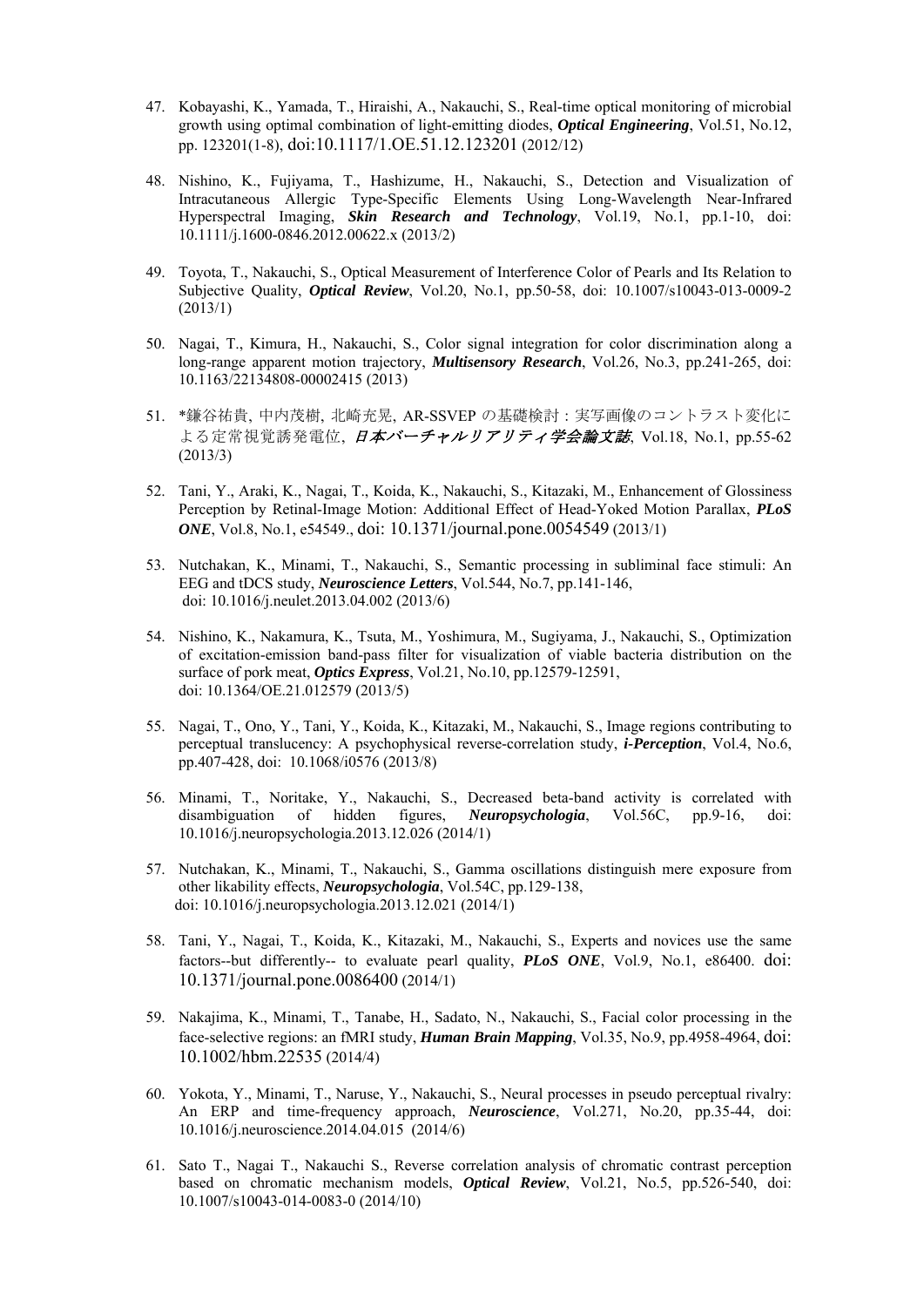- 62. 谿雄祐, 西島遼, 永井岳大, 鯉田孝和, 北崎充晃, 中内茂樹, 前方・後方照明強度比による透, 明感知 覚の変化, 映像情報メディア学会誌, Vol.68,No.12, pp.J534-J536 (2014/11)
- 63. Nagai, T., Matsushima, T., Koida, K., Tani, Y., Kitazaki, M., Nakauchi, S., Temporal properties of material categorization and material rating:visual vs non-visual material features, *Vision Research*, Vol.115, pp.259-270, doi: 10.1016/j.visres.2014.12.011, 5-Year Impact Factor: 2.551 (2015)
- 64. ElMasry, G., Nakauchi, S., Noninvasive sensing of thermal treatments of Japanese seafood products using imaging spectroscopy, *International Journal of Food Science and Technology*, Vol.50(9), pp.1960-1971, doi: 10.1111/ijfs.12863, 5-Year Impact Factor: 1.504 (2015)
- 65. ElMasry, G., Nagai, H., Moriya, K., Nakazawa, N., Tsuta, M., Sugiyama, J., Okazaki, E., Nakauchi, S., Freshness estimation of intact frozen fish using fluorescence spectroscopy and chemometrics of excitation-emission matrix, *Talanta*, Vol.143, pp.145-156, doi: 10.1016/j.talanta.2015.05.031, 5-Year Impact Factor: 3.756 (2015)
- 66. ElMasry, G., Nakauchi, S., Prediction of meat spectral patterns based on optical properties and concentrations of the major constituents, *Food Science & Nutrition*, Vol.4, pp.269-283, doi: 10.1002/fsn3.286, (2015)
- 67. Nakajima, K., Minami, T., Nakauchi, S., Effects of facial color on the subliminal processing of fearful faces, *Neuroscience*, Vol.310, pp.472-485, doi: 10.1016/j.neuroscience.2015.09.059 (2015)
- 68. Minami, T., Nakajima, K., Changvisommid, L., Nakauchi, S., The effects of facial color and inversion on the N170 event-related potential (ERP) component, *Neuroscience*, Vol.311, pp.341- 348, doi: 10.1016/j.neuroscience.2015.10.019 (2015)
- 69. ElMasry, G., Nakauchi, S., Indesipensible Operations on Hyperspectral Images for Non-Invasive Sensing of Food Quality: A Comprehensive Review, *Biosystems Engineering*, Vol.142, pp.53-82, doi: 10.1016/j.biosystemseng.2015.11.009 (2015)
- 70. 新海崇紘, 南哲人, 中内茂樹, 定常状態視覚誘発電位による複数移動対象への注意状態の推 定, 日本感性工学会論文誌, Vol.15 (1), 特集「第 17 回大会」, pp.225-231 (2016)
- 71. Sato, T., Nagai, T., Kuriki, I., Nakauchi, S., Dissociation of equilibrium points for colordiscrimination and color-appearance mechanisms in incomplete chromatic adaptation, *Journal of the Optical Society of America A*, Vol.33 (3), pp.A150-A163, doi: 10.1364/JOSAA.33.00A150 (2016)
- 72. ElMasry, G., Nakazawa, N., Okazaki, E., Nakauchi, S., Non-invasive sensing of freshness indices of frozen fish and fillets using pretreated excitation–emission matrices, *Sensors and Actuators B: Chemical*, Vol.228, pp.237-250, doi: 10.1016/j.snb.2016.01.032, (2016)
- 73. Tamura, H., Nakauchi, S., Koida, K., Robust brightness enhancement across a luminance range of the glare illusion, *Journal of Vision*, Vol.16 (1):10, doi: 10.1167/16.1.10, (2016)
- 74. Higashi, H, Elmasry, G., Nakauchi, S., Sparse regression for selecting fluorescence wavelengths for accurate prediction of food properties, *Chemometrics and Intelligent Laboratory Systems*, Vol.154, pp.29-37, doi: 10.1016/j.chemolab.2016.03.008 (2016)
- 75. Nakajima, K., Minami, T., Nakauchi, S., Interaction between facial expression and color, *Scientific Reports*, Article number: 41019, doi:10.1038/srep41019, (2017)
- 76. Higashi, H., Minami, T., Nakauchi, S., Variation in Event-Related Potentials by State Transitions, *Frontiers Human Neuroscience*, Vol.11(75), doi:10.3389/fnhum.2017.0007 (2017)
- 77. Flinkman, M., Nakauchi, S., Illuminations that improve color discrimination ability of people with red-green color vision deficiency, *Journal of the Optical Society of America A*, Vol.34 (10), pp.1914-1923, doi: 10.1364/JOSAA.34.001914, (2017)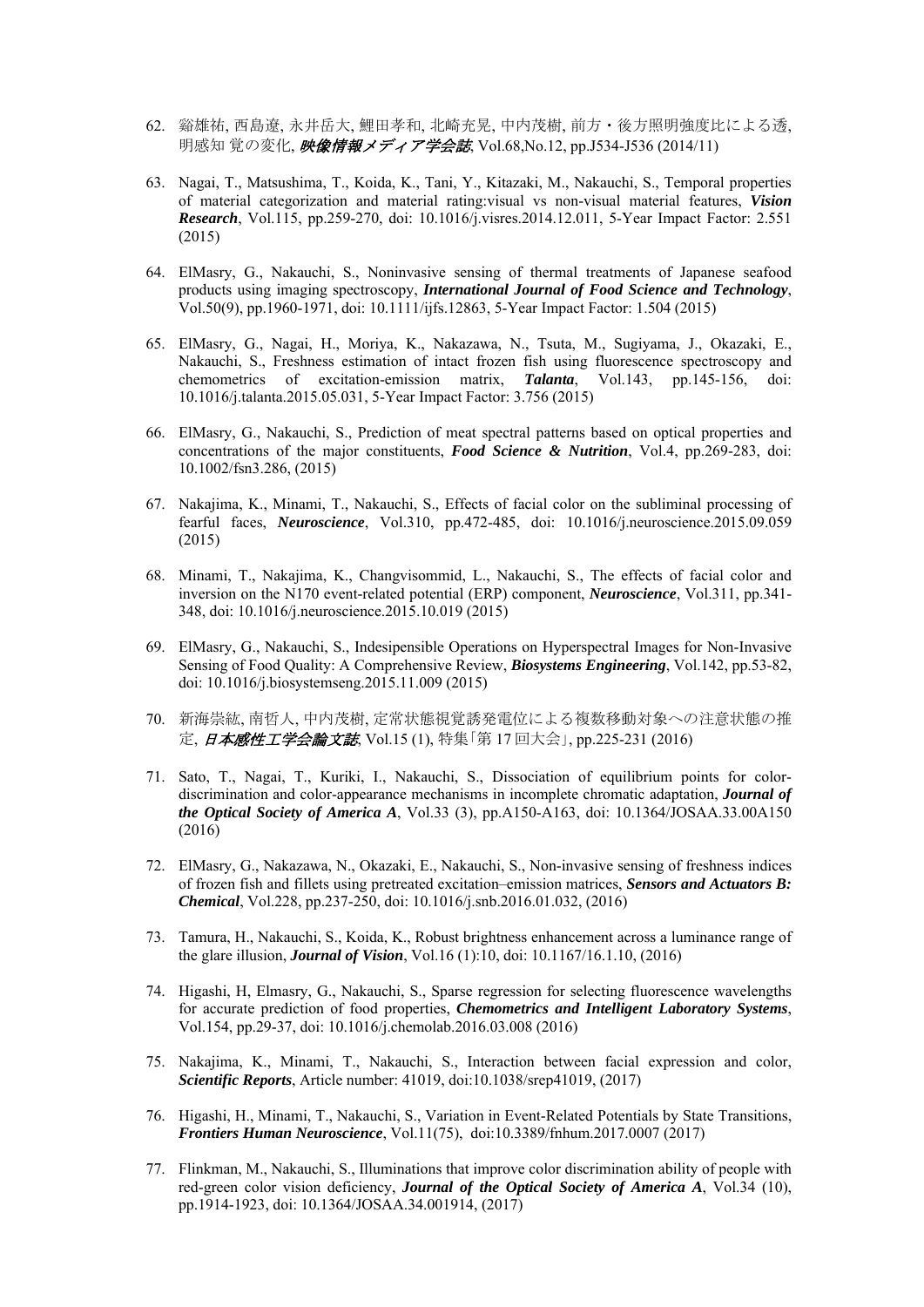- 78. 二瓶裕司, 南 哲人, 中内茂樹, パレイドリア現象における瞳孔径応答, 日本感性工学会 論文誌, Vol.17, No.1, pp.169-175 doi: 10.5057/jjske.TJSKE-D-17-00051, (2017)
- 79. Tani, Y., Nishijima, R., Nagai, T., Koida, K., Kitazaki, M., Nakauchi, S., Trained visual art experts make more stable judgments of glossiness, *The Japanese Journal of Psychonomic Science*, Vol.36, No.1, pp.17-29, doi.org/10.14947/psychono.36.3, (2017)【**2017** 年度日本基礎 心理学会優秀論文賞】
- 80. 權 眞煥, 吉野淳也, 高佐原 舞, 中内茂樹, 坂本真樹, 質感を表現するオノマトペからみた自 然観と高級感の関係,基礎心理学研究,Vol.36, No.1, pp.40-49, doi.org/10.14947/psychono.36.7
- 81. Shibata, M., Elmasry G., Moriya, K., Rahman, M., Miyamoto, Y., Ito, K., Nakazawa, N., Nakauchi, S., Okazaki, E., Smart technique for accurate monitoring of ATP content in frozen fish fillets using fluorescence fingerprint, *LWT- Food Science and Technology*, Vol.92., pp.258-264, doi.org/10.1016/j.lwt.2018.02.026 (2018)
- 82. Nihei, Y., Minami, T., Nakauchi, S., Brain Activity Related to the Judgment of Face-Likeness: Correlation between EEG and Face-Like Evaluation, *Frontiers in Human Neuroscience*, doi.org/10.3389/fnhum.2018.00056 (2018/2)
- 83. 佐藤文昭, 鈴木雄太, 中内茂樹, 南 哲人, 定常状態視覚誘発電位と瞳孔計測を用いた知覚交 替情報の抽出に関する研究, 電子情報通信学会論文誌, Vol.J101-D, No.3, pp.607-614, (2018)
- 84. Tamura, H., Higashi, H., Nakauchi S., Dynamic Visual Cues for Differentiating Mirror and Glass, *Scientific Reports*, doi:10.1038/s41598-018-26720-x (2018)
- 85. Suzuki, Y., Minami, T., Nakauchi, S., Association between pupil dilation and implicit processing prior to object recognition via insight, *Scientific Reports*, doi:10.1038/s41598-018-25207-z (2018)
- 86. Minami, T., Nakajima, K., Nakauchi, S., Effects of Face and Background Color on Facial Expression Perception, *Frontiers in Psychology*, Vol. 9, p.1012, doi: 10.3389/fpsyg.2018.01012(2018)
- 87. M. V. Bui, M. M. Rahman, Nakazawa, N., Okazaki, E., Nakauchi, S., Visualize the quality of frozen fish using fluorescence imaging aided with excitation-emission matrix, *Optics Express*, Vol.26, No.18, doi.org/10.1364/OE.26.022954(2018/9)
- 88. Tamura, H., Nakauchi, S., The rotating glass illusion: material appearance is bound to perceived shape and motion, i-Perception, Vol.9, No.6, pp.1-5, doi.org/10.1177/2041669518816716(2018/12)
- 89. Rahman, Md, M., Shibata, M., Elmasry G., Nakazawa, N., Nakauchi, S., Hagiwara, T., Osako, K., Okazaki, E., Expeditious prediction of post-mortem changes in frozen fish meat using threedimensional fluorescence fingerprints, *Bioscience, Biotechnology, and Biochemistry*, doi.org/10.1080/09168451.2019.1569494(2019/1)
- 90. Nishino, K., Haryu, Y., Kinoshita, A., Nakauchi, S., Development of the Multi-spectral UV Polarization Reflectance Imaging System (MUPRIS) for In-Situ Monitoring of the UV Protection Efficacy of Sunscreen on Human Skin, *Skin Research and Technology*, (in press)
- 91. 中古賀 理, 二瓶裕司, 中内茂樹, 南 哲人, 顔色が低解像度顔刺激における表情認知に及 ぼす影響, 日本感性工学会論文誌, Vol.18, No.1, pp.79-85, doi: 10.5057/jjske.TJSKE-D-18- 00035, (2019)
- 92. Urban, P., Tanksale, Madan T., Brunton, A., Vu, Minh, B., Nakauchi, S., Redefining A in RGBA: Towards a Standard for Graphical 3D Printing, *ACM Transactions on Graphics*, Vol.38, No.3, Article 21, doi.org/10.1145/3319910(2019/5)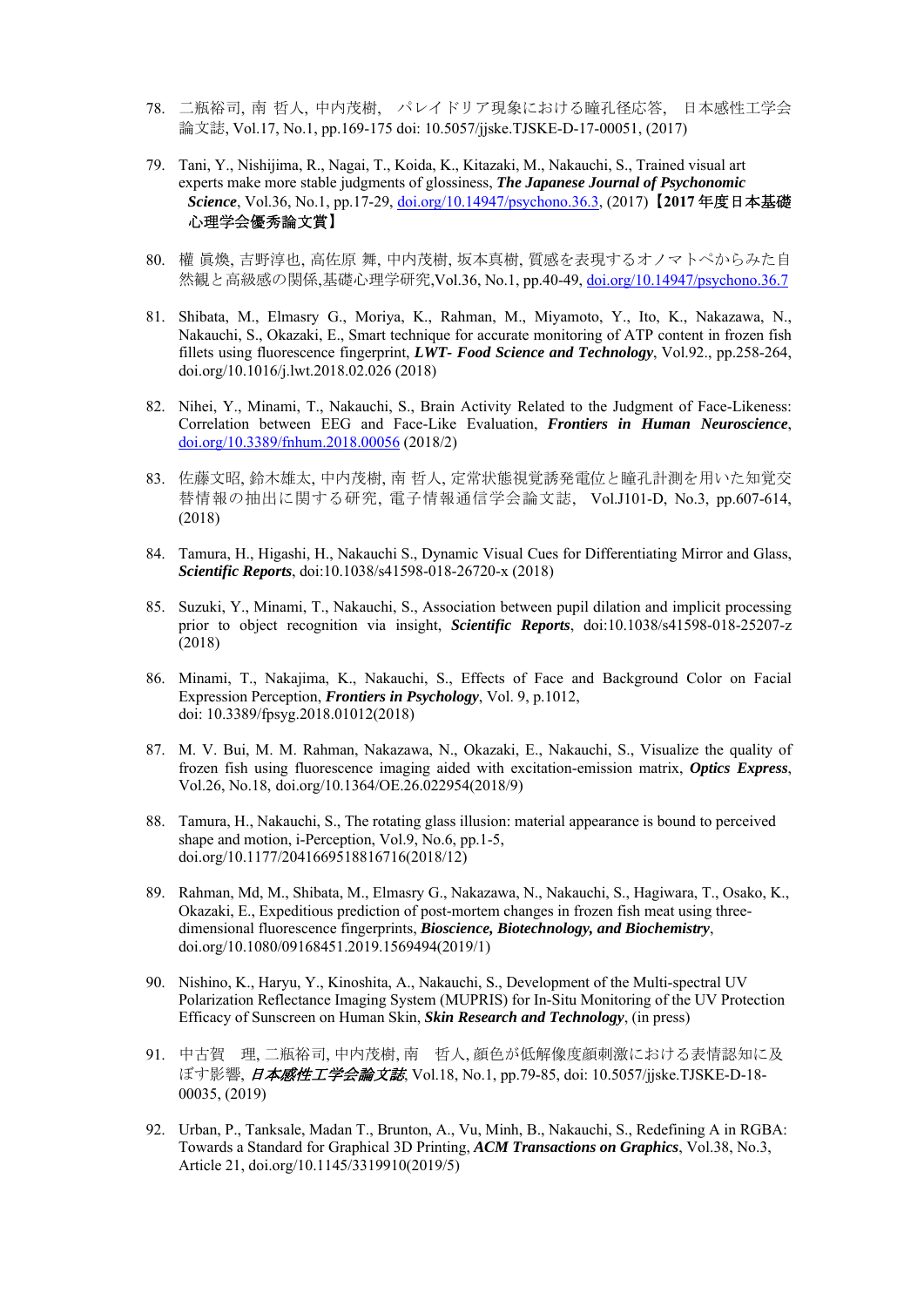- 93. Suzuki, Y., Minami, T., Laeng, B., Nakauchi, S., Colorful glares: Effects of colors on brightness illusions measured with pupillometry, *Acta Psychologica,* Vol.198, 10282, doi.org/10.1016/j.actpsy.2019.102882(2019/7)
- 94. Suzuki, Y., Minami, T., Nakauchi, S., Pupil Constriction in the Glare Illusion Modulates the Steady-State Visual Evoked Potentials, *Neuroscience*, No.416, pp.221–228, doi.org/10.1016/j.neuroscience.2019.08.003 (2019)
- 95. Higashi, H., Minami, T., Nakauchi, S. Cooperative update of beliefs and state-transition functions in human reinforcement learning, *Scientific Report*, Vol.9, 17704 (2019) doi:10.1038/s41598-019-53600-9
- 96. Higashi, H., Bui, M.V., Syahir, A., Nakauchi, S., Computational lighting for extracting optical features from RGB images, *Measurement*, Vol.151, 107183 (2020) doi: 10.1016/j.measurement.2019.107183
- 97. Nakakoga, S., Higashi, H., Muramatsu, J., Nakauchi, S., Minami, T., Asymmetrical characteristics of emotional responses to pictures and sounds: Evidence from pupillometry, *PLoS ONE*, Vol.15, No.4, e0230775, https://doi.org/10.1371/journal.pone.0230775(2020)
- 98. Sato,F., Laeng, B., Nakauchi, S., Minami, T., Cueing the Necker cube: Pupil dilation reflects the viewing-from-above constraint in bistable perception, *Journal of Vision*, 20(4), 7-7. , https://jov.arvojournals.org/article.aspx?articleid=2764678(2020)
- 99. Kinzuka, Y., Minami, T., Nakauchi, S., Pupil dilation reflects English/l//r/discrimination ability for Japanese learners of English: a pilot study, *Scientific Reports*, Vol.10, No.1, pp.1-9., https://www.nature.com/articles/s41598-020-65020-1(2020)
- 100. Sérgio M. C. Nascimento, Catarina F. M. Herdeiro, Andreia E. Gomes, João M. M. Linhares, Kondo, T., Nakauchi, S., The Best CCT for Appreciation of Paintings under Daylight Illuminants is Different for Occidental and Oriental Viewers, *LEUKOS,* PP.1 – 9, https://doi.org/10.1080/15502724.2020.1761828(2020)
- 101. Minami, T., Azuma, K., Nakauchi, S., Steady-state visually evoked potential is modulated by the difference of recognition condition, *PLoS ONE*, Vol.15, No.7, e0235309, https://doi.org/10.1371/journal.pone.0235309 (2020)
- 102. M. M. Rahman., M. V. Bui., Shibata, M., Nakazawa, N., M. N. A. Rithu., Yamashita, H., Sadayasu, K., Tsuchiyama, K., Nakauchi, S., Hagiwara, T., Osako, K., Okazaki, E., Rapid noninvasive monitoring of freshness variation in frozen shrimp using multidimensional fluorescence imaging coupled with chemometrics, *Talanta*, 121871, https://doi.org/10.1016/j.talanta.2020.121871(2020)
- 103. Linhares, J.M.M., Monteiro, J.A.R., Bailão, A., Cardeira, L., Kondo, T., Nakauchi, S., Picollo, M., Cucci, C., Casini, A., Stefani, L., Nascimento, S.M.C., How Good Are RGB Cameras Retrieving Colors of Natural Scenes and Paintings?—A Study Based on Hyperspectral Imaging. *Sensors*, Vol.20, No.21, 6242, https://doi.org/10.3390/s20216242(2020)
- 104. Okamoto, S., Wakamatsu, K., Nakauchi, S., Kwon, J., Sakamoto, M., Computation of sensoryaffective relationships depending on material categories of pictorial stimuli, I*EEE Transactions on Affective Computing*, http://doi.org/10.1109/TAFFC.2020.3039684(2020/11)
- 105. Bui, M. V., Tsuta, M., Nakauchi, S., Versatile band-pass filters for fluorescence imaging of the food products for quality assessment, *Food Science and Technology Research*, Vol.27, No.2, pp.203–210, http://doi.org/10.3136/fstr.27.203 (2021)
- 106. Kinzuka, Y., Sato, Y., Minami, T., Nakauchi, S., Effect of glare illusion-induced perceptual brightness on temporal perception, *Psychophysiology*, 2021;00:e13851., https://doi.org/10.1111/psyp.13851 (2021)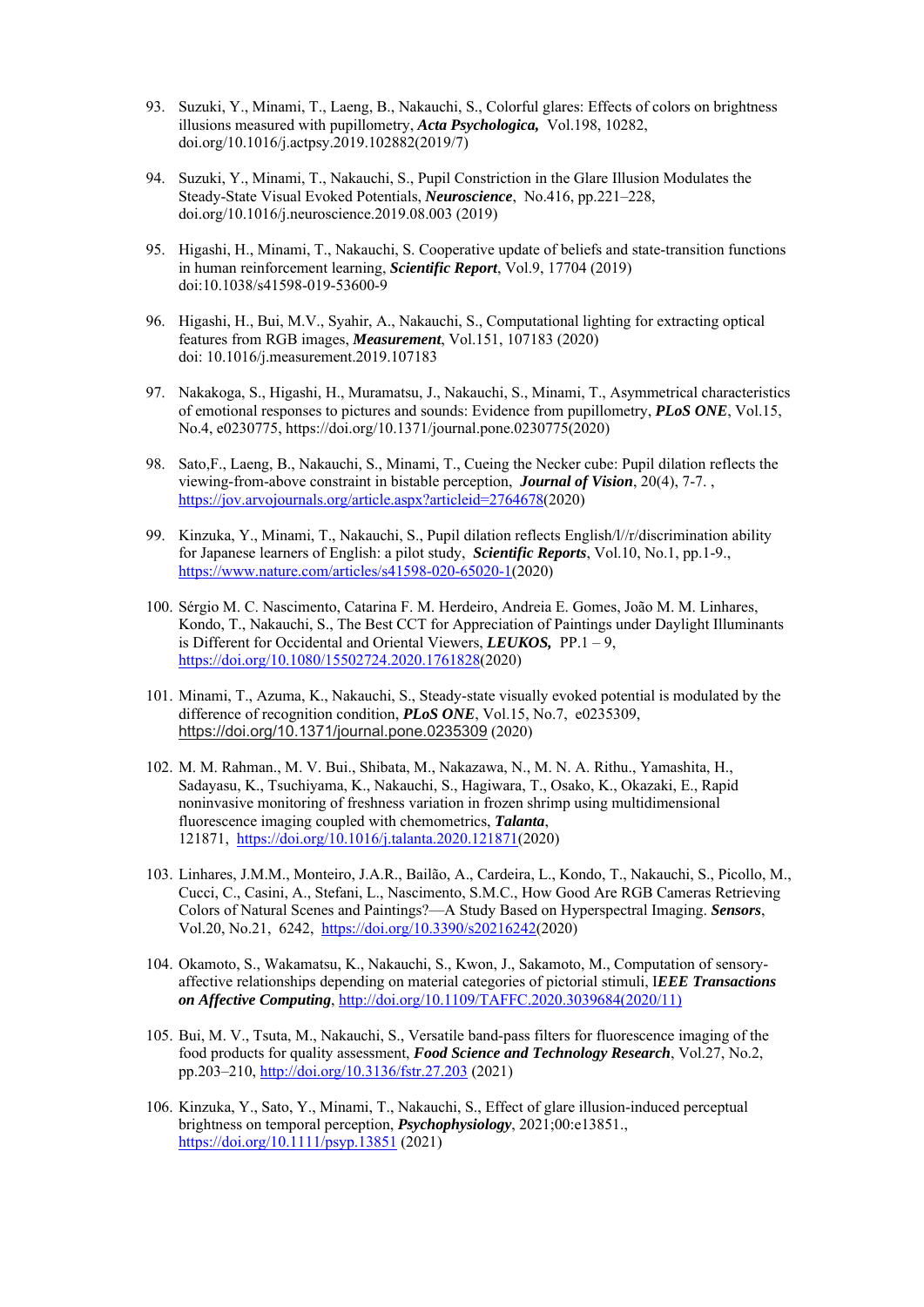- 107. 青木秀夫, 鈴木道生, 田中真二, 渥美貴史, 中内茂樹, 古丸 明, アコヤガイ真珠における干渉 色と光沢に及ぼす真珠層の厚さ及び結晶構造の影響, 日本水産学会誌, Vol.87, No.5, pp.483-493, https://www.jstage.jst.go.jp/article/suisan/87/5/87\_20-00071/\_pdf/-char/ja (2021)
- 108. 小林 優吾, 谷山 祐真, 中内 茂樹, 南 哲人, 顔パレイドリア現象の強度が脳活動に及ぼす影 響, 日本感性工学会論文誌, Vol., No., pp., doi:10.5057/jjske.TJSKE-D-21-00035(2021)
- 109. Shehata, M., Cheng, M., Leung, A., Tsuchiya, N., Wu, D-A., Tseng, C-h., Nakauchi., S., Shimojo, S., Team Flow Is a Unique Brain State Associated with Enhanced Information Integration and Interbrain Synchrony, *ENEURO*, https://doi.org/10.1523/ENEURO.0133-21.2021.(2021)
- 110. 谷山 祐真, 岸上 翔, 南 哲人, 中内 茂樹, 物体の顔らしさが右向き選好に及ぼす影響, 日本感 性工学会論文誌, Vol., No., pp., doi:10.5057/jjske.TJSKE-D-21-00034(2021)
- 111. Nakauchi, S., Kondo, T., Kinzuka, Y., Taniyama, Y., Tamura, H., Higashi, H., Hine, K., Minami, T., Linhares, J.M.M., Nascimento, S.M.C., Universality and superiority in preference for chromatic composition of art paintings, *Scientific Reports,* http://doi.org/10.1038/s41598-022- 08365-z(2022)
- 112. Sato, F., Shiomoto, R., Nakauchi, S., Minami, T., Backward and forward neck tilt affects perceptual bias when interpreting ambiguous figures, *Scientific Reports,*  https://doi.org/10.1038/s41598-022-10985-4(2022)

### 国際会議論文

- 1. Usui, S., Nakauchi, S., Miyake, S., Neural network model of color vision, *11th Annual International Conference of the IEEE Engineering in Medicine and Biology Society* (Seattle, USA), Vol.11, No.6, pp.2044-2045 (1989/11)
- 2. Usui, S., Nakauchi, S., Nakano, M., Reconstruction of Munsell color space by a five-layered neural network, *International Joint Conference on Neural Networks* (IJCNN90, San Diego, USA), Vol.2, pp.515-520 (1990/6)
- 3. Usui, S., Nakauchi, S., Miyake, S., A three-layered neural network model for color vision, *International Neural Network Conference* (Paris, France), pp.492-495 (1990/7)
- 4. Nakauchi, S., Usui, S., Miyake, S., A three-layered neural network model which simulates coloropponent processing, *International Conference on Fuzzy Logic & Neural Networks* (Iizuka, Japan), pp.481-484 (1990/7)
- 5. Nakauchi, S., Nakano, M., Usui, S., Analysis of Munsell color space by a five-layered neural network, *12th Annual International Conference of the IEEE Engineering in Medicine and Biology Society* (Philadelphia, USA), Vol.12, No.3, pp.1419-1420 (1990/11)
- 6. Usui, S., Nakauchi, S., Feature extraction of spectral reflectance of Munsell color chips by a fivelayered neural network, *Pacific Rim International Conference on Artificial Intelligence 90* (PRICAI90, Nagoya, Japan), pp.522-527 (1990/11)
- 7. Nakauchi, S., Usui, S., Multilayered neural network models for color blindness, *International Joint Conference on Neural Networks* (IJCNN91, Singapore), Vol.1, pp.473-478 (1991/11)
- 8. Nakauchi, S., Usui, S., Neural network models for normal and dichromatic color vision, *13th Annual International Conference of the IEEE Engineering in Medicine and Biology Society* (Orland, USA), Vol.13, No.3, pp.1421-1422 (1991/11)
- 9. Nakauchi, S., Usui, S., Analysis of normal and dichromatic color vision by multi-layered neural networks, *The Advances in Color Vision, OSA 1992 Technology Digest Survey* (Irvine, CA, USA), Vol.4, pp.54-56 (1992/1)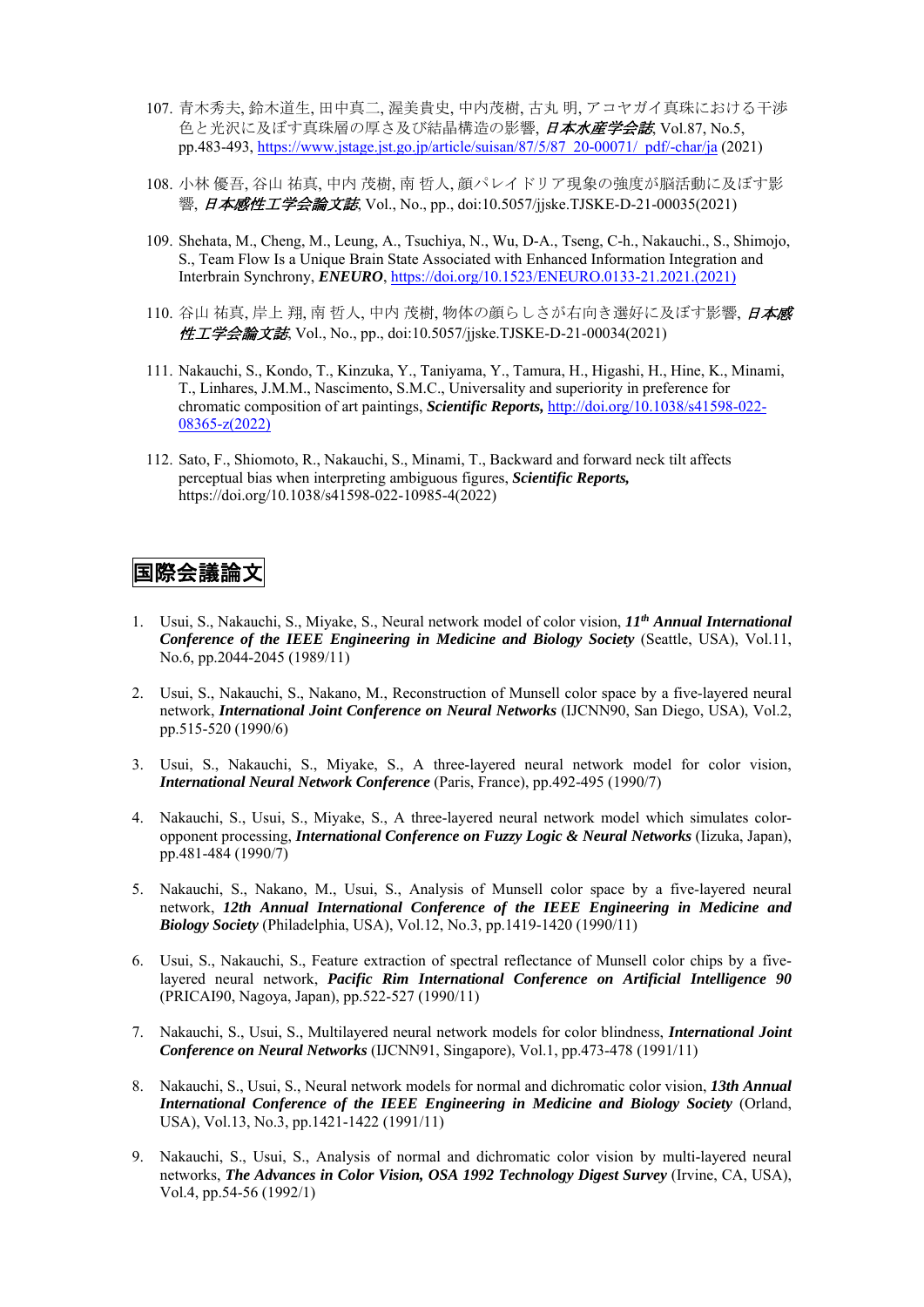- 10. Nakauchi, S., Usui, S., Simulation study for tri- and dichromatic color vision by a multilayered neural networks, *International Symposia on Information Science* (ISKIT'92)*, Neural Information Processing* (Iizuka, Japan), pp.138-141 (1992/7)
- 11. Usui, S., Nakauchi, S., Miyamoto, Y., A decorrelating neural network for color constancy, *14th Annual International Conference of the IEEE Engineering, in Medicine and Biology Society* (Paris, France), Vol.14, No.3, pp.1030-1031 (1992/10)
- 12. Usui, S., Nakauchi, S., Miyamoto, Y., A neural network model for color constancy based on the minimally redundant color representation, *International Joint Conference on Neural Networks* (IJCNN92, Beijing, China), Vol.2, pp.696-701 (1992/11)
- 13. Usui, S., Nakauchi, S., Color opponency as the internal representation acquired by a three-layered neural network model, *International Joint Conference on Neural Networks* (IJCNN93, San Francisco, USA), Vol.III, pp.1327-1332 (1993/3)
- 14. Usui, S., Nakauchi, S., Takahashi, K., Self-organization of color receptive fields using random color noise images, *World Congress on Neural Networks* (WCNN93, Portland, USA), pp.I72-I75 (1993/7)
- 15. Nakauchi, S., Kuroda, K., Usui, S., An energy-minimization approach to color constancy, *1993 International Joint Conference on Neural Networks* (Nagoya, Japan), Vol.1, pp.203-206 (1993/10)
- 16. Usui, S., Nakauchi, S., Dry electrophysiology: an approach to the internal representation of brain functions through artificial neural networks, *International Conference on Artificial Neural Networks* (ICANN94, Sorrento, Italy), Vol.1, Part 1 and 2, pp.118-122 (1994/5, 口頭)
- 17. Usui, S., Nakauchi, S., Szu, H., A perspective of associative learning: Computational models and some applications for color vision models, *World Congress on Neural Networks* (WCNN94, San Diego, USA), Vol.4, pp.3-8 (1994/6, 口頭)
- 18. Takebe, K., Nakauchi, S., Usui, S., A computational model for color constancy in shadows, *World Congress on Neural Networks Annual Meeting* (Washington D.C., USA), Vol.I, pp.246-249 (1995/7, 口頭)
- 19. Usui, S., Nakauchi, S. , Takebe, K., Computation and neural network models of color vision, *World Congress on Neural Networks Annual Meeting* (Washington D.C., USA), Vol.I, pp.220-227 (1995/7, 口頭)
- 20. Nakauchi, S., Takebe, K., Usui, S., Color constancy in shadows: Computational explanations and a model based on energy minimization, *18th European Conference on Visual Perception* (ECVP95, Tubingen, Germany), Vol.24 Suppl. p.63 (1995/8, poster)
- 21. Takebe, K., Nakauchi, S., Usui, S, A neural network model for color constancy in shadows, *15th International Display Research Conference* (Asia Display '95, Hamamatsu, Japan), pp.683-686 (1995/10, 口頭)
- 22. Usui, S., Nakauchi, S., Neural network models for color vision and their application to cross-media color reproduction, *2nd Conference 'Neural Networks and Their Applications'* (Szczyrk, Poland), Vol.II, pp.495-502 (1996/4, 口頭)
- 23. Usui, S., Nakauchi, S., Takebe, K., Neural computation for color constancy: discrimination of material changes from illuminant changes, *1996 International Conference on Neural Networks* (Washington D.C., USA), pp.33-37 (1996/6, 口頭)
- 24. Arai, Y., Nakauchi, S., Usui, S., A neural network method for correcting the color shifts due to the illuminant changes, *International Conference on Neural Information Processing* (ICONIP96, Hong Kong, China), pp.350-355 (1996/9, 口頭)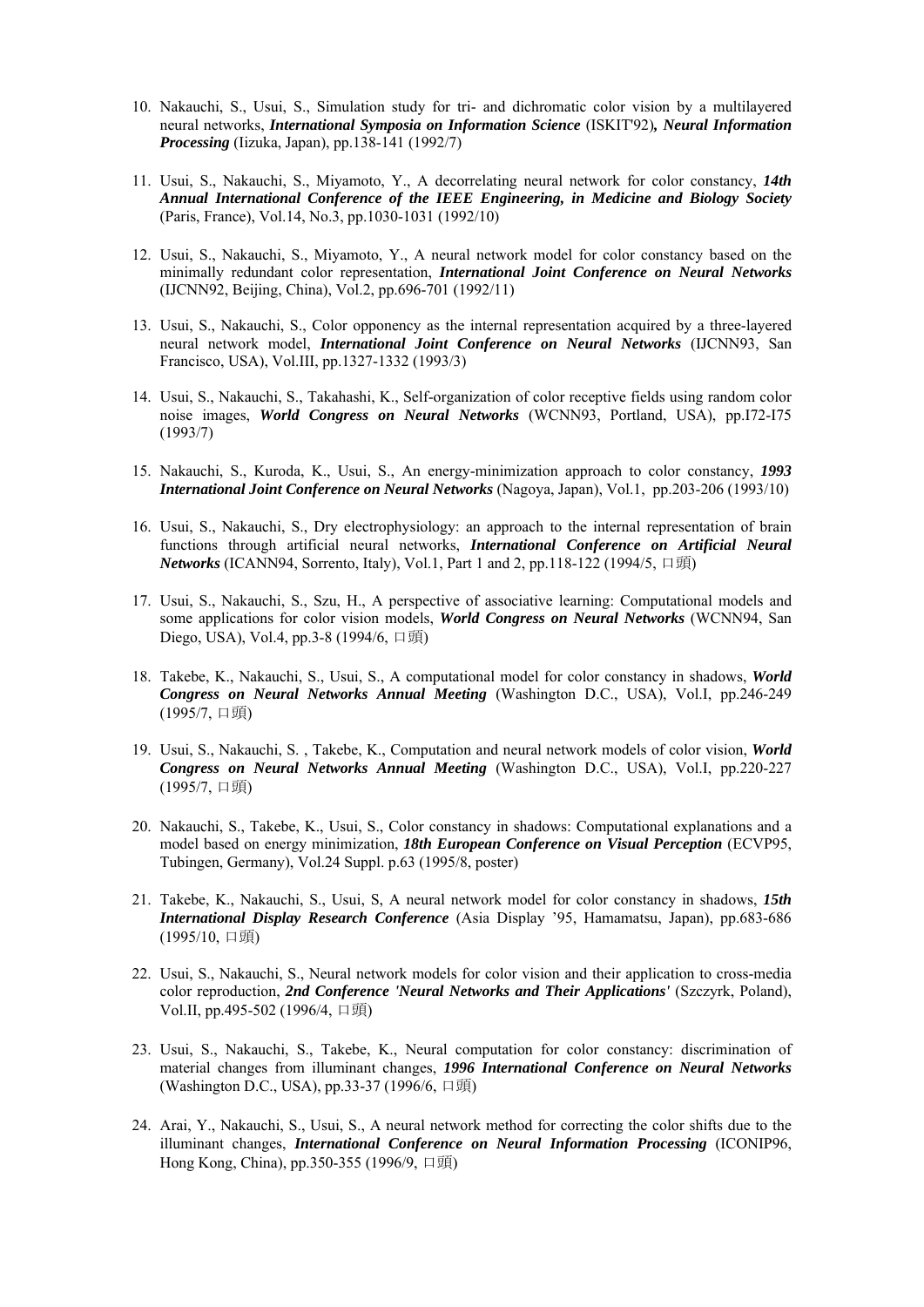- 25. Sato, T., Nakano, Y., Iga, T., Nakauchi, S., Usui, S., Color reproduction based on low dimensional spectral reflectance using the principal component analysis, *4th Color Imaging Conference: Color Science, Systems and Applications* (Scottsdale, USA), pp.185-188 (1996/11, poster)
- 26. Arai, Y., Nakauchi, S., Usui, S., Color correction method based on the spectral reflectance estimation using a neural network, *4th Color Imaging Conference: Color Science, Systems and Applications* (Scottsdale, USA), pp.5-9 (1996/11, poster)
- 27. Nakauchi, S., Imamura, M., Usui, S., Color gamut mapping by optimizing perceptual image quality, *4th Color Imaging Conference: Color Science, Systems and Applications* (Scottsdale, USA), pp.63- 67 (1996/11, 口頭)
- 28. Arai, Y., Nakauchi, S., Usui, S., A color conversion method using a neural network for a cross-media color appearance matching, *8th Congress of the International Colour Association* (AIC Color'97, Kyoto, Japan), Vol.II, pp.566-569 (1997/5, 口頭)
- 29. Nakauchi, S., Imamura, M., Usui, S., Color gamut mapping based on minimization of perceptual image difference, *8th Congress of the International Colour Association* (AIC Color'97, Kyoto, Japan), Vol.II, pp.674-677 (1997/5, 口頭)
- 30. Usui, S., Arai, Y., Nakauchi, S., Color management using neural networks, *International Conference on Neural Information Processing and Intelligent Information Systems* (ICONIP97, Dunedin, New Zealand), Vol.2, pp.1141-1144 (1997/11, 口頭)
- 31. Nakauchi, S., Usui, S., Color gamut mapping based on mutual color conversion by neural networks *International Conference on Neural Information Processing and Intelligent Information Systems* (ICONIP97, Dunedin, New Zealand), Vol.2, pp.1145-1148 (1997/11, 口頭)
- 32. Usui, S., Arai, Y., Nakauchi, S., Neural Networks for device-independent digital color imaging, *Neural Network Conferences and Workshops International Conference on Engineering Applications of Neural Networks* (EANN'98, Gibraltar, England), pp.320-325 (1998/6, poster)
- 33. Nakauchi, S., Usui, S., A computational theory of color transparency, *The 11th Scandinavian Conference on Image Analysis* (SCIA'99, Kangerlussuaq, Greenland), Vol.2, pp.561-568 (1999/6, poster)
- 34. Nakauchi, S., Silfsten, P., Parkkinen, J., Usui, S., A computational explanations for color transparency, *International Joint Conference on Neural Networks* (IJCNN99, Washington D.C.), 699 (CD-ROM Session 1.3) (1999/7, 口頭)
- 35. Takebe, K., Ito, N., Nakauchi, S., Usui, S., A digital imaging system with color constancy from a couple of images, *IEEE International Conference on Systems, Man and Cybernetics* (SMC'99, Tokyo, japan), Vol.II, pp.936-941 (1999/10, 口頭)
- 36. Nagata, K., Nakauchi, S., Usui, S., Interactions within chromatic underlying visual search for a colour target, *23rd European Conference on Visual Perception* (ECVP2000, Groningen, Netherlands), Vol.29, p.53 (2000/8, poster)
- 37. Nakauchi, S., Usui, S., Acceleration of attentional guidance by color cueing, *Annual Meeting of Association for Research in Vision and Ophthalmology* (ARVO2001, Fort Lauderdale, USA), Vol.42(Suppl.), No.4, p.864 (2001/4, poster)
- 38. Hayasaka, T., Ohnishi, E., Nakauchi, S., Usui, S., Analysis on the Viewpoint Dependency in 3-D Object Recognition by Support Vector, Machines, *International Work-conference on Artificial and Natural Neural Networks* (IWANN2001, Granada, Spain), pp.176-183 (2001/6, 口頭)
- 39. Nakauchi, S., Niitsuma, T., Hayasaka, T., Usui, S., Visualization of multispectral color images by adaptive color scaling with self-organized codebooks (Invited), *International Conference on Multispectral Color Sciences* (MCS01, Joensuu, Finland), pp.41-44 (2001/6, 口頭)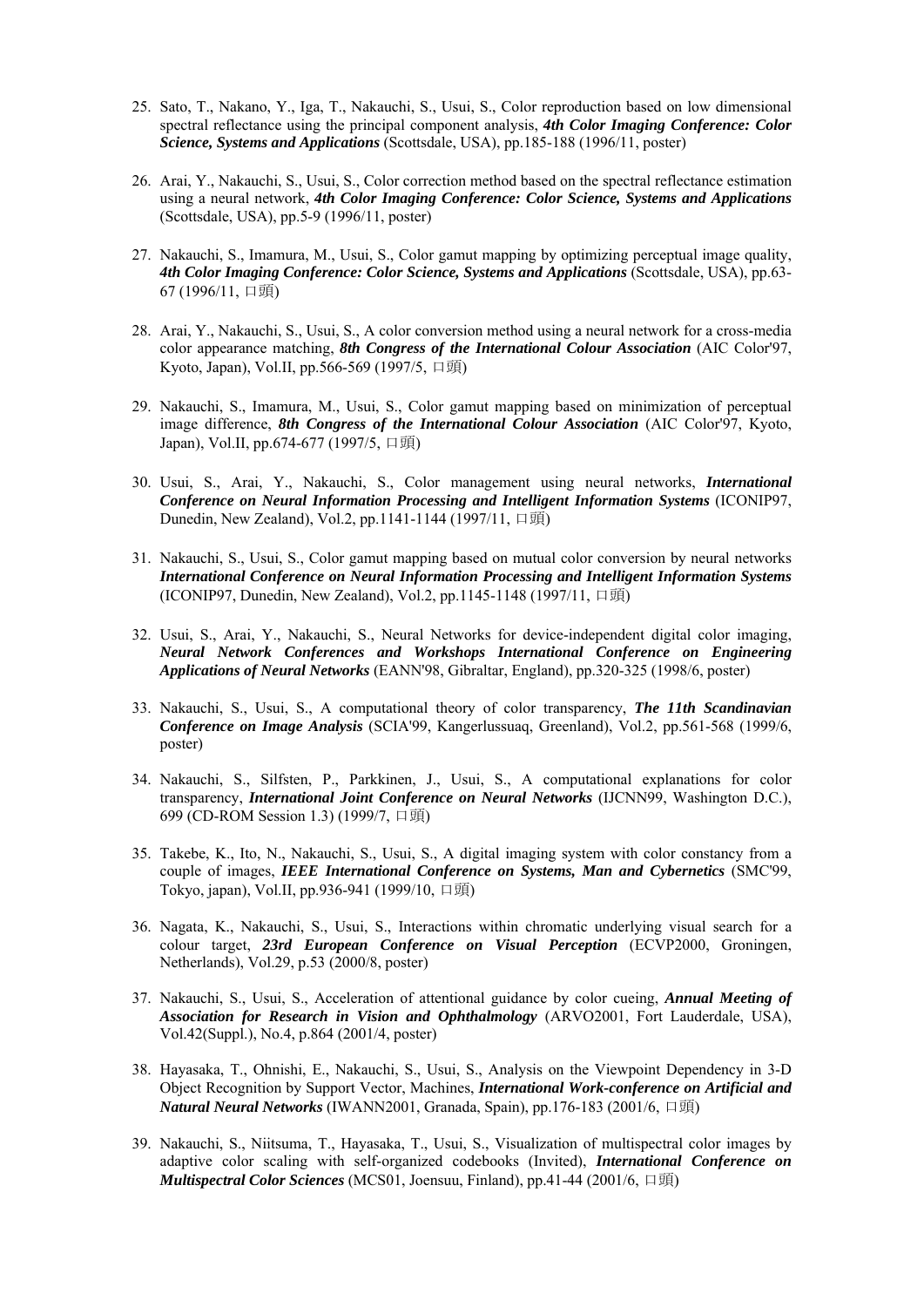- 40. Nakauchi, S., Niitsuma, T., Hayasaka, T., Usui, S., Color world by non-human color vision revealed by adaptive color scaling with self-organizing map, *International Congress of Imaging Science* (ICIS2002, Tokyo, Japan), pp.393-394 (2002/5, 口頭)
- 41. Nakauchi, S., Nagasawa, K., Usui, S., Perceptual colour transparency determined by the contrast ratio in color-opponent channels, *25th European Conference on Visual Perception* (ECVP2002, Glasgow, England), Vol.31 (Suppl.), p.65 (2002/8, poster)
- 42. Nagata, K., Nakauchi, S., Usui, S., Colour coding mechanisms mediating visual search, *25th European Conference on Visual Perception* (ECVP2002, Glasgow, England), Vol.31 (Suppl.), p.70 (2002/8, poster)
- 43. Tsuta, M., Suzuki, T., Sugiyama, J., Nakauchi, S., Sagara, Y., Development of the three-dimensional spectral imaging system (3D-SIS) for the visualization of the internal structure and constituent distribution of food, *International Congress on Engineering and Food* (ICEF9, Montpellier, France) (2004/3, 口頭)
- 44. Nakauchi, S., Toyota, T., Honjo, H., Colour constancy based on Bayesian inference on scene statistics, *10th Congress of the International Colour Association* (AIC Colour 05, Granada, Spain), Part1, pp.433-436 (2005/5, 口頭)
- 45. Miyazawa, K., Iwasaki, H., Nakauchi, S., Visualization of early ozone stress response in leaves by spectral imaging, *10th Congress of the International Colour Association* (AIC Colour 05, Granada, Spain), Part2, pp.1653-1656 (2005/5, poster)
- 46. Nakauchi, S., Spectral Imaging Technique for visualizing the invisible information (Invited), H.Kalviainen et al. (Eds.): *14th Scandinavian Conference on Image Analysis: SCIA* (SCIA2005, Joensuu, Finland), pp.55-64, Springer-Verlag, Berlin Heidelberg (2005/6, 口頭)
- 47. Miyazawa, K., Kobayashi, K., Nakauchi, S., Hiraishi, A., In Situ Detection and Identification of Microorganisms at Single Colony Resolution Using Spectral Imaging Technique, *14th Scandinavian Conference on Image Analysis: SCIA* (SCIA2005, Joensuu, Finland), pp.419-428 (2005/6, poster)
- 48. Toyota, T., Honjo, H., Nakauchi, S., Colour constancy as Bayesian inference on scene statistics, *28th European Conference on Visual Perception* (ECVP2005, Coruña, Spain), Vol.34 (Suppl), p.234 (2005/8, poster)
- 49. Kannon, T., Sakai, H., Nakauchi, S., Usui, S., Blur adaptation modulates amplitude and phase spectra of perceived image, *OSA Fall Vision Meeting* (FVM2005, Tucson, USA), Vol.5, No.12, p.71a (2005/10, poster)
- 50. Toyota, T., Nakauchi, S., Usui, S., Could the scene statistics give a clue for achieving color constancy?, *The 12th International Conference on Neural Information Processing* (ICONIP2005, Taipei, Taiwan), pp.510-514 (2005/10, 口頭)
- 51. Iwasaki, H., Miyazawa, K., Nakauchi, S., Visualization of the human face skin moisturizing-ability by spectroscopic imaging using two near-infrared bands, *Eighth International Symposium on Multispectral Color Science* (San Jose, USA), Vol.6062, pp. 1-8 (2006/1, 口頭)
- 52. Uchio, K., Nakauchi, S., The novelty of objects influences viewpoint-dependency in object recognition correlated with laterality of brain function -an ERP study-, *Asian Conference on Vision*  (ACV2006, Matsue, Japan), Vol.18 (Suppl), p.208 (2006/7, poster)
- 53. Sasaki, Y., Nakauchi, S., Physical consistency of moving cast shadow affects apparent object motion, *Asian Conference on Vision* (ACV2006, Matsue, Japan), Vol.18 (Suppl), p.165 (2006/7, poster)
- 54. Kannon, T., Sakai, H., Nakauchi, S., Usui, S., Effect of blur adaptation in peripheral vision, *Asian Conference on Vision* (ACV2006, Matsue, Japan), Vol.18 (Suppl), p.154 (2006/7, poster)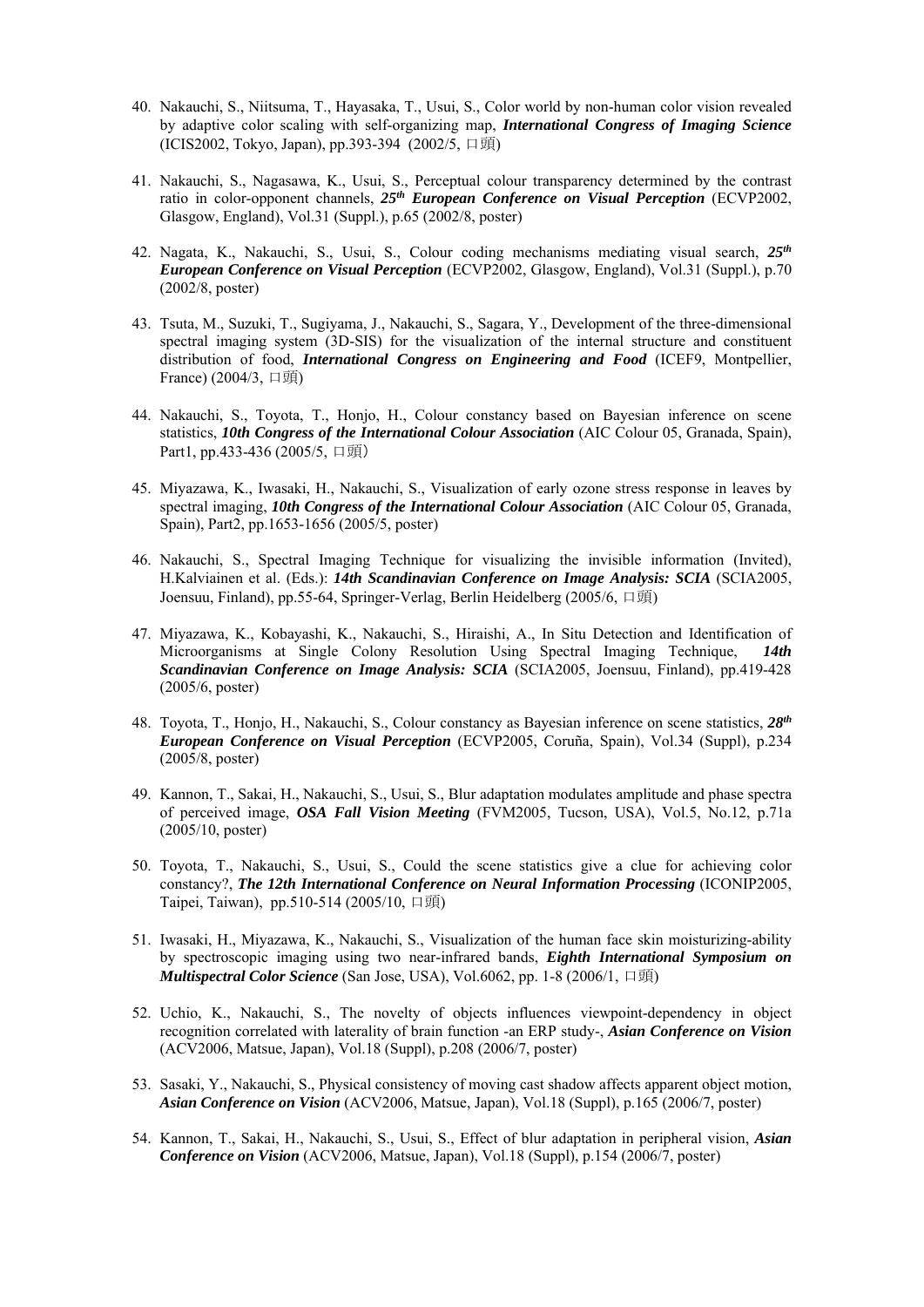- 55. Toyota, T., Komine, H., Nakauchi, S., Influence of scene statistics on color appearance and its spatial characteristics, *Asian Conference on Vision* (ACV2006, Matsue, Japan), Vol.18 (Suppl), p.126 (2006/7, poster)
- 56. Miyazawa, K., Onouchi, T., Oda, H., Shinomori, K., Nakauchi, S., Functional spectral filter optically simulating colour discrimination property of dichromats, *29th European Conference on Visual Perception* (ECVP2006, St Petersburg, Russia), Vol.35 (Suppl), pp.197-198 (2006/8, poster)
- 57. Kaarna, A., Tamura, K., Nakauchi, S., Parkkinen, J., Non-negative bases for spectral color sets, *The Second International Workshop on Image Media Quality and its Applications* (IMQA2007, Chiba, Japan), pp.137-146 (2007/3, 口頭)
- *58.* Miyazawa, K., Onouchi, T., Oda, H., Shinomori, K., Nakauchi, S., Functional spectral filter for color universal design, *The 7th Finnish-Japanese Joint Symposium on Optics in Engineering* (OIE'07, Tampere, Finland), pp.37-38 (2007/8, poster)
- 59. Kannon, T., Imazumi, Y., Nakauchi, S., Sakai, H., Usui, S., Effect of figure ground segregation on blur adaptation, *30th European Conference on Visual Perception* (ECVP2007, Arezzo, Italy), Vol.36 (Suppl), pp.39-40 (2007/8, poster)
- 60. Shinomori, K., Hamaguchi, M., Miyazawa K., Oda, H., Tsurumi, S., Onouchi, T., Nakauchi, S., Functional spectral filter for optical simulation of dichromats in color discrimination, *Fall Vision Meeting* (FVM2007, Berkeley, USA) (2007/9, 口頭)
- 61. Hashimoto, H., Hiraishi, A., Nakauchi, S., Rapid detection of specific bacteria by combination of culture and spectroscopic methods. *23rd Annual Convention of the Japanese Society of Microbial Ecology and International Symposium of Microbial Ecology* (Matsuyama, Japan) (2007/9/15-18, poster)
- 62. Goto, K., Takai, H., Kitazaki, M., Nakauchi, S., Dependency of the P3 amplitude in the oddball task on naturalness of visual stimuli, *International Conference on Kansei Engineering and Emotion Research 2007* (KEER2007, Sapporo, Japan), p.9 (2007/10, poster)
- 63. Nishino, K., Kaarna, A., Miyazawa, K., Nakauchi, S., Spectral filtering for color discrimination enhancement, *Fifteen Color Imaging Conference* (CIC15, Albuquerque, USA), pp.195-200 (2007/11, 口頭)
- 64. Takai, H., Minami, T., Kitazaki, M., Nakauchi, S., Classification of cognitive states in face-name association by machine learning from EEG spectrum, *31th European Conference on Visual Perception* (ECVP2008, Utrecht, the Netherlands), Vol.37 (Suppl), p.35 (2008/8, poster)
- 65. Kitazaki, M., Hariyama, S. Inoue, Y., Shigemasu, H., Nakauchi, S., Neural decoding of human-body perception from observer's electroencephalogram signal, *31th European Conference on Visual Perception* (ECVP2008, Utrecht, the Netherlands), Vol.37 (Suppl), p.118 (2008/8, 口頭)
- 66. Imazumi, Y., Nakauchi, S., Blur adaptation to spatial frequency structure, *OSA Fall Vision Meeting* (FVM2008, Rochester, USA), Vol.8, No.17, p.60a, http://journalofvision.org/8/17/60/ (2008/10, poster)
- 67. Komine, H., Shinomori, K., Nakauchi, S., Representation of color naming category boundaries on dichromats along their confusion loci using a chromatic-opponent channel model, *Vision Sciences Society 9th Annual Meeting* (VSS2009, Naples, USA), p.178 (2009/5/8-13, poster)
- 68. Kitazaki, M., Hariyama, S., Inoue, Y., Nakauchi, S., Correlation between neural decoding and perceptual performance in visual processing of human body postures: canonical views, inversion effect and biomechanical, *Vision Sciences Society 9th Annual Meeting* (VSS2009, Naples, USA), p.91 (2009/5/8-13, 口頭)
- 69. Nishino, K., Miyazawa, K., Oda, H., Nakamura, M., Matsumoto, M., Tanno, O., Nakauchi, S., Colour discriminant analysis filter for visualization of cosmetics foundation distribution, *11th Congress of the International Colour Association 2009* (AIC2009, Sydney, Australia) p.147&CD-ROM (2009/9/27-10/2, 口頭)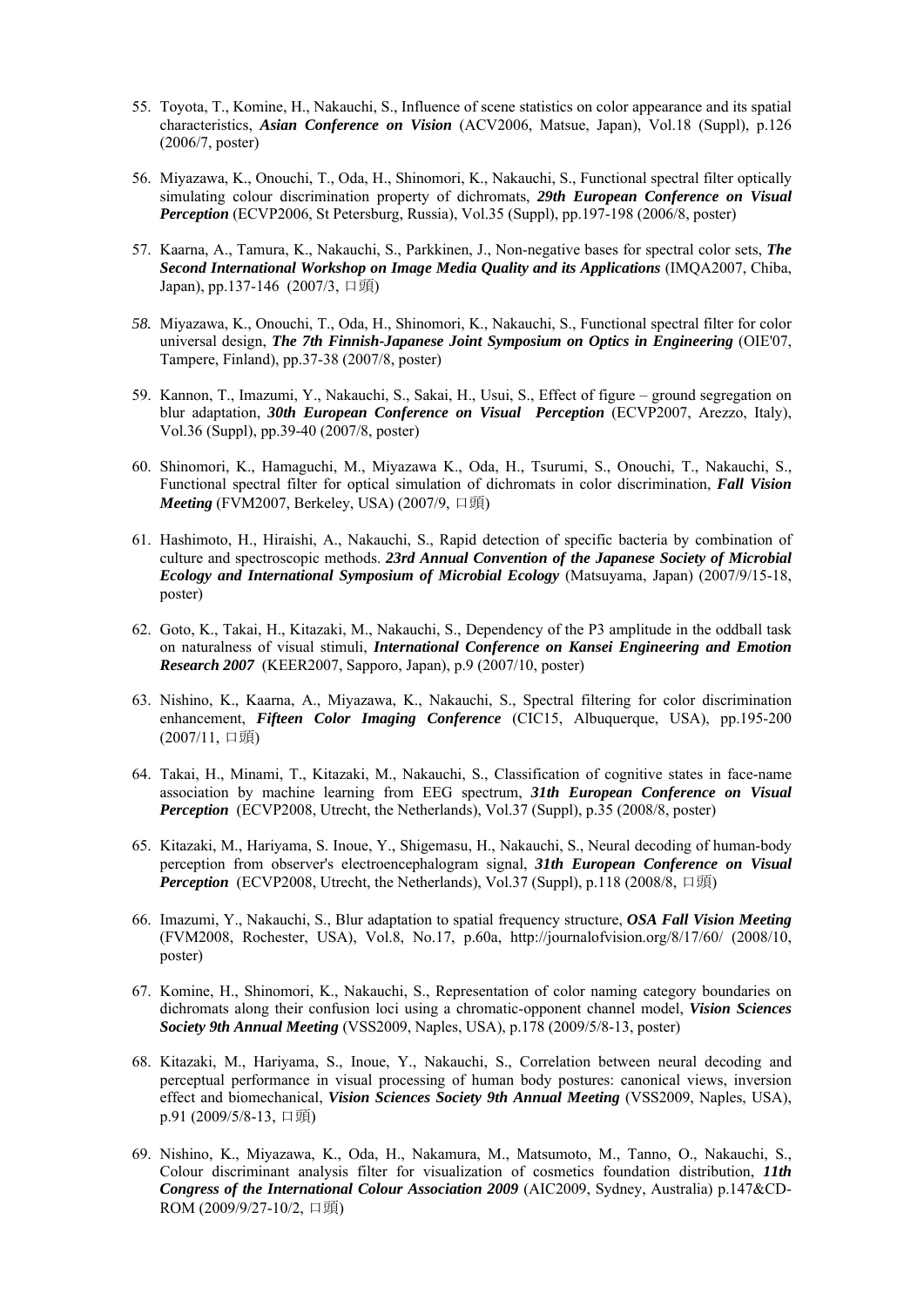- 70. Jetsu, T., Komine, H., Nakauchi, S., Parkkinen, J., The Effect of stimulus color, size and duration in color naming reaction times, *11th Congress of the International Colour Association 2009* (AIC2009, Sydney, Australia) p.201&CD-ROM (2009/9/27-10/2, 口頭)
- 71. Yokota, Y., Minami, T., Nakauchi, S., Multisensory processing and gamma band activity in the unnaturalness and cross-modal priming, *The International Society for Brain Electromagnetic Topography* (ISBET2009, Kyoto City International Community House, Japan), pp.27-30 (2009/9/29- 10/2, poster)
- 72. Noritake, Y., Minami, T., Nakauchi, S., Estimation of ambiguous states from a single-trial EEG recording, *The International Society for Brain Electromagnetic Topography* (ISBET2009, Kyoto City International Community House, Japan) , pp.67-70 (2009/9/29-10/2, poster)
- 73. Katsumata, Y., Shigemasu, H., Nakauchi, S., Kitazaki, M., Decoding velocity change of self-motion from EEG, *Joint Virtual Reality Conference* (JVRC2009, Lyon, France), pp.13-14 (2009/12/7-9, poster)
- 74. Nishino, K., Nakamura, M., Matsumoto, M., Tanno., O., Nakauchi, S., Imaging of Cosmetics Foundation Distribution by a Spectral Difference Enhancement Filter, *5th European Conference on Colour in Graphics, Imaging, and Vision* (CGIV2010, Joensuu, Finland), pp.275-281 (2010/06/14- 17, poster)
- 75. Kobayashi, K., Matsui,Y., Maebuchi, Y., Nishino, K., Toyota, T., Nakauchi, S., Prediction and Visualization of Fat and Fatty Acid Content of Beef Using Near-Infrared Multispectral Imaging, *5th European Conference on Colour in Graphics, Imaging, and Vision* (CGIV2010, Joensuu, Finland), pp.359-365 (2010/06/14-17, poster)
- 76. Toyota, T., Yokomakura, H., Kaneko, K., Usui, A., Nakauchi, S., Perceptual Reproduction of Wide-Dynamic-Range Scene Based on Local Adaptation of the Human Visual System, *5th European Conference on Colour in Graphics, Imaging, and Vision* (CGIV2010, Joensuu, Finland), pp.372- 379 (2010/06/14-17, poster)
- 77. Kimura, H., Nagai, T., Nakauchi, S., Detectability of color modulation on isoluminant apparent motion stimuli, *2010 Asia-Pacific Conference on Vision* (APCV2010, Taipei, Taiwan), p12. (2010/7/23-26, poster)
- 78. Nakajima, K., Minami, T., Nakauchi, S., Event-related potential correlated to facial color processing, *7th Annual ECNS/ISNIP Conference* (First Joint Meeting of ECNS / ISBET / ISNIP, Istanbul Turkey), pp.17-18 (2010/09/14-18, poster)
- 79. Noritake, Y., Minami, T., Nakauchi, S., EEG Study of insight process of hidden figures, *7th Annual ECNS/ISNIP Conference* (First Joint Meeting of ECNS / ISBET / ISNIP, Istanbul Turkey), p.18 (2010/09/14-18, 口頭)
- 80. Nagai, T., Kimura, H., Nakauchi, S., Sensitivity impairment for detecting color alternation along an apparent motion trajectory, *Vision Sciences Society 11th Annual Meeting* (VSS2011, Naples, USA), p.193 (2011/5/6-11, poster); *Journal of Vision*, Vol.11, No.11, doi: 10.1167/11.11.744, 2011
- 81. Nakamura, Y., Nagai, T., Kitazaki, M., Koida, K., Nakauchi, S., Perceptual learning effect underlying material categorization tasks, *Vision Sciences Society 11th Annual Meeting* (VSS2011, Naples, USA), p.252 (2011/5/6-11, poster); *Journal of Vision*, Vol.11, No.11, http://dx/doi.org/ 10.1167/11.11.1034, 2011
- 82. Kobayashi, K., Nishino, K., Skovlund Dissing, B., Mori, M., Toyota, T., Nakauchi, S., Design of characteristics of optical filter set for prediction and visualization of fat content in raw beef cuts, *Scandinavian Workshop on Imaging Food Qualityy2011* (SWIFQ), Ystad Saltsjöbad, Sweden) (2011/5/27, 口頭)
- 83. Yokota, Y., Minami, T., Nakauchi, S., Neural processes for pseudo perceptual switching using bistable figure, *Association for the Scientific Study of Consciousness* (ASSC15, Kyoto, Japan), p.82-83 (2011/6/9-12, poster)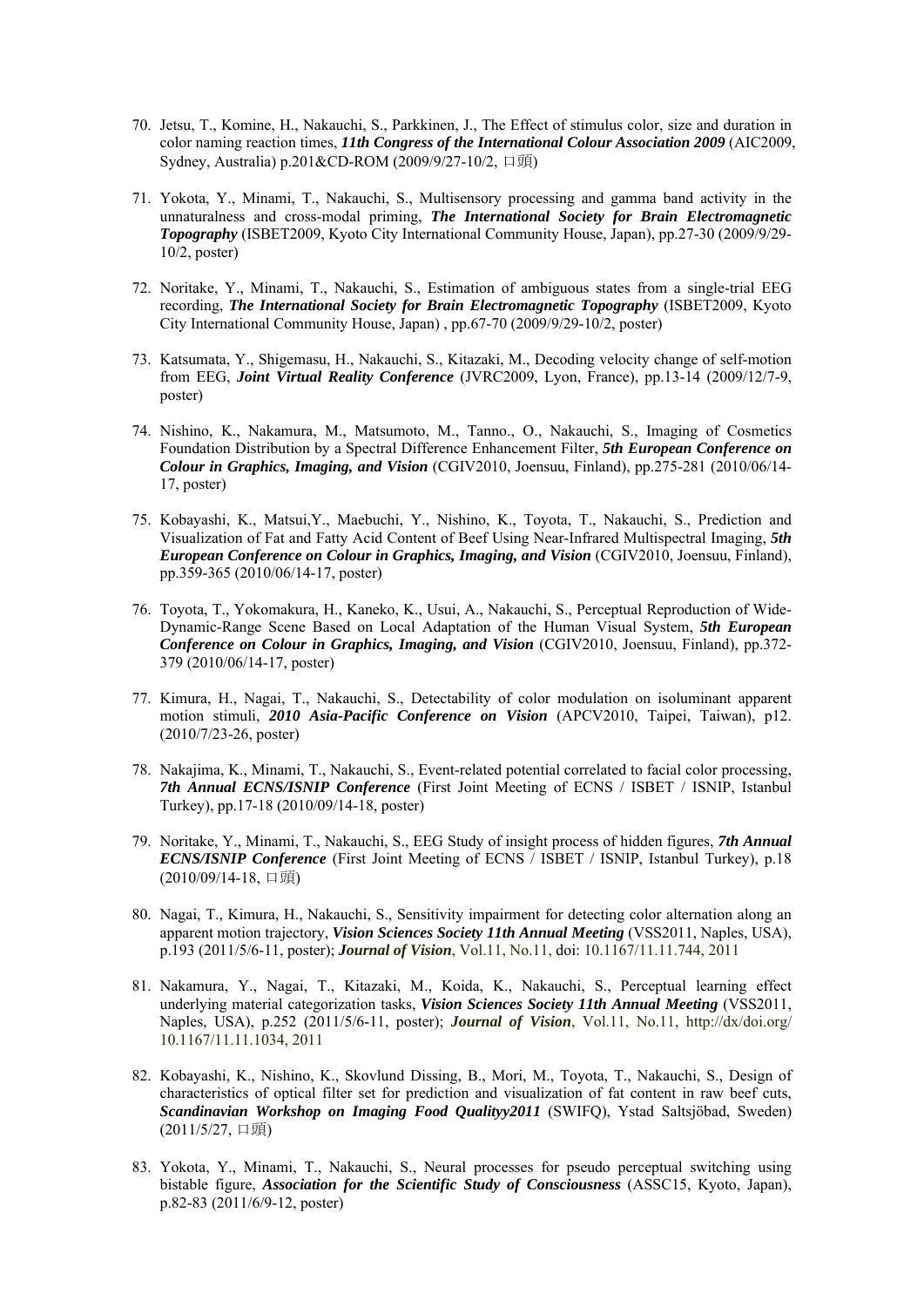- 84. Nakajima, K., Minami, T., Nakauchi, S., Effect of facial color on subliminal/supraliminal processing of fearful facial expressions, *Association for the Scientific Study of Consciousness* (ASSC15, Kyoto, Japan), p.87-88 (2011/6/9-12, poster)
- 85. Nakauchi, S., Shinomori, K., Colour naming by dichromats with and without the functional spectral filters for optical simulation of dichromats in colour discrimination, *International Colour Vision Society* (ICVS2011, Kongsberg, Norway), p.36 (2011/7/1-5, 口頭)
- 86. Sato, T., Nagai, T., Nakauchi, S., Individual differences in higher-order chromatic mechanisms measured with Classification Image technique, *International Colour Vision Society* (ICVS2011, Kongsberg, Norway), p.63 (2011/7/1-5, 口頭)
- 87. Araki, K., Kato, M., Nagai, T., Koida, K., Nakauchi, S., Kitazaki, M., Glossiness perception enhanced by retinal-image motion from object-motion and self-motion. *The 7th Asia-Pacific Conference on Vision* (APCV2011, Hong Kong, China), P.43 (2011/7/15-18, poster)
- 88. Kato, M., Nagai, T., Koida, K., Nakauchi S., Kitazaki M., Perceiving quality of pearls: Novice observers discriminate pearls by interfering color, *34th European Conference on Visual Perception*  (ECVP2011, Toulouse, France), Vol.40 (Suppl), p.79-80 (2011/8/28-9/1, poster)
- 89. Yokota, Y., Minami, T., Nakauchi, S., The effects on EEG's beta band activity of perceptual rivalry in bistable figures, *International Society for Neuroimaging in Psychiatry* (ISNIP2011, Heidelberg, Germany), p.160 (2011/9/7-10, 口頭)
- 90. Hashimoto, Y., Minami, T., Nakauchi, S., Electrophysiological differences in the processing of affect misattribution, *International Society for Neuroimaging in Psychiatry* (ISNIP2011, Heidelberg, Germany), p.40 (2011/9/7-10, poster)
- 91. Nakauchi, S., Visualization of "Invisible" Information by Spectral Imaging Technology (Keynote Talk), I*ndustrial Electronics Seminar 2011 in EEPIS* (IES2011, Surabaya, Indonesia) (2011/10/26, 口頭)
- 92. Nakauchi, S., Nishino, K., Nakamura, M., Matsumoto, M., Tanno, O., Spectral Functional Filter for Cosmetics Foundation Imaging, I*ndustrial Electronics Seminar 2011 in EEPIS* (IES2011, Surabaya, Indonesia), p.(2011/10/26, poster)
- 93. Nakauchi, S., Color Universal Design: Theory and Practice (Invited), *Third Country Training Program* (TCTP) on Education For Computer Based Industrial Automatic (Surabaya, Indonesia), (2011/10/27, 口頭)
- 94. Nishino, K., Fujiyama, T., Hashizume, H., Nakauchi, S., A New Approach for the Assessment of Allergic Dermatitis Using Long Wavelength Near-Infrared Spectral Imaging, *IS&T 19th Color Imaging Conference* (CIC2011, Sun Jose, U.S.A), pp.339-344 (2011/11/7-11, 口頭)
- 95. Nakauchi, S., Himeno, T., Nishino, K., Efficient Illuminant Spectral Distribution Design Method for Enhancement of Color Discrimination, *IS & T 19th Color Imaging Conference* (CIC2011, Sun Jose, U.S.A), pp.304-309 (2011/11/7-11, 口頭)
- 96. Kato, M, Nagai, T., Koida, K., Nakauchi, S., Kitazaki, M., Material perception of pearls: Quality is based on interfering color, *The Asia-Pacific Interdisciplinary Research Conference 2011* (AP-IRC2011, Toyohashi, Japan), p.39 (2011/11/17-18, poster)
- 97. Nishino, K., Fujiyama, T., Hashizume, H., Nakauchi, S., Long Wavelength Near-Infrared spectral Imaging for the Assessment of Allergic Dermatitis, *The Asia-Pacific Interdisciplinary Research Conference 2011* (AP-IRC2011, Toyohashi, Japan), p.47 (2011/11/17-18, poster)
- 98. Toyota, T., Nakauchi, S., Optical Measurement of Pearl Focusing on Interference Color and its Relation to Subjective Quality, *The Asia-Pacific Interdisciplinary Research Conference 2011* (AP-IRC2011, Toyohashi, Japan), p.74 (2011/11/17-18, poster)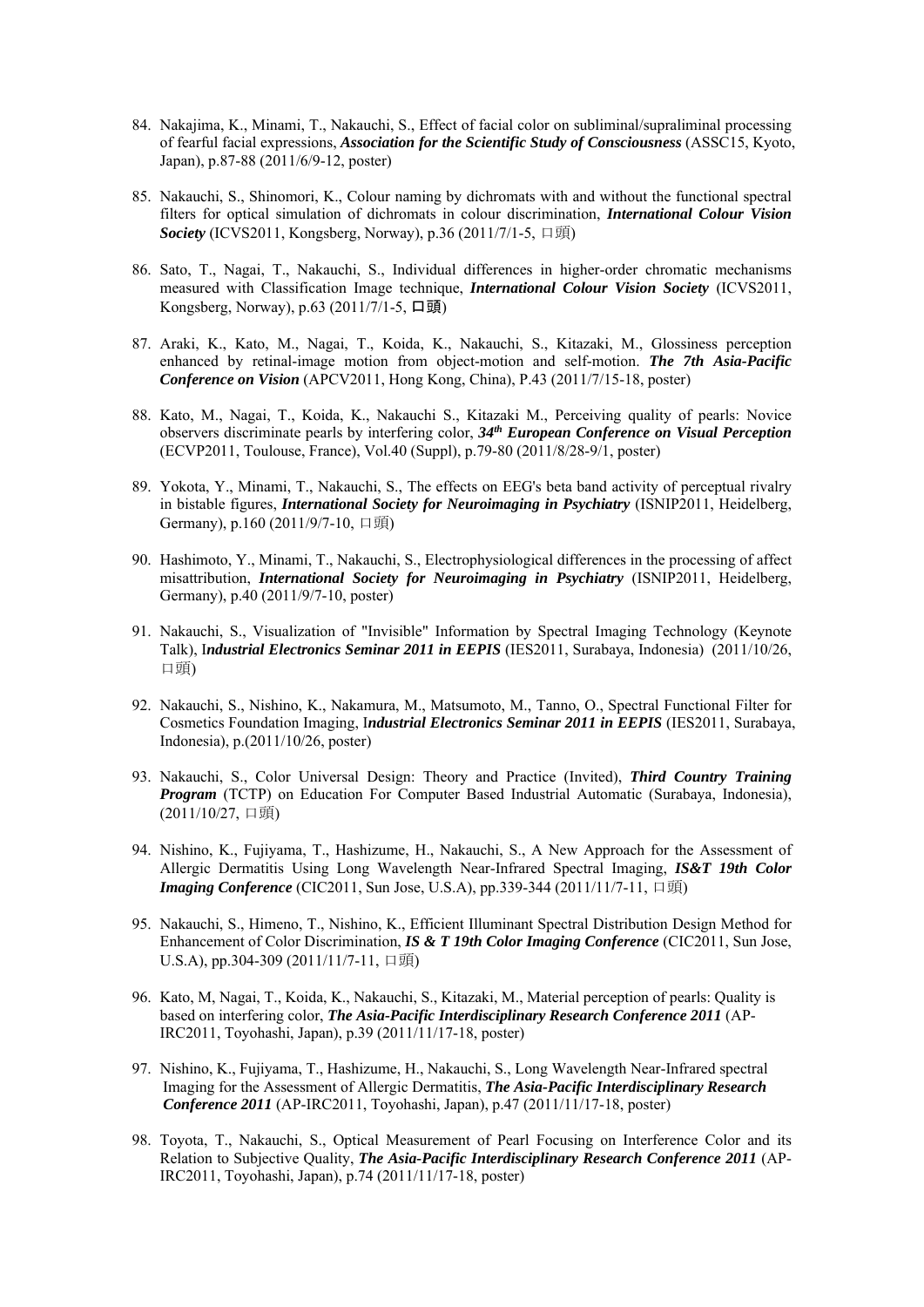- 99. Minami, T., Noritake, Y., Nakuchi, S., Information flow during the insight process using hidden figures, *The Asia-Pacific Interdisciplinary Research Conference 2011* (AP-IRC2011, Toyohashi, Japan), p.80 (2011/11/17-18, poster)
- 100.Kobayashi, K., Mori, M., Nakauchi, S., Visualization of fat and fatty acid content in raw beef using a small set of optical filters based on NIR spectroscopy, *The Asia-Pacific Interdisciplinary Research Conference 2011* (AP-IRC2011, Toyohashi, Japan), p.119 (2011/11/17-18, poster)
- 101.Nakauchi, S., Nishijima, R., Nagai, T., Tani, Y., Koida, K., Kitazaki, M., Perceptual matching of translucent materials under different illuminant conditions, *Vision Sciences Society 12th Annual Meeting* (VSS2012, Naples, USA), Journal of Vision, Vol.12, No.9, p.867 (2012/5/11-16, poster)
- 102.Nagai, T., Ono, Y., Koida, K., Kitazaki, M., Nakauchi, S., Extraction of CG image regions contributing to translucency perception using a psychophysical reverse correlation method, *Vision Sciences Society 12th Annual Meeting* (VSS2012, Naples, USA), Journal of Vision, Vol.12, No.9, p.868 (2012/5/11-16, poster)
- 103.Tani, Y., Matsushima, T., Nagai, T., Koida, K., Kitazaki, M., Nakauchi, S., Perceptual information about surface qualities used in material discrimination, *Vision Sciences Society 12th Annual Meeting* (VSS2012, Naples, USA), Journal of Vision, Vol.12, No.9, p.862 (2012/5/11-16, poster)
- 104.Sato, T., Nagai, T., Nakauchi, S., Chromatic signal detection on a heterochromatic texture with a color distribution away from an adaptation color, *Vision Sciences Society 12th Annual Meeting*  (VSS2012, Naples, USA), Journal of Vision, Vol.12, No.9, p.55 (2012/5/11-16, poster)
- 105.Ljungqvist, M.G., Ersbøll, B.K., Kobayashi, K., Nakauchi, S., Frosch, S., Nielsen, M., Near-Infrared Hyper-spectral Image Analysis of Astaxanthin Concentration in Fish Feed Coating, 2012 IEEE International Conference on Imaging Systems and Techniques (IST2012, Manchester, United Kingdom), pp.136-141 ( 2012/7/16-17)
- 106.Minami, T., Changvisommid, L., Nakajima, K., Nakauchi, S., Facial color and inversion effects on N170 ERP component, *The 18th International Conference on Biomagnetism*(BIOMAG2012, Paris,France), p.41 (2012/8/26-30, Poster)
- 107.Nakajima, K., Minami, T., Nakauchi, S., Brain regions sensitive to the facial color processing: an fMRI study, *The 18th International Conference on Biomagnetism*(BIOMAG2012, Paris,France), p.31 (2012/8/26-30, Poster)
- 108.Yokota, Y., Minami, T., Nakauchi, S., The tracing of neural processing on perceptual rivalry using steady-state visual evoked potentials, *1st Joint Meeting of ECNS / ISBET / ISNIP / EPIC*(Bristol, USA), p.39 (2012/9/12-16, Poster)
- 109.Nutchakan, K., Minami, T., Nakauchi, S., Differences in Positive Attitude from Mere Exposure Effect and Other Likability Effect Reflected in Posterior Gamma Activity Strength, *1st Joint Meeting of ECNS / ISBET / ISNIP / EPIC*(Bristol, USA), p.30-31 (2012/9/12-16, 口頭)
- 110.Minami, T., Nakajima, K., Nakauchi, S., Facial color and inversion effect : an EEG study, *43rd NIPS International Symposium Face Perception and Recognition*(Okazaki, Japan), p. 146 (2012/10/31- 11/3,Poster)
- 111.Nakajima, K., Minami, T., Nakauchi, S., Effect of face color on face-selective regions, *43rd NIPS International Symposium Face Perception and Recognition*(Okazaki, Japan), p.149 (2012/10/31- 11/3,Poster)
- 112.Nutchakan, K., Minami, T., Nakauchi, S., Mere Exposure Effect towards Face Stimuli Reflected in Gamma Oscillation: EEG study, *43rd NIPS International Symposium Face Perception and Recognition*(Okazaki, Japan), p. 138 (2012/10/31-11/3,Poster)
- 113.Kobayashi, K., Mori, M., Nakauchi, S., Visualisation for quality evaluation of food based on NIR spectroscopy, *The Asia-Pacific Interdisciplinary Research Conference 2012*(AP-IRC2012, Toyohashi, Japan), p.68 (2012/11/15-16, poster)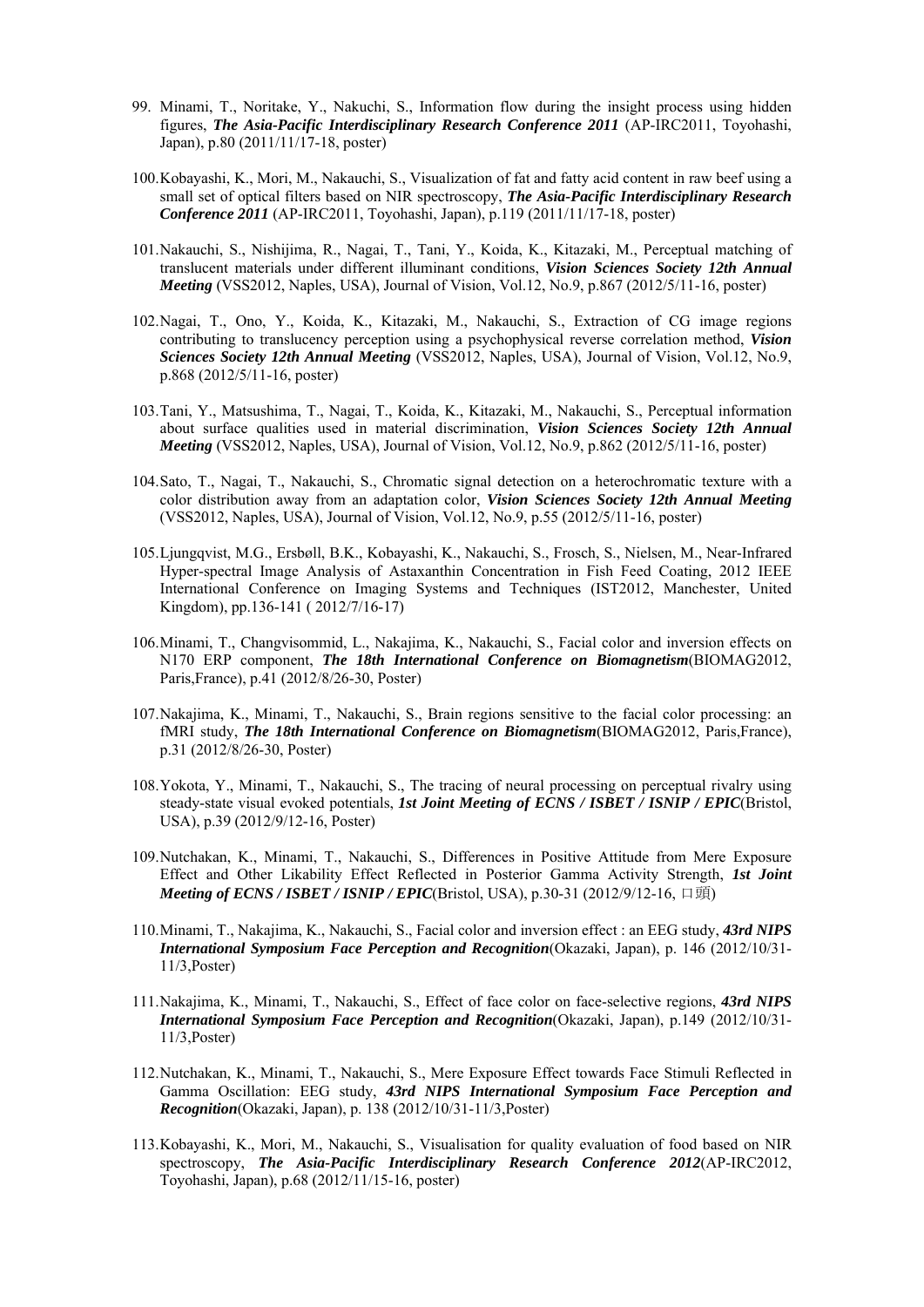- 114.Nakajima, K., Minami, T., Nakauchi, S., Brain region relating to facial color processing: an fMRI study, *The Asia-Pacific Interdisciplinary Research Conference 2012(*AP-IRC2012, Toyohashi, Japan), p.83 (2012/11/15-16, poster)
- 115.Sato, T., Nakauchi, S., Koida, K., Comparing a map of color recognition of uniform and object images, *The Asia-Pacific Interdisciplinary Research Conference 2012* (AP-IRC2012, Toyohashi, Japan), p.84 (2012/11/15-16, poster) l
- 116.Takai, Y., Nakazawa, H., Nakauchi, S., Kitazaki, M., Prediction of postural imagery from EEG: Effects of averaging, the number of channels, and imagery training, , *The Asia-Pacific Interdisciplinary Research Conference 2012* (AP-IRC2012, Toyohashi, Japan), p.82 (2012/11/15-16, poster)
- 117.Kitazaki, M., Yanase, K., Tani, Y., Nagai, T., Koida, K., Nakauchi, S., Naive observers' perception of beauty, glossiness, and inference color of pearls: Comparison with expert appraiser, *ECVP*(European Conference on Visual Perception, Alghero, Italy), Perception, Vol.41 (Supplement), pp.233-234 (2012/8, poster)
- 118.Tani, Y., Nagai, T., Koida, K., Kitazaki, M., Nakauchi, S., Experts and novices use same factors but different way to grade pearls, *Vision Sciences Society 13th Annual Meeting* (VSS2013, Naples, USA), Journal of Vision, Vol.13, No.9, p., http://dx.doi.org/10.1167/13.9.209 (2013/5/10-15, poster)
- 119.Uehara T., Tani Y., Nagai T., Koida K., Nakauchi S., and Kitazaki M., Effects of retinal-image motion of specular highlights inducedby object motion and manual control on glossiness perception、 *Vision Sciences Society 13th Annual Meeting* (VSS2013, Naples, USA), Journal of Vision, Vol.13, No.9, p., http://dx.doi.org/ 10.1167/13.9.204 (2013/5/10-15, poster)
- 120.Nagai T., Matsushima T., Tani Y., Koida K., Kitazaki M., and Nakauchi S., Two kinds of perceptual surface qualities: Temporal properties of surface quality perception, *Vision Sciences Society 13th Annual Meeting* (VSS2013, Naples, USA), Journal of Vision, Vol.13, No.9, p., http://dx.doi.org/ 10.1167/13.9.205 (2013/5/10-15, poster)
- 121.Ljungqvist, M.G., Ersboll, B.K.., Kobayashi, K., Nakauchi, S., Frosch, S., Nielsen, M.E., Nearinfrared hyper-spectral image analysis of astaxanthin concentration in fish feed coating, *IEEE International Conference on Imaging Systems and Techniques* (IST), pp.136-141 (2012/7/16-17) http://dx.doi.org/10.1109/IST.2012.6295524
- 122.Suzuki, T., Shinomori, K., Murai, N., Ozaki, Y., Nakauchi, S., Evaluation of visibility of color under a range of spectral illumination using physically based spectral rendering images: Comparison of reaction times for colored handrail in the bathroom, *12th Congress of the International Colour Association* (AIC Colour 2013, Newcastle upon Tyne, UK), Vol.1, pp.135-138 (2013/7/8-12, Poster)
- 123.Shinomori, K., Suzuki, T., Murai, N., Ozaki, Y., Nakauchi, S., Function-oriented color selection technique using subjective estimation(paired comparison of images) and psychophysical evaluation (reaction time measurement), *12th Congress of the International Colour Association* (AIC Colour 2013, Newcastle upon Tyne, UK), Vol.3, pp.1165-1168 (2013/7/8-12, Poster)
- 124.Nagai, T., Yamagishi, R., Tani, Y., Koida, K., Kitazaki, M., Nakauchi, S., Color aftereffects contingent on specular and diffuse reflection components, *The 22nd Symposium of the International Colour Vision Society*(ICVS2013, Winchester, UK), p.104 (2013/7/14-18, Poster)
- 125.Koida, K., Sato, T., Nakauchi, S., Comparing a color naming between uniform and object images, *The 22nd Symposium of the International Colour Vision Society*(ICVS2013, Winchester, UK), p.106 (2013/7/14-18, Poster)
- 126.Kitazaki, M., Yamamoto, A., Uehara, T., Tani, Y., Nagai, T., Koida, K., Nakauchi, S., Hour perception from object's surface and scene: Effects of materials and locations, *36th European Conference on Visual Perception*(ECVP2013, Bremen, Germany), Perception, Vol.42 (Supplement), p.129 (2013/8/25-29, Poster)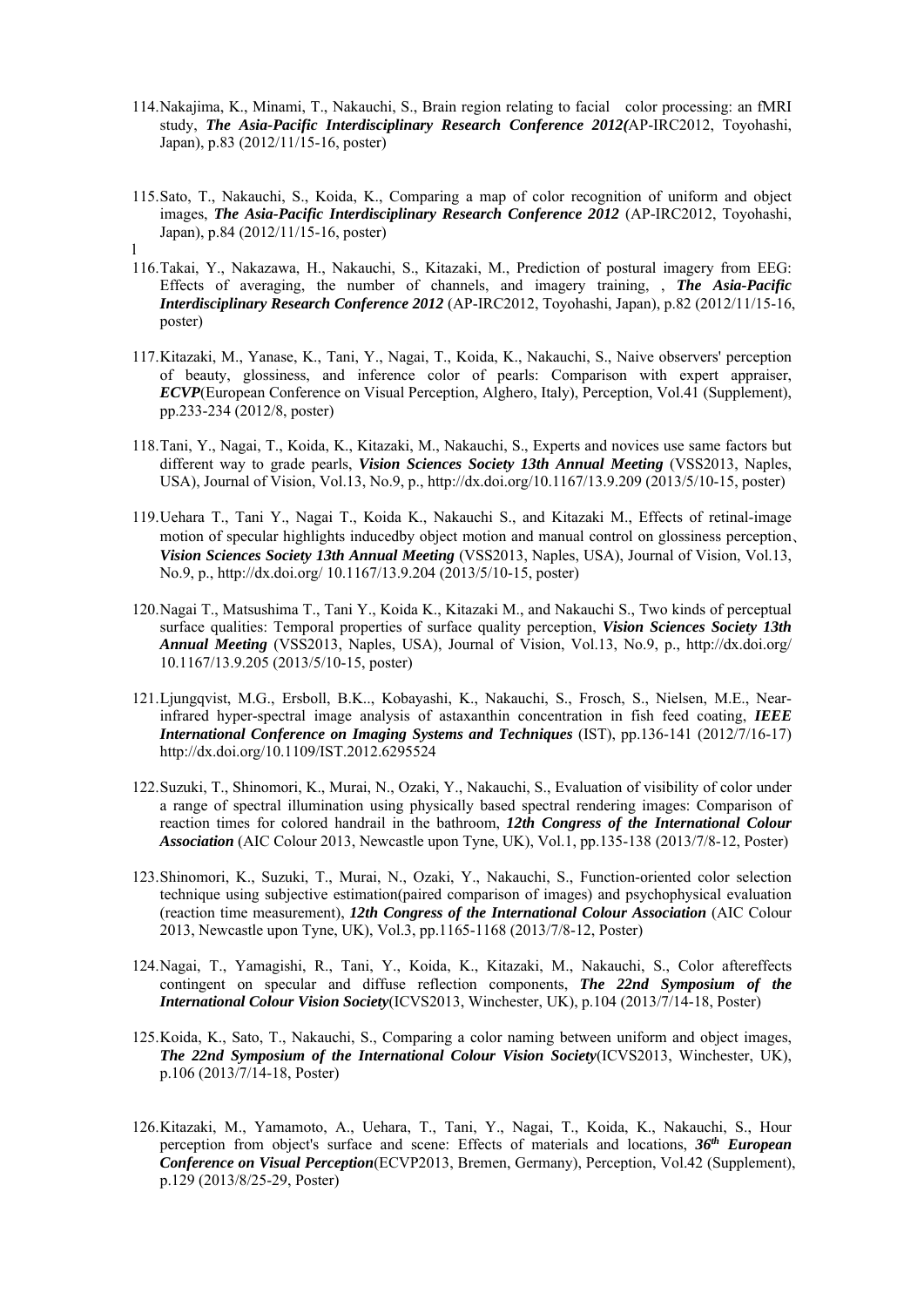- 127.Nakauchi, S., Nishijima, R., Tani, Y., Koida, K., Kitazaki, M., Nagai, T., Skew hypothesis for surface gloss perception revisited by the adaptation paradigm, *36th European Conference on Visual Perception*(ECVP2013, Bremen, Germany), Perception, Vol.42 (Supplement), p.187 (2013/8/25-29, Poster)
- 128.Nakajima, K., Minami, T., Nakauchi, S., The relationship between expression and colour on the face perception, *36th European Conference on Visual Perception*(ECVP2013, Bremen, Germany), Perception, Vol.42 (Supplement), p.192 (2013/8/25-29, Poster)
- 129.Azuma, K., Pauli, Falt., Markku, Hauta-Kasari., Nakauchi, S., Optimal Spectral Filter Design for Wood Chip Classification, *The Tenth Japan-Finland Joint Symposium on OPTICS IN ENGINEERING*(OIE'13, Utsunomiya, Japan), pp.69-70 (2013/9/2-5, Poster)
- 130.Yamagishi, R., Pauli, Falt., Markku, Hauta-Kasari., Nakauchi, S., Optical bandpass filter design for diabetic retinopathy lesion detection, *The Tenth Japan-Finland Joint Symposium on OPTICS IN ENGINEERING*(OIE'13, Utsunomiya, Japan), pp.71-72 (2013/9/2-5, Poster)
- 131.Minami, T., Noritake, Y., Nakauchi, S., Oscillatory brain activity correlates with disambiguation of hidden figures, *International Conference on Basic and Clinical Multimodal Imaging*(Geneva, Switzerland), (2013/9/5-8, Poster)
- 132.Azuma, K., Minami, T., Nakauchi, S., Steady state visually evoked potential is modulated by the difference of recognition condition, *International Conference on Basic and Clinical Multimodal Imaging*(Geneva, Switzerland), (2013/9/5-8, Poster)
- 133.Yamagishi, R., Nakauchi, S., Nagai, T., Koida, K., Impact of colored inducer on the glare illusion, *The Irago Conference 2013*(Tahara, Japan), (2013/10/24-25, Poster)
- 134.Nishino, K., Nakamura, M., Miyashita, K., Nakauchi, S., Sakamaki., T., Novel quantitative/spatial measurement system with spectral filter for visualization of make-up foundation distribution, *The International Federation of Societies of Cosmetic Chemists2013 Conference*(IFSCC2013, Rio de Janeiro, Brazil), pp.64-66 (2013/10/31-11/01, 口頭)
- 135.Nakauchi, S., Surface Quality and Material Perception(Invited), 第 *20* 回ディスプレイ国際ワーク  $\mathcal{Y}$  =  $\mathcal{Y}$  (IDW2013, Sapporo, Japan), pp. (2013/12/4-6, 口頭)
- 136.Azuma, K., Minami, T., Nakauchi, S., SSVEP is modulated by dynamical change of object recognition state, *Association for the Scientific Study of Consciousness*(ASSC18, Brisbane, Australia), p.66 (2014/7/16-19, Poster)
- 137.Shinkai, T, Minami, T., Nakauchi, S., Extraction of the covert divided attention by steady-state visual evoked potential, *Association for the Scientific Study of Consciousness*(ASSC18, Brisbane, Australia), p.67 (2014/7/16-19, Poster)
- 138.Nakauchi, S., Material Perception for Real Objects(Invited), 新学術領域研究「質感脳情報学」国 際シンポジウム Future of Shitsukan Research, p.16 (2014/07/16-17:7/17; 東京大学生産技術研 究所;口頭)
- 139.Tamura, H., Nakauchi, S., Koida, K., Brightness enhancement of the glare illusion in the absence of self-luminosity, 新学術領域研究「質感脳情報学」国際シンポジウム Future of Shitsukan Research, p.47 (2014/07/16-17:7/16;東京大学生産技術研究所;ポスター)
- 140.Tani, T., Nishijima, R., Nagai, T., Koida, K., Kitazaki, M., Nakuchi, S., The difference of visual ability between experts and novices in visual art, 新学術領域研究「質感脳情報学」国際シンポ ジウム Future of Shitsukan Research, p.48 (2014/07/16-17:7/16;東京大学生産技術研究所;ポ スター)
- 141.Tamura, H., Nakauchi, S., Koida, K., Relationship between brightness enhancement and selfluminosity of the glare illusion, *The 10th Asia-Pacific Conference on Vision* (APCV2014, Takamatsu, Kagawa, Japan), Vol.26(Suppl), p.71 (2014/7/19-22, 口頭) 【 Best Student Presentation Award to Hideki Tamura]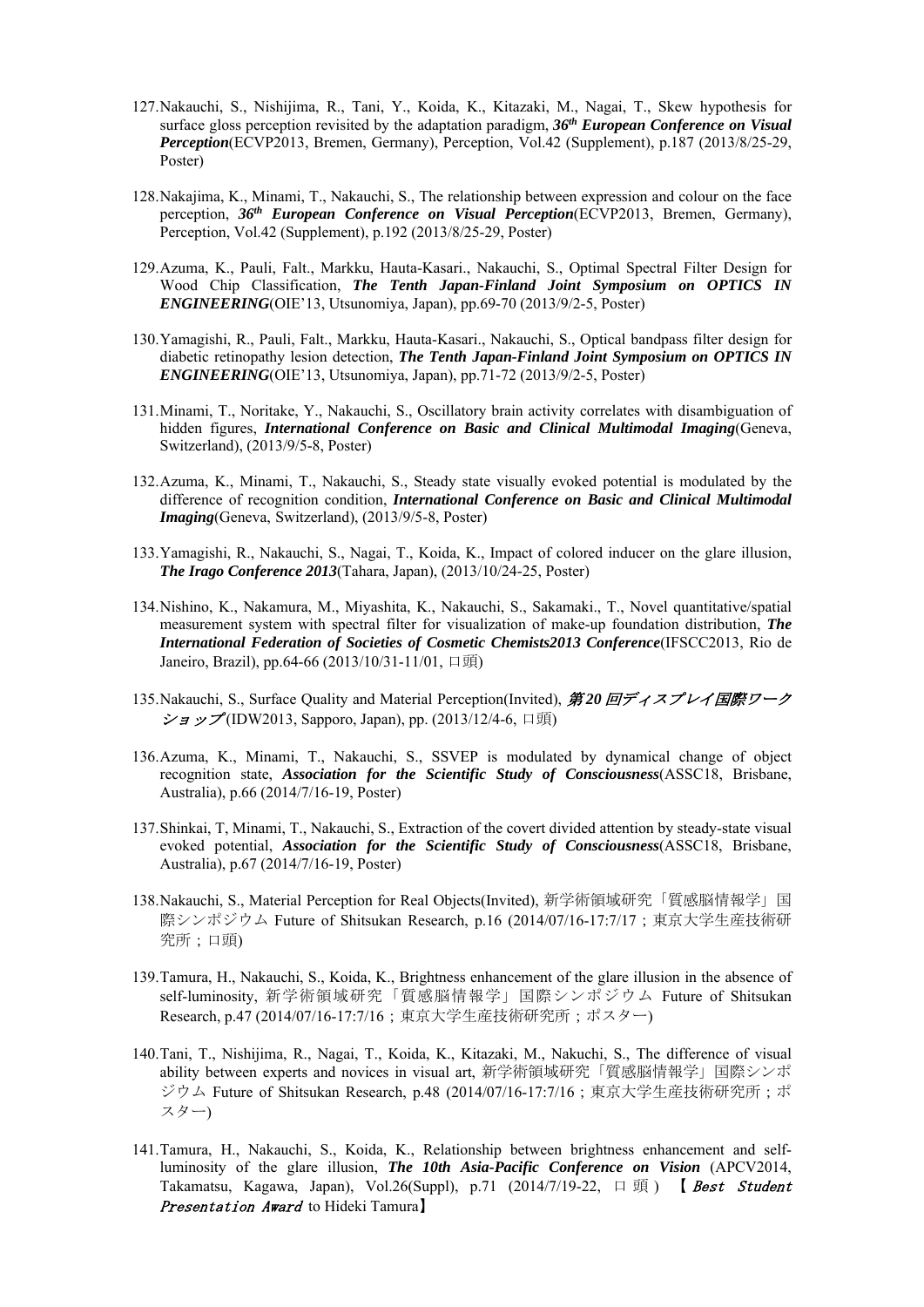- 142.Ueda, S., Tani, Y., Nagai, T., Koida, K., Nakauchi, S., Kitazaki, M., Effect of object motion on perceiving a thick transparent object. *The 10th Asia-Pacific Conference on Vision* (APCV2014, Takamatsu, Kagawa, Japan), Vol.26(Suppl), p.86 (2014/7/19-22, Poster)
- 143.Toyota, T., Shinomori, K., Suzuki, T., Nakauchi, S., Practical color visibility evaluated by response time of search and selection rate in paired comparison, *The 10th Asia-Pacific Conference on Vision* (APCV2014, Takamatsu, Kagawa, Japan), Vol.26(Suppl), p.88 (2014/7/19-22, Poster)
- 144.Tani, Y., Nishijima, R., Nagai, T., Koida, K., Kitazaki, M., Nakauchi, S., The difference of visual ability between experts and novices in visual art, *The 10th Asia-Pacific Conference on Vision* (APCV2014, Takamatsu, Kagawa, Japan), Vol.26(Suppl), p.99 (2014/7/19-22, Poster)
- 145.ElMasry, G., Nakauchi, S., Image Analysis Operations Applied to Hyperspectral Images for Food Quality Assessment, *The 17th World Congress of Food Science & Technology* (IUFoST, Montreal, Canada), (2014/8/17-21, Poster)
- 146.\*\*\*not include nakauchi \*\*\*
	- Higashi, H., Tanaka, T., Band Selection by Distance of Spatial Patterns for Brain Machine Interfacing, I*nternational Conference on Advanced Informatics: Concepts, Theory and Applications* (ICAICTA, Bandung, Indonesia), pp.69-74 (2014/8/20-21, 口頭)
- 147.Nagai, H., ElMasry, G., Nakauchi, S., Optimization of Excitation-Emission bands for Estimating Viable Bacteria on Meat Surfaces with Fluorescence Spectroscopy, I*nternational Conference on Advanced Informatics: Concepts, Theory and Applications* (ICAICTA, Bandung, Indonesia), pp.172-177 (2014/8/20-21, 口頭) 【The Best Paper to Hiroto Nagai】
- 148.\*\*\*not include nakauchi \*\*\*

Higashi, H., Tanaka, H., Tanaka, Y., Smoothing of Spatial Filter by Graph Fourier Transform for EEG Signals, *Asia-Pacific Signal and Information Processing Association Annual Summit and Conference 2014* (APSIPA2014, Siem Reap, city of Angkor Wat, Cambodia), pp.  $(2014/12/9-12, \Box)$ 頭)

- 149.Higashi, H., Minami, T., Nakauchi, S., Classification of Electroencephalogram under Different Process of Stimulus Occurrences in an Oddball Paradigm, *International Conference of Global Network for Innovative Technology*(Ignite2014, Penang, Malaysia), pp.21-25 (2014/12/15-16, 口頭)
- 150.Elmasry, G., Nakauchi, S., Hyperspectral Imaging for Non-destructive Sensing of Thermal Treatment of 'Kamaboko', *International Conference of Global Network for Innovative Technology*(Ignite2014, Penang, Malaysia), pp.98-102 (2014/12/15-16, 口頭)
- 151.Nihei, Y., Minami, T., Nakauchi, S., Brain activity related to the judgment of the face-likeness: Correlation between EEG and face-like evaluation, *International Conference of Global Network for Innovative Technology*(Ignite2014, Penang, Malaysia), pp.26-31 (2014/12/15-16, 口頭)
- 152.Horii, S., Nakauchi, S., Kitazaki, M., AR-SSVEP for Brain-Machine Interface: Estimating User's Gaze in Head-mounted Display with USB camera, *IEEE Virtual Reality*(VR2015, Arles, Camargue, Provence, France), pp.193-194 (2015/3/23-27, Poster)
- 153.Tamura, H., Nakauchi, S., Can the classifier trained to separate surface texture from specular shading infer geometric consistency of specular highlight?, *Vision Sciences Society 15th Annual Meeting* (VSS2015, St. Pete Beach, USA), Journal of Vision 2015, Vol.15(12):822, doi: 10.1167/15.12.822, (2015/5/15-20: 5/18; poster) 【*Best Student Poster Award* to Hideki Tamura】
- 154.Ueda, S., Tani, Y., Nagai, T., Koida, K., Nakauchi, S., Kitazaki, M., Perception of a thick transparent object is affected by object and background motions but not dependent on the motion speed, *Vision Sciences Society 15th Annual Meeting* (VSS2015, St. Pete Beach, USA), Journal of Vision 2015, Vol.15(12):823, doi: 10.1167/15.12.823, (2015/5/15-20: 5/18; poster)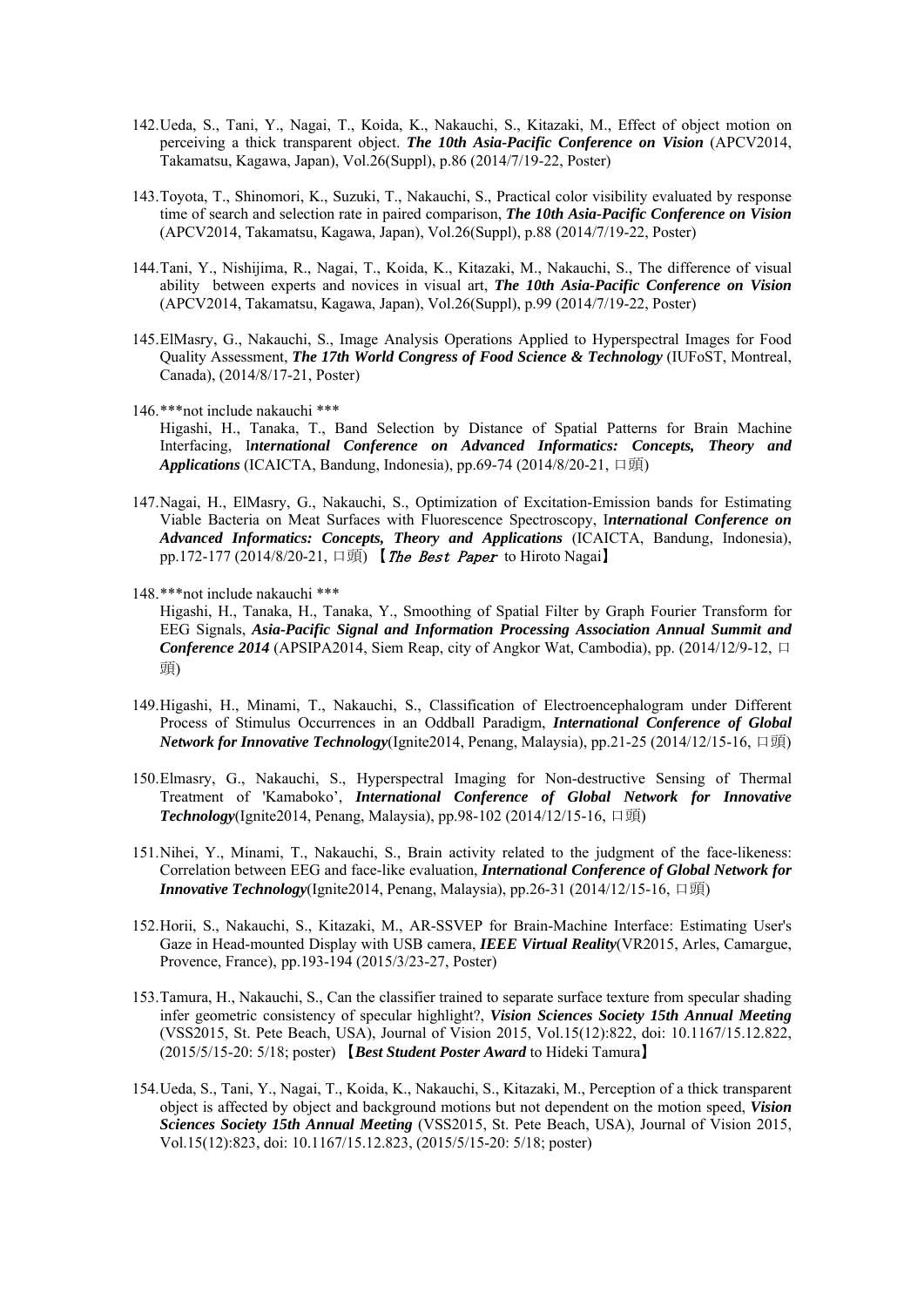- 155.Shinomori, K., Miyazawa, K., Nakauchi, S., Spectral Functional Filters for Optical Simulation of Dichromats in Color Discrimination, *Association Internationale de la Couleur* (AIC2015, Tokyo, Japan), pp.59-60 (2015/5/19-22: 5/22; 口頭)
- 156.ElMasry, G., Nakauchi, S., Prediction of Meat Spectral Signature Based on Major Chemical Composition (Invited), *The New Zealand Institute of Food Science & Technology* (NZIFST Conference 2015, Palmerston North Convention Centre, New Zealand), pp.,  $(2015/6/30-7/2: 7/1; \Box)$ 頭)
- 157.Hirose, H., Nakauchi, S., Steady-state visual evoked potentials reflecting color discrimination ability of individuals, *International Colour Vision Society* (ICVS2015, Sendai, Japan), p.101, (2015/7/3-7: 7/4; poster)
- 158.Sato, T., Nagai, T., Kuriki, I., Nakauchi, S., Dissociation of neutral chromatic points for color discrimination and color appearance under incomplete chromatic adaptation, *International Colour Vision Society* (ICVS2015, Sendai, Japan), p.89, (2015/7/3-7: 7/4; poster)
- 159.Katagiri, R., Nakauchi, S., Perceptual fluorescence explained by optimal color depends on preassumed illuminant spectrum, *International Colour Vision Society* (ICVS2015, Sendai, Japan), p.82, (2015/7/3-7: 7/6; poster)
- 160.Nakauchi, S., Minami, T., Extracting the attentional status via SSVEPs: The cases of tracking the multiple moving objects and estimating the useful field of view (Invited), *The 11th Asia-Pacific Conference on Vision* (APCV2015, Nanyang Executive Centre, NTU, Singapore), (2015/7/10-12: 7/12; 口頭)
- 161.Tamura, H., Nakauchi, S., Separation between specular highlight and albedo by the higher-order image statistics, *The 11th Asia-Pacific Conference on Vision* (APCV2015, Nanyang Executive Centre, NTU, Singapore), (2015/7/10-12: 7/12; 口頭)
- 162.Katagiri, R., Nakauchi, S., Explaining the perceptual fluorescence with two approaches: optimal color and spatial luminance distribution, *The 11th Asia-Pacific Conference on Vision* (APCV2015, Nanyang Executive Centre, NTU, Singapore), (2015/7/10-12; 7/10; poster)
- 163.ElMasry, G., Nakauchi, S., *ASABE Annual International Meeting* (ASABE2015, New Orleans, USA), pp., (2015/7/26-29, poster 口頭)
- 164.Ota, Y., Higashi, H., Nakauchi, Objective Assessment and Quantification of Pearl Quality by Spectral-Spatial Features, *The 2015 International Conference On Advanced Informatics: Concepts,Theory And Application* (ICAICTA2015, The Tide Resort, Bang Saen Beach, Chonburi, Thailand), pp.46-47, (2015/8/19-22; 8/21; 口頭)
- 165.Ito, K., Ota, Y., Higashi, H., Nakauchi, S., Spectral-Difference Enhancement Illuminant for Improving Visual Detection of Blood Vessels, *The 2015 International Conference On Advanced Informatics: Concepts,Theory And Application* (ICAICTA2015, The Tide Resort, Bang Saen Beach, Chonburi, Thailand), p.44, (2015/8/19-22; 8/21; 口頭)
- 166.Nakajima, K., Minami, T., Nakauchi, S., Face and background colour effect on facial expression perception, *The European Conference on Visual Perception* (ECVP2015, Liverpool, UK), p.14, (2015/8/23-27: 8/24; poster)
- 167.Shinkai, T., Minami, T., Nakauchi, S., Influence of crossing hemifields in Multiple Object Tracking, *The European Conference on Visual Perception* (ECVP2015, Liverpool, UK), p.24, (2015/8/23-27: 8/25; poster)
- 168.Nihei, Y., Minami, T., Nakauchi, S., An optimum stimulation method in SSVEP-Based researches and BCIs, *The European Conference on Visual Perception* (ECVP2015, Liverpool, UK), p.16, (2015/8/23-27: 8/24; poster)
- 169.Suzuki, Y., Shinkai, T., Minami, T., Nakauchi, S., Investigation of brightness perception with glare illusion by SSVEP, *The European Conference on Visual Perception* (ECVP2015, Liverpool, UK), p.25, (2015/8/23-27: 8/25; poster)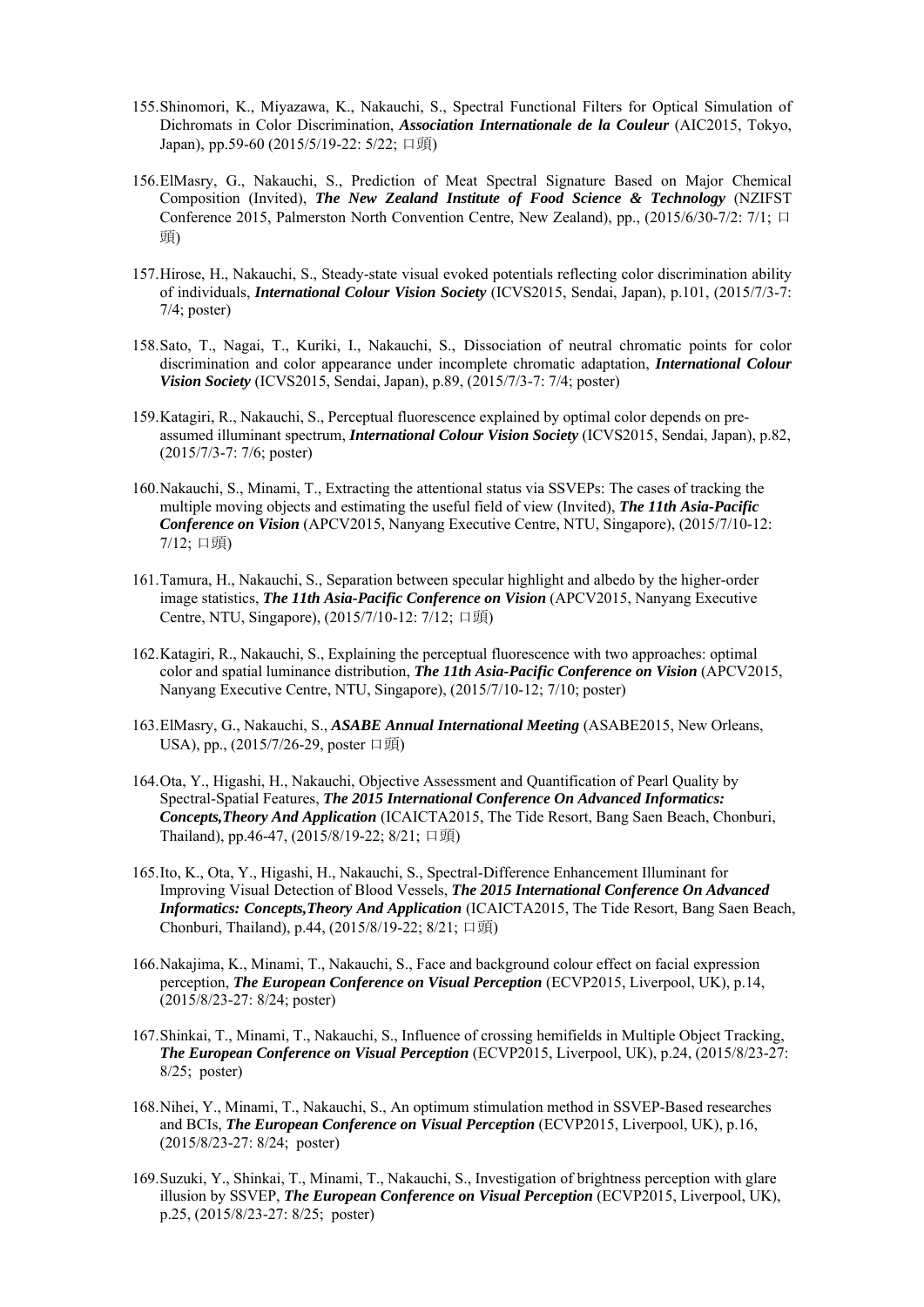- 170.Sasaki, G., Minami, T., Nakauchi, S., SSVEP modulation is caused by UFOV performance, *Annual Conference on Clinical Neurophysiology and NeuroImaging 2015 - Joint Meeting of ECNS, ISNIP and ISBET* (Munich, Germany), p.8, (2015/9/9-13: 9/10; poster)
- 171.\*\*\*not include Nakauchi\*\*\*

Higashi, H., Rutkowski, T., Tanaka, T., Tanaka, Y., Subspace-Constrained Multilinear Discriminant Analysis for ERP-based Brain Computer Interface Classification, *Asia-Pacific Signal and Information Processing Association Annual Summit and Conference* (APSIPA ASC 2015, The Hong Kong Polytechnic University), pp.934-940, doi: 10.1109/APSIPA.2015.7415409 (2015/12/16- 19: 12/17; 口頭)

- 172.Tamura, H., Tsukuda,M., Higashi, H., Nakauchi, S., Perceptual segregation between mirror and glass material under natural and unnatural illumination, *Vision Sciences Society 16th Annual Meeting* (VSS2016, St. Pete Beach, USA), (2016/5/13-18: 5/15; poster)
- 173.Suzuki, Y., Shinkai, T., Higashi, H., Minami, T., Nakauchi, S., Mismatch between perception and neural response in glare illusion, *Vision Sciences Society 16th Annual Meeting* (VSS2016, St. Pete Beach, USA), (2016/5/13-18: 5/16; poster)
- 174.Suzuki, Y., Minami, T., Nakauchi, S., Pupil response is modulated by the recognition state in the hidden images, *20th annual meeting of the Association for the Scientific Study of Consciousness*(ASSC-20<sup>th</sup>, Buenos Aires, Argentina), (2016/6/14-18:;Poster)
- 175.Kondo,T., Higashi, H., Nakauchi S., Optimization of illuminant spectrum for visual detection of foreign substances in jams, *The 2016 International Conference on Advanced Informatics: Concepts, Theory and Application*(ICAICTA2016, Penang,Malaysia), http://ieeexplore.ieee.org/document/7803123/ (2016/8/16-19;; 口頭)【The Best Paper Award】
- 176. Ito, K., Higashi, H., Nakauchi S., A Visualization method for hand cleanness using fluorescent spectrum, *The 2016 International Conference on Advanced Informatics: Concepts, Theory and Application*(ICAICTA2016, Penang,Malaysia), http://ieeexplore.ieee.org/document/7803096/ (2016/8/16-19:; 口頭)
- 177. Nakauchi S., Perception of Materials and Surface Quality by Human Vision(Keynote), *The 2016 International Conference on Advanced Informatics: Concepts, Theory and Application*  (ICAICTA2016, ), (2016/8/16-19:; 口頭)
- 178. Ryu, S., Higashi, H., Tanaka, T., Nakauchi, S., Minami, T., Spatial smoothing of canonical correlation analysis for steady-state visual evoked potential based brain machine interface, *Engineering of medicine and Biology Society* (EMBC2016, Orland, USA), p.70 (2016/8/16- 20:8/17; Poster)
- 179. Tamura, H., Higashi, H., Nakauchi, S., Kinetic cue for perceptual discrimination between mirror and glass materials, *The European Conference on Visual Perception* (ECVP2016, Barcelona, Spain), p.37, (2016/8/28-9/1:8/30;Poster)
- 180. Nihei,Y., Minami, T., Nakauchi, S., Pupillary response to face-like processing, *The European Conference on Visual Perception* (ECVP2016, Barcelona, Spain), p.58, (2016/8/28-9/1:9/1;Poster)
- 181. Nakakoga, S., Nihei, Y., Nakauchi, S., Minami, T., Pupillary response reflects the effect of facial color on expression, *The European Conference on Visual Perception* (ECVP2016, Barcelona, Spain), p.57, (2016/8/28-9/1:9/1; Poster)
- 182. Tsukuda, M., Bednarik, R., Hauta-Kasari, M., Nakauchi, S., Static cues for mirror-glass discrimination explored by gaze distribution, *The European Conference on Visual Perception* (ECVP2016, Barcelona, Spain), p.35, (2016/8/28-9/1:8/30;Poster)
- 183.Hirose, H., Nakauchi, S., Quantitative characterization of color vision using steady state visual evoked potentials, *The European Conference on Visual Perception*(ECVP2016, Barcelona, Spain), p,44, (2016/8/28-9/1:8/31;Poster)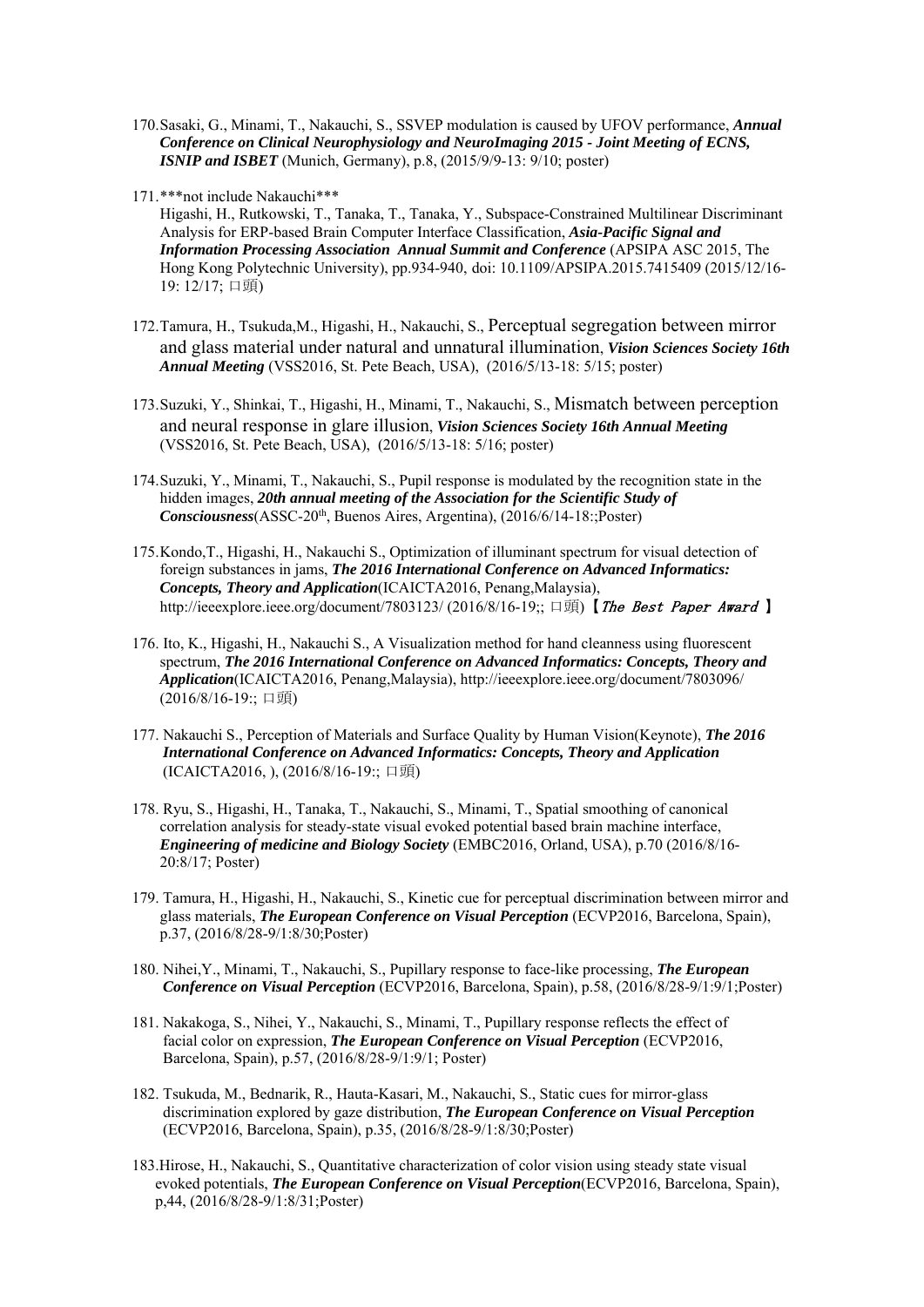- 184.Kondo, T., Nieves L. J., Valero M. E., Higashi, H., Nakauchi, S., Functional illumination supporting the visual detection of plaques, *The 24th Color and Imaging Conference*(CIC24, San Diego, California, USA), p., (2016/11/7-11:11/10; Poster)
- 185.Vu M. B., Urban P., Tanksale M. T., Nakauchi, S., Visual Perception of 3D Printed Translucent Objects, *The 24th Color and Imaging Conference*(CIC24, San Diego, California, USA), p., (2016/11/7-11:11/9;口頭)
- 186.Nakauchi, S., Shiromi, K., Higashi, H., Shehata, M., Shimojo, S., Luminance-contrast reversal disambiguates illumination interpretation in #TheDress, *Vision Sciences Society 17th Annual Meeting* (VSS2017, St. Pete Beach, USA), p.42, (2017/5/19-25: 5/19; poster)
- 187. Tamura, H., Higashi, H., Nakauchi, S., Multiple cues for visual perception of mirror and glass Materials, *Vision Sciences Society 17th Annual Meeting* (VSS2017, St. Pete Beach, USA), p.63, (2017/5/19-25: 5/22; poster)
- 188. Wakamatsu, K., Higashi, H., Nakauchi, S., Relationship between perceptual surface qualities and distinctive features in onomatopoetic expression, *Vision Sciences Society 17th Annual Meeting* (VSS2017, St. Pete Beach, USA), p.63, (2017/5/19-25: 5/22; poster)
- 189. Suzuki,Y., Minami, T., Nakauchi, S., Pupil dilation reveals the implicit prior processing of the insight to the hidden image, *Vision Sciences Society 17th Annual Meeting* (VSS2017, St. Pete Beach, USA), p.54, (2017/5/19-25: 5/21; poster)
- 190. Kondo, T., Okada, N., Maruchi, K., Misaki, Y., Higashi, H., Monteiro AR, J., Montagner, C., Linhares MM, J., Nascimento MC, S., Nakauchi, S., Chromatic composition and preferences of paintings – Comparative study for Japanese and Portuguese observers and paintings, *24th symposium of the International Colour Vision Society*(ICVS2017, Erlangen, Germany), p.95, (2017/8/18-22:8/19;Poster)
- 191. Herdeiro FM, C., Linhares MM, J., Nascimento MC, S., Kondo, T., Misaki, Y., Nakauchi, S., Optimization of lighting for paintings with psychophysics – influence of cultural factors, *24th symposium of the International Colour Vision Society*(ICVS2017, Erlangen, Germany), p.90, (2017/8/18-22:8/20;Poster)
- 192. Linhares MM, J., Montagner, C., Casini, A., Cucci, C., Stefani, L., Picollo, M., Kondo, T., Nakauchi, S., Nascimento MC, S., Luminance and lightness distribution in natural scenes and art paintings, *24th symposium of the International Colour Vision Society*(ICVS2017, Erlangen, Germany), p.65, (2017/8/18-22:8/22;口頭)
- 193. Sato, F., Laeng, B., Nakauchi, S., Minami, T., Pupil dilation during perception of the Necker cube reflects the viewing-from-above bias., *The European Conference on Visual Perception* (ECVP2017,Berlin,Germany), p.10, (2017/8/27-31:8/28;Poster)
- 194. Haryu, Y., Nishino, K., Matsumoto, M., Kinoshita, A., Nakauchi, S., Development of Spatio-Temporal Imaging System for UV Protection Efficacy on the Human Skin: A Novel UV Multi-Spectral Imaging Technique, *The 24th Conference of the International Federation of Societies of Cosmetic Chemists* (IFSCC 2017, Seol, Korea), p., (2017/10/23-25:;Poster)

- 195. Tamura, H., Prokott E Konrad ., Fleming W Roland., Distinguishing Mirror from Glass, *Vision Sciences Society 18th Annual Meeting (VSS2018, St. Pete Beach, USA)*, p.235, (2018/5/18- 23:5/19;Poster)
- 196. Suzuki, Y., Minami, T., Laeng, B., Nakauchi, S., The differential effect of glowing appearance in the glare illusion: evidence from pupillometry, *Vision Sciences Society 18th Annual Meeting (VSS2018, St. Pete Beach, USA)*, p.232, (2018/5/18-23:5/21;Poster)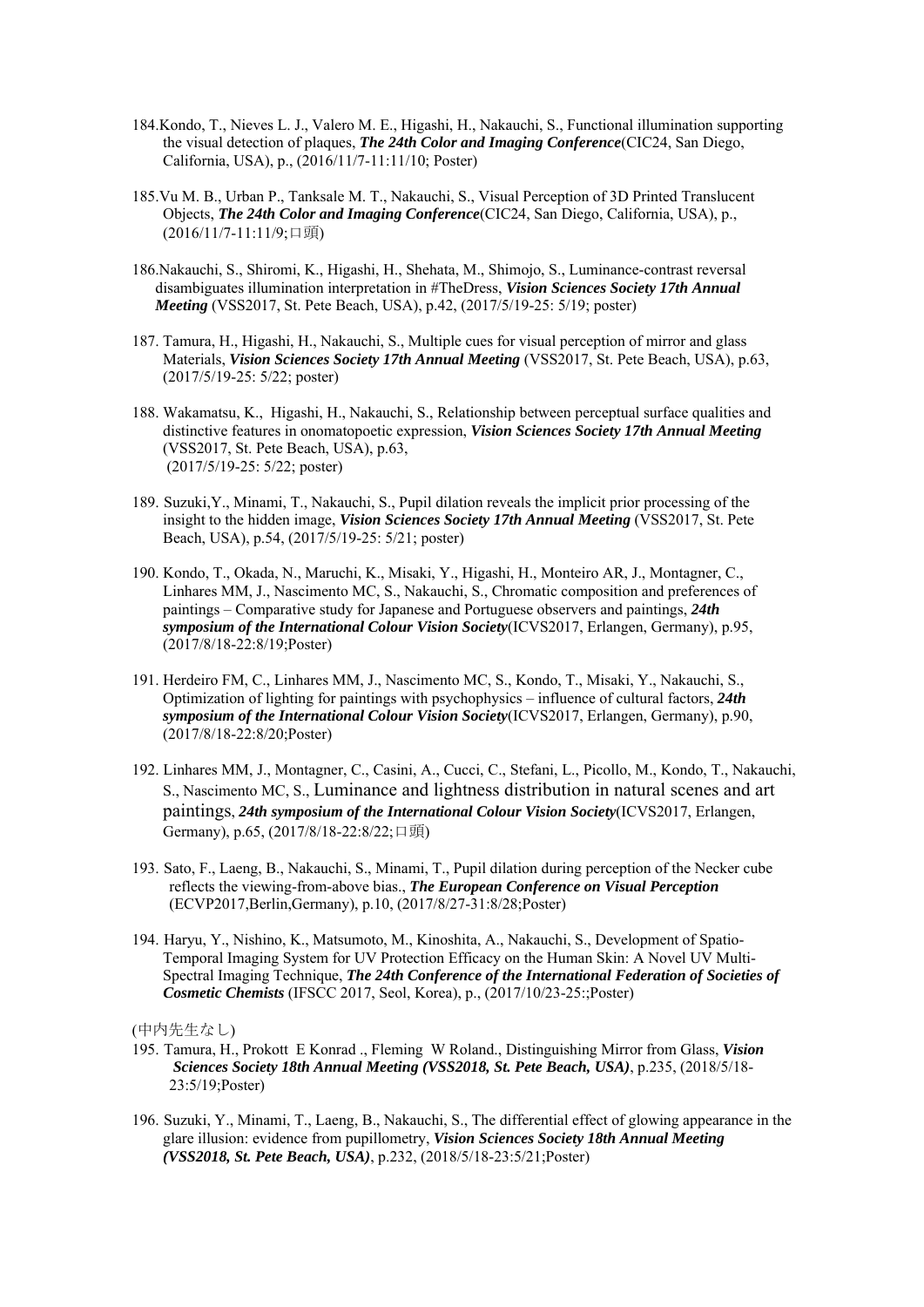- 197. Wakamatsu, K., Kwon J., Sakamoto, M., Nakauchi, S., Sound symbolism expressing visual texture on different linguistic backgrounds, *Vision Sciences Society 18th Annual Meeting (VSS2018, St. Pete Beach, USA)*, p.227, (2018/5/18-23:5/21;Poster)
- 198. Shiromi, K., Hiroshi, H., Shehata, M., Shimojo, S., Nakauchi, S., #TheDress type of color ambiguity induced by T-shirt image based on physically-based rendering,*Vision Sciences Society 18th Annual Meeting (VSS2018, St. Pete Beach, USA)*, p.68, (2018/5/18-23:5/19;Poster)
- 199. Taniyama, Y., Suzuki, Y., Kondo, T., Minami, T., Nakauchi, S., Association between pupil constriction and aesthetic preference/naturalness in art-paintings,*Vision Sciences Society 18th Annual Meeting (VSS2018, St. Pete Beach, USA)*, p.231, (2018/5/18-23:5/21;Poster)
- 200. Nakauchi, S., Kondo, T., Higashi, H., Linhares, M.M. J., Nascimento, M.C. S., Color statistics underlying preference judgement for art paintings, *Vision Sciences Society 18th Annual Meeting (VSS2018, St. Pete Beach, USA)*, p.229, (2018/5/18-23:5/21;Poster)
- 201. Linhares, M.M. J., Montagner, C., Bailão, A., Okada, N., Maruchi, K., Kondo, T., Nakauchi, S., Nascimento, M.C. S., Chromatic differences between colours retrieved from RGB and hyperspectral images, *Vision Sciences Society 18th Annual Meeting (VSS2018, St. Pete Beach, USA)*, p.159, (2018/5/18-23:5/20;Poster)
- 202. Shehata, M., Elnagar, S., Yasunaga, S., Nakauchi, S., Shimojo, S., Flow of the eye: Gaze direction as an objective measure of flow experience, *Vision Sciences Society 18th Annual Meeting (VSS2018, St. Pete Beach, USA)*, p.318,(2018/5/18-23:5/22;Poster)
- 203. Shehata, M., Cheng, M., Tseng, C., Nakauchi, S., Shimojo, S., Neural correlates of interpersonal flow experience, *Organization of Human Brain Mapping Annual Meeting* (Singapore; 2018/6/17- 21)
- 204. M. V. Bui, M. M. Rahman, Nakazawa, N., Okazaki, E., Nakauchi, S., Visualize the quality of frozen fish using excitation-emission matrix technique, I*nternational Conference on Advance Informatics: Concepts, Theory and Applications 2018(ICAICTA2018, Krabi, Thailand)*, (2018/8/15- 17:8/16;Poster)
- 205. Nakakoga, S., Kajita, H., Higashi, H., Nakauchi, S., Minami T., Pupillary changes reflect visual spatial attention modulated by emotional sounds, *European Conference on Visual Perception 2018(ECVP2018, Trieste, Italy)*, p.30, (2018/8/26-30:8/28;Poster)
- 206. Nihei, Y., Higashi, H., Minami, T., Nakauchi, S., Rapid categorization of face-like objects in a fastperiodic visual stimulation, *European Conference on Visual Perception 2018(ECVP2018, Trieste, Italy)*, p.34, (2018/8/26-30:8/28;Poster)
- 207. Imura, T., Kondo, T., Shirai, N., Nakauchi, S., Preference for chromatic composition of art paintings by children aged 6- to12-year old, *European Conference on Visual Perception 2018(ECVP2018, Trieste, Italy)*, p.27, (2018/8/26-30:8/28;Poster)

- 208. Tamura, H., Prokott E., Fleming W R., Modulating luminance and color saturation disambiguates mirror and glass, *European Conference on Visual Perception 2018(ECVP2018, Trieste, Italy)*, p.55, (2018/8/26-30:8/28;Poster)
- 209. Wakamatsu, K., Proulx, J, M., Nakauchi, S., Visual-auditory crossmodal priming affects visual texture recognition, *Vision Sciences Society 19th Annual Meeting (VSS2019, St. Pete Beach, USA)*, p.44 (2019/5/17-22:5/18;Poster)
- 210. Shirai, Y., Suegami, T., Shehata, M., Shimojo, S., Nakauchi, S., Vision in the extreme-periphery (3b): effects of eccentricity and foveal input on color perception, *Vision Sciences Society 19th Annual Meeting (VSS2019, St. Pete Beach, USA)*, p.50 (2019/5/17-22:5/18;Poster)
- 211. Taniyama, Y., Nihei, Y., Minami, T., Nakauchi, S., P3 asymmetry elicited by original-pseudo art paintings using an oddball paradigm, *Vision Sciences Society 19th Annual Meeting (VSS2019, St. Pete Beach, USA)*, p.54, (2019/5/17-22:5/19;Poster)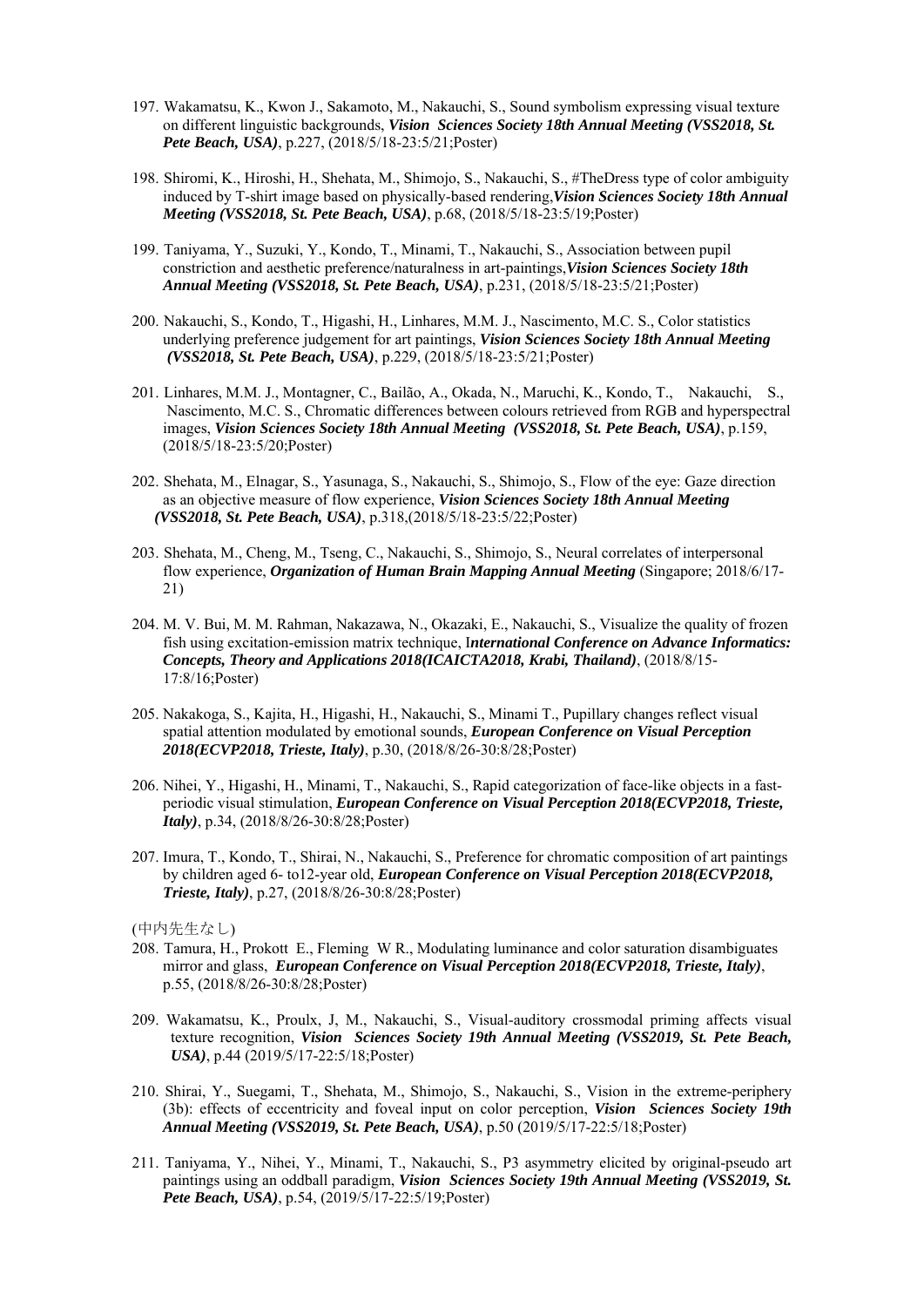- 212. Kinzuka, Y., Sato, F., Minami, T., Nakauchi, S., Association between temporal perception and pupillary response in Red/Blue stimuli, *Vision Sciences Society 19th Annual Meeting (VSS2019, St. Pete Beach, USA)*, p.62, (2019/5/17-22:5/19;Poster)
- 213. Kishigami, S., Taniyama, Y., Nakauchi, S., Minami, T., Preference of facing/lighting direction for portraits paintings, *Vision Sciences Society 19th Annual Meeting (VSS2019, St. Pete Beach, USA)*, p.54, (2019/5/17-22:5/19;Poster)
- 214. Shehata, M., Suegami, T., Shirai, Y., Wu, D., Nakauchi, S., Shimojo, S., Vision in the extremeperiphery(3a):color perception is induced by foveal input, *Vision Sciences Society 19th Annual Meeting (VSS2019, St. Pete Beach, USA)*, p.50, (2019/5/17-22:5/18;Poster)
- 215. Nakauchi, S., Nishimoto, M., Tamura, H., Preference judgement for art paintings: large-scale subjects (30K) experiment revealing age dependency, *Vision Sciences Society 19th Annual Meeting (VSS2019, St. Pete Beach, USA)*, p.54, (2019/5/17-22:5/19;Poster)
- 216. Nakauchi, S., Understanding the human perception and cognition in the era of artificial intelligence, *Annual Finnish Computer Science Symposium (Kuopio, Finland)*, p., (2019/6/10-11;6/11;I**nvited**)
- 217. Nakauchi, S., Nishimoto, M., Tamura, H., Age-related change in preference for chromatic compositions of art paintings revealed by 30K subjects experiment, *International Colour Vision Society2019(ICVS2019,Riga,Latvia)*, p.96 (2019/7/5-9;7/6;Poster)
- 218. Kishigami, S., Morimoto, T., Linhares MM J., Minami, T., Nakauchi, S., Nascimento MC S., Chromatic properties of Japanese paintings are similar to that of European paintings, *International Colour Vision Society2019(ICVS2019,Riga,Latvia)*, p.28 (2019/7/5-9;7/6;口頭)
- 219. Nakakoga, S., Nihei, Y., Kinzuka Y., Haw, K C., Shahidan, S.N W., Nor, M H., Yvonne-tee, B G., Abdullah, B Z., Imura, T., Shirai, N., Nakauchi, S., Minami, T., Facial color effect on recognition of facial expression: A comparison among Japanese and Malaysian adults and school children, *42nd edition of the European Conference on Visual Perception (ECVP2019,Leuven,Belgium)*, p. (2019/8/25 – 29;8/27;Poster)
- 220. Shmizu, K., Pupillary response to beep sound reflects emotion: Emotion estimation method using probe stimulus, *42nd edition of the European Conference on Visual Perception(ECVP2019, Leuven,Belgium)*, p. (2019/8/25 – 29;8/27;Poster)
- 221. Suzuki, Y., Onodera, K., Minami, T., Nakauchi, S., Evaluation of color-vision deficiency test based on pupil oscillations, *42nd edition of the European Conference on Visual Perception(ECVP2019, Leuven,Belgium)*, p. (2019/8/25 – 29;8/27;Poster)
- 222. Shehata, M., Cheng, M., Wu, D., Tseng, C., Nakauchi, S., Shimojo, S., Human Social Cognition:Behavior, Mechanisms, and Disorders Ⅱ , *Neuroscience2019(Chicago,IL,USA)*, (2019/10/19-23;;Poster)
- 223. Nishimoto, M., Nakauchi, S., Preference for color composition of art paintings and its individual differences, *Asia Color Association Conference2019(ACA2019, Nagoya, Japan)*, P.32-35, (2019/11/29-12/2;11/30;口頭)
- 224. Tanaka, Y., Wakamatsu, K., Hine, K., Nakauchi, S., Perceptual Evaluation of Hardness and Roughness for Physically Controlled Materials Illuminated by Colored Light, *Association for Psychological Science 2021 Virtual Convention(APS2021)*, P.227, (2021/5/26-5/27;Poster)
- 225. Saito, R., Hine, K., Nakauchi, S., Global/Local priming affects color perception depending on individual perceptual style, *Association for Psychological Science 2021 Virtual Convention(APS2021)*, P.95, (2021/5/26-5/27;Poster)
- 226. Miyamoto, K., Wakamatsu, K., Hine, K., Nakauchi, S., Color-sound crossmodal interaction on Stroop-like paradigm, *Association for Psychological Science 2021 Virtual Convention(APS2021)*, P.228, (2021/5/26-5/27;Poster)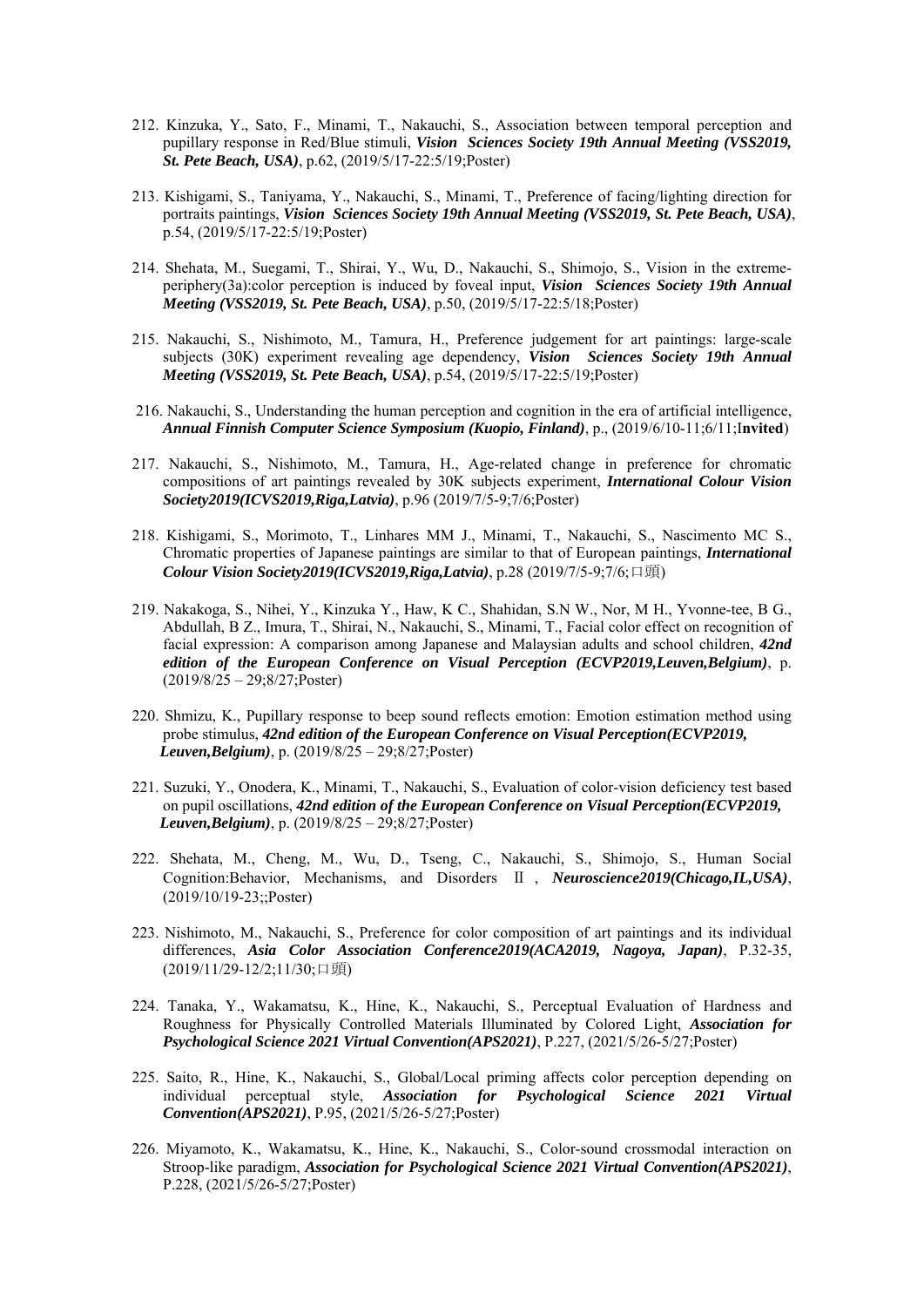- 227. Takahashi, R., Hine, K., Nakauchi, S., Head movement information contributes to achieve accurate motion perception, *Association for Psychological Science 2021 Virtual Convention(APS2021)*, P.227, (2021/5/26-5/27;Poster)
- 228. Abe, K., Hine, K., Shehata, M., Nakauchi, S., Internal/External critical factors in the preference of music tempo, *The 32nd International Congress of Psychology (ICP2020+)*, (2021/7/18- 23;7/19;Poster)
- 229. Kishigami, S., Taniyama, Y., Hine, K., Minami, T., Nakauchi, S., Face-likenss effects on laterality preference, *The 32nd International Congress of Psychology (ICP2020+)*, (2021/7/18- 23;7/19;Poster)
- 230. Kinzuka, y., Sato, F., Minami, T., Nakauchi, S., Effect of Red/Blue on temporal perception and pupillary response by different equiluminant methods, *The 32nd International Congress of Psychology (ICP2020+)*, (2021/7/18-23;7/19;Poster)
- 231. Saito, R., Hine, K., Nakauchi, S., Global/Local perception Style predicts social behavior, *The 32nd International Congress of Psychology (ICP2020+)*, (2021/7/18-23;7/19;Poster)
- 232. Istiqomah, N., Takeshita, T., Kinzuka, Y., Minami, T., Nakauchi, S., The Effect of Ambiguous Image on Pupil Response of Sun and Moon Perception, *International Symposium on Affective Science and Engineering 2022 (ISASE2022)*, (2022/3/27;)
- 233. Takahashi, L., Hine, K., Nakauchi, S., Synchronization Affects on Contrast Discrimination, *Association for Psychological Science 2022 (APS2022)*, P.238 (2022/5/26-29;5/28)
- 234. Sawamoto, K., Hine, K., Nakauchi, S., Color Discriminability at Extreme Peripheral vision, *Association for Psychological Science 2022 (APS2022)*, P.238 (2022/5/26-29;5/28)



- 1. Usui, S., Nakauchi, S., Nakano, M., Internal color representation acquired by a five-layered neural network, In: Artificial Neural Networks, T.Kohonen, K.Makisara, O. Simura and J.Kanges (eds.), Elsevier Science Publishers B.V., pp.867-872 (1991/7)
- 2. 臼井支朗, 中内茂樹, ニューラルネットによる色情報表現, ブレインサイエンス IV, 佐藤 昌康(編), 第 I 編第 6 章, 朝倉書店, pp.61-68 (1991/11)
- 3. Usui, S., Nakauchi, S., Computational color vision models by neural networks, In: Computational Intelligence Imitating Life, J. M. Zurada, R. J. Marks II and C. J. Robinson (eds.) , IEEE Press, New York, pp.252-263 (1994/2)
- 4. 中内茂樹, 臼井支朗, 感覚と知覚, 計測自動制御学会編 ニューロ・ファジー・AI ハンド ブック, 基礎部門 1 編(神経情報システムの基礎)10 章, オーム社, pp.60-63 (1994/5)
- 5. 中内茂樹, 臼井支朗, 色の情報表現, 計測自動制御学会編 ニューロ・ファジー・AI ハン ドブック, 基礎部門, 3 編(神経情報システムモデル)6 章(脳内表現獲得モデル)4 節, オー ム社, pp.203-206 (1994/5)
- 6. Usui, S., Nakauchi, S., Neural network models for normal and dichromatic color vision, In: Colour Vision Deficiencies XII, B.Drum (ed.), pp.127-134 (1994/12)
- 7. 中内茂樹, 臼井支朗, 基礎と実践 ニューラルネットワーク(臼井支朗, 岩田彰, 久間和 生, 浅川和雄 編著), 第 2 章, コロナ社, pp.15-31 (1995/10)
- 8. Usui, S., Nakauchi, S., A neurocomputational model for colour constancy, In: John Dalton's Colour Vision Legacy, Taylor & Francis, pp.475-482 (1997/2)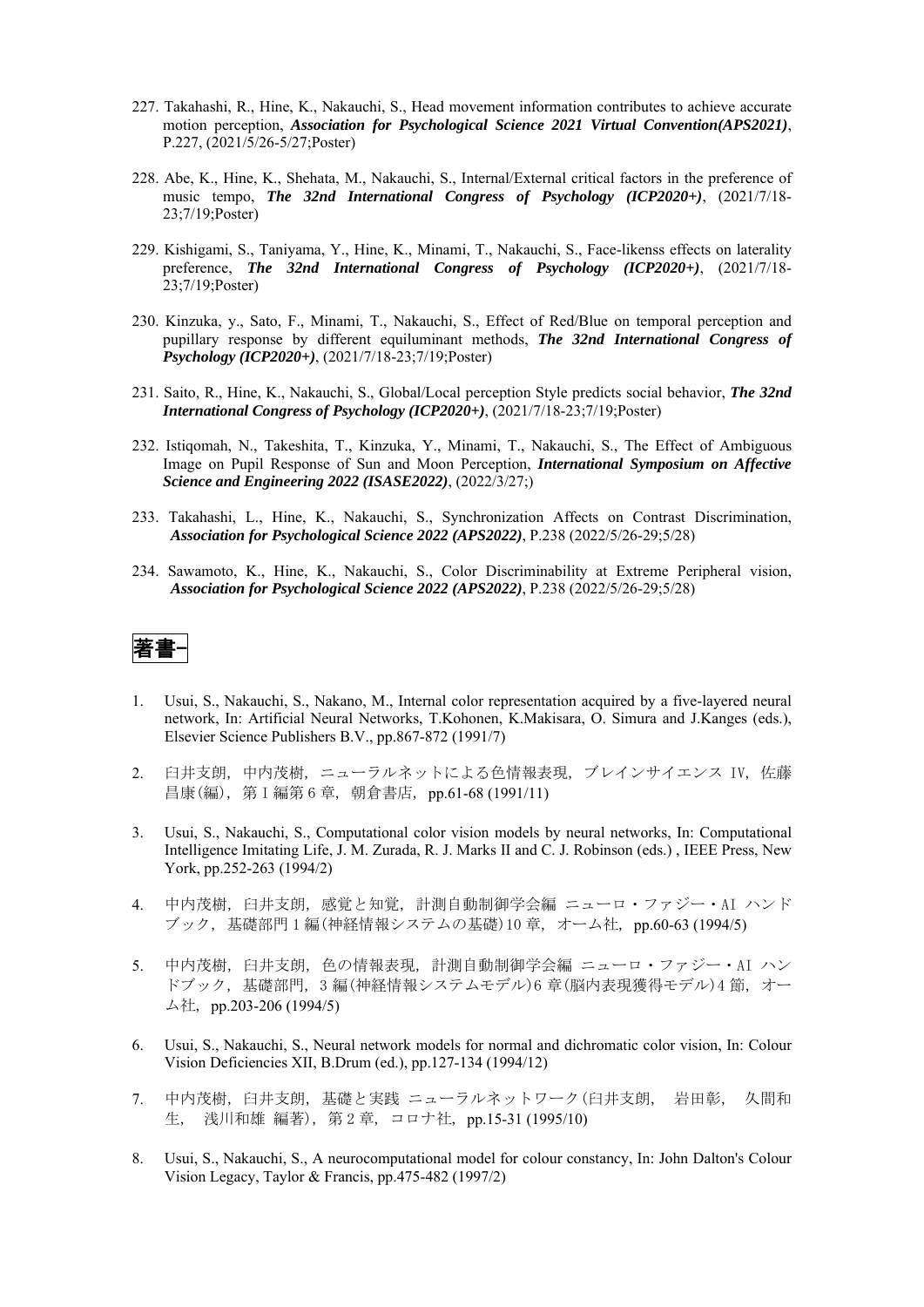- 9. 中内茂樹,ニューラルネットモデル,脳・神経システムの数理モデルー視覚系を中心に (日本生物物理学会シリーズ・ニューバイオフィジックス), 臼井支朗(編著), 共立出版, 第 6 章, pp.106-125 (1997/12)
- 10. Botchko, V., Nakauchi, S., Parkkinen, J., Kalviainen, H., Multispectral texture derivation in virtual coloring, In: Texture Analysis in Machine Vision (Series in Machine Perception & Artificial Intelligence), M.K.Petikainen (ed.), World Scientific, Vol.40, pp.113-126 (2000/1)
- 11. Nakauchi, S., Usui, S., A neural network approach to computational color vision, In: Frontiers of life, Vol.III, Academic Press, pp.799-806 (2001/10) 原版:Nakauchi, S., Usui, S., Visione a colori per mezzo di reti neurali, Organizzazione di Sistemi Intelligenti, pp.751-758 (1999/12)
- 12. 中内茂樹, 5.1 色彩知覚の数理モデル, ニューロインフォマティクスー視覚系を中心にー, 甘利俊一(監), 臼井支朗(編), 第 5 章 高次視覚へのシステム・計算論的アプローチ, オ ーム社, pp.161-169 (2006/09)
- 13. 中内茂樹, デジタル画像における色再現・質感表現技術〔下巻〕~コントラスト・階調性・ 光沢感の最適化、画質・臨場感・演色性の向上~, 仙波恒太郎, 第 1 章 6 節 色弱者の色 覚特性とカラーユニバーサルデザイン, 技術情報協会, pp.107-116 (2007/12)
- 14. 中内茂樹, 電気・電子計測, 田所嘉昭(編著), 12 章 光計測とその応用, オーム社, pp.132-145 (2008/09)
- 15. 中内茂樹, 映像情報メディア工学大事典, 映像情報メディア学会(編), 第 1 部門 3-2 色空 間, オーム社, pp.31-33 (2010/06)
- 16. Kamruzzaman, M., Nakauchi, S., ElMasry, G., Online screening of meat and poultry product quality and safety using hyperspectral imaging, In: High Throughput Screening for Food Safety Assessment: Biosensor Technologies, Hyperspectral Imaging and Practical Applications, Elsevier Inc. pp.425-466, DOI: 10.1016/B978-0-85709-801-6.00018-6, ISBN: 978-085709807-8;978- 085709801-6 (2014)
- 17. 中内茂樹, 質感の科学, 小松英彦(編), 第 3 部質感の分析と表現 第 4 章質感の工学 4.2 熟練者が作り出す質感, 朝倉書店, pp.142-153 (2016/10)

### 解説論文

- 1. 臼井支朗, 中内茂樹, ニューラルネットによる色情報の解析, 光学, Vol.20, No.12, pp.794- 795 (1991)
- 2. 臼井支朗, 中内茂樹, 色覚の計算論, ニューラルネットワークによる色覚モデル, 科学, Vol.65, No.7, pp.469-476 (1995)
- 3. 中内茂樹, 臼井支朗, ニューラルネットワークによる情報表現の獲得, 電気学会論文誌C (電子・情報・システム部門誌), Vol.116-C, No.7, pp.727-733 (1996)
- 4. 中内茂樹, 光学界の進展 (15.視覚光学), 光学, Vol.31, No.5, pp.405-406 (2002)
- 5. 中内茂樹, 色知覚の数理モデル, 日本色彩学会誌, Vol.27, No.3, pp.228-233 (2003)
- 6. Nakauchi S., Meeting Reports: Universal design for visual communications, *Color Research & Application*, Vol.32, No.3, pp.240-241 (2007/3)
- 7. 中内茂樹、カラーユニバーサルデザインのための色弱シミュレーション技術、光技術コン タクト, Vol.46, No.2, pp.20-25 (2008/2)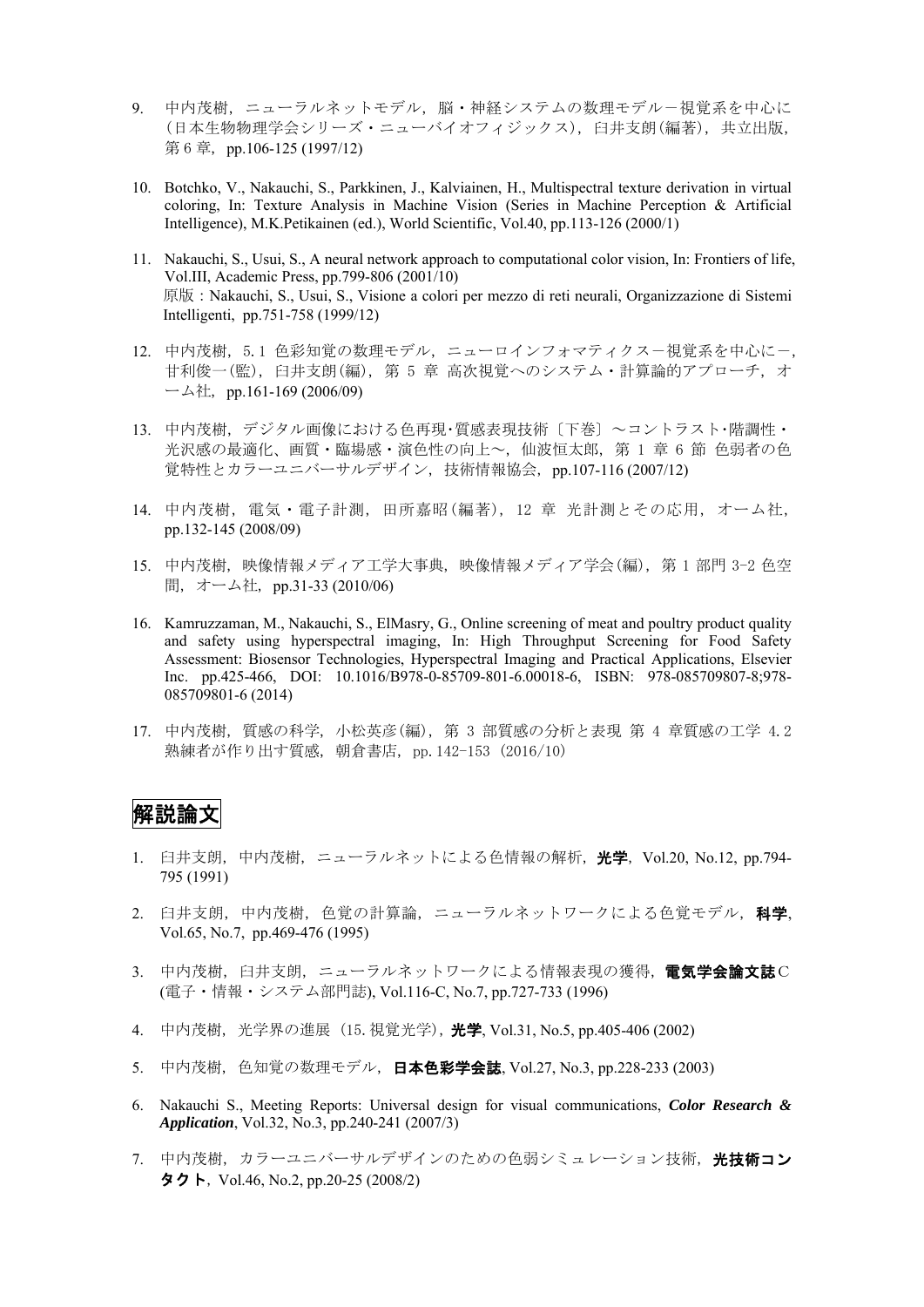- 8. 宮澤佳苗,中内茂樹,篠森敬三,カラーユニバーサルデザインツールとしての色弱模擬フ ィルタ, 日本色彩学会誌**,** Vol.32, No.1, pp.31-36 (2008/3)
- 9. 中内茂樹, カラーユニバーサルデザインのための色弱シミュレーション, 光学, Vol.37, No.9, pp.504-510 (2008/9)
- 10. 中内茂樹, カラーユニバーサルデザインが夢で終わらぬように, 日本色彩学会誌, Vol.33, No. 3, p.290 (2009/9)
- 11. 中内茂樹, 色覚の多様性とカラーユニバーサルデザイン, 照明学会誌, Vol.94, No.3, pp.181- 185 (2010/3)
- 12. 中村睦子, 中内茂樹, 近赤外分光画像でみる化粧品の保湿効果, 光学, Vol.39, No.11, pp.529- 533 (2010/11)
- 13. 蔦瑞樹, 中内茂樹, 西野顕, 杉山純一, 判別・定量のための蛍光指紋フィルタ設計とその食品 評価への適用 –ヨーグルトのリボフラビン含量推定を例に-, **日本食品科学工学会誌**, Vol.59 No.3, pp.139-145(2012/3)
- 14. 中内茂樹, 熟練者の視る質感;真珠質感を例に, 生体の科学, Vol.63, No.4, pp.304-309 (2012/8)
- 15. 中内茂樹,機能性光源による色弁別補助と検査用照明への応用, 光学, Vol.42, No.3, pp.141-143 (2013/3)
- 16. 篠森敬三, 中内茂樹, 色弱模擬フィルタを用いた印刷におけるカラーユニバーサルデザイン の推進, 日本印刷学会誌, Vol.53, No.3, pp.2-11(2016/6)
- 17. 中内茂樹, 色覚多様性の理解と対応, 光学, Vol.46, No.6, p.207 (2016/6)

### 特許

- 1. 臼井支朗, 中内茂樹, 中野正恵, 色覚情報変換方法及び装置, 特公平 07-086433 (出願 日:1990/05/22 特願平 2-132347)
- 2. Usui, S., Nakauchi, S., Nakano, M., Transformation method and apparatus for transforming physical to psychological attribute using a neural network, USP5185850 (1993/02/09)
- 3. 黒田浩一郎, 中内茂樹, 臼井支朗, カラーバランス調整装置および調整方法, 特開平 07- 066986 (出願日:1993/08/25 特願平 5-210710)
- 4. 臼井支朗, 中内茂樹, 笹瀬尚子, 色変換方法, 特開平 08-139951 (出願日:1994/11/09 特 願平 6-275288)
- 5. 中内茂樹, 臼井支朗, 今村昌弘, 色再現域圧縮方法および装置, 特開平 10-257295 (出願 日:1997/03/07 特願平 9-53566)
- 6. 内野文子, 臼井支朗, 中内茂樹, 竹部啓輔, デジタル撮影装置、画像データ処理装置,デジ タル撮影方法および記録媒体, 特開 2001-078202 (出願日:1999/09/01 特願平 11-247010)
- 7. Nakauchi, S., Usui, S. and Imamura, M., Method and apparatus for color gamut mapping, USP6198843 (2001/03/06)
- 8. 内野文子, 臼井支朗, 中内茂樹, 画像処理装置, 特開 2003-173438 (出願日:2001/12/06 特願 2001-372922)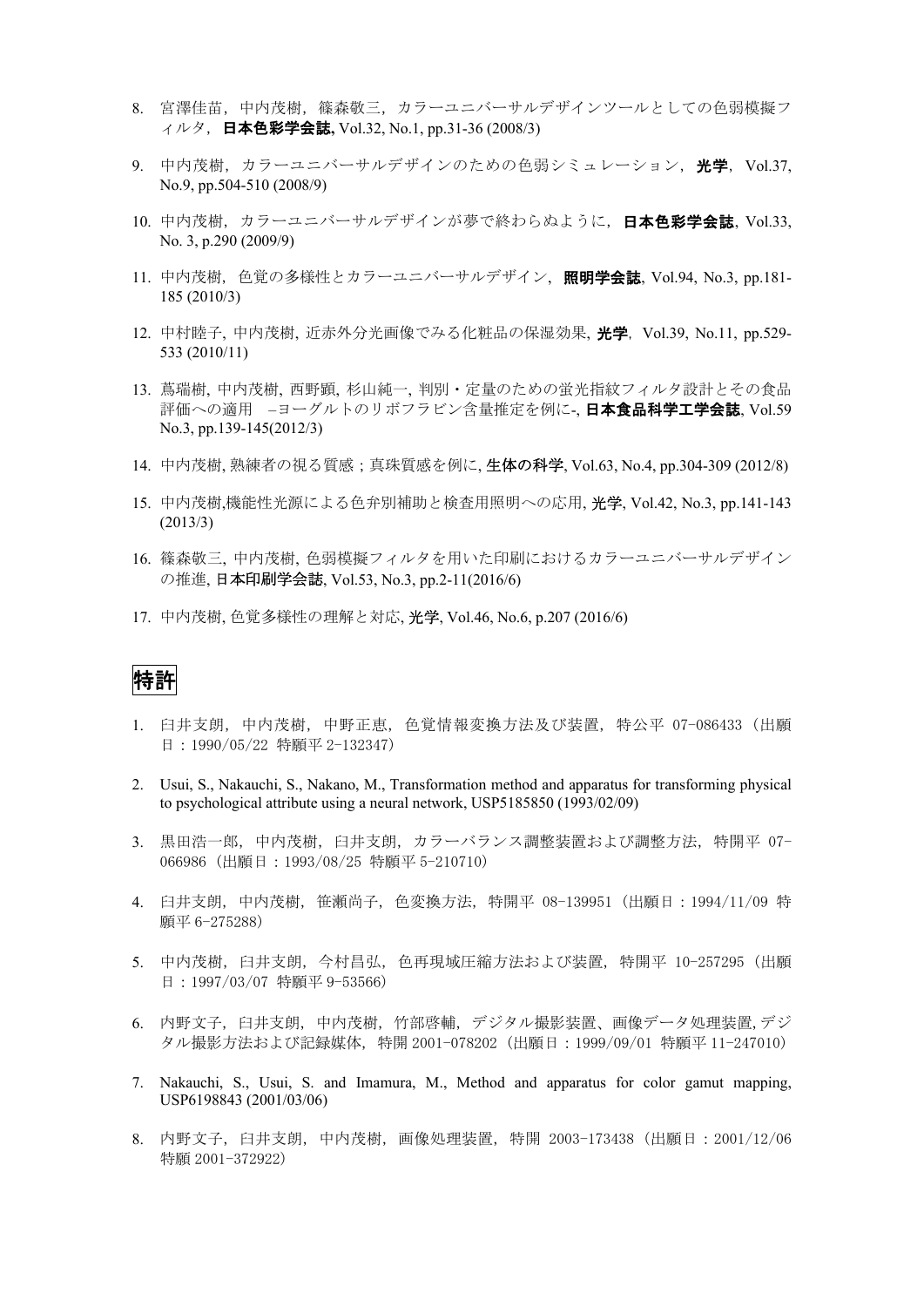- 9. 杉山純一, 蔦瑞樹, 中内茂樹, 鈴木崇之, 臼井支朗, 成分分布可視化方法, 蛍光画像撮影 装置および成分分布可視化装置, 特許第 3706914,特開 2004-294337 (出願日:2003/03/27 特願 2003-89033)
- 10. 中内茂樹 , 中野仁貴 , 色修正装置 , 特許第 4200888,特開 2005-167543 (出願日: 2003/12/2 特願 2003-402650)
- 11. 中内茂樹 , 中野仁貴 , 色変換装置 , 特許第 4200887,特開 2005-173634 (出願日: 2003/12/02 特願 2003-402649)
- 12. 中内茂樹, 小野内達也, 佐藤尊之, カラー画像表示方法, 特開 2006-260323(出願日: 2005/03/18 特願 2005-078429)
- 13. 中内茂樹, 鈴木崇之, 平澤成躬, 入江豊, 果実の食味成分評価方法及び評価装置, 特開 2006-226775(出願日:2005/02/16 特願 2005-039332)
- 14. 青野雅樹, 中内茂樹, 澤田和明, 高尾英邦, 北崎充晃, 若原昭浩, 市川周一, 栗山繁, 講 義支援システム, 講義支援方法及び講義支援用コンピュータプログラム, 特開 2006- 260095(出願日:2005/03/16 特願 2005-75853)
- 15. Nakauchi, S., Onouchi, T., Katou, H., Oda, H., Saitou, Y., Miyazawa, K., Method for forming functional spectrum filter, WO2007/094338 (国際出願日:2007/02/14 PCT/JP2007/052561) 中内茂樹, 宮澤佳苗, 小野内達也, 加藤裕久, 小田博文, 齊藤裕二, 機能性分光フィルタ の 作 成 方 法 , 特 願 2008-500511; 優 先 権 主 張 番 号 : 特 願 2006-41282 ( 出 願 日 : 2006/02/17); 優先権主張番号:特願 2006-148286(出願日:2006/05/29)
- 16. 臼井章, 中内茂樹, 横枕宏樹, 画像のダイナミックレンジ圧縮方法, 画像処理回路, 撮像 装置およびプログラム, 特開 2009-224901(出願日:2008/03/13 特願 2008-064802)
- 17. 金子幸市, 中内茂樹, 横枕宏樹, ダイナミックレンジ圧縮装置およびプログラム, 特開 2010-28694(出願日:2008/07/24 特願 2008-190486)
- 18. 中内茂樹, 西野顕, 宮澤佳苗, 小田博文, 中村睦子 松本雅之, 機能性分光フィルタ及び評 価システム , 特願 2009-035652(出願日: 2009/02/18)特願 2010-32870(出願日: 2010/2/17)
- 19. 岩崎孝, 茂木昌春, 中内茂樹, 判別フィルタリング装置、対象物の判別方法、および判別 フィルタリング装置のフィルタ設計方法,(国際出願日:2009/03/27 PCT/JP2009/056338) 特願 2010-505855 優先権主張番号:特願 2008-095311(出願日:2008/04/01)
- 20. Nakauchi, S., Toyota, T., Method and device for evaluating pearl-colored object, WO2011/058823 A1 (国際出願日:2010/09/22 PCT/JP2010/066351); 中内茂樹, 豊田敏裕, パール色を有する 対象物の光沢及び色の評価方法及び評価装置, 特願 2009-261147; 優先権主張番号:特願 2009-261147(出願日:2009/11/16)
- 21. 中内茂樹, 西野顕, 姫野徹, 機能性光源の設計方法及び照明装置, 特願 2011-105474(出 願日:2011/05/10)
- 22. 蔦瑞樹, 杉山純一, 中内茂樹, 西野顕, 判別フィルタ設計方法、判別方法、判別フィルタ セット,判別装置、およびプログラム, 特開 2013-108855(出願日:2011/11/21 特願 2011-254438)
- 23. 中内茂樹, 豊田敏裕, 真珠の評価方法及び評価装置, 特許第 5637399 号, 特願 2011- 540443(出願日:2011/09/22)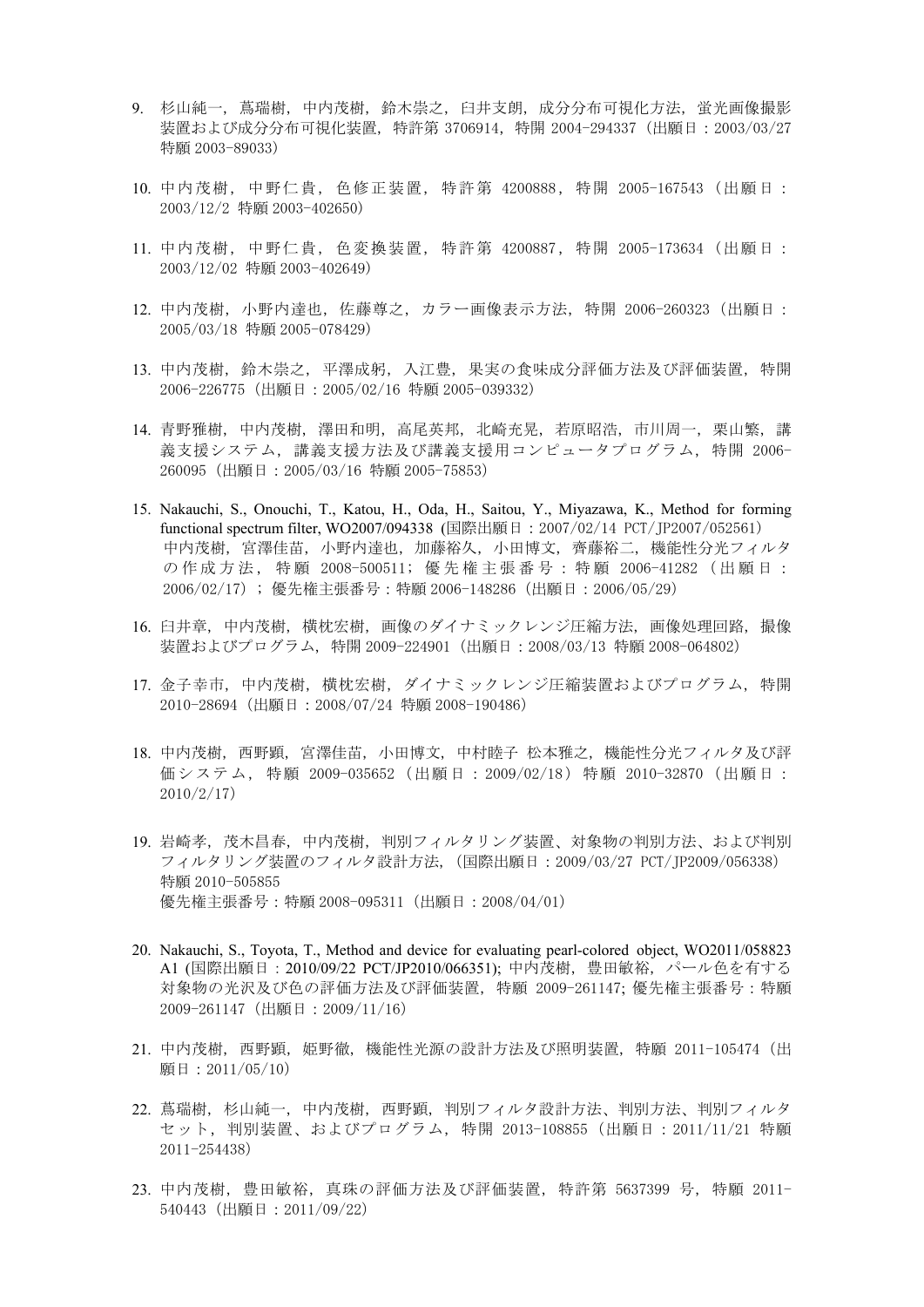- 24. 海谷慎一, 中内茂樹, 松村覚, 小野木健夫, 大原康之, 微生物コロニーの測定方法, 特願 2016-179947(出願日:2016/9/14)
- 25. 廣瀬秀顕, 中内茂樹, 視覚診断装置, 特開 2017-109001(公開日:2017/6/22,出願日: 2015/12/18 特願 2015-247199)
- 26. 宮澤佳苗, 本多正和, 小田博文, 中内茂樹, 光学要素,(出願日:2017/11/1 特願 2017- 212237)
- 27. 廣瀬秀顕, 中内茂樹, 田中芳樹, グレア知覚検査装置及びグレア知覚検査方法, (出願日: 特願 2019-027664)

## 受賞・表彰

- 1. 「ニューラルネットワークによる色空間変換」 平成元年度電子情報通信学会篠原記念学術奨励賞(1990/3)
- 2. 「色覚の計算論とその神経回路網モデルに関する研究」 平成5年度光科学技術振興財団研究表彰(1994/12)
- 3. 「知覚的差異に基づく色域圧縮」 平成9年度日本神経回路学会奨励賞(1997/9)
- 4. 「Detection and Modification of Confusing Color Combinations for Red-Green Dichromats to Achieve a Color Universal Design」 第 2 回日本色彩学会論文賞 (2009/5/17)
- 5. 「カラーユニバーサルデザインのための色弱模擬フィルタの開発」 平成 23 年度文部科学大臣表彰科学技術賞【開発部門】(2011/4/11)
- 6. 「カラーユニバーサルデザインのための色弱模擬フィルタの開発」 第 9 回産学官連携功労者表彰経済産業大臣賞 (2011/9/21)
- 7. 「Optical implementation of spectral filtering for the enhancement of skin color discrimination」 Nishino, K., Kaarna, A., Miyazawa, K., Oda, H., Nakauchi, S. 平成 25 年度日本色彩学会論文奨励賞 (2013/5/26)
- 8. 「Trained visual art experts make more stable judgments of glossiness」 Tani, Y., Nishijima, R., Nagai, T., Koida, K., Kitazaki, M., Nakauchi, S. 2017 年度日本基礎心理学会優秀論文賞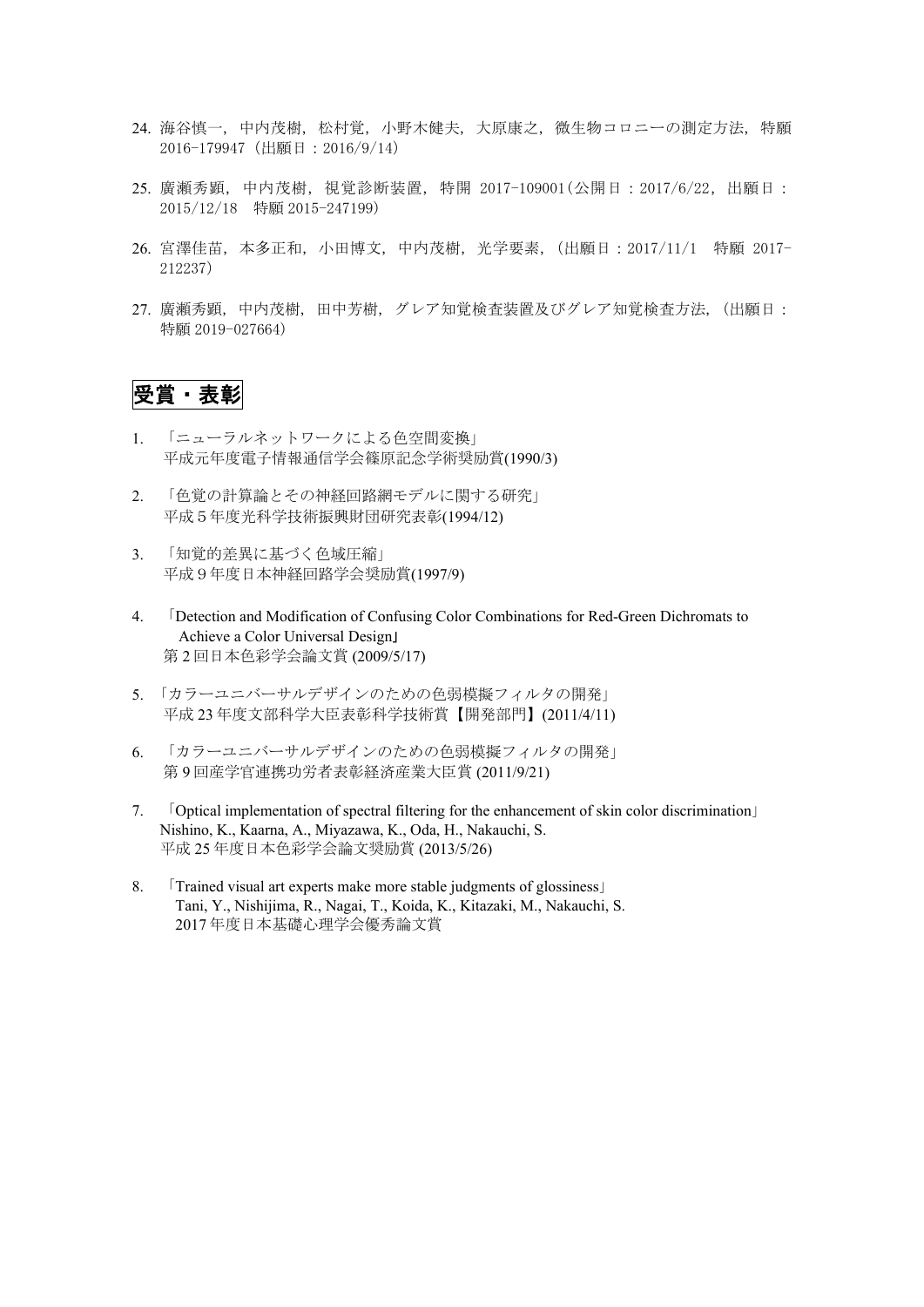### その他の研究業績

#### 国内発表

- 1. 中内茂樹, 臼井支朗, 三宅誠, 色覚のニューラルネットモデル,電子情報通信学会 NC 研究 会, NC89-16, pp.41-48 (1989/7/24)
- 2. 中内茂樹, 臼井支朗, 色覚のニューラルネットモデル, 日本視覚学会 1989 年夏季大会, Vol.1, No.2, p.50 (1989/7)
- 3. 中内茂樹, 臼井支朗, 三宅誠, ニューラルネットによる色空間写像の実現, 1989 年電子情 報通信学会秋季全国大会, Vol.SD-11-6, pp.286-287 (1989/9)
- 4. 中野正恵, 中内茂樹, 臼井支朗, ニューラルネットによる色片分光反射率データの圧縮法, 平成元年度電気関係学会東海支部連合大会, p.542 (1989/10)
- 5. 中内茂樹, 臼井支朗, 三宅誠, ニューラルネットによる色覚メカニズムの解析, 第 4 回生 体・生理工学シンポジウム, Vol.2A3-4, pp. 235-238 (1989/11)
- 6. 臼井支朗, 中内茂樹, 中野正恵, 多層ニューラルネット恒等写像モデルによるマンセル色 空間の特徴解析,電子情報通信学会 NC 研究会, NC89-40, pp.45-50 (1989/12/4)
- 7. 中野正恵, 中内茂樹, 臼井支朗, 5 層ニューラルネットによるマンセル色空間の解析, 1990 年電子情報通信学会春季全国大会, Vol.D-59, No.6, p.59 (1990/3)
- 8. Usui, S. and Nakauchi, S., A neural network model for color vision,  $67<sup>th</sup>$  Annual Meeting (The Japanese Journal of Physiology), Vol.40 (Suppl.), p.S182 (1990/4/3-5)
- 9. 臼井支朗, 中内茂樹, 中野正恵, 多層ニューラルネットによる色情報表現, 第 1 回自律分 散システムシンポジウム, pp.25-30 (1990/4/23-24)
- 10. 臼井支朗, 中内茂樹, 中野正恵, 5 層ニューラルネットによるマンセル色票分光反射率の 解析, 日本視覚学会 1990 年夏季大会, Vol.2, No.2, P.91 (1990/7)
- 11. 臼井支朗, 中内茂樹, 多層ニューラルネットによる色情報解析, 1990 年度電気関係学会東 海支部連合大会, No.S5-2, pp.S101-S104 (1990/10)
- 12. 臼井支朗, 中内茂樹, 5 層ニューラルネットによるマンセル色立体の再現, 第 14 回神経科 学学術集会, p.97 (1990/12)
- 13. 中野正恵, 中内茂樹, 臼井支朗, 階層型ニューラルネットによる色覚異常モデルとその解 析, 電子情報通信学会 NC 研究会, NC90-129, pp.103-108 (1991/3/19)
- 14. 臼井支朗, 中内茂樹, ニューラルネットワークによる色覚機構シミュレーション, 第 67 回 日本生理学会大会, p.217 (1991/4)
- 15. 中内茂樹, 臼井支朗, 多層ニューラルネットワークによる色覚異常モデルの構築, 第 6 回 生体・生理工学シンポジウム, Vol.2A5-3, pp.285-288 (1991/10)
- 16. 宮本泰夫, 中内茂樹, 臼井支朗, 色恒常性における Decorrelation の効果, 1991 年度電気関係 学会東海支部連合大会, p.597 (1991/11)
- 17. 黒田浩一郎, 中内茂樹, 臼井支朗, 部分空間解析法に基づく色恒常性アルゴリズム, 1991 年 度電気関係学会東海支部連合大会, p.596 (1991/11)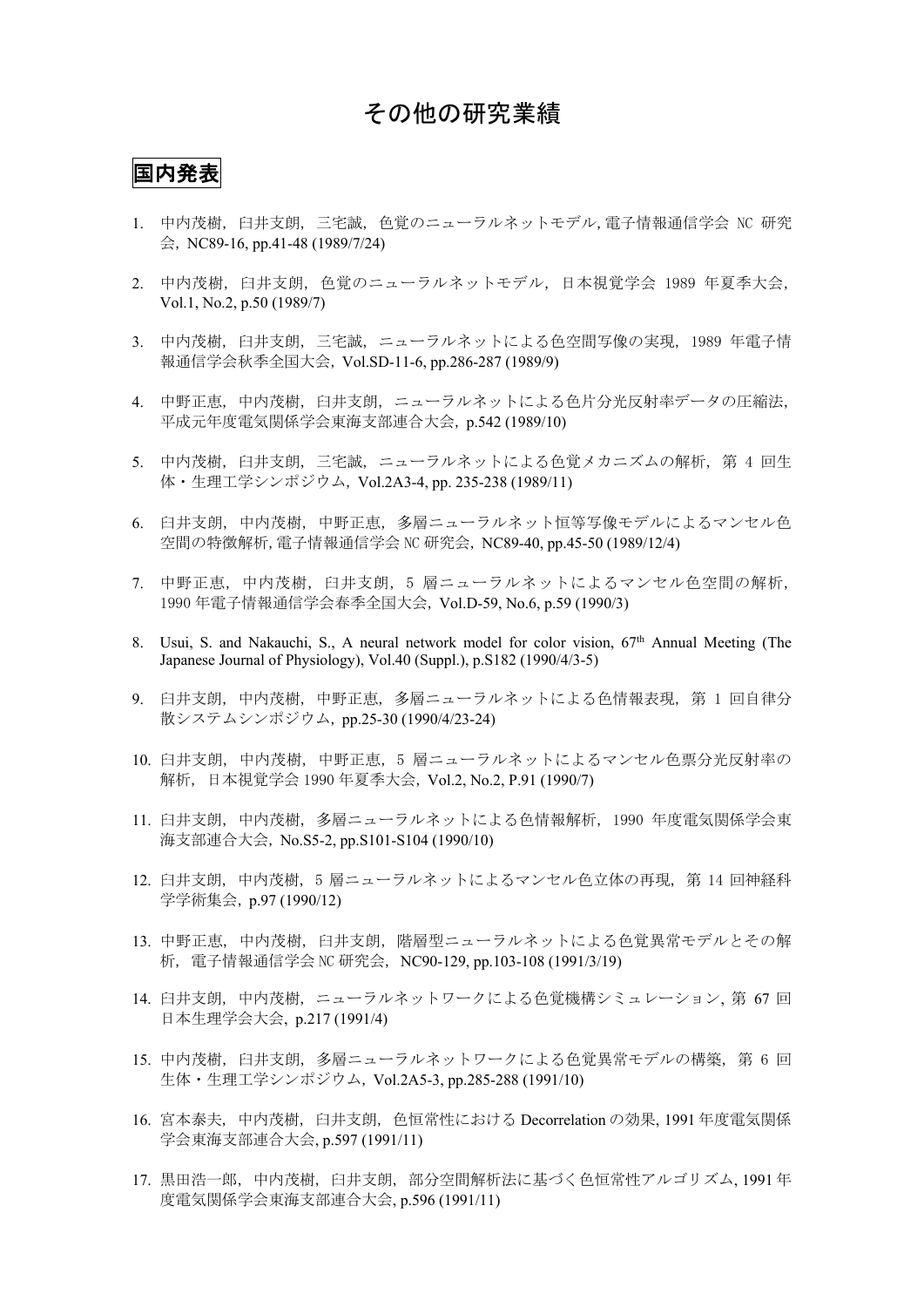- 18. 黒田浩一郎, 中内茂樹, 臼井支朗, 3 錐体と桿体センサーシステムによる色恒常性アルゴリ ズムとその評価, 日本神経回路学会平成 3 年度全国大会, p.167 (1991/12)
- 19. 宮本泰夫, 中内茂樹, 臼井支朗, Decorrelating Network による色恒常性の実現, 日本神経回 路学会平成 3 年度全国大会, p.59 (1991/12)
- 20. Usui, S. and Nakauchi, S., Simulation study of normal and dichromatic color vision by multilayered neural networks, 第 15 回神経科学学術集会 (Neuroscience Research), p.S122 (1991/12)
- 21. 中内茂樹, 高橋克典, 臼井支朗, 最大情報量保持原理に基づく色受容野の形成, 1992 年電 子情報通信学会春季全国大会, Vol.D24, No.6, p.24 (1992/3)
- 22. 中内茂樹, 高橋克典, 臼井支朗, 情報量最大保持原理と色受容野の自己組織的形成, 電子 情報通信学会 NC 研究会, NC91-107, pp.67-74 (1992/3/18)
- 23. 黒田浩一郎, 中内茂樹, 臼井支朗, 曽根原登, 色恒常性の計算論的モデルにおける仮定と その plausibility について, 電子情報通信学会 NC 研究会, NC91-106, pp.59-66 (1992/3/18)
- 24. 宮本泰夫, 中内茂樹, 臼井支朗, 色彩恒常現象における Decorrelation の機能的意義, 電子 情報通信学会 NC 研究会, NC91-105, pp.51-58 (1992/3/18)
- 25. 高橋克典, 中内茂樹, 臼井支朗, 情報量最大保持原理に従う自己組織化モデルと色受容野, 1992 年電気関係学会東海支部連合大会, No.609, p.305 (1992/10)
- 26. 中内茂樹, 高橋克典, 臼井支朗, 主成分を抽出する Hebb 学習による色受容野の自己組織化, 第 7 回生体・生理工学シンポジウム, Vol.3A2-3, pp.367-372 (1992/11/26-28)
- 27. 黒田浩一郎, 中内茂樹, 臼井支朗, 計算理論に基づく色恒常性の神経回路モデル, 電子情 報通信学会 NC 研究会, NC92-148, pp.155-162 (1993/3)
- 28. 宮本泰夫, 高橋克典, 中内茂樹, 臼井支朗, Cortical color map の自己組織化モデル, 電 子情報通信学会 NC 研究会, NC93-15, pp.25-32 (1993/6)
- 29. 中内茂樹, 黒田浩一郎, 臼井支朗, エネルギー最少化に基づく色恒常性の神経回路モデル, 神経回路学会第 4 回全国大会 (1993/7)
- 30. 谷津正志, 中内茂樹, 臼井支朗, カラー自然画像の統計的性質に基づく色受容野の最適特 性の推定, 1993 年度電気関係学会東海支部連合大会, No. 625, p.313 (1993/11)
- 31. 臼井支朗, 中内茂樹, エネルギー最小化アプローチによる色恒常性の神経回路モデル, 第 17 回神経科学大会, p.249 (1993/12)
- 32. 高橋克典, 中内茂樹, 臼井支朗, 受容野の最適配置に基づく視覚皮質地図の形成, 電子情 報通信学会 NC 研究会, NC93-108, pp.211-218 (1994/3)
- 33. 竹部啓輔, 中内茂樹, 臼井支朗, 影の下での色恒常性を実現する計算論モデル, 1994 年度 電気関係学会東海支部連合大会, No.624, p.312 (1994/10)
- 34. 笹瀬尚子, 中内茂樹, 臼井支朗, Pixel interaction を考慮した gamut mapping, 1994 年度電気 関係学会東海支部連合大会, No.621, p.311 (1994/10)
- 35. 臼井支朗, 中内茂樹, 柔らかな情報処理と色覚神経機構, 1994 年度電気関係学会東海支部 連合大会, No.s4-1, pp.s-40-s-41 (1994/10)
- 36. 中内茂樹, 臼井支朗, 隣接する神経細胞の応答相関値に基づく視覚皮質値図形成, 日本神 経回路学会第 5 回全国大会, pp.60-61 (1994/11)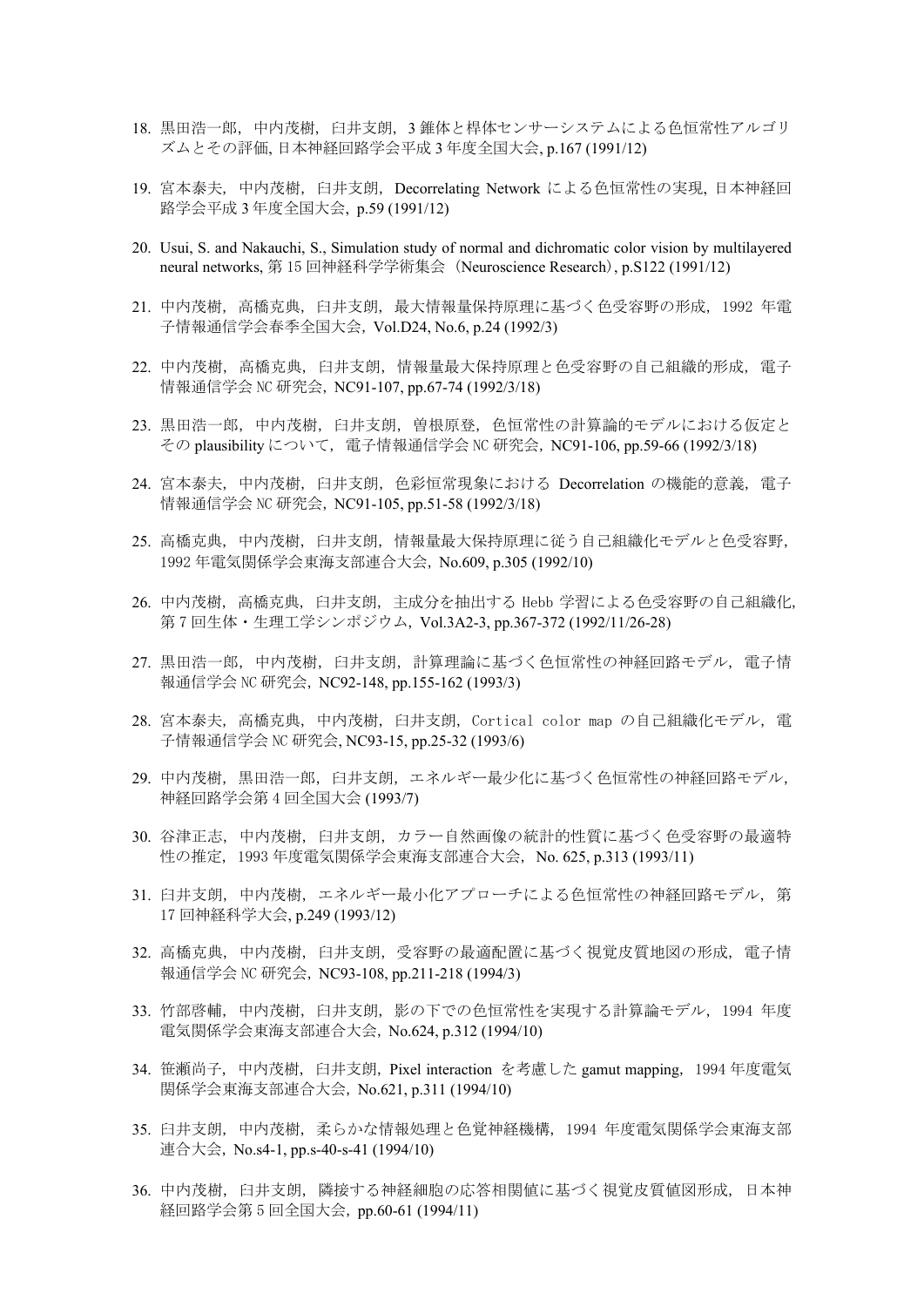- 37. 竹部啓輔, 中内茂樹, 臼井支朗, 影の下での色恒常性を実現する計算論モデル, 電子情報 通信学会 NC 研究会, NC94-105, pp.225-232 (1995/3)
- 38. 今村昌弘, 中内茂樹, 臼井支朗, 多層神経回路モデルを用いた相互色変換に基づく Color Gamut 抽出法, 1995 年度電気関係学会東海支部連合大会, No.676, p.338 (1995/9)
- 39. 荒井佳文, 中内茂樹, 臼井支朗, カラーDTP環境における色情報処理技術, 電気学会光 応用・視覚・計測合同研究会, LAV-95-15・IM-95-89, pp.79-86 (1995/11/28)
- 40. 荒井佳文, 中内茂樹, 臼井支朗, 光源変動による色ずれの予測・修正法に関する検討, 電 子情報通信学会 NC 研究会, NC95-80, pp.43-50 (1995/12)
- 41. 中内茂樹, 今村昌弘, 臼井支朗, 画像の知覚的差異量最小化に基づく色域圧縮について, 日 本神経回路学会第 7 回全国大会, pp.37-38 (1996/9)
- 42. 内田達清, 中内茂樹, 臼井支朗, 対話的色管理システムMAGICの開発, 1996 度電気関係 学会東海支部連合大会, No.666, p.333 (1996/10)
- 43. 畑中諭志, 中内茂樹, 臼井支朗, ディジタル画像における被写体抽出とその好ましい色表 現に関する研究, 1996 年度電気関係学会東海支部連合大会, No.667, p.334 (1996/10)
- 44. 今村昌弘, 中内茂樹, 臼井支朗, 知覚差異量最小化に基づく色域圧縮法, 平成8年度電気関 係学会東海支部連合大会, No.665, p.333 (1996/10)
- 45. 佐藤尊之, 中野仁貴, 伊賀哲雄, 中内茂樹, 臼井支朗, 物体の分光特徴解析を用いた色表 現, カラーフォーラム JAPAN '96, pp.45-48 (1996/10)
- 46. 小濱剛, 新開憲, 中内茂樹, 神山斉己, 戸田尚宏, 山田光穂, 臼井支朗, マイクロサッカ ードの解析による視覚的注意の定量化, 第 12 回生体・生理工学シンポジウム, pp.193-196 (1997)
- 47. 酒井みどり, 石原彰人, 石井宏幸, 神山斉己, 中内茂樹, 戸田尚宏, 臼井支朗, 3色LE Dによるランダム光刺激を用いた視細胞 - 水平細胞ネットワークの非線形特性の解析, 電 子情報通信学会 MBE 研究会, MBE96-130, pp.49-56 (1997/3)
- 48. 永田憲範, 中内茂樹, 臼井支朗, 色恒常性における 3 次元知覚の役割, 1997 年度電気関係学 会東海支部連合大会, No.689, p.345 (1997/9)
- 49. 畑中諭志, 中内茂樹, 臼井支朗, 色域圧縮のための知覚的差異モデルの提案, 1997 年度電気 関係学会東海支部連合大会, No.690, p.345 (1997/9)
- 50. 川崎晃, 中内茂樹, 臼井支朗, ディスプレイの管面反射を考慮したカラーアピアランスモ デルによる色合わせ, 1997 年度電気関係学会東海支部連合大会, No.691, p.346 (1997/9)
- 51. 内田達清, 中内茂樹, 臼井支朗, Apparent Color 及び Surface Color の予測モデルとその実験 的検証, 1997 年度電気関係学会東海支部連合大会, No.688, p.344 (1997/9)
- 52. 中内茂樹, 臼井支朗, 色域圧縮技術の現状と課題(招待講演), カラーフォーラム JAPAN'97, pp.57-64(1997/11)
- 53. 内田達清, 中内茂樹, 臼井支朗, Surface Color 知覚と Apparent Color 知覚に対する周辺刺激 の影響, 日本視覚学会 1998 冬季大会, Vol.10, No.1, p.66 (1998/1)
- 54. 永田憲範, 中内茂樹, 臼井支朗, 視覚探索課題による色恒常性現象ダイナミクスの検討, 日 本視覚学会 1999 冬季大会, Vol.11, No.1, p.50 (1999/1)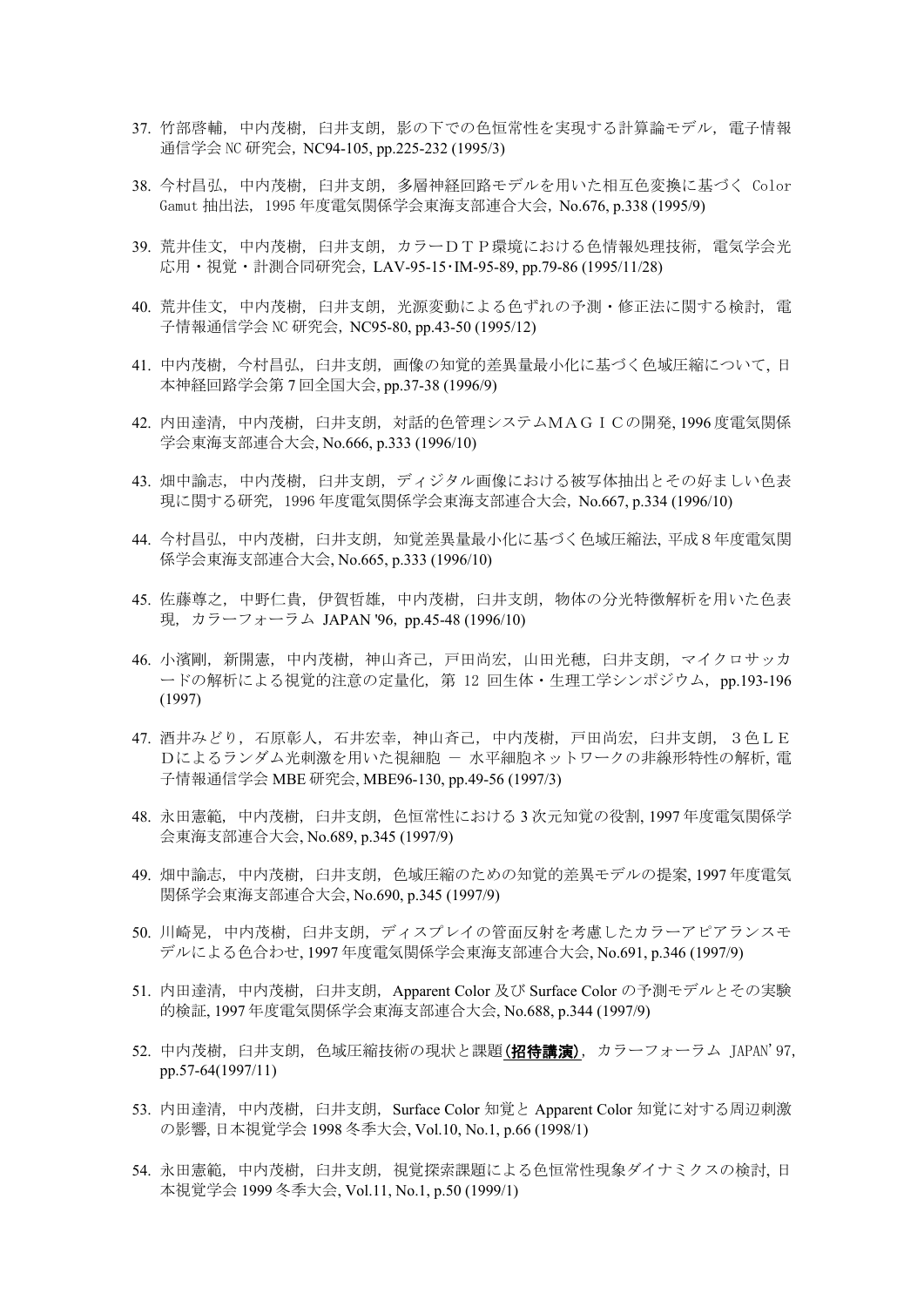- 55. 永田憲範, 中内茂樹, 臼井支朗, 視覚探索課題による色恒常性ダイナミクスの検討, 電子情 報通信学会 NC 研究会, NC98-171, pp.139-147 (1999/3)
- 56. 中内茂樹, 色彩透明視の計算理論(招待講演), 生理学研究所研究会「視知覚のメカニズム-生理、心理物理、計算論的アプローチ」, 岡崎国立共同研究機構岡崎コンファレンスセン ター中会議室 (1999/6/14-15)
- 57. 中内茂樹, 臼井支朗, 逆光学計算過程としての色彩透明視現象, 日本視覚学会 1999 夏季大 会, Vol.11, No.4, p.194 (1999/7)
- 58. 永田憲範, 中内茂樹, 臼井支朗, 色の視覚探索における linear separability の計算論的検討, 1999 年度電気関係学会東海支部連合大会, No.702, p.351 (1999/9)
- 59. 伊藤直己, 竹部啓輔, 中内茂樹, 臼井支朗, 色恒常性を有するカラーイメージングシステ ムに関する研究, 1999 年度電気関係学会東海支部連合大会, No.553, p.342 (1999/9)
- 60. 中内茂樹, 川崎晃, 早坂太一, 臼井支朗, スパースコーディングとカテゴリカル色知覚, 日本視覚学会 2000 冬季大会, Vol.12, No.1, p.48 (2000/1)
- 61. 川崎晃, 中内茂樹, 早坂太一, 臼井支朗, カテゴリカル色知覚の計算論モデル, 電子情報通 信学会 NC 研究会, NC99-161, pp.85-92 (2000/3)
- 62. 中内茂樹, 臼井支朗, スパースコーディングに基づくカテゴリカル色知覚の計算論モデル, 電気学会研究会, No.LAV-00-2, pp.7-12 (2000/4)
- 63. 永田憲範, 中内茂樹, 臼井支朗, 色の視覚探索における色メカニズムの干渉, 日本視覚学 会 2000 夏季大会, Vol.12, No.3, p.153 (2000/7)
- 64. 加納克則, 伊藤直己, 竹部啓輔, 中内茂樹, 臼井支朗, 偏光フィルタを用いた光源色抽出 と色補正に関する研究, 2000 年度電気関係学会東海支部連合大会, No.660, p.330 (2000/9)
- 65. 長澤宏治, 永田憲範, 中内茂樹, 臼井支朗, 色の視覚探索モデルの構築とその検証, 2000 年度電気関係学会東海支部連合大会, No.662, p.331 (2000/9)
- 66. 伊藤直己, 中内茂樹, 臼井支朗, 視覚特性に基づく広ダイナミック画像情報の獲得及び再 現, 電子情報通信学会 NC 研究会, NC2000-82, pp.67-74 (2000/12)
- 67. 中内茂樹, 臼井支朗, 色に対する視覚的注意とその特性, 電気学会研究会, No.LAV-01-3, pp.13-16 (2001/6)
- 68. 長澤宏治, 中内茂樹, 臼井支朗, 透明視における輝度・色情報メカニズムの検討, 日本視 覚学会 2001 夏季大会, Vol.13, No.3, p.203 (2001/7)
- 69. 永田憲範, 中内茂樹, 臼井支朗, 視覚探索における色情報符号化メカニズムの検討, 日本 視覚学会 2001 夏季大会, Vol.13, No.3, p.203 (2001/7)
- 70. 加納克則, 中内茂樹, 臼井支朗, 高速連続提示課題における色に対する注意の影響, 日本 視覚学会 2001 夏季大会, Vol.13, No.3, p.206 (2001/7)
- 71. 大西英一, 早坂太一, 中内茂樹, 臼井支朗, 三次元物体認識における視点依存性に対する 刺激画像中のエッジ成分が与える影響, 日本視覚学会 2001 夏季大会, Vol.13, No.3, p.207 (2001/7)
- 72. 永田憲範, 中内茂樹, 臼井支朗, 視覚探索における色弁別メカニズム, 日本神経回路学会, pp.63-64 (2001/9)
- 73. 大西英一, 早坂太一, 中内茂樹, 臼井支朗, 三次元物体認識における視点依存性に対する 刺激画像中のエッジ成分が与える影響, 日本神経回路学会, pp.65-66 (2001/9)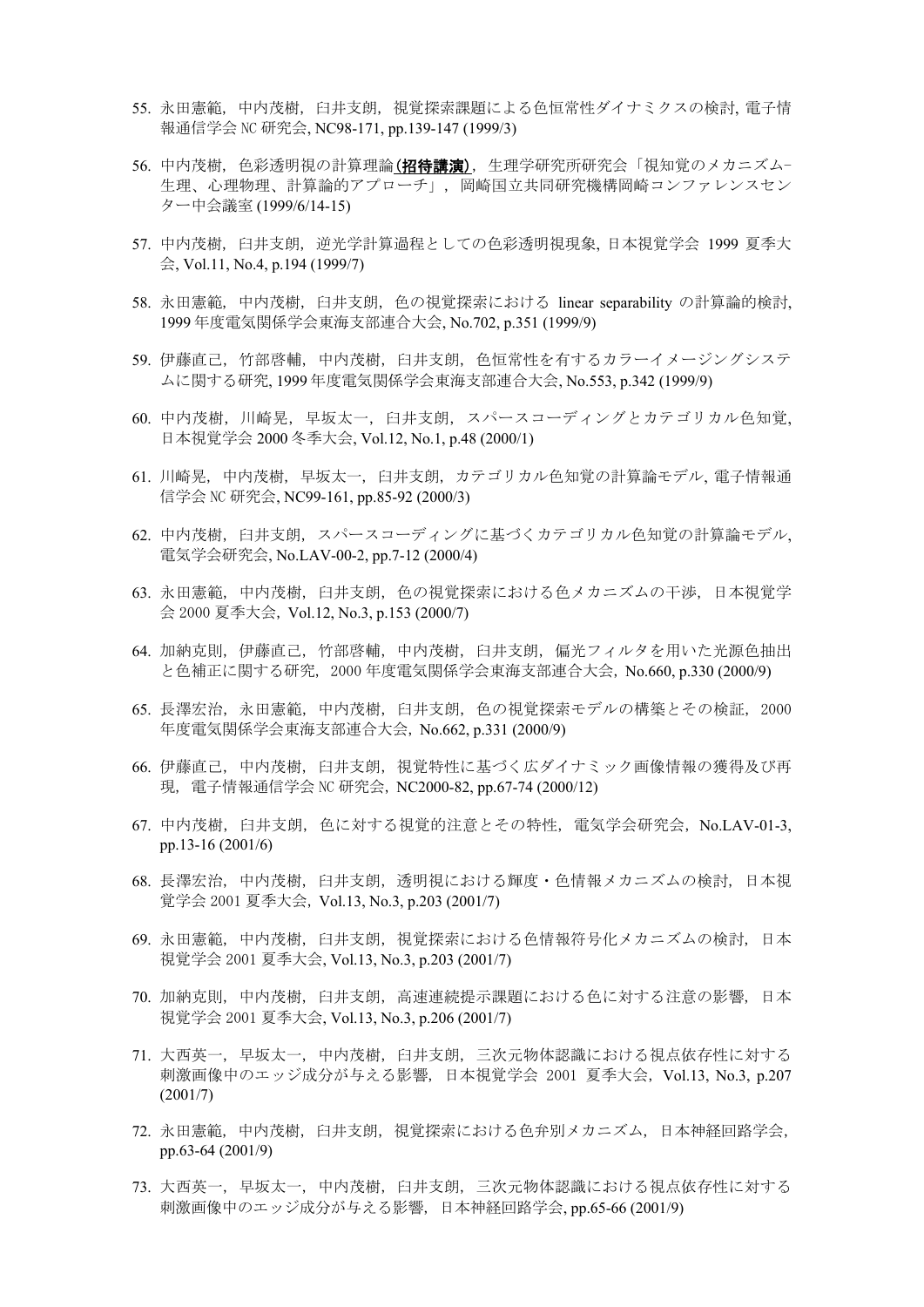- 74. 長澤宏治, 中内茂樹, 臼井支朗, 色彩透明視の知覚条件, 2001 年度度電気関係学会東海支 部連合大会, No.690, p.345 (2001/11)
- 75. 加納克則, 中内茂樹, 臼井支朗, 高速連続提示課題を用いた色に対する注意の解析, 2001 年度電気関係学会東海支部連合大会, No.707, p.354 (2001/11)
- 76. 鈴木良幸, 大西英一, 早坂太一, 中内茂樹, 臼井支朗, 主成分分析および独立成分分析に よる 3 次元物体認識における視点依存性の解析, 2001 年度電気関係学会東海支部連合大会, No.708, p.354 (2001/11)
- 77. 新妻隆行, 中内茂樹, 早坂太一, 臼井支朗, SOM を用いた適応的マルチスペクトル画像の 可視化, 2001 年度電気関係学会東海支部連合大会, No.698, p.349 (2001/11)
- 78. 蔦瑞樹, 相良泰行, 杉山純一, 中内茂樹, 鈴木崇之, 3 次元スペクトルイメージングシス テムによる成分分布計測, 第 18 回非破壊計測シンポジウム, pp.182-183 (2002/11)
- 79. 中内茂樹, 臼井支朗, 分光画像の可視化(招待講演), カラーフォーラム JAPAN2002, pp.79- 86 (2002/11)
- 80. 加納克則, 中内茂樹, 臼井支朗, 高速連続呈示課題による色に対する視覚的注意の解析, 電子情報通信学会 NC 研究会,NC2001-197, pp.17-24 (2002/3)
- 81. 長澤宏治, 中内茂樹, 臼井支朗, 色彩透明視に関わる色覚メカニズム, 電子情報通信学会 NC 研究会, NC2001-198, pp.25-32 (2002/3)
- 82. 大懸浩睦, 中内茂樹, 臼井支朗, 空間的に分布する色に対する視覚的注意の解析, 2002 年 度電気関係学会東海支部連合大会, p.484 (2002/9)
- 83. 早坂太一, 鈴木良幸, 大西英一, 中内茂樹, 臼井支朗, 物体認識過程に対して景観情報が 与える影響について, 日本神経回路学会第 12 回全国大会, p.54 (2002/9)
- 84. 鈴木良幸, 早坂太一, 中内茂樹, 臼井支朗, 景観モデルを用いた物体認識における視点依 存性の解析, 2002 年度電気関係学会東海支部連合大会, p.592 (2002/9)
- 85. 豊田敏裕, 中内茂樹, 臼井支朗, 面知覚における透明視の役割, 2002 年度電気関係学会東 海支部連合大会, p.593 (2002/9)
- 86. 大懸浩睦, 中内茂樹, 臼井支朗, 繰り返し効果に見られる色に対する注意の選択性, 日本 視覚学会 2003 冬季大会, Vol.15, No.1, p.47 (2003/1)
- 87. 中内茂樹, 眞壁拓也, 臼井支朗, 錐体信号の 2 次統計量と色恒常性, 日本視覚学会 2003 冬 季大会, Vol.15, No.1, p.51 (2003/1)
- 88. 鈴木良幸, 早坂太一, 中内茂樹, 臼井支朗, 物体認知における視点依存性に着目した視覚 計算論モデル, 電子情報通信学会 NC 研究会, NC2002-228, pp.149-154 (2003/3)
- 89. 林宏二, 中内茂樹, 臼井支朗, 多重解像度表現を用いた画像統合による広ダイナミックレ ンジ画像再現, 電子情報通信学会 NC 研究会, NC2002-171, pp.227-232 (2003/3)
- 90. 中内茂樹, 視環境の統計的性質を手がかりとした色彩恒常性(招待講演), 生理学研究所研 究会「視知覚のメカニズムー生理,心理物理,計算論的アプローチ」ー3,岡崎国立共同研 究機構コンファレンスセンター中会議室 (2003/6/19-20)
- 91. 豊田敏裕, 中内茂樹, 臼井支朗, シーンに対する色信号の統計的性質が知覚的色彩透明視 に与える影響, 電子情報通信学会 NC 研究会, NC2003-93, pp.1-6 (2003/12)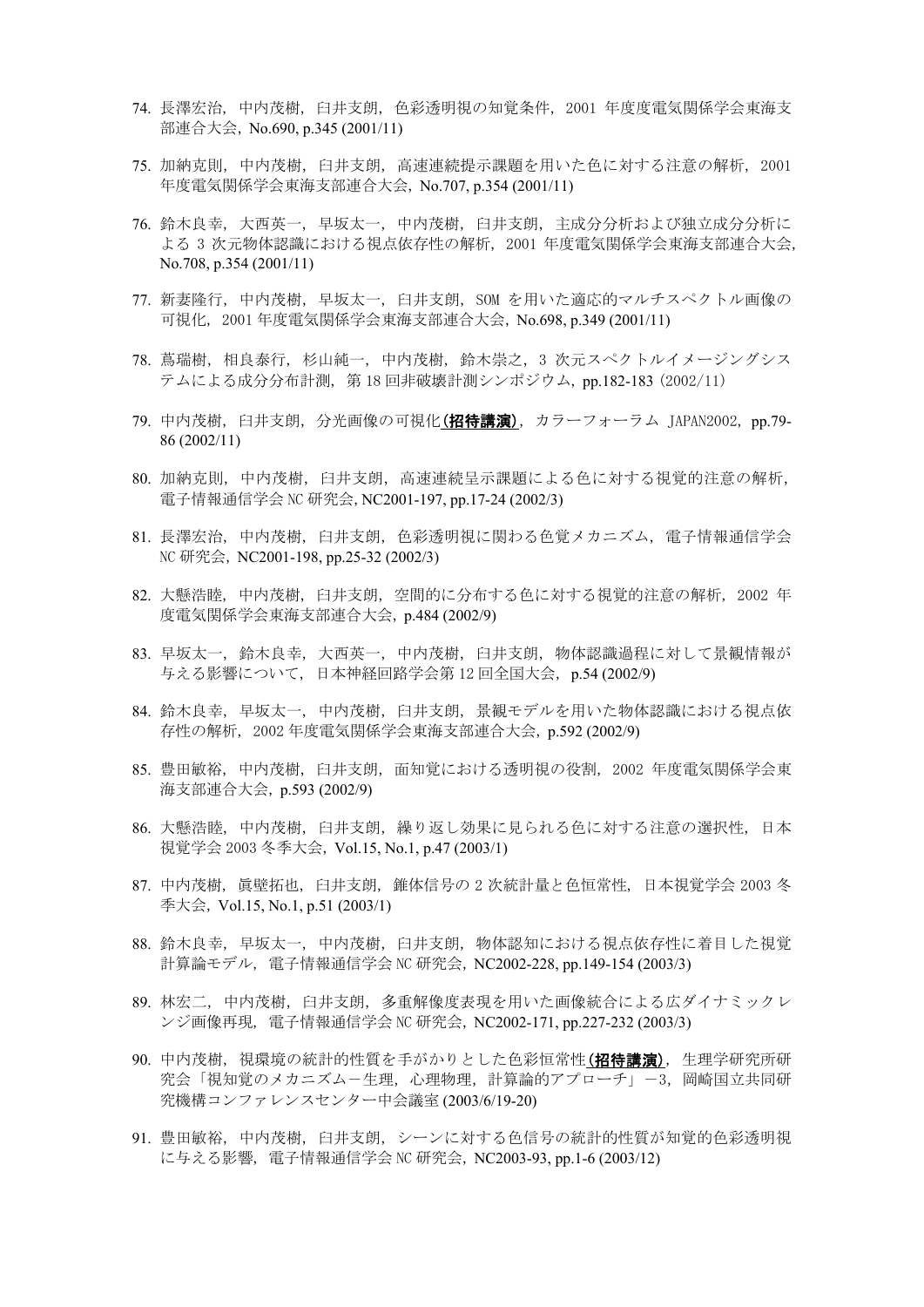- 92. 観音隆幸, 堺浩之, 中内茂樹, 臼井支朗, 屈折異常に対する視覚系の適応, 電子情報通信 学会 NC 研究会, NC2003-97, pp.25-29 (2003/12)
- 93. 観音隆幸, 堺浩之, 中内茂樹, 臼井支朗, ぼけ画像に対する順応が視力に与える影響, 日 本視覚学会 2004 冬季大会, Vol.16, No.1, p.43 (2004/1)
- 94. 大懸浩睦, 中内茂樹, 臼井支朗, 色に対する注意のチューニング特性, 日本視覚学会 2004 冬季大会, Vol.16, No.1, p.65 (2004/1)
- 95. 豊田敏裕, 中内茂樹, 臼井支朗, 有彩色シーンの統計的性質が知覚的色彩透明視に与える 影響, 日本視覚学会 2004 冬季大会, Vol.16, No.1, p.66 (2004/1)
- 96. 小泉京平, 中内茂樹, 臼井支朗, 3D シーンにおける照明光手がかりの相互作用, 日本視覚 学会 2004 冬季大会, Vol.16, No.1, p.66 (2004/1)
- 97. 宮澤佳苗, 岩崎宏明, 中内茂樹, 分光画像計測を用いたオゾンストレスに対する植物反応 の可視化, 第 51 回応用物理学関係連合講演会, Vol.3, p.1103 (2004/3)
- 98. 桂智康, 早坂太一, 中内茂樹, 臼井支朗, 構造記述による視覚的短期記憶に着目した物体 認識における視点依存性の解析, 電子情報通信学会 NC 研究会, NC2003-150, pp.87-92 (2004/3)
- 99. 西由紀子, 中内茂樹, ERP に見られる検出・識別における手がかり効果の違い, 日本視覚 学会 2004 夏季大会, Vol.16, No.3, p.194 (2004/7)
- 100.鈴木崇之, 中内茂樹, 蔦瑞樹, 杉山純一, マルチスペクトル画像の可視化と食品成分のス ペクトル特性解析への応用, 平成 16 年度電気関係学会東海支部連合大会, No.P-158 (2004/9)
- 101.西由紀子, 中内茂樹, ERP に見られる輝度変化の検出・識別に対する手がかり効果, 平成 16 年度電気関係学会東海支部連合大会 (2004/9)
- 102.遠藤義英, 中内茂樹, アクティブカメラを用いた広視野・広ダイナミックレンジ画像の生 成, 平成 16 年度電気関係学会東海支部連合大会 (2004/9)
- 103.岩崎宏明, 宮澤佳苗, 中内茂樹, 環境ストレスに対する植物応答の可視化, 平成 16 年度電 気関係学会東海支部連合大会 (2004/9)
- 104.本庄秀至, 豊田敏裕, 中内茂樹, 色恒常性の手がかりとしてのシーン統計量, 平成 16 年度 電気関係学会東海支部連合大会 (2004/9)
- 105.小泉京平, 中内茂樹, 色恒常性における照明光手がかりの相互作用, 平成 16 年度電気関係 学会東海支部連合大会 (2004/9)
- 106.小野内達也, 中内茂樹, 中野仁貴, 色覚バリアフリー画像の生成, 平成 16 年度電気関係学 会東海支部連合大会 (2004/9)
- 107.早坂太一, 桂智康, 中内茂樹, 臼井支朗, 構造記述による視覚的短期記憶に着目した物体 認識モデル, 日本神経回路学会第 14 回全国大会, p.178 (2004/9)
- 108.佐々木より子, 中内茂樹, cast shadow の動的な形状変化が物体の見かけの運動に与える 影響, 日本視覚学会 2005 年冬季大会, Vol.17, No.1, p.86 (2005/1)
- 109.観音隆幸, 堺浩之, 中内茂樹, 臼井支朗, ぼけ順応が視覚の空間周波数伝達特性に与える 影響, 日本視覚学会 2005 年冬季大会, Vol.17, No.1, p.84 (2005/1)
- 110.豊田敏裕, 本庄秀至, 中内茂樹, シーン統計量に対するベイズ推定としての色恒常性, Vi 日本視覚学会 2005 年冬季大会, Vol.17, No.1, p.98 (2005/1)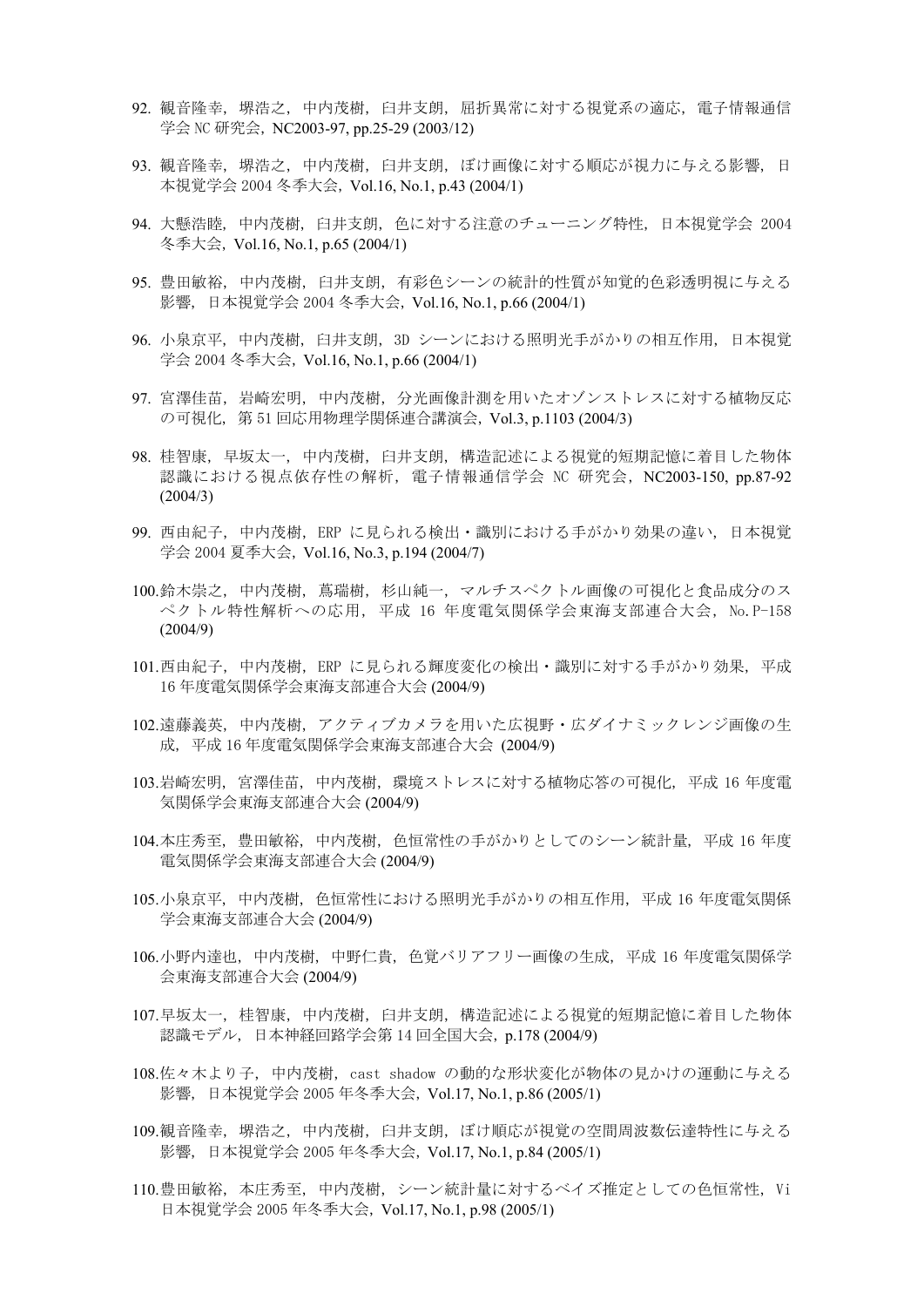- 111.宮澤佳苗, 小林健一, 中内茂樹, 分光画像計測による微生物の検出と識別, 第 52 回応用物 理学関係連合講演会, 30p-YS-9 (2005/3)
- 112.豊田敏裕, 本庄秀至, 中内茂樹, シーン統計量を手がかりとしたベイズ推定に基づく色恒 常性モデル, 電子情報通信学 NC 研究会, NC2004-158, pp.125-130 (2005/3)
- 113.観音隆幸, 堺浩之, 中内茂樹, 臼井支朗, ぼけ順応が視覚の空間周波数伝達特性に与える 影響, 電子情報通信学会 NC 研究会, NC2004-202, p.53-57 (2005/3)
- 114.佐々木より子, 中内茂樹, cast shadow の動的な形状変化が見かけの奥行き運動に与える 影響, 平成 17 年度電気関係学会東海支部連合大会, O-312 (2005/9)
- 115.小林健一, 宮澤佳苗, 中内茂樹, 平石明, スペクトルイメージングによるコロニーレベル での微生物検出と識別, 平成 17 年度電気関係学会東海支部連合大会, O-381 (2005/9)
- 116.小泉京平, 中内茂樹, 視覚探索課題による材質知覚の視覚情報処理に関する研究, 日本神 経回路学会第 15 回全国大会, pp.164-165 (2005/9)
- 117.打尾健太, 早坂太一, 中内茂樹, 物体認識における視点依存性と脳機能の左右差に関する 研究-事象関連電位による検証-, 日本神経回路学会第 15 回全国大会, pp.166-167 (2005/9)
- 118.鈴木崇之, 観音隆幸, 豊田敏裕, 中内茂樹, 臼井支朗, ベイズ推定を用いた文献フィルタ リング, 日本神経回路学会第 15 回全国大会, pp.182-183 (2005/9)
- 119.打尾健太, 中内茂樹, 物体認識における視点依存性と脳機能の左右差に関する研究-事象 関連電位による検証-, FIT2005 第 4 回情報科学技術フォーラム, pp.127-128 (2005/9)
- 120.岩崎宏明, 宮澤佳苗, 中内茂樹, 分光画像計測を用いたオゾンストレスに対する葉応答の 可視化, FIT2005 第 4 回情報科学技術フォーラム, pp.315-316 (2005/9)
- 121.小野内達也, 中野仁貴, 中内茂樹, カラーユニバーサルデザインのための色変換手法, FIT2005 第 4 回情報科学技術フォーラム, pp.323-324 (2005/9)
- 122.岩崎宏明, 宮澤佳苗, 中内茂樹, 2 枚の近赤外分光画像を用いた顔の水分変化の可視化, Optics Japan 2005, pp.40-41 (2005/11)
- 123.佐々木より子, 中内茂樹, Cast Shadow の物理的整合性とそれが物体の見かけの運動に与 える影響, 日本視覚学会 2006 年冬季大会, Vol.18, No.1, p.61 (2006/1)
- 124.打尾健太, 中内茂樹, 物体の新奇性が左右脳機能の視点依存性に与える影響-事象関連電 位による検証-, 日本視覚学会 2006 年冬季大会, Vol.18, No.1, p.65 (2006/1)
- 125.中内茂樹,色-輝度相関と色恒常性(招待講演),日本視覚学会 2006 年冬季大会シンポジウ ム「自然画像の統計解析と視知覚」, 工学院大学新宿キャンパス (2006/1/25)
- 126.野村彰憲, 打尾健太, 中内茂樹, 北崎充晃, 脳センシングからの認知状態推定への試みー 脳波(EEG)による計算負荷の判別分析-, 映像情報メディア学会技術報告, Vol.30, No.22, pp.13-16 (2006/3)
- 127.三代真美, 中内茂樹, 北崎充晃, 視覚性身体動揺に運動表面の奥行きが及ぼす効果ーベク ションとの矛盾の検討-, 映像情報メディア学会技術報告, Vol.30, No.22, pp.37-40 (2006/3)
- 128.小峰央志, 豊田敏裕, 中内茂樹, 色信号の分散と輝度-色相関が色の見えに与える影響, 日本神経回路学会第 16 回全国大会 (JNNS2006), pp.146-147 (2006/9)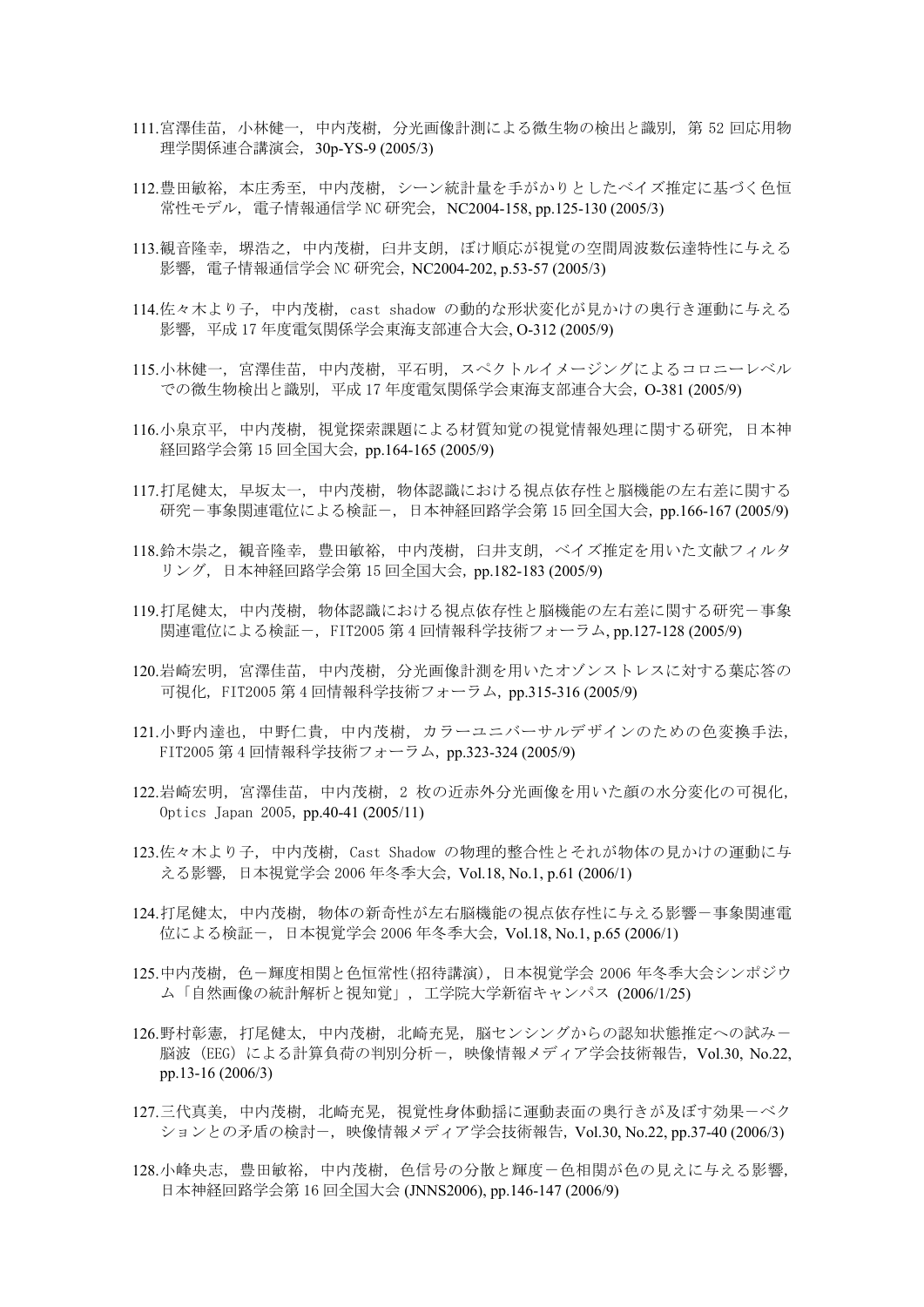- 129.打尾健太, 中内茂樹, 事象関連電位に見られる3次元物体の記憶再認時の視点依存性, 日 本神経回路学会第 16 回全国大会(JNNS2006), pp.94-95 (2006/9)
- 130.中内茂樹, 宮澤佳苗, 小田博文, 篠森敬三, 二色型色覚の色弁別特性を模擬する機能性分 光フィルタ, 第 48 回日本産業・労働・交通眼科学会, 東京慈恵会医科大学 (2006/11)
- 131.宮澤佳苗, 小田博文, 篠森敬三, 中内茂樹, 二色型色覚を光学的に模擬する機能性分光フ ィルタ, カラーフォーラム JAPAN2006, pp.71-74 (2006/11)
- 132.佐々木より子, 中内茂樹, 物体と cast shadow との対応問題に関わる動的な視覚的特徴, 電子情報通信学会 NC 研究会, NC2006, pp.13-18 (2006/12)
- 133.後藤紀美子, 打尾健太, 北崎充晃, 中内茂樹, オドボール課題における視覚刺激の不自然 さが事象関連電位に与える影響, 電子情報通信学会 NC 研究会, NC2006, pp.19-24 (2006/12)
- 134.高井英明, 打尾健太, 北崎充晃, 中内茂樹, SVM による課題遂行中の自発脳波からの認知 状態判別, 電子情報通信学会 NC 研究会, NC2006, pp.25-30 (2006/12)
- 135.宮澤佳苗, 小田博文, 篠森敬三, 中内茂樹, 機能性分光フィルタの開発とカラーユニバー サルデザインへの展開, 第 38 回光波センシング技術研究会, pp.179-186 (2006/12)
- 136.観音隆幸, 今住優吾, 中内茂樹, 堺浩之, 臼井支朗, 提示時間差により定義される図地分 離がぼけ順応に与える影響, 日本視覚学会 2006 年冬季大会, p.85 (2007/01)
- 137.観音隆幸, 今住優吾, 中内茂樹, 堺浩之, 臼井支朗, 図地分離がぼけ順応に与える影響, 電子情報通信学会 NC 研究会, NC2006-187, pp.7-10 (2007/3)
- 138.中内茂樹, 色彩の科学と技術(招待講演), ヒューマン情報処理 (HIP) 研究会主催チュート リアル「人間視覚情報処理研究の最前線」, 名城大学 (2007/3/22)
- 139.後藤紀美子, 高井英明, 北崎充晃, 中内茂樹, 視覚刺激の不自然さとオドボール課題にお ける P3 振幅の非対称性, 日本視覚学会 2007 年夏季大会, Vol.19, No.3, p.187-188 (2007/7)
- 140.小峰央志, 篠森敬三, 中内茂樹, 2 色覚における色弁別・色分類とカラーネーミングとの 関係, 日本視覚学会 2007 年夏季大会, Vol.19, No.4, p.205-208 (2007/7)
- 141.田村公紀, 観音隆幸, 中内茂樹, 奥行き感がぼけ知覚に与える影響, 日本視覚学会 2007 年 夏季大会, Vol.19, No.3, pp.183-184 (2007/7)
- 142.針山新一郎, 井上康之, 繁桝博昭, 中内茂樹, 北崎充晃, 脳波からの身体ポーズ知覚推定 の試み:正立身体/倒立身体および可能ポーズ /不可能ポーズの識別, 日本視覚学会 2007 年夏季大会, Vol.19, No.3, p.189 (2007/7)
- 143.中内茂樹, 広ダイナミックレンジ画像の撮影と視覚特性を考慮した再現(招待講演), 映 像情報メディア学会情報センシング研究会, 機械振興会館 (2007/10/26)
- 144.小峰央志, 中内茂樹, 篠森敬三, 色弱者における色の見えとカテゴリカル色知覚の関係, カラーフォーラム JAPAN2007, pp.89-92 (2007/11)
- 145.中内茂樹, 色覚メカニズムとカラーユニバーサルデザイン(招待講演), 日本色彩学会東海 支部講演会, 中京大学 (2007/12/15)
- 146.田村公紀, 中内茂樹, 単眼性奥行き手がかりがぼけ順応に与える影響, (日本視覚学会 2008 年冬季大会, Vol.20, No.1, p.33 (2008/1)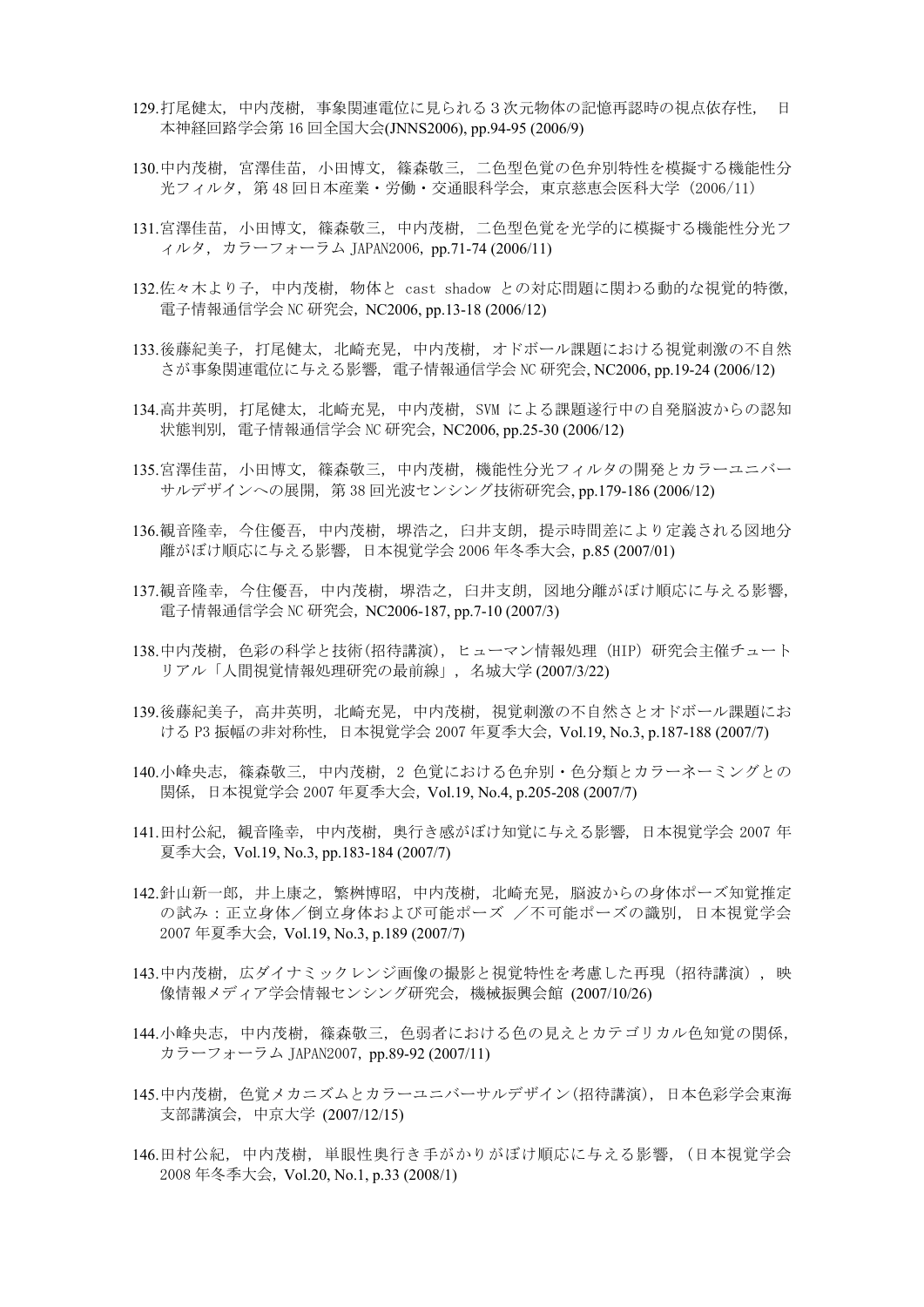- 147.鶴見俊輔, 中内茂樹, 分光情報に基づく色弱シミュレーション手法の提案, 日本視覚学会 2008 年冬季大会, Vol.20, No.1, p.54 (2008/1)
- 148.今住優吾, 中内茂樹, 多重解像度表現を用いた画像のぼけ量推定モデル, 日本視覚学会 2008 年冬季大会, Vol.20, No.1, p.55 (2008/1)
- 149.坂元佑弥, 高井英明, 中内茂樹, 関洋平, 青野雅樹, SVM を用いた記憶想起時の脳波から の認知状態判別, 情報処理学会第 70 回全国大会, pp.2-499-500 (2008/3)
- 150.嶋田容子, 小森伸子, 田村健, 後藤紀美子, 北崎充晃, 中内茂樹, 板倉昭二, 乳児音声の 逆再生に対する養育者の検知力, 電子通信学会通信ソサイエティ第二種研究会第5回ブレ インコミュニケーション研究会 (2008/5)
- 151.中村睦子, 松本雅之, 中内茂樹, 丹野修, 近赤外分光画像を用いたスキンケアベネフィッ トの表現方法の検討, 第 62 回 SCCJ 研究討論会 (2008/6)
- 152.横枕宏樹, 金子幸市, 臼井章, 中内茂樹, 局所順応に基づく広ダイナミックレンジシーン の知覚的再現, 映像情報メディア学会技術報告(情報センシング研究会), Vol.32, No.2 pp.5- 8 (2008/7)
- 153.後藤紀美子, 南哲人, 北崎充晃, 中内茂樹, 顔認知処理に与える色情報の影響と時間特性, 第 10 回日本感性工学会大会, CD-ROM(2008/9)
- 154.後藤紀美子, 南哲人, 北崎充晃, 中内茂樹, 事象関連電位に見られる顔認知処理に与える 色情報の影響と時間特性, 日本神経回路学会第 18 回全国大会 (JNNS2008), pp.36-37 (2008/9)
- 155.高井英明, 南哲人, 北崎充晃, 中内茂樹, 課題遂行中の脳波からの認知状態識別手法の検 討, 日本神経回路学会 第 18 回全国大会(JNNS2008), pp.38-39(2008/9)
- 156.勝俣安伸, 繁桝博昭, 松嵜直幸, 中内茂樹, 北崎充晃, 脳波からのオプティカルフロー速 度変化のデコーディング, 日本バーチャルリアリティ学会大会, Vol.13, pp.45-48 (2008/9)
- 157.横田悠右, 後藤紀美子, 南哲人, 中内茂樹, 視覚刺激における P300 からの高次認知状態 の推定, 第 23 回生体・生理工学シンポジウム(BPES2008), pp.27-30 (2008/9)
- 158.小峰央志, 篠森敬三, 中内茂樹, 2 色覚者の色名応答における明るさ手がかり, 第 23 回生 体・生理工学シンポジウム(BPES2008), pp.35-36(2008/9)
- 159.高井英明, 南哲人, 北崎充晃, 中内茂樹, 脳波に対する機械学習による認知状態判別, 第 23 回生体・生理工学シンポジウム(BPES2008), pp.273-274(2008/9)
- 160.中内茂樹, カラーユニバーサルデザインと色弱模擬フィルタ(招待講演), 日本眼鏡学会第 12 回オープンセミナー(眼鏡学ジャーナル), Vol.12, No.2, pp.15-18, 東京ビックサイト会議 棟(2008/10/2)
- 161.石垣将孝, 南哲人, 中内茂樹, 眼幅順応による不自然さの変化が事象関連電位に及ぼす影 響, 電子情報通信学会 HIP 研究会, HIP2008-88, pp.1-5 (2008/11)
- 162.後藤紀美子, 南哲人, 小森伸子, 嶋田容子, 鹿子木康弘, 板倉昭二, 北崎充晃, 中内茂樹, 事象関連電位に見られる顔認知処理に与える色情報の影響と発達的側面の検討, 電子情報 通信学会 HIP 研究会, HIP2008-88, pp.7-12 (2008/11)
- 163.中内茂樹, 局所順応に基づく広ダイナミックレンジシーンの知覚的再現(招待講演), 第 50 回日本産業・労働・交通眼科学会, pp.27-28 (2008/11/15)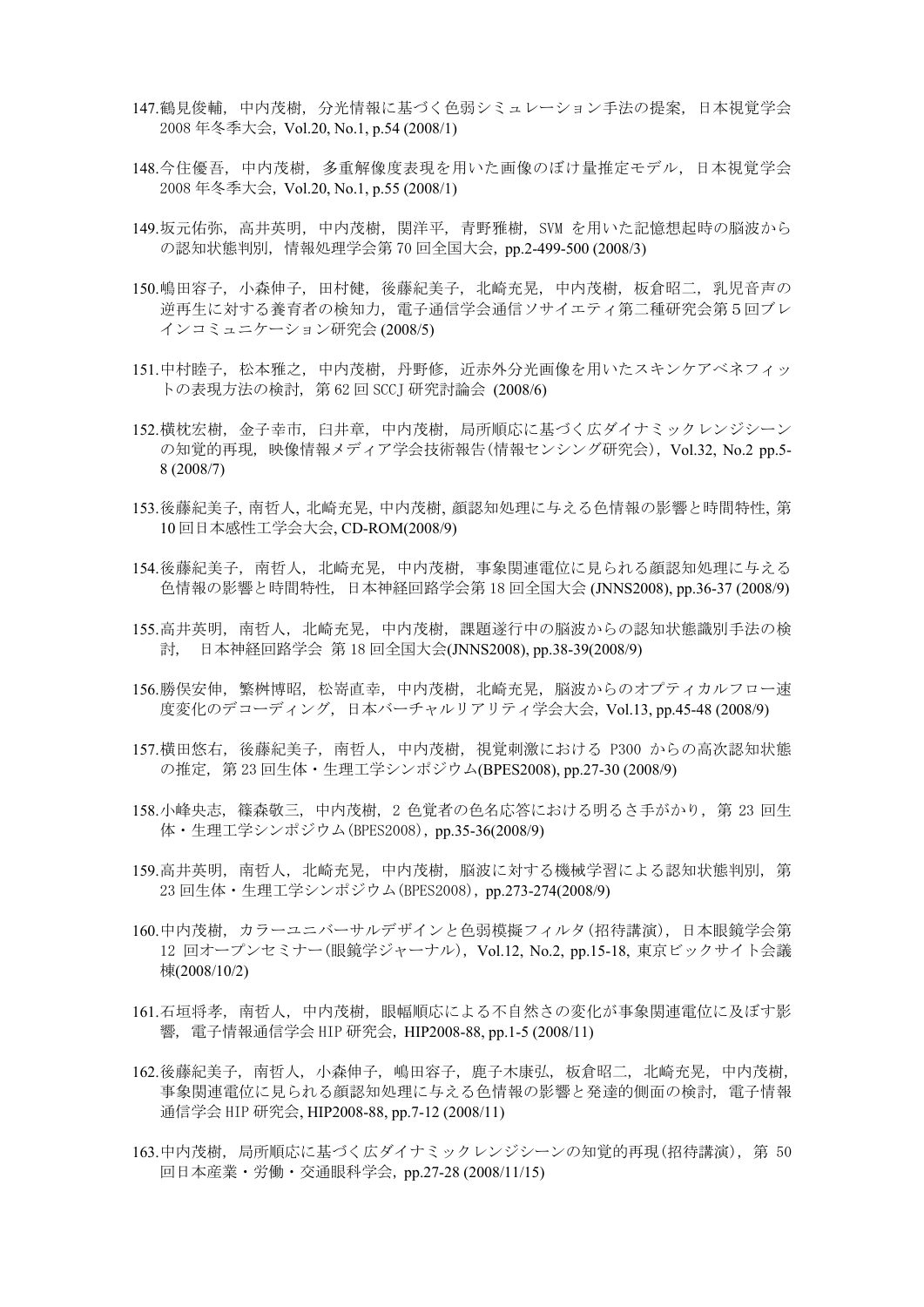- 164.中内茂樹,視覚の科学と技術」なぜそう見えるのか? -視覚を科学する-(招待講演),知 能メカトロニクス専門委員会研究会, Vol.13, No.2, pp.1-3 (2008/12/9)
- 165.小峰央志, 篠森敬三, 中内茂樹, Hybrid-cone の寄与を仮定した反対色チャンネルモデル 出力による 2 色覚混同色軌跡上における色名カテゴリー境界の再現, 日本視覚学会 2009 年 冬季大会, p.62 (2009/1)
- 166.井上康之, 針山新一郎, 中内茂樹, 北崎充晃, 身体ポーズの知覚と観察時脳波からの神経 デコーディングの比較:正位・倒立識別と可能・不可能ポーズ識別, 日本視覚学会 2009 年 冬季大会, p.60 (2009/1)
- 167.中島加惠, 中内茂樹, 記憶色の強さが脳波 P3 に与える影響, 電子情報通信学会東海支部卒 業研究発表会(豊橋技術科学大学), pp.2-27 (2009/3)
- 168.中島加惠, 南哲人, 中内茂樹, 記憶色の強さが脳波 P3 に与える影響, 第 11 回日本感性工 学会大会, CD-ROM (2009/9)
- 169.南哲人, 後藤紀美子, 板倉昭二, 北崎充晃, 中内茂樹, 大人と乳児の顔処理における色情 報の影響:事象関連電位による研究, 第 32 回日本神経科学学会, Neuroscience Research, Vol.65(Suppl), p.S241 (2009/9)
- 170.横田悠右, 南哲人, 中内茂樹, 聴覚-視覚プライミングにおける視覚刺激の不自然さが脳波 の周波数特性に与える影響, 第 32 回日本神経科学学会, Neuroscience Research, Vol.65(Suppl), pp.S206-S207 (2009/9)
- 171.中島加惠, 南哲人, 中内茂樹, 記憶色の強さが脳波 P3 に与える影響, 第 32 回日本神経科 学学会, Neuroscience Research, Vol.65(Suppl), p.S174 (2009/9)
- 172.則竹洋佑, 南 哲人, 中内茂樹, EEG を用いた二値化画像によるあいまいな認知状態の分類, 第 32 回日本神経科学大会, Neuroscience Research, Vol.65(Suppl), p.S174 (2009/9)
- 173.木村啓人, 永井岳大, 中内茂樹, 仮現運動軌跡上における色弁別感度の低下, 電子情報通 信学会ヒューマン情報処理研究会, HIP2009-73-HIP2009-94, pp.81-86 (2009/10)
- 174.中内茂樹, 色覚とユニバーサルデザイン, Optics & Photonics Japan 2009, pp.212-213 (2009/11)
- 175.齊藤慎吾, 宮澤佳苗, 小田博文, 中内茂樹, 混同色の色差を拡大する色弱補助フィルタの 開発, Optics & Photonics Japan 2009, pp.586-587 (2009/11)
- 176.山下卓也, 西野顕,豊田敏裕,中内茂樹, 近赤外スペクトル分離に基づく水・氷の状態判別, Optics & Photonics Japan 2009, pp.354-355 (2009/11)
- 177.豊田敏裕, 溝上陽子, 青島明子, 鈴木敬明, 栗木一郎, 中内茂樹, 篠森敬三, 岡嶋克典, 堀田喜裕, 片眼への眼内レンズ挿入が無彩色の見えに及ぼす影響, Optics & Photonics Japan 2009, pp.588-589 (2009/11)
- 178.溝上陽子, 豊田敏裕, 青島明子, 鈴木敬明, 栗木一郎, 中内茂樹, 篠森敬三, 岡嶋克典, 堀田喜裕, 片眼白内障手術患者の色知覚における両眼情報の統合, 第 51 回日本産業・労 働・交通眼科学会, p.22 (2009/11)
- 179.永井岳大, 小林昌知, 中内茂樹, 開口色モードと表面色モードにおける二色覚者の色名応 答特性の比較, 電子情報通信学会 NC 研究会, NC2009-64 (2009/12)
- 180.中島加惠, 南哲人, 中内茂樹, 顔色の色相変化と顔選択的事象関連電位の関係, 電子情報 通信学会 NC 研究会, NC2009-65 (2009/12)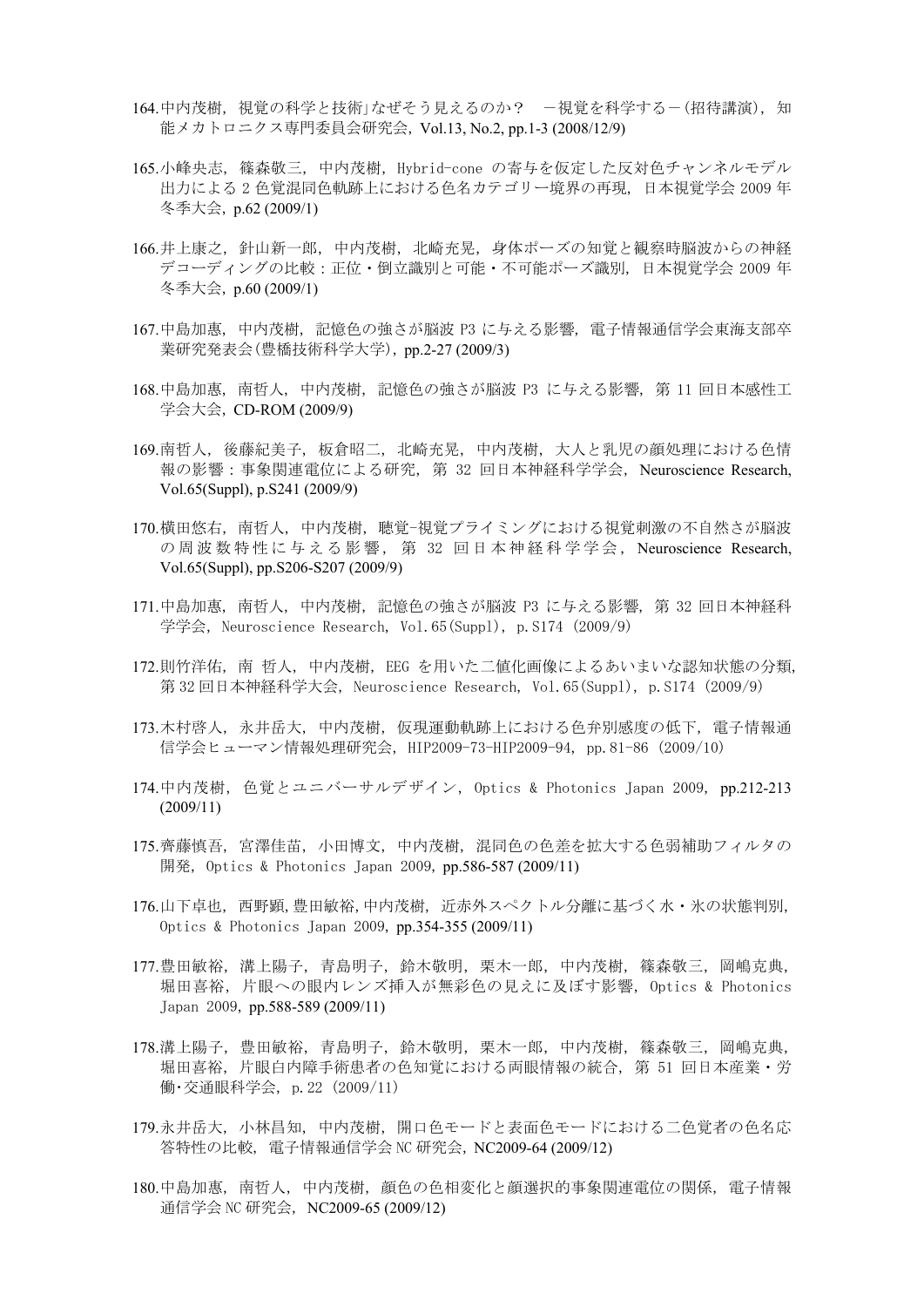- 181.橋本陽平, 南哲人, 長谷川良平, 中内茂樹, 商品キャラクタの認知度による脳波の違い, 電子情報通信学会 NC 研究会, NC2009-66 (2009/12)
- 182.永井岳大, 中内茂樹, 色の見えと色グルーピングに基づく色差特性の比較, 日本視覚学会 2010 年冬季大会, Vol.22, No.1, p.87 (2010/1)
- 183.木村啓人, 永井岳大, 中内茂樹, 仮現運動軌跡上における色弁別感度の低下, 日本視覚学 会 2010 年冬季大会, Vol.22, No.1, p.109 (2010/1)
- 184.中島加惠, 南哲人, 中内茂樹, 事象関連電位による顔色知覚の検討, 日本視覚学会 2010 年 冬季大会, Vol.22, No.1, p.111 (2010/1)
- 185.小峰央志, 永井岳大, 中内茂樹, 色域拡大効果による 2 色覚者の知覚的彩度の検討, 映像 情報メディア学会ヒューマンインフォメーション研究会, 映像情報メディア学会技術報告, Vol.34, No.11, pp.9-10 (2010/3)
- 186.西野顕, 中村睦子, 松本雅之, 丹野修, 中内茂樹, ファンデーションの定量・分布計測の ためのスペクトル差異強調フィルタ, 日本色彩学会第 41 回全国大会,Vol.34, pp.10-11 (2010/5/15-16: 5/15; 長良川国際会議場; 口頭) 【研究発表奨励賞 to 西野顕】
- 187.中島加惠, 南哲人, 中内茂樹, 顔色の違いが顔選択的成分 N170 に与える影響, Neuro2010, p.237 (2010/9/2-4: 9/3; 神戸コンベンションセンター; ポスター)
- 188.横田悠右, 南哲人, 中内茂樹, 視覚刺激における ERP からの不自然さの推定, 第 12 回日本 感性工学会大会, CD-ROM (2010/9/11-13: 9/12; 東京工業大学; 口頭)
- 189.橋本陽平, 南哲人, 長谷川良平, 中内茂樹, 商品キャラクタに対する認知状態と脳波の関 連,第 12 回日本感性工学会大会, CD-ROM (2010/9/11-13: 9/13; 東京工業大学; 口頭)
- 190.青島明子, 豊田敏裕, 溝上陽子, 鈴木敬明, 栗木一郎, 中内茂樹, 篠森敬三, 岡嶋克典, 佐藤美保, 堀田喜裕, 片眼白内障術後の色知覚, 第 46 回日本眼光学学会総会, p.44 (2010/9/4-5; パシフィコ横浜)
- 191.豊田敏裕, 青木秀夫, 阿部久代, 渥美貴史, 中内茂樹, 画像統計装置によるアコヤガイ真 珠および貝殻真珠層の黄色度の定量評価, 平成 22 年度日本水産学会秋季大会(2010/9/22- 25; 京都大学; ポスター)
- 192.豊田敏裕, 青木秀夫, 中内茂樹, 質感知覚の視覚機序に基づく真珠の品質計測, 日本光学 会年次学術講演会(Optics & Photonics Japan 2010), pp.498-499 (2010/11/8-10: 11/10; 中 央大学; 口頭) 【ベストプレゼンテーション賞 to 豊田敏裕】
- 193.小林健一, 松井靖典, 前淵陽祐, 豊田敏裕, 中内茂樹, 近赤外分光画像を用いた牛肉中の 脂肪酸含量分布の可視化, 日本光学会年次学術講演会(Optics & Photonics Japan 2010), pp. 364-365 (2010/11/8-10: 11/9; 中央大学; 口頭) 【ベストプレゼンテーション賞 to 小林健一】
- 194.西野顕, 藤山俊晴, 橋爪秀夫, 中内茂樹, 近赤外スペクトルイメージングによる即時・遅延 型アレルギー性皮膚炎の判別と可視化, 日本光学会年次学術講演会(Optics & Photonics Japan 2010), pp.92-93 (2010/11/8-10: 11/8; 中央大学; 口頭)
- 195.溝上陽子, 豊田敏裕, 青島明子, 鈴木敬明, 栗木一郎, 中内茂樹, 篠森敬三, 岡嶋克典, 佐藤美保, 堀田喜裕, 片眼への眼内レンズ挿入が色知覚とコントラスト感度に及ぼす影響, 日本光学会年次学術講演会(Optics & Photonics Japan 2010), pp.492-493 (2010/11/8-10: 11/10; 中央大学)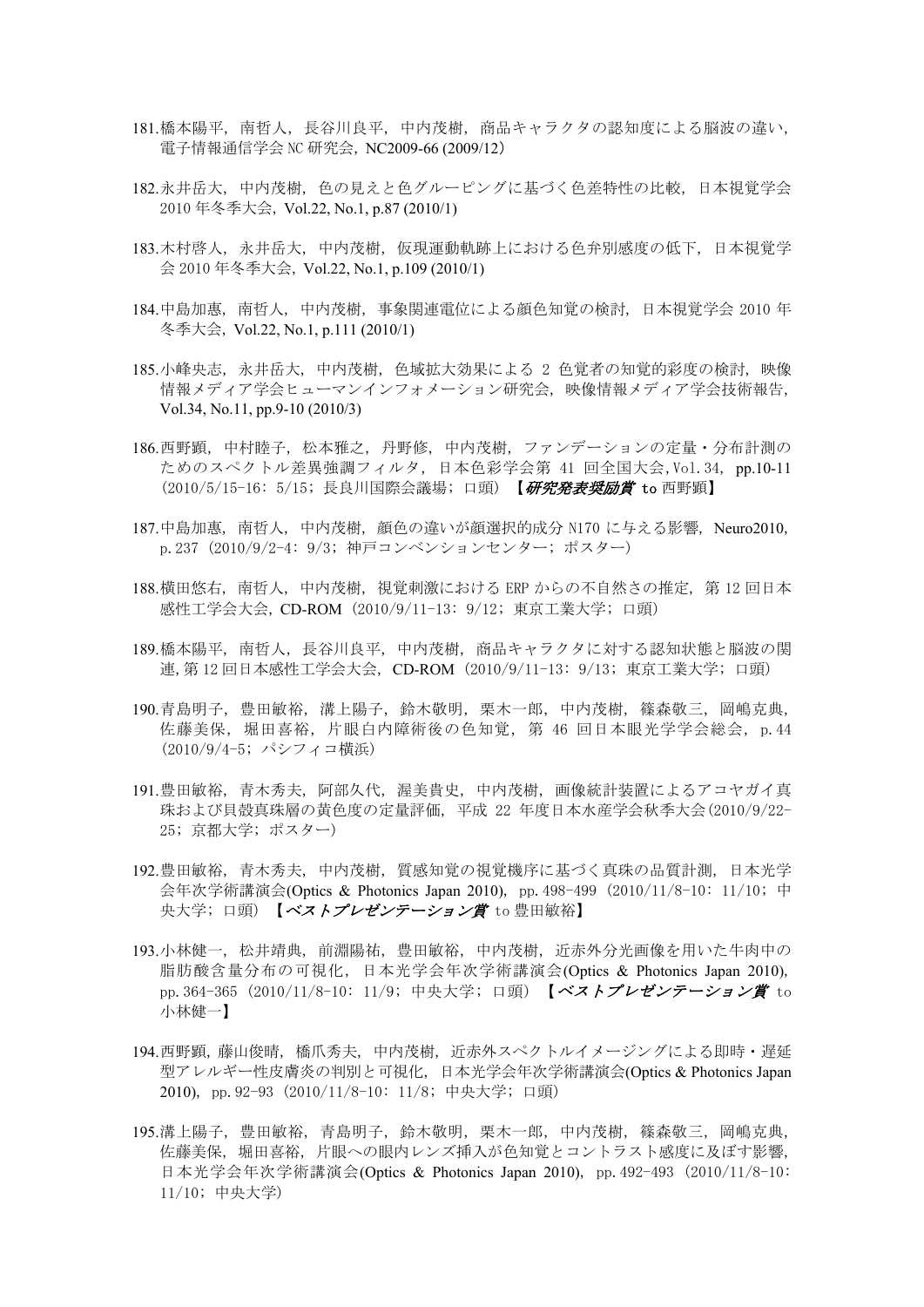- 196.Hashizume, H., Fujiyama, T., Nishino, K., Nakauchi, S., Visualization of qualitative difference in erythema with a non-invasive near-infrared spectral imaging, The 35<sup>th</sup> Annual Meeting of the Japanese Society for Investigative Dermatology (日本研究皮膚科学会第 35 回年次学術大会), p.161 (2010/12/3-5; 和歌山県民文化会館)
- 197.佐藤智治, 永井岳大, 中内茂樹, 多色刺激における色検出特性の個人差―CI 法による解析 ―, 日本視覚学会 2011 年冬季大会, p.70 (2011/01/19-21: 1/19; 工学院大学; ポスタ ー)
- 198.中村幸生, 永井岳大, 北崎充晃, 鯉田孝和, 中内茂樹, 材質分類課題に伴う知覚学習効果, 日本視覚学会 2011 年冬季大会, p.81 (2011/01/19-21: 1/20; 工学院大学; ポスター)
- 199.永井岳大, MacLeod Donald, ノイズ中のコントラスト変調検出にみる空間的平均化, 日本 視覚学会 2011 年冬季大会, pp.90-91 (2011/01/19-21: 1/21; 工学院大学; 口頭)
- 200.中内茂樹, 分光情報の修飾と可視化:スペクトルイメージング技術の新展開(招待講演), 日本色彩学会視覚情報基礎研究会, (2011/03/05)
- 201.高井悠一郎, 中沢仁, 中内茂樹, 北崎充晃, 事象関連電位を用いた 5 方向身体傾斜運動想 起の神経デコーディング, 電子情報通信学会ヒューマン情報処理研究会/VR 心理学研究委 員会第 17 回研究会, Vol.HIP-155(111), pp.11-14(2011/07/23-24:7/23;富山国際会議場; 口頭)
- 202.中島加惠, 南哲人, 中内茂樹, 恐怖表情処理における顔色の影響 ~閾上/閾下の顔処理に 関する ERP 研究~, 第 34 回日本神経科学大会(Neuroscience2011), p.174 (2011/09/14- 17:9/15;パシフィコ横浜; ポスター)
- 203.横田悠右, 南哲人, 中内茂樹, 双安定画像の疑似的知覚変化における脳波の振動活動の影 響, 第 34 回日本神経科学大会(Neuroscience2011), p.188 (2011/09/14-17:9/15;パシフ ィコ横浜; ポスター)
- 204.橋本陽平, 南哲人, 中内茂樹, ERP を用いた感情誤帰属における神経相関, 第 34 回日本神 経科学大会(Neuroscience2011), p.243 (2011/09/14-17:9/16;パシフィコ横浜; ポスタ ー)
- 205.Nutchakan Kongthong,南哲人,中内茂樹,脳波と tDCS による閾下顔処理の検討, 第 34 回 日本神経科学大会(Neuroscience2011), p.303 (2011/09/14-17:9/17;パシフィコ横浜; ポスター)
- 206.加藤幸美, 中内茂樹, 画像特徴量に基づく肌質感・印象要因の分析, 日本光学会年次学術 講演会 (2011/11/28-30:11/29; 大阪大学; 口頭)
- 207.宮下京子, 中村睦子, 野村美佳, 中内茂樹, 引間理恵, 肌悩みに着目したファンデーショ ン塗布実態解析, 第 69 回 SCCJ 研究討論会 (2011/11/30;きゅりあん 8F 大ホール; 口頭)
- 208.中内茂樹, 真珠質感はどこから現れるのか? 新学術領域研究「質感脳情報学」公開シンポジ ウム, p.75 (2011/12/7;大阪大学中之島センター;口頭)
- 209.小野裕紀, 永井岳大, 北崎充晃, 鯉田孝和, 中内茂樹, Classification Image 法による透 明感に寄与する物体画像領域の抽出, ヒューマンインフォメーション研究会(HI), pp.71- 74 (2011/12/10-11: 12/11; 沖縄産業支援センター; 口頭)
- 210.永井岳大, 松島俊樹, 鯉田孝和, 谿雄祐, 北崎充晃, 中内茂樹, 様々な材質からなる物体 の写真に対する質感知覚特性, 日本視覚学会 2012 年冬季大会,Vol.24, No.1, pp.36-37 (2012/01/19-21:1/21;工学院大学;ポスター)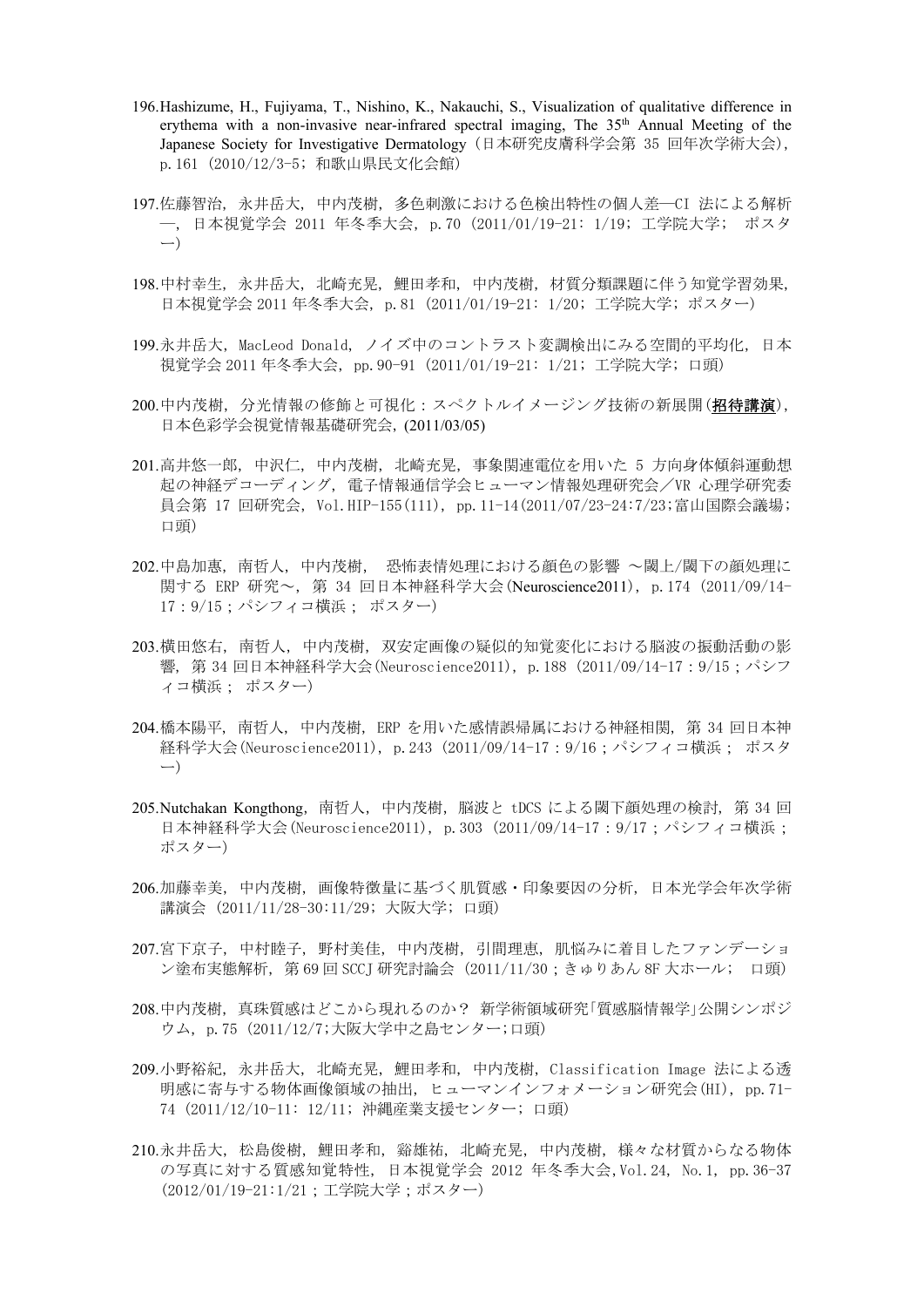- 211.谿雄祐, 永井岳大, 鯉田孝和, 北崎充晃, 中内茂樹, 真珠評定の特性と再現性に関する心 理物理学的検討, 日本視覚学会 2012 年冬季大会,Vol.24, No.1, p.33 (2012/01/19-21: 1/21;工学院大学;ポスター)
- 212.佐藤智治, 永井岳大, 中内茂樹, 順応色から離れた色分布を持つ多色刺激の検出特性, 日 本視覚学会 2012 年冬季大会,Vol.24, No.1, p.39 (2012/01/19-21:1/21;工学院大学;口 頭)
- 213.柳瀬香, 谿雄祐, 永井岳大, 鯉田孝和, 中内茂樹, 北崎充晃, 素人観察者の真珠の質感知 覚:美しさ,光沢感,色沢感の関係, 電子情報通信学会ヒューマン情報処理研究会, Vol.112, No. 112, pp. 33-36(2012/6/30-7/1; 室蘭工業大学;口頭)
- 214.松島俊樹, 谿雄祐, 永井岳大, 鯉田孝和, 北崎充晃, 中内茂樹, 材質認識に寄与する質感 特徴の時間特性, 日本視覚学会 2012 年夏季大会,Vol.24, No.3, p.122 (2012/08/06- 09:8/7;山形大学;口頭)
- 215.\*\*\*佐藤智治, 鯉田孝和, 物体画像に対する特異的な色名呼称の色度特性, 日本視覚学会 2012 年夏季大会,Vol.24, No.3, p.123 (2012/08/06-09:8/7;山形大学;ポスター)
- 216.吉村正俊, 中村円亮, 蔦 瑞樹, 杉山純一, 柴田真理朗, 藤田かおり, 粉川美踏, 中内茂樹, 蛍光指紋と多変量解析による牛肉の衛生モニタリング手法の開発, 日本食品科学工学会 第 59 回大会(2012/8/29-31:8/31; 藤女子大学;口頭)
- 217.Nakajima, K., Minami, T., Nakauchi, S., Facial color selectivity is reflected in the left FFA activity, 日本神経回路学会第 22 回全国大会, (2012/9/12-14:9/12;名古屋 工業大学;ポスター)
- 218.Minami, T., Nakajima, K., Nakauchi, S., The effects of face color and inversion on N170 ERP component, 第 35 回日本神経科学学会大会, (2012/9/18-21:9/19;名古屋国際 会議場; ポスター)
- 219.Nakajima, K., Minami, T., Nakauchi, S., Left fusiform face area relates to facial color processing, 第 35 回日本神経科学学会大会, (2012/9/18-21:9/19;名古屋国際会議 場; ポスター)
- 220.中村円亮, 西野顕, 吉村正俊, 蔦瑞樹, 杉山純一, 中内茂樹, 励起・蛍光波長帯域最適化 による非破壊物性イメージング,平成 24 年度電気関係学会東海支部連合大会, (2012/9/24-25:9/24;豊橋技術科学大学;口頭)
- 221.小港省吾, 姫野徹, 中内茂樹, 食品加工工程における異物の目視検出精度向上のための照 明分光設計, 平成 24 年度電気関係学会東海支部連合大会, (2012/9/24-25:9/24;豊橋技術 科学大学;口頭)
- 222.西島遼, 永井岳大, 谿雄祐, 鯉田孝和, 北崎充晃, 中内茂樹, 前方・後方照明強度比によ る透明感知覚の変化, 平成 24 年度電気関係学会東海支部連合大会, (2012/9/24-25:9/25; 豊橋技術科学大学;口頭)
- 223.松島俊樹, 永井岳大, 谿雄祐, 鯉田孝和, 北崎充晃, 中内茂樹, 材質識別に関わる質感特 徴 ―時間的側面からの検討―, 平成 24 年度電気関係学会東海支部連合大会, (2012/9/24- 25:9/25;豊橋技術科学大学;口頭)
- 224.Kongthong Nutchakan, 南哲人, 中内茂樹, Mere Exposure Effect Reflected in Gamma Oscillation: An EEG study, 電 子 情 報 通 信 学 会 NC 研 究 会 , NC2012-93, pp.95-100 (2012/12/12;豊橋技術科学大学;口頭)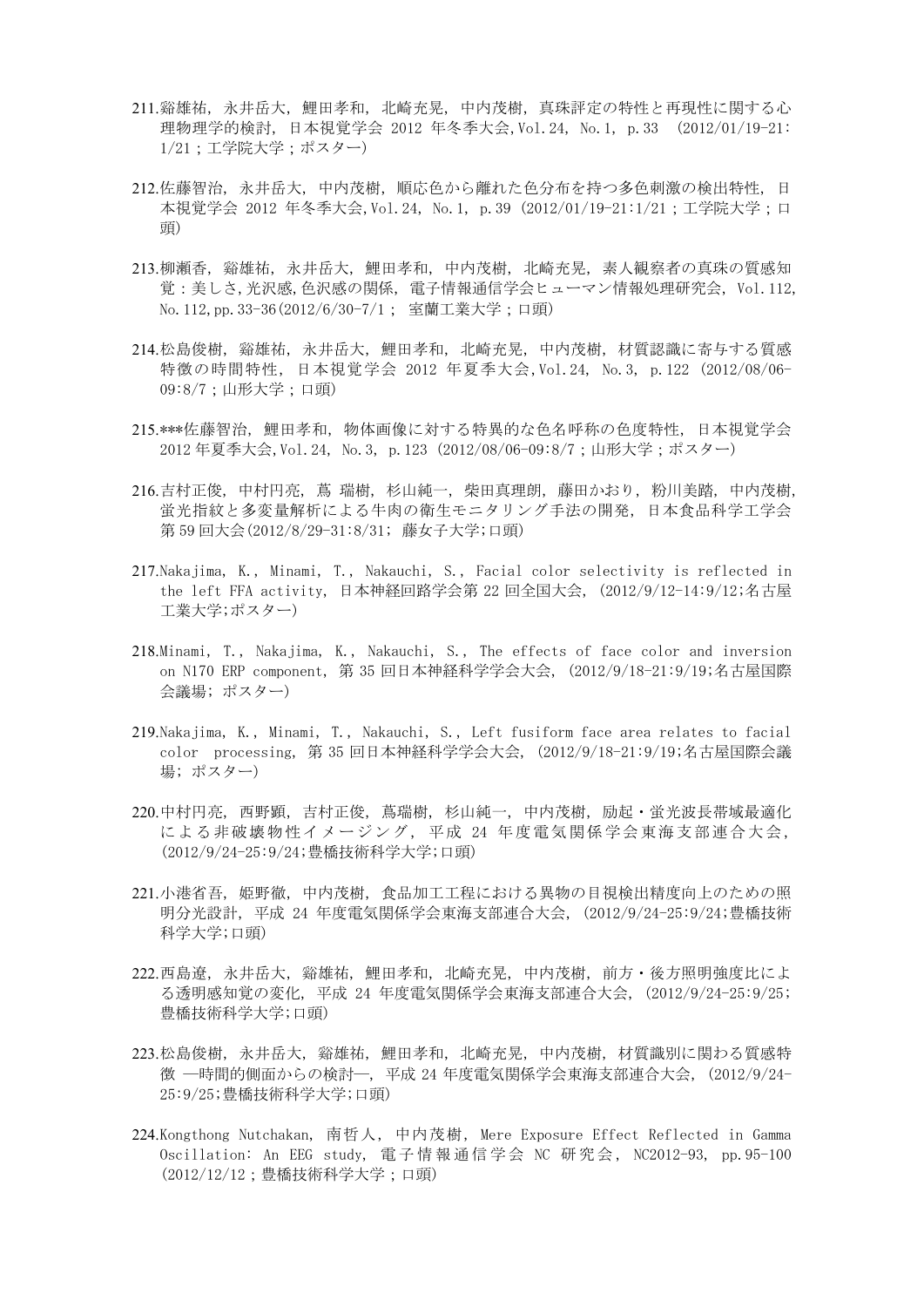- 225.永井岳大, 山岸理雄, 谿雄祐, 鯉田孝和, 北崎充晃, 中内茂樹, 拡散反射成分・鏡面反射 成 分 に 随 伴 す る 色 順 応 , 日 本 視 覚 学 会 2013 年 冬 季 大 会 , Vol.25, No.1, p.60 (2013/01/23-25:1/24;工学院大学;口頭)
- 226.西島遼, 谿雄祐, 永井岳大, 鯉田孝和, 北崎充晃, 中内茂樹, 様々な光沢感手がかりを持 つ刺激による光沢感順応, 日本視覚学会 2013 年冬季大会, Vol.25, No.1, p.54 (2013/01/23-25:1/23;工学院大学;ポスター)
- 227.松島俊樹, 永井岳大, 谿雄祐, 鯉田孝和, 北崎充晃, 中内茂樹, 質感特徴判断に必要な情 報量の比較―刺激呈示時間による検討―, 日本視覚学会 2013 年冬季大会, Vol.25, No.1, p..67-68 (2013/01/23-25:1/24;工学院大学;ポスター)
- 228.上原太陽, 谿雄祐, 永井岳大, 鯉田孝和, 中内茂樹, 北崎充晃, 網膜像運動および能動的 手運動が光沢感知覚に及ぼす効果, 日本視覚学会 2013 年冬季大会, Vol.25, No.1, pp.68- 69 (2013/01/23-25:1/24;工学院大学;ポスター)
- 229.中内茂樹, 質感研究の現状と展望(招待講演), フラットパネルディスプレイの人間工学シ ンポジウム 2013,(2013/03/08;成蹊大学;口頭)
- 230.高井悠一郎, 中沢仁, 中内茂樹, 北崎充晃, 脳波からの姿勢変化想起推定における時間特 性, 日本神経回路学会, pp.1-10 (2012/9/12-14;名古屋工業大学;ポスター)
- 231.谿雄祐, 永井岳大, 鯉田孝和, 北崎充晃, 中内茂樹, 真珠評定に見る熟練者と非熟練者の 違い, ヒューマンインフォメーション研究会(HIP), pp.103-106 (2013/5/30-311: 5/30; 沖縄産業支援センター; 口頭)
- 232.東和樹, 南哲人, 中内茂樹, 定常状態視覚誘発電位による物体認識の調査, Neuro2013, pp. 181 (2013/6/20-23:6/20;国立京都国際会館;ポスター)
- 233.中島加惠, 南哲人, 中内茂樹, モーフ表情判別に顔の色情報が寄与する, Neuro2013, pp. 333 (2013/6/20-23:6/22;国立京都国際会館;ポスター)
- 234.山岸理雄, 中内茂樹, 鯉田孝和, 色輝度勾配によるグレア効果の増強, 日本視覚学会 2013 年夏季大会, Vol.25, No.3, p.147 (2013/07/24-26:7/25;札幌市立大学;口頭)【ベスト プレゼンテーション賞 to 山岸理雄】
- 235.青木秀夫, 鈴木道生, 田中真二, 渥美貴史, 中内茂樹, 古丸 明, 真珠層の厚さの異なるア コヤガイ真珠における干渉色、光沢について, 平成 25 年度日本水産学会秋季大会講演要旨 集, p44 (2013/09/19-22:9/20;三重大学;口頭)
- 236.中内茂樹, 質感研究の現状と展望(招待講演), FPD International 2013, (2013/10/23- 25:10/23;パシフィコ横浜;口頭)
- 237.小港省吾, 中内茂樹, 食品加工工程における異物検出を補助する照明分光設計, 日本光学会年 次学術講演会(Optics & Photonics Japan 2013) (2013/11/12-14: 11/12; 奈良県新公会堂; 口 頭)
- 238.中村円亮, 吉村正俊, 蔦 瑞樹, 杉山純一, 中内茂樹, 励起・蛍光波長帯域最適化による食肉清 浄度の可視化, 日本光学会年次学術講演会(Optics & Photonics Japan 2013) (2013/11/12-14: 11/13; 奈良県新公会堂; 口頭)
- 239.西島 遼, 永井岳大, 谿 雄祐, 鯉田孝和, 北崎充晃, 中内茂樹, 歪度-光沢感関係に見ら れる空間周波数依存性, ヒューマンインフォメーション研究会(HI), pp.1-4 (2013/12/06- 07: 12/06; 沖縄産業支援センター; 口頭)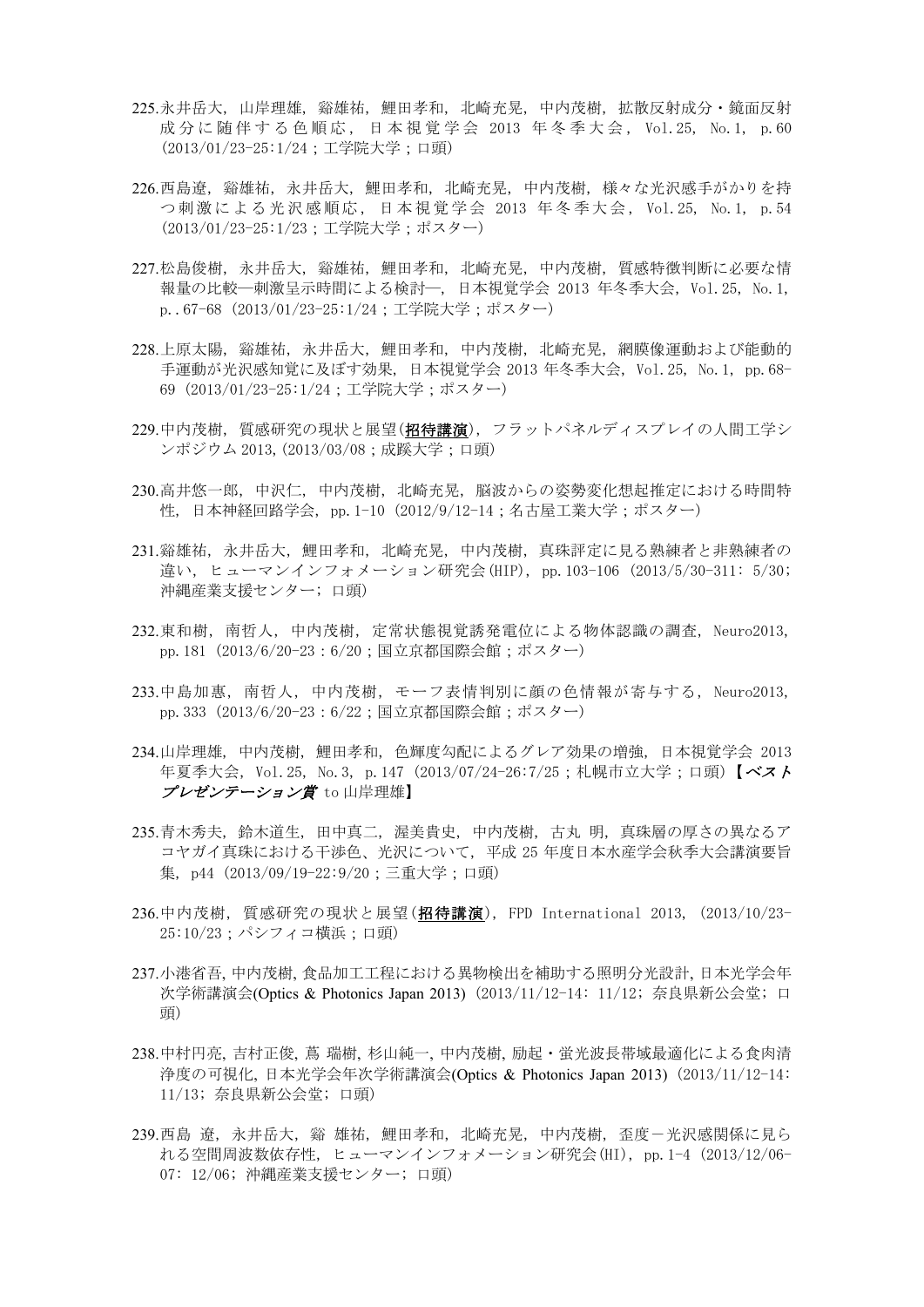- 240.松島俊樹, 鯉田孝和, 永井岳大, 谿 雄祐, 北崎充晃, 中内茂樹, 質感評定に関わる画像統 計量, ヒューマンインフォメーション研究会(HI), pp.5-8 (2013/12/06-07: 12/06; 沖縄 産業支援センター; 口頭)
- 241.佐藤智治, 永井岳大, 中内茂樹, 色覚メカニズムモデルに基づく色コントラスト知覚特性 の逆相関解析, ヒューマンインフォメーション研究会(HI), pp.13-16 (2013/12/06-07: 12/06; 沖縄産業支援センター; 口頭)
- 242.山岸理雄, 田村秀樹, 中内茂樹, 永井岳大, 鯉田孝和, 色勾配によるグレア錯視の増強と 色相特性, 日本視覚学会 2014 年冬季大会, Vol.26, No.1, p.28 (2014/01/22-24:1/22;工 学院大学;口頭)
- 243.中内茂樹, 西島 遼, 鯉田孝和, 永井岳大, 谿 雄祐, 北崎充晃, 光沢感と輝度歪度に見ら れる空間周波数依存的な関係, 日本視覚学会 2014 年冬季大会, Vol.26, No.1, pp.30-31 (2014/01/22-24:1/22;工学院大学;口頭)
- 244.鯉田孝和, 松島俊樹, 永井岳大, 谿 雄祐, 北崎充晃, 中内茂樹, 実物体サンプルを用いた 質感評定に関わる画像統計量の探索, 日本視覚学会 2014 年冬季大会, Vol.26, No.1, p.31 (2014/01/22-24:1/22;工学院大学;口頭)
- 245.新海崇紘, 南 哲人, 中内茂樹, 定常状態視覚誘発電位による複数移動対象の追跡, 第 37 回神経科学学会, p.420(2014/9/11-13:9/12;パシフィコ横浜;ポスター)
- 246.二瓶裕司, 南 哲人, 中内茂樹, 顔らしさ判断を反映する脳活動:脳波と顔らしさ評定値の 相関, 第 37 回神経科学学会, p.442(2014/9/11-13:9/13;パシフィコ横浜;ポスター)
- 247.中内茂樹,視覚からの科学と技術・・・質感認知から情報可視化まで(招待講演),日本産業皮 膚衛生協会研修会, 日皮協ジャーナル, Vol.37, No.2, pp.119-131 (2014/10/23: リーガ ロイヤルホテル京都)
- 248.東 広志, 南 哲人, 中内茂樹, 事象関連電位を用いた刺激の条件付き発生確率推定,第 29 回信号処理シンポジウム,p.29, (2014/11/11-14:11/14;ビナリオ嵯峨嵐山; 口頭)
- 249.谷 和信, 中内茂樹, 機能性光源のための自動分光設計装置, 日本色彩学会第2回秋の大会 [静岡]'14, pp.408-409 (2014/11/14-15:11/14; 静岡県清水文化会館「マリナート」; 口頭)【*奨励賞* to 谷和信】
- 250.永井岳大, 松島俊樹, 鯉田孝和, 谿 雄祐, 北崎充晃, 中内茂樹, 素材カテゴリ認知の時間 特性 ~ 質感属性との関係に着目して ~, ヒューマンインフォメーション研究会(HI), pp. (2014/11/28-29: 11/28; 熊本市国際交流会館; 口頭)
- 251.佐藤智治, 永井岳大, 栗木一郎, 中内茂樹, 不完全色順応における色の見えと色弁別の基 準点, 日本視覚学会 2015 年冬季大会, Vol.27, No.1, p.34, (2015/01/21-23: 1/22; 工学 院大学; 口頭)
- 252.上田祥平, 谿 雄祐, 永井岳大, 鯉田孝和, 中内茂樹, 北崎充晃, 厚みのある透明物体の屈 折率知覚における運動の効果, 日本視覚学会 2015 年冬季大会, Vol.27, No.1, pp.51-52, (2015/01/21-23: 1/23; 工学院大学; ポスター)
- 253.海谷慎一, 中内茂樹, 光学式微生物微小コロニー検査装置の開発, 日本農芸化学会 2015 年 度大会, (2015/3/26-29: 3/28; 岡山; 口頭)
- 254.\*\*\*not include Nakauchi\*\*\* 東 広志, 田中聡久, 田中雄一, グラフスペクトルを用いた 制約付き脳波処理, 第 54 回日本生体医工学会大会, Vol.53, No.1, p.107, (2015/5/7-9: 5/9; 名古屋国際会議場; 口頭)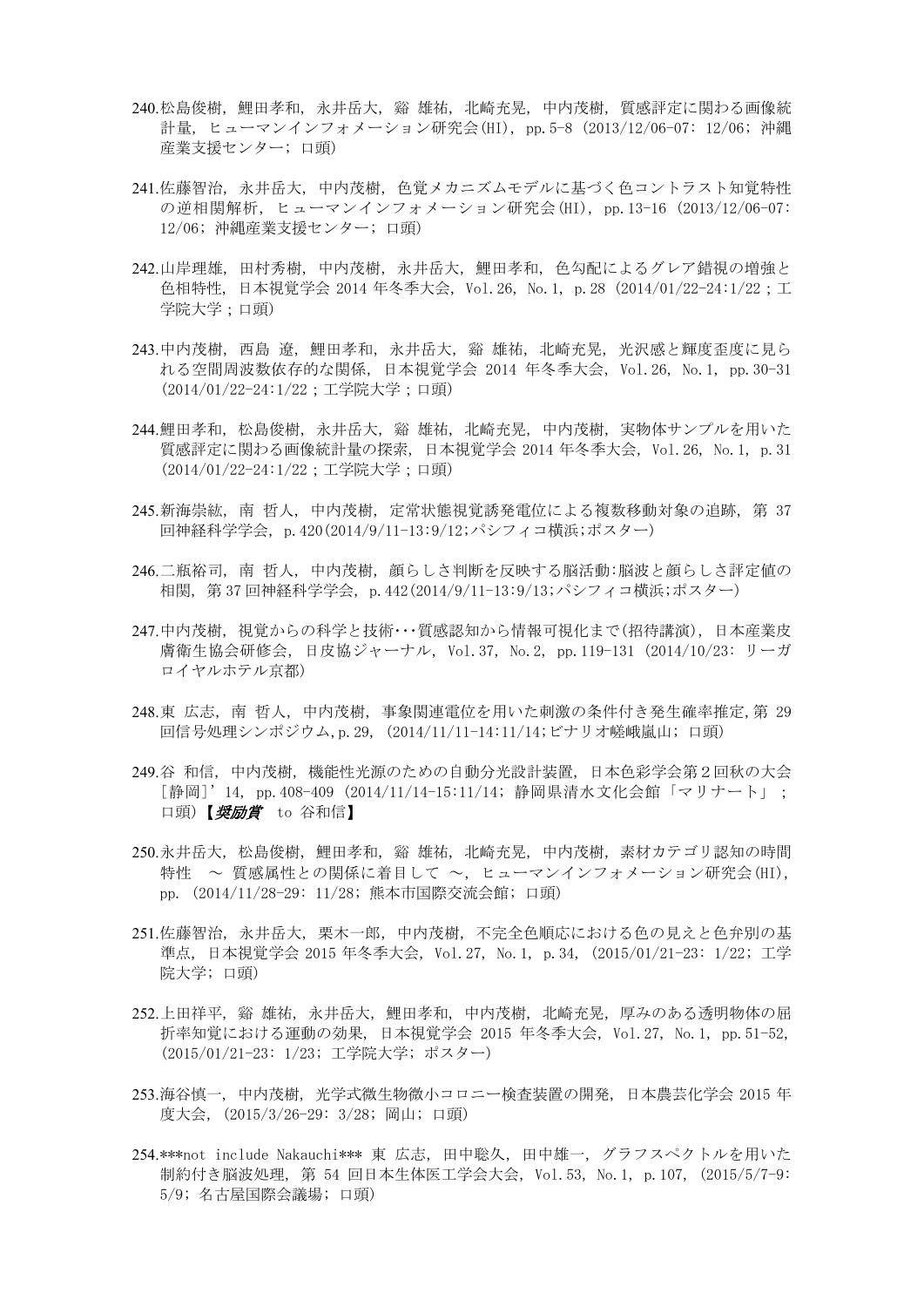- 255.中内茂樹, 素材識別に関わる質感属性とその特性(招待講演), 生理学研究所研究会, (2015/6/11-12: 6/12; 自然科学研究機構 岡崎コンファレンスセンター; 口頭)
- 256.Suzuki, Y., Shinkai, T., Minami, T., Nakauchi, S., Effect of the brightness enhancement with glare illusion on the neural activity, 第 38 回日本神経科学大会, p.167, (2015/7/28-31: 7/28; 神戸国際会議場; ポスター)
- 257.Takebayashi, Y., Nihei, Y., Minami, T., Nakauchi, S., Effects of facial color and expression in the face processing: A steady state visual evoked potentials study, 第 38 回日本神経科学大会, p.167, (2015/7/28-31 : 7/28 : 神戸国際会議場 : ポスター)
- 258.Sasaki, G., Minami, T., Sakai, H., Nakauchi, S., UFOV performance is reflected in the modulation of SSVEP, 第 38 回日本神経科学大会, p.167, (2015/7/28-31: 7/28; 神 戸国際会議場; ポスター)
- 259.新海崇紘, 南哲人, 中内茂樹, 定常状態視覚誘発電位による複数移動対象への注意状態の 推定, 第 17 回日本感性工学会大会, p.15, (2015/9/1-3: 9/1; 文化学園大学 新都心キャ ンパス; 口頭)
- 260.中島加惠, 南 哲人, 中内茂樹, 表情知覚に及ぼす顔色の効果:背景色の効果と比較して, 第 20 回日本顔学会大会フォーラム顔学 2015, p.133 (2015/9/12-13:9/12; 中京大学; ポ スター)
- 261.\*\*\*not include Nakauchi\*\*\* 東広志, Rutkowski, T., 田中聡久, 田中雄一, 部分空間制 約を用いた多次元線形判別法による単一試行事象関連電位の識別, 第 30 回信号処理シンポ ジウム, p.20, (2015/11/4-6: 11/5; スパリゾートハワイアンズ; 口頭)
- 262.田村秀希, 中内茂樹, 分類器とヒト視覚系によるハイライトずれ検出, 質感のつどい 第 1 回公開フォーラム, p.13, (2015/11/25; 東京大学先端生産技術研究所; ポスター)
- 263.片桐竜士, 中内茂樹, 蛍光に対する知覚メカニズム -前提とする照明光スペクトルについ て-, 質感のつどい 第 1 回公開フォーラム, p.22, (2015/11/25; 東京大学先端生産技術研 究所; ポスター)
- 264.廣瀬秀顕, 中内茂樹, 定常性視覚誘発電位を利用した色弁別能力の推定と個人差解析, 日 本視覚学会 2016 年冬季大会, p.51, (2016/1/20-22: 1/20; 工学院大学; ポスター)
- 265.田村秀希, 佃将樹, 東広志, 中内茂樹, 鏡・ガラス材質識別に関わる視覚的手がかりと照 明場依存性, 新学術領域研究多元質感知第 1 回領域班会議, p.38, (2016/1/27-28; 1/27; 広島国際会議場, 広島市立大学; ポスター)
- 266.海谷慎一, 中内茂樹, 新規微生物微小コロニー染色法の開発, 日本農芸化学会 2016 年度大 会, p., (2016/3/27-30; 札幌コンベンションセンター, 札幌市産業振興センター)
- 267.田村秀希, 東広志, 中内茂樹, 鏡・ガラス材質識別に関わる動的情報, 新学術領域研究多 元質感知第 2 回領域班会議, p.78, (2016/6/21-23;6/22; シーガイアコンベンションセン ター; ポスター)
- 268.中古賀理, 二瓶裕司, 中内茂樹, 南哲人, 顔色が低解像度顔刺激における表情認知に及ぼ す影響 ~眼球運動による解析~, 第 39 回日本神経科学大会, p., (2016/7/20-22;7/20; パシフィコ横浜; ポスター)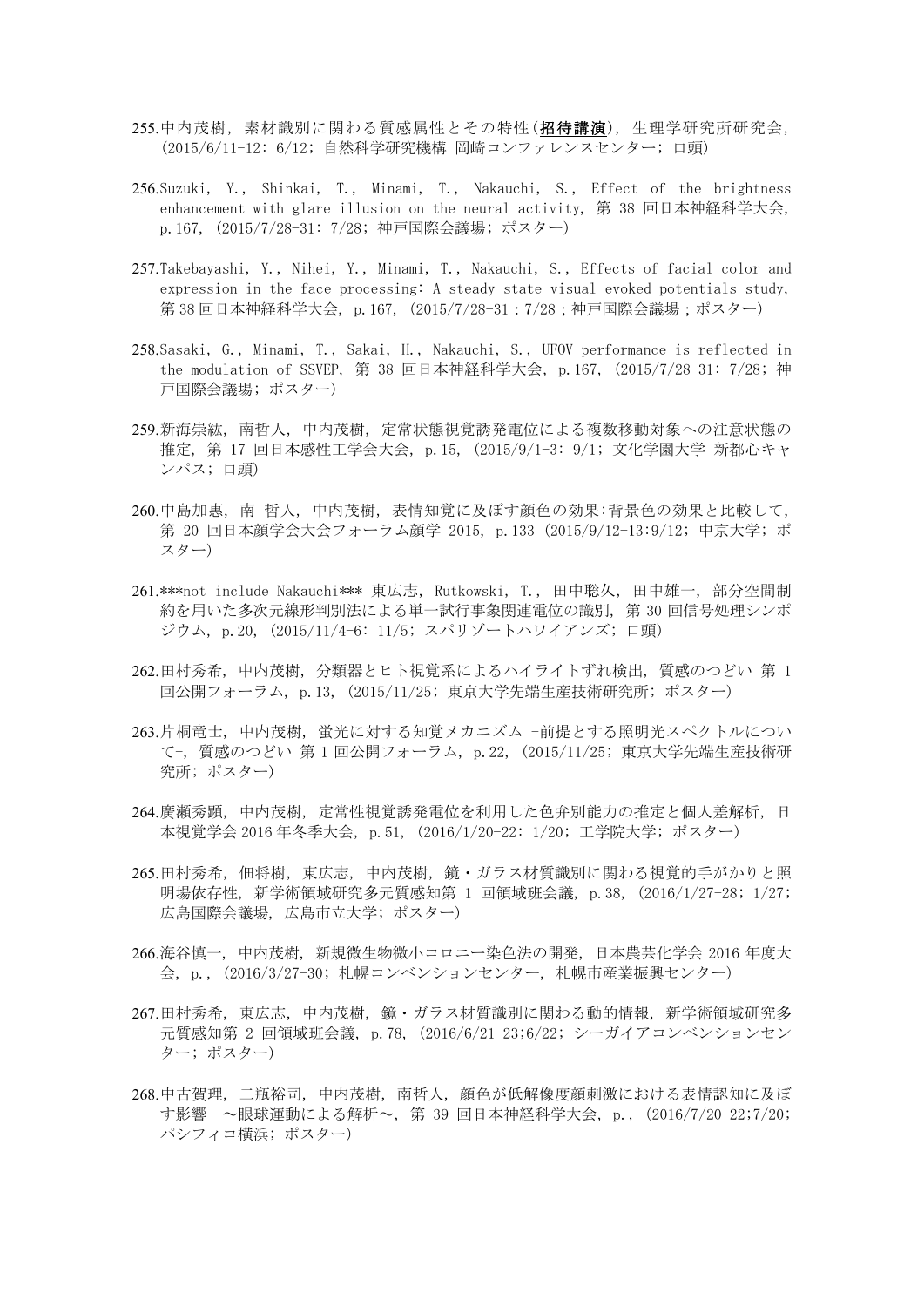- 269.龍進吾, 東広志, 中内茂樹, 南哲人, 電極配置情報を利用した正準相関分析による定常状 態視覚誘発電位の識別, 第 39 回日本神経科学大会, p., (2016/7/20-22;7/22; パシフィ コ横浜; ポスター)
- 270.二瓶裕司, 南哲人, 中内茂樹, 顔らしさ処理における瞳孔径応答, 日本視覚学会 2016 年 夏季大会, p.117 (2016/8/17-19:8/17; 朱鷺メッセ:新潟コンベンションセンター; ポス ター)
- 271.中古賀理, 二瓶裕司,中内茂樹,南哲人, 低解像度顔刺激の表情認知における顔色の役割, 日本視覚学会 2016 年夏季大会, p.117 (2016/8/17-19:8/17; 朱鷺メッセ:新潟コンベン ションセンター; ポスター)
- 272.竹林優樹, 南哲人, 中内茂樹, 顔モーフ刺激が定常状態視覚誘発電位に与える影響, 日本視覚学会 2016 年夏季大会, pp..117-118 (2016/8/17-19:8/17; 朱鷺メッセ:新潟コ ンベンションセンター; ポスター)

廣瀬秀顕, 中内茂樹, 定常性視覚誘発電位を利用した、個々人の色弁別能力の定量評価, 第 58 回日本産業・労働・交通眼科学会, (2016/11/19)

- 273.田村秀希, 東広志, 中内茂樹, 回転運動物体に対する鏡・ガラス材質知覚, 質感のつどい 第 2 回公開フォーラム, (2016/11/30; 千葉大学; ポスター)
- 274.近藤 泰成, Juan L Nieves , Eva M.Valero, 東広志, 中内茂樹, プラーク検出を補助する 機能性光源, 視覚情報基礎研究会第 29 回研究発表会, pp.21-24 (2016/12/17; 中央大学; 口頭)
- 275.田村秀希, 東広志, 中内茂樹, 鏡・ガラス材質を識別するための複数の視覚手がかり, 日 本視覚学会 2017 年冬季大会, p.31 (2017/1/18-20: 1/19; NHK 放送技術研究所; 口頭)
- 276.伊藤和哉, 東広志, 中内茂樹, 蛍光特性に基づく手の汚染分布可視化, 日本色彩学会視覚 情報基礎研究会第 30 回研究発表会, (2017/2/18; 千葉大学; 口頭)
- 277.田村秀希,東広志,中内茂樹, 運動情報に潜む鏡面反射・透過情報, 第 3 回多元質感知領 域班会議,p.84 (2017/3/6-7;3/6; 秋葉原 UDX カンファレンス;ポスター)
- 278.若松滉太,田村秀希,權眞煥,坂本真樹,中内茂樹,質感知覚とオノマトペの音韻の関係, 第 3 回多元質感知領域班会議, p.83, (2017/3/6-7;3/6; 秋葉原 UDX カンファレンス;ポス ター)
- 279.近藤泰成, 東広志, Sergio M.C. Nascimento, 中内茂樹, 絵画の色彩選好におけるポルト ガル人と日本人の類似性と相違点, 第4回多元質感知領域班会議, p.73 (2017/6/29- 7/1;6/30; 東北大学電気通信研究所;ポスター)
- 280.佐藤文昭, Bruno Laeng, 中内茂樹, 南哲人, 多義図形における知覚状態と瞳孔反応の調査 (Pupil dilation during perception of a bistable figure reflects familiarity with perspective), 第 40 回日本神経科学大会, p.167 (2017/7/20-23;7/20;幕張メッセ;ポス ター)
- 281.近藤泰成, 三﨑幸典, 東広志, Sergio M.C. Nascimento, 中内茂樹, 絵画の色彩選好に対 する文化依存性とユニバーサリティー, 日本視覚学会 2017 年夏季大会, p.122 (2017/9/6- 8;9/7;島根大学;ポスター)
- 282.二瓶裕司, 南 哲人, 中内茂樹, パレイドリア現象における瞳孔径応答, 第 19 回日本感性 工学会大会, p. (2017/9/11-13;9/11;筑波大学東京キャンパス;口頭)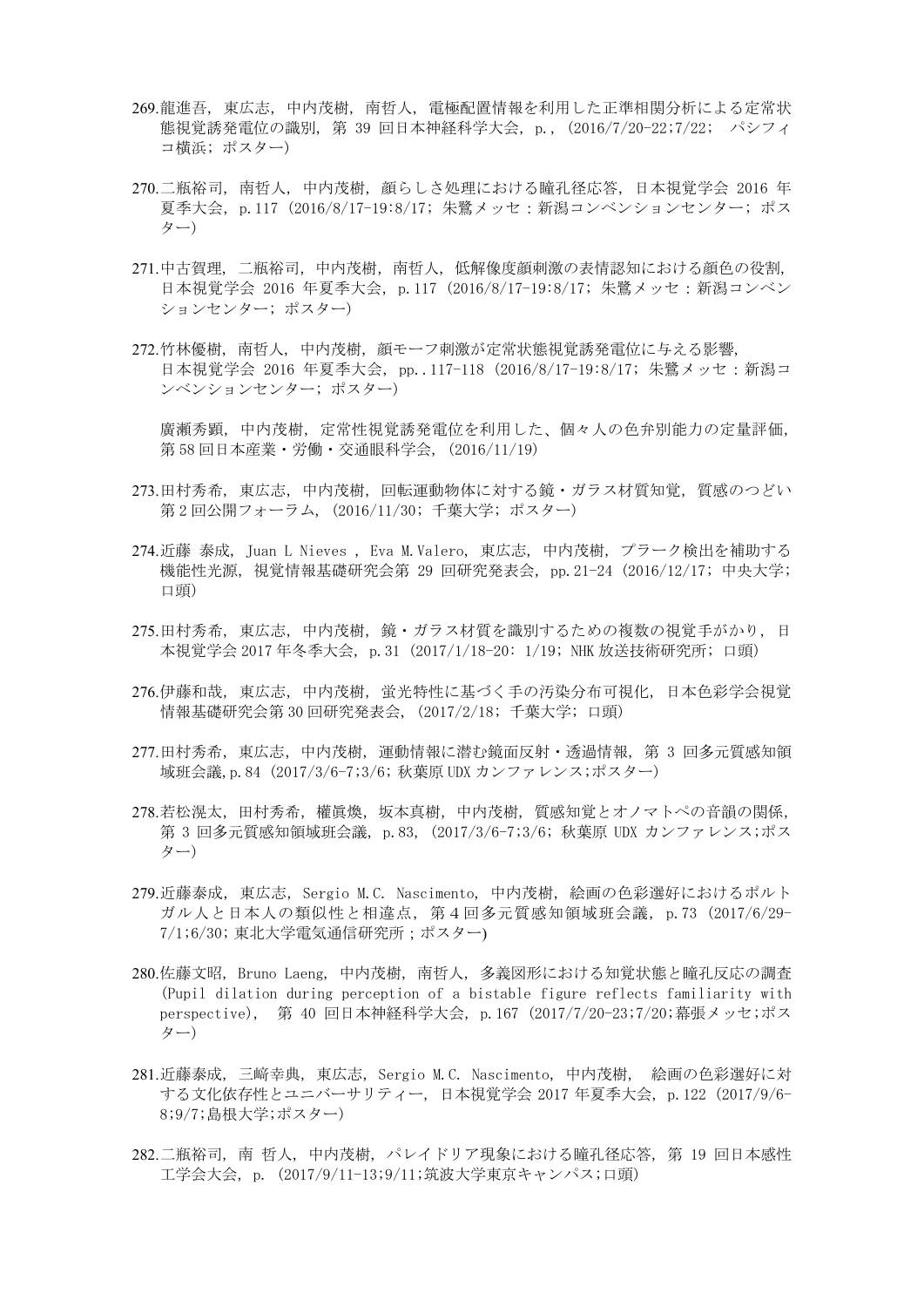- 283.中内茂樹, 近藤泰成, 東 広志, Nascimento, S., M.C., 絵画に対する選好に見られるポル トガル人と日本人の類似性と相違点, 日本認知科学会第 34 回大会, p.54 (2017/9/13- 15;9/15;金沢大学;口頭)
- 284.中古賀 理, 中内茂樹, 南 哲人, 瞳孔計測を用いた視・聴覚の選択的注意と情動の関係, 日本心理学会第 81 回大会, p.123 (2017/9/20-22;9/21;久留米大学;ポスター)
- 285.中島健太, 南 哲人, 東 広志, 中内茂樹, 周辺視野における刺激周波数と SSVEP 応答の関 係, ヒューマンインフォメーション研究会(HIP), p.35-38 (2017/10/23-24;10/23;京都テ ルサ;口頭)
- 286.龍 進吾, 東 広志, 村松潤哉, 中内茂樹, 南 哲人, 情動誘発画像を用いた EEG・NIRS 信号 の分類, ヒューマンインフォメーション研究会(HIP), p. 39-42 (2017/10/23-24;10/23;京 都テルサ;口頭)
- 287.中古賀 理, 東 広志, 村松潤哉, 中内茂樹, 南 哲人, 瞳孔計測を用いたヒトの情動状態の 評価, ヒューマンインフォメーション研究会(HIP), p.93-96 (2017/10/23-24;10/24;京都 テルサ;口頭)
- 288.中内茂樹, 白見 海, 東 広志, Mohammad Shehata, 下條信輔, 輝度反転による#TheDress の照明解釈の曖昧性の消失, 質感のつどい第 3 回公開フォーラム, p.32 (2017/11/22;大 阪大学;ポスター)
- 289.佃 将樹, 中内茂樹, 視線位置からみた物体認識の視覚的手がかり, 質感のつどい第 3 回公 開フォーラム, p. 28 (2017/11/22;大阪大学;ポスター)
- 290.近藤泰成, 東 広志, SergioM.C.Nascimento, 中内茂樹, 絵画の色彩選好におけるユニバー サリティーと色彩統計量, 質感のつどい第 3 回公開フォーラム, p.28 (2017/11/22;大阪 大学;ポスター)
- 291.若松滉太, 田村秀希, 權 眞煥 , 坂本真樹, 中内茂樹, 質感知覚とオノマトペの音韻の関 係, 質感のつどい第 3 回公開フォーラム, p.27 (2017/11/22;大阪大学;ポスター)

廣瀬秀顕, 中内茂樹, 個々人の色弁別能力の評価に, 定常性視覚誘発電位を活用する試み, 日本色彩学会色覚研究会平成 29 年度研究発表会, (2018/2/20)

292.若松滉太, 權眞煥,坂本真樹,中内茂樹, 質感と結びつく音象徴語:言語普遍的な質感音 象徴を探して, 第 5 回多元質感知領域班会議, p.44 (2018/3/5-3/7;3/5; 東京大学福武ホ ール;ポスター)

- 293.田村秀希, Prokott, K, E, Fleming, W. R., 中内茂樹, 絵画の色彩選好におけるポルトガ ル人と日本人の類似性と相違点, 第 5 回多元質感知領域班会議, p.45 (2018/3/5-3/7;3/5; 東京大学福武ホール;ポスター)
- 294.近藤泰成, 東広志, Sergio M.C. Nascimento, 中内茂樹, 絵画の色彩選好におけるポルト ガル人と日本人の類似性と相違点, 第 5 回多元質感知領域班会議, p.46 (2018/3/5- 3/7;3/5; 東京大学福武ホール;ポスター)
- 295.若松滉太, 權眞煥, 坂本真樹, 中内茂樹, 光沢感における質感と音声の干渉現象, 第6回 多元質感知領域班会議, p.49 (2018/6/27-6/29;6/28; 北海道大学;ポスター)
- 296.Sato, F., Laeng, B., Nakauchi, S., Minami, T., Pupil dilation reflects "Viewing from above bias" in the effort to control perception, 第 41 回日本神経科学大会, p.191 (2018/7/26-29;7/26; 神戸国際会議場;ポスター)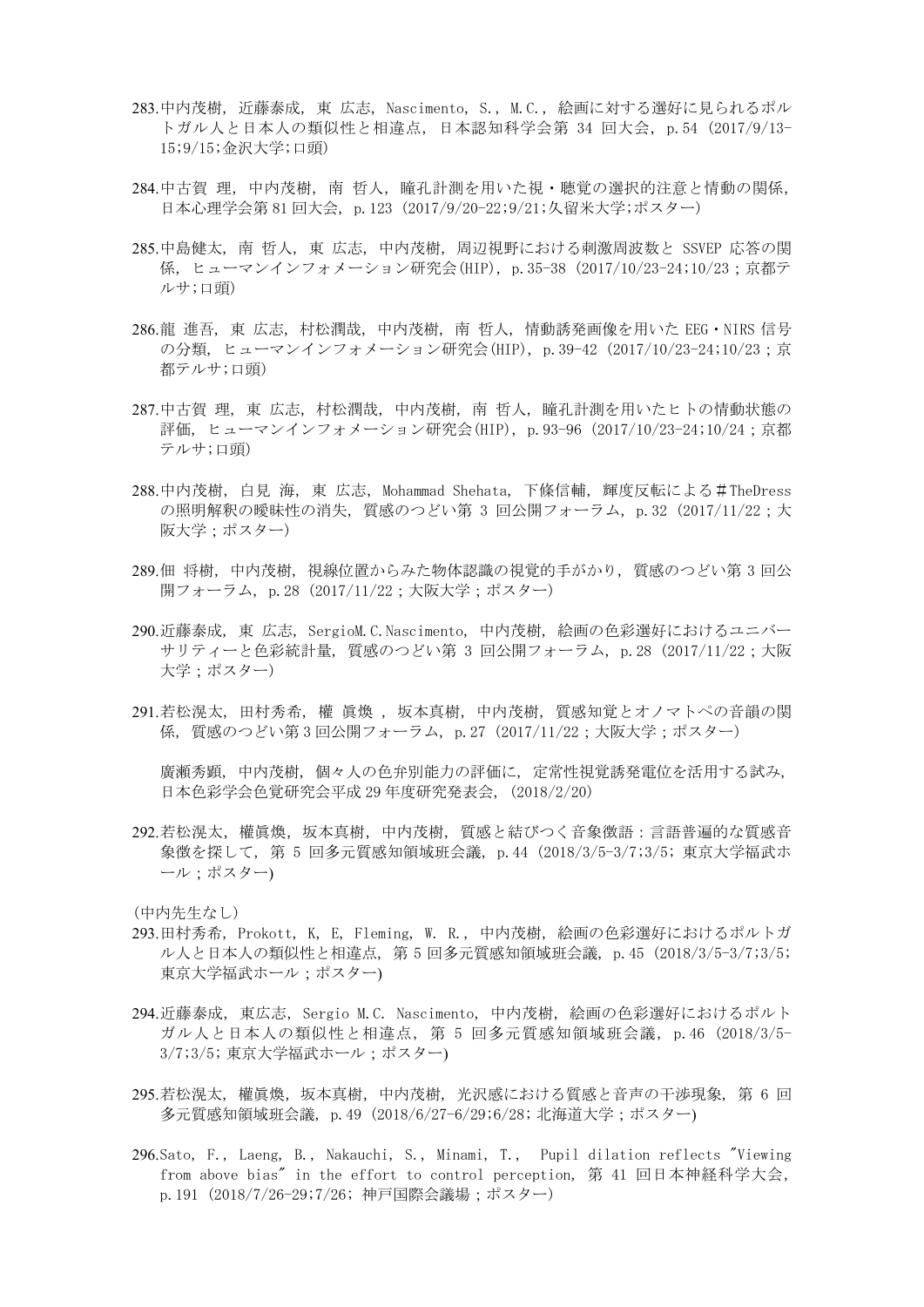- 297.中古賀 理, 二瓶 裕司, 中内 茂樹, 南 哲人, 顔色が低解像度顔刺激における表情認知に 及ぼす影響, 第 20 回日本感性工学会大会, p. (2018/9/4-6;9/5;東京大学;口頭)
- 298.田村秀希, Prokott, K, E, Fleming, W. R., 中内茂樹, ヒトらしく振る舞うように学習さ せた鏡・ガラス材質識別モデル, 質感のつどい第 4 回公開フォーラム, p.13 (2018/10/10; 東京工業大学すずかけ台キャンパスすずかけホール;ポスター)
- 299.若松滉太, 權眞煥, 坂本真樹, 中内茂樹, 質感の音象徴における言語普遍性, 質感のつど い第 4 回公開フォーラム, p.14 日に (2018/10/10; 東京工業大学すずかけ台キャンパスす ずかけホール;ポスター)
- 300.谷山祐真, 鈴木雄太, 近藤泰成, 南 哲人, 中内茂樹, 絵画の色相反転が主観的評価と瞳 孔反応に与える影響, 質感のつどい第 4 回公開フォーラム, p.16 (2018/10/10; 東京工業 大学すずかけ台キャンパスすずかけホール;ポスター)

- 301.田村秀希, Prokott, K, E, Fleming, W. R., ヒトらしく振る舞う材質識別モデルを目指し て, 第 7 回多元質感知領域班会議, p.55 (2019/3/13-15;3/14; 淡路夢舞台国際会議場;ポ スター)
- 302.若松滉太, Michael J. Proulx, 中内茂樹, 質感におけるクロスモーダルプライミング効果, 第 7 回多元質感知領域班会議, p.57 (2019/3/13-15;3/14; 淡路夢舞台国際会議場;ポスタ ー)
- 303.谷山祐真, 二瓶裕司, 南哲人, 中内茂樹, オドボールタスクにおける P3 振幅の非対称性は 絵画に対する主観的選好を反映する, 第 7 回多元質感知領域班会議, p.56 (2019/3/13- 15;3/14; 淡路夢舞台国際会議場;ポスター)
- 304.西本雅也, 田村秀希, 中内茂樹, 絵画配色の選好に関する大規模被験者実験, 第 7 回多元 質感知領域班会議, p.54 (2019/3/13-15;3/14; 淡路夢舞台国際会議場;ポスター)
- 305.坂本真樹, 中内茂樹, 渡邊淳司, 渡辺亮, 物理量-知覚特性-言語表現を結ぶ質感 DB の構 築, 第 7 回多元質感知領域班会議, p.52 (2019/3/13-15;3/14; 淡路夢舞台国際会議場;ポ スター)
- 306.中内茂樹, 絵画配色に対する選好:普遍性と多様性, 玉川大学脳科学研究所 社会神経科学 共同研究拠点研究会「世界と社会における色と質感」, p. (2019/5/30;玉川大学; 招待講 演)
- 307.中内茂樹, こころの窓としての瞳:認知状態と瞳孔反応, 視覚科学技術コンソーシアム第 10 回オープンイベント, (2019/5/31;CIC 東京 国際会議室;口頭)
- 308.Kinzuka, Y., Sato, F., Minami, T., Nakauchi, S., The relationship between temporal perception and pupillary light reflex induced by Red/Blue stimuli, 第 42 回日本神経科学大会・第 62 回日本神経科学会大会 (Neuro2019), p.203 (2019/7/25- 28;7/25;朱鷺メッセ;ポスター)
- 309.Shimizu, K., Nakakoga, S., Minami, T., Nakauchi, S., Emotion estimation from pupillary response to probe sound stimulus, 第 42 回日本神経科学大会・第 62 回日本 神経科学会大会(Neuro2019), (2019/7/25-28;7/26;朱鷺メッセ;ポスター)
- 310.田中優也,若松滉太,中内茂樹, 触質感における硬さ・粗さと選好の関係, 第 8 回多元質 感知領域班会議, p. 44, (2019/9/1-3;;アクトシティ浜松;ポスター)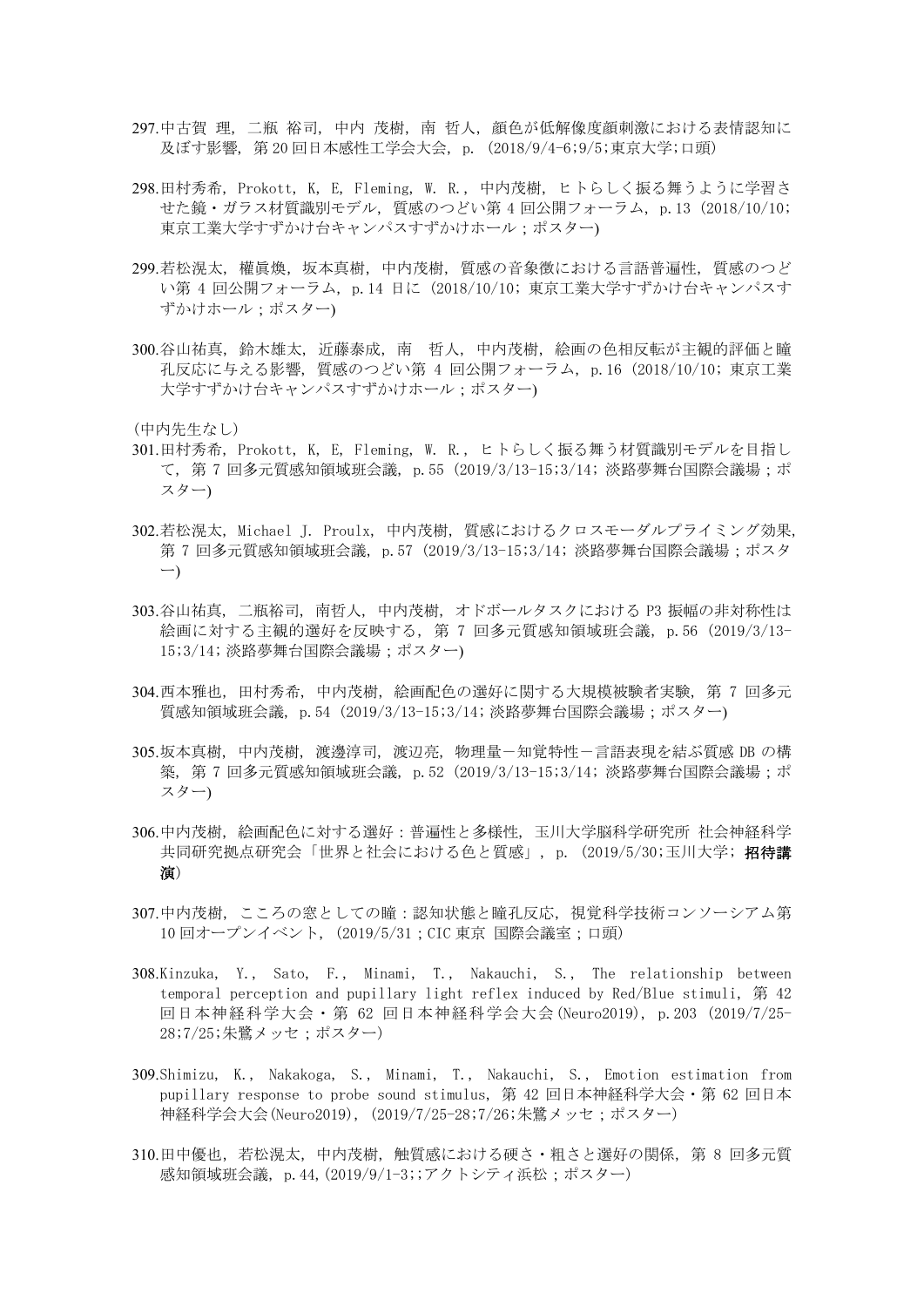- 311.坂本真樹,中内茂樹, 渡邊淳司, 渡辺 亮, 物理量-知覚特性-言語表現を結ぶ質感 DB の 構築, 第 8 回多元質感知領域班会議, p.43,(2019/9/1-3;;アクトシティ浜松;ポスター)
- 312.東 広志, Syahir Ahmad Aziz, 中内茂樹,RGB 画像を用いた光学的特徴抽出のための照明最 適化, 第 52 回照明学会全国大会, (2019/9/11-12;9/12;口頭)
- 313.若松滉太, 谷山祐真, 金塚裕也, 宮本健太, Wan Nazatul Shima Shahidan, Chuang Huei Gau, Fatin Najiah Mohd Idrus, Hemaniswarri Dewi A/P Dewadas, 中内茂樹, プルーンも マレーシア人にとっては速い: 食べ物における感覚間対応の文化差, 質感のつどい第5回 公開フォーラム, (2019/12/4; 京都大学芝蘭会館;ポスター)
- 314.齊藤隼平, 金塚裕也, 鈴木雄太, 南哲人, 中内茂樹, 音楽聞き分け課題に対する瞳孔反応, 第 43 回日本神経科学大会(Neuro2020), 2P-067 (2020/7/29-8/1;7/30;オンライン開催;ポ スター)
- 315.塩本凌也, 佐藤文昭, 南哲人, 中内茂樹, VR 空間における多義図形の知覚バイアスと姿勢 の関係, 第 43 回日本神経科学大会(Neuro2020), 3P-073 (2020/7/29-8/1;7/31;オンライン 開催;ポスター)
- 316.中古賀 理, 金塚裕也、伊村知子, 白井 述, 中内茂樹, 南 哲人, 表情認知における顔色効 果―日本・マレーシア・ノルウェーにおける文化間・世代間比較―, 日本顔学会大会(フォ ーラム顔学 2020), (2020/10/3-4;10/4;オンライン開催;口頭)
- 317.岸上 翔, 谷山祐真, 中内茂樹, 南 哲人, 顔らしさが選好の Laterality に与える影響の解 明, ヒューマン情報処理研究会(HIP), (2020/10/8-9;10/9;オンライン開催;ポスター)
- 318.清水健吾, 中古賀 理, 南 哲人, 中内茂樹, 振動プローブ刺激に対する瞳孔反応を用いた 情動推定, ヒューマン情報処理研究会(HIP), (2020/10/8-9;10/9;オンライン開催;口頭)
- 319.中内茂樹, 絵画配色に対する選好に見られる普遍性と多様性,令和2年度日本色彩学会関西 支部大会 (2021/3/26,;オンライン開催, 特別講演)
- 320.中西優斗, 鈴木雄太, 金塚裕也, 中内茂樹, 南 哲人, Novel objective color vision testing method based on color perceptual state classification by pupillary response, 第 44 回日本神経科学大会, (2021/7/28-31;7/28;神戸コンベンションセンタ ー;ポスター)
- 321.澤本和光, 中古賀 理, 日根恭子, 南 哲人, 中内茂樹, Modulation of covert attention in the vertical direction by emotional sounds, 第 44 回 日 本 神 経 科 学 大 会 , (2021/7/28-31;7/28;神戸コンベンションセンター;ポスター)
- 322.松本優希, 金塚裕也, 南哲人, 中内茂樹, Illusory brightness modulation induced by the expansion/contraction of the central area in glare illusion, 第 44 回日本神経 科学大会, (2021/7/28-31;7/28;神戸コンベンションセンター;ポスター)
- 323.阿部晃気, 日根恭子, 金塚裕也, 中内茂樹, 音楽聴取時の覚醒度と外部/内部テンポの関 連, 日本心理学会第 85 回大会,p.159, (2021/9/1-8;オンライン開催;ポスター)
- 324.高重賢生, 中古賀 理, 中内茂樹, 南 哲人, 音響的逸脱に伴う瞳孔反応を用いた感情状 態・特性の推定, 日本心理学会第 85 回大会,p.160, (2021/9/1-8;オンライン開催;ポスタ ー)
- 325.小林優吾, 谷山祐真, 中内茂樹, 南 哲人, 顔パレイドリア現象の強度が脳活動に及ぼす影 響, 第 23 回日本感性工学会大会, (2021/9/2-4;オンライン開催;口頭)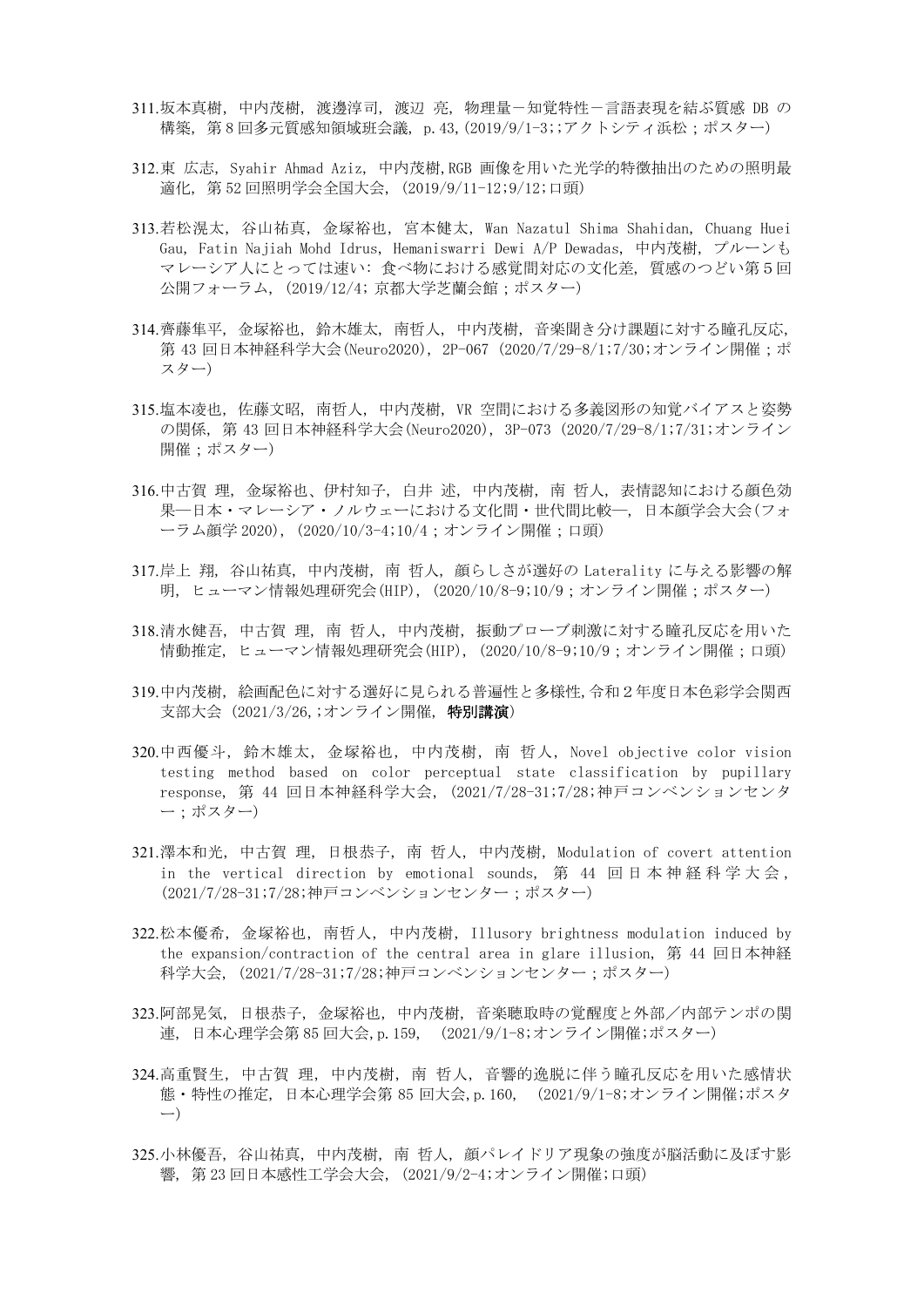- 326.塩本凌也, 中古賀 理, 南 哲人, 中内茂樹, 姿勢の変動が顔感情判断タスクへ及ぼす影響, ヒューマン情報処理研究会(HIP), (2021/9/16-17;9/16;オンライン開催;口頭)
- 327.瀧澤雄輝, 田村秀希, 南 哲人, 中内茂樹, 頭部の角度が明るさ知覚に与える影響, 日本視 覚学会 2022 年冬季大会, p.7, (2022/1/19-21: 1/20;1/20; オンライン開催;ポスター)
- 328.小林優吾, 田村秀希, 中内茂樹, 南 哲人, 能動的・受動的な接近行動が表情認知に与える 影響, 日本視覚学会 2022 年冬季大会, p.9, (2022/1/19-21: 1/20;1/20; オンライン開 催;ポスター)
- 329.高重賢生, 中古賀 理, 田村秀希, 中内茂樹, 南 哲人, 状態不安が感情的な逸脱音に伴う 瞳孔反応に与える影響 , 日本視覚学会 2022 年冬季大会 , pp.9-10, (2022/1/19-21: 1/20;1/20; オンライン開催;ポスター)
- 330.嶌田皓太, 谷山祐真, 田村秀希, 南 哲人, 中内茂樹, 情動刺激が及ぼす顔検出能力の変化 と特性不安の関連性, 日本視覚学会 2022 年冬季大会, p.10, (2022/1/19-21: 1/20;1/20; オンライン開催;ポスター)
- 331.田村秀希, 中内茂樹, 南 哲人, 画像の局所的・大域的特徴によって変化する光沢感知覚と その瞳孔径, 日本視覚学会 2022 年冬季大会, p.15, (2022/1/19-21:1/21; オンライン開 催;ポスター)
- 332.宮本健太, 谷山祐真, 若松滉太, 日根恭子, 中内茂樹, ストループパラダイムを用いた色 と音のクロスモーダル対応の自動性の調査, 第 12 回多感覚研究会, p.4, (2022/2/23;オン ライン開催;口頭)
- 333.寺田哲士, 中内茂樹, 田村秀希, 南 哲人, 不安を引き起こす不確実さが瞳孔に与える影響, 第 17 回日本感性工学会春季大会, p., (2022/3/25-26:3/25; オンライン開催;ポスター)

#### 334.

### 報道

- 1. 「メロンの甘さ一目で 豊橋技科大と食品総研が画像化手法」, 日本経済新聞 2003.11.5
- 2. 「四角いメロン甘みは丸 豊橋技科大の中内助教授ら画像化し糖度確認」, 朝日新聞, 2003.12.19
- 3. 「四角いメロン甘み画像化 豊橋技科大研究チームが成功」, 中日新聞, 2003.12.19
- 4. 「豊橋技科大 メロンの甘さ視覚化 分光画像計測技術」, 中部経済新聞, 2003.12.19
- 5. 「果実糖度の画像化に成功 四角いメロン使い豊橋技科大が開発」, 東愛知新聞, 2003.12.19
- 6. 「メロンは四角でもおいしい 豊橋技科大 画像化し糖度分布把握」, 東日新聞, 2003.12.19
- 7. 「ユニバーサルデザイン 色覚障害者向けに」, 日本工業新聞, 2004.1.16
- 8. 「色覚障害者の識別しやすい色に修正」, 日刊工業新聞, 2004.1.16
- 9. 「自動修正で識別容易 色彩のバリアフリー化新技術」, 化学工業日報, 2004.1.16
- 10. 「東洋インキ・豊橋技科大 色の識別支援 印刷物など自動修正」, 日経産業新聞 2004.2.2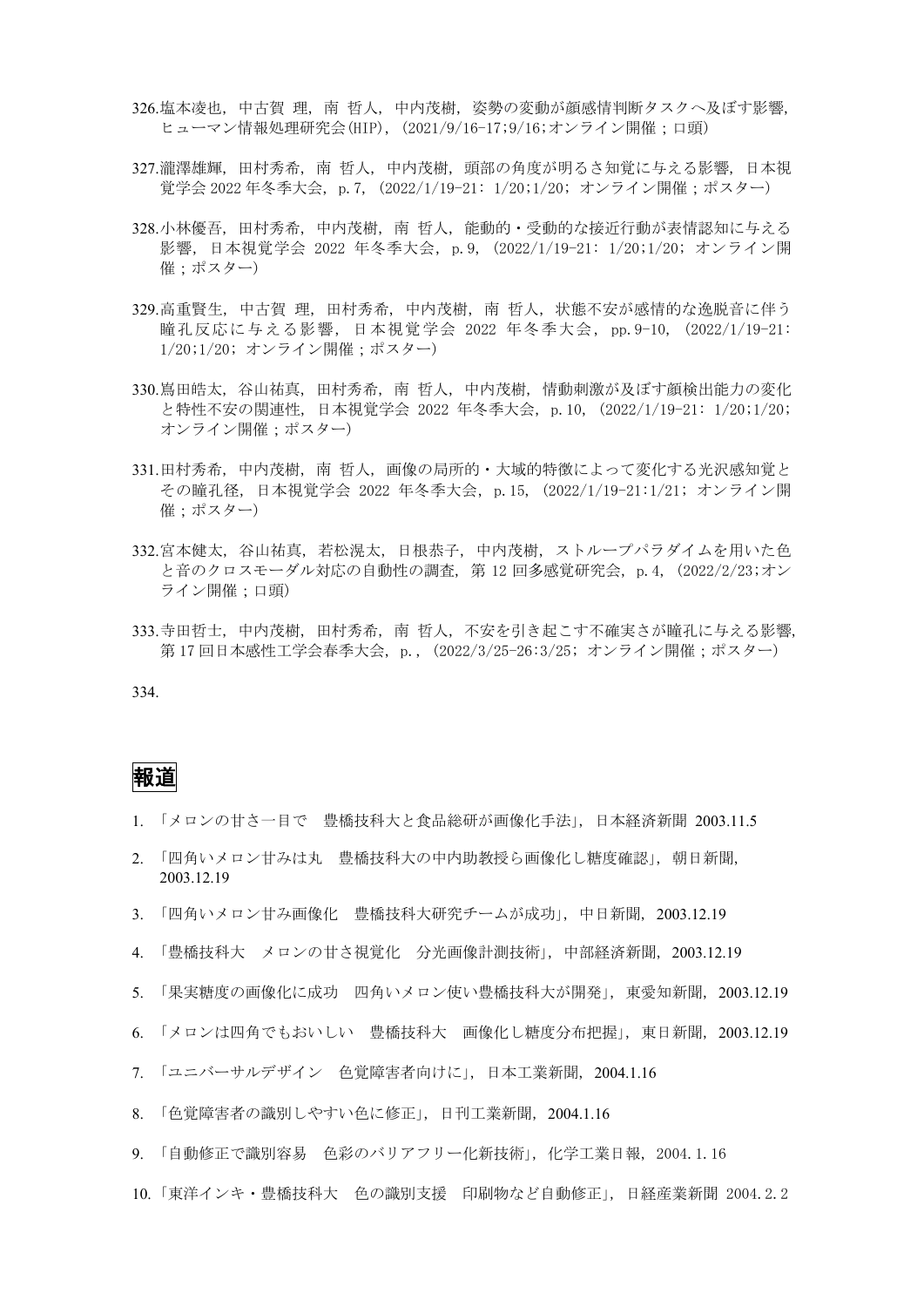- 11. 研究室発 「生体神経情報工学 目標はヒトの目」, 中日新聞 2005.3.1
- 12. 「カラー印刷物の色分けハッキリ 豊橋市がソフト導入、色覚障害者にやさしく」, 中日 新聞 2006.1.31
- 13. 「色覚異常でも大丈夫 カラーユニバーサルデザイン化推進 市幹部ら研修会」, 東海日日 新聞 2006.1.31
- 14. 「豊橋技科大などが視覚科学技術シンポ」日経産業新聞 2006.7.13
- 15. 「視覚科学技術シンポ」日本経済新聞 2006.7.14
- 16. 「眼鏡で色覚異常を疑似体験」中部経済新聞 2006.7.22
- 17. 「豊橋で視覚科学技術シンポ」東愛知新聞 2006.8.5
- 18. 「豊橋で視覚科学技術シンポジウム」東日新聞 2006.8.5
- 19. 「色覚体験メガネなど紹介 視覚科学技術シンポジウム ユニバーサルデザインをテーマ に」週間眼鏡新聞 2006.8.11
- 20. 「色弱を疑似体験するメガネ」日本経済新聞 2006.8.28
- 21. 「色の見分けにくさを体感できる色弱模擬フィルタを産学連携で開発-その場でカラー・ ユニバーサル・デザインの評価が可能に」日経ものづくり, p.35, 2006.12.1
- 22. 色弱模擬フィルタ関連, (2007年3月 27日 18:10-18:59 ほっとイブニング NHK 名古屋; 2007 年 4 月 7 日 10:33-11:00 ネットワーク54, NHK 総合)
- 23. 「色弱者の視点を疑似体験」東愛知新聞 2007.5.10 「色覚障害者の不便さ体験」読売新聞 2007.5.10 「世界初の色弱模擬フィルタ」東日新聞 2007.5.10 「色弱者の視覚体感して」朝日新聞 2007.5.10 「見えにくさを体験」中日新聞 2007.5.15
- 24. 「脳波で違和感の度合い測定 「モノ」より「体」に過敏」 日経産業新聞 2007.6.15
- 25. 「視覚科学技術を社会の役に」東日新聞 2007.12.7
- 26. 「視覚科学技術コンソーシアムが発足」東愛知新聞 2007.12.7
- 27. 「低額の果実測定器」中日新聞 2008.2.13
- 28. 「果物の非破壊計測器発売へ」東愛知新聞 2008.1.30
- 29. 「肌の「潤い」を顔写真に表示」日本経済新聞 2008.2.22
- 30. 「色弱模擬フィルタ「バリアントール」」 国立大学発特色ある取組紹介
- 31. 「休眠特許 色覚障害者に見やすく」朝日新聞 2008.4.6
- 32. 「色弱模擬フィルタ『バリアントールパンケーキ』」文教ニュース 国立大学法人の ユニークなブランド製品・グッズ 2008.5.26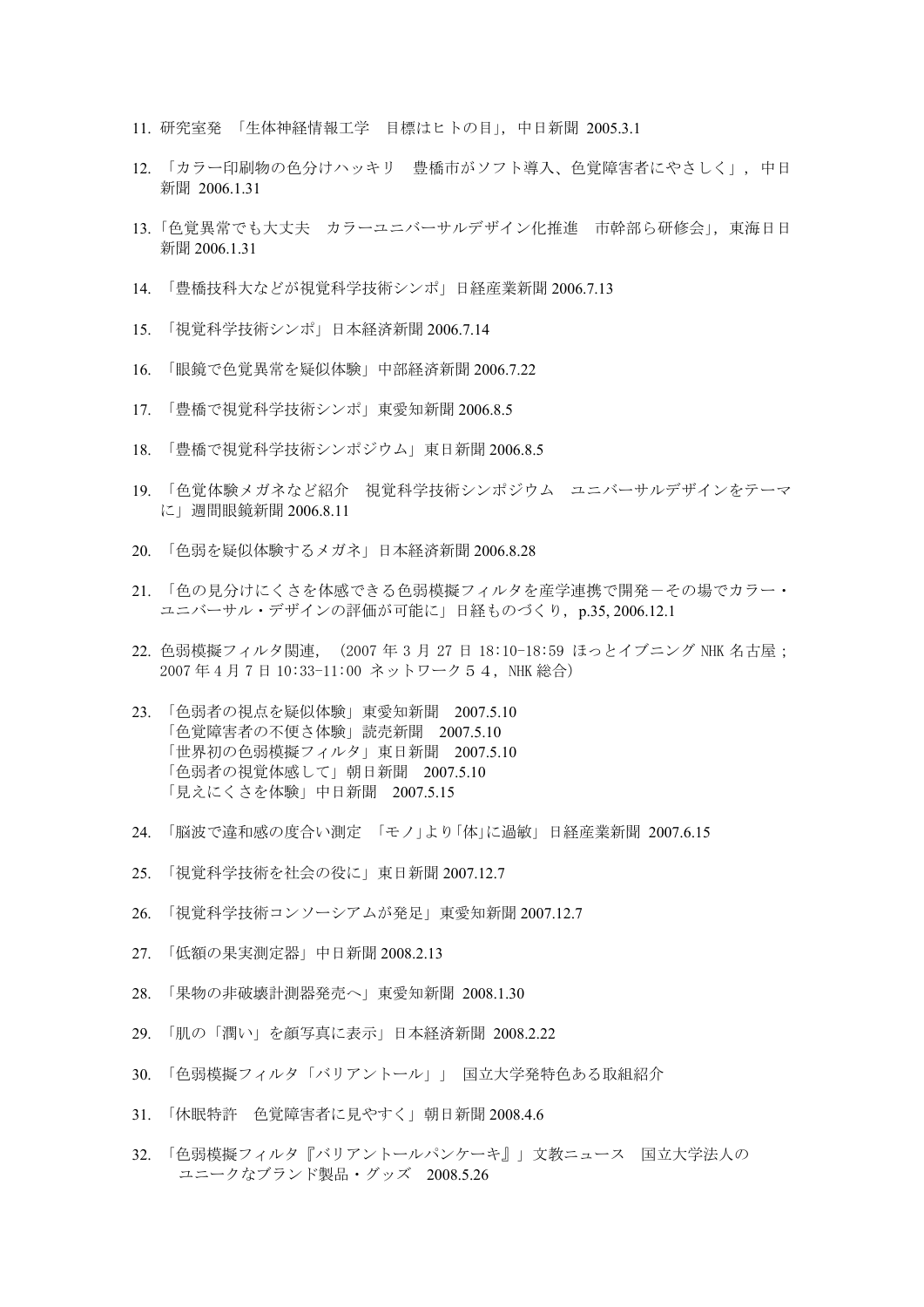- 33. 「色覚障害、模擬製品で実感」日経産業新聞 2008.5.26
- 34. 「色覚異常を再現する眼鏡」, 瀬名英明「イヴのみる夢」(49), 夕刊フジ BLOG, http://www.yukan-fuji.com/archives/2008/09/post\_15419.html
- 35. "Color Universal Design", The Backbone of Japanese Industry, Highlighting Japan, Vol.2, No.8, p.14 (December 2008)
- 36. 「東海地区の挑戦(下)野菜照らし栄養価高く 作物に付加価値(光産業創世記)」 日経産業 新聞 2009.3.12
- 37. 「光電子工学の最新研究発表浜松でフォーラム」静岡新聞(26 面) 2009.3.19
- 38. 「色弱者の色の見分けにくさを体験できる、ユニバーサルデザイン支援ツール」地域イノ ベーションクラスタープログラムイノベーション創出研究開発事業等の成果事例集 2010.04
- 39. 「カネボウ化粧品、豊橋技術科学大学との共同研究で「ファンデーションの定量・分布計測 システム」を開発」日経プレスリリース 2010.06.28
- 40. 「ファンデーション塗布 定量計測システムを開発」化学工業日報 2010.06.29
- 41. 「メークのよしあし判定」東日新聞 2010.06.29
- 42. 「美容情報分野への応用期待 ファンデーションの定量・分布計測システム」東愛知新聞 2010.07.01
- 43. 「肌のむら自動診断」日経産業新聞 2010.07.01
- 44. 「ファンデの量 表示 定量・分布計測システム開発」中部経済新聞 2010.07.02
- 45. 「レンズフィルター開発 ファンデーションの厚さ計測」中日新聞 2010.07.21
- 46. 「ファンデーションの厚み画像化 特殊レンズで計測」読売新聞 2010.08.14
- 47. 「真珠品質 LED光で計測」日本経済新聞 2011.01.28
- 48. 「色弱者救済の商品開発 技科大、中内教授らが文科大臣表彰」東日新聞 2011.04.13
- 49. 「豊橋技科大 中内教授に文科大臣賞 急速に広まったカラーユニバーサルデザイン色弱 模擬フィルタ開発」東愛知新聞 2011.04.13
- 50. 「豊橋技科大の中内教授 文部科学大臣表彰受賞 「色弱模擬フィルタ」評価」中部経済新聞 2011.04.13
- 51. 「特殊レンズで色覚障害体験 開発の豊橋技科大院教授ら大臣表彰」中日新聞 2011.04.14
- 52. 「色覚障害、眼鏡で体験 カラー印刷物作製時に使用」朝日新聞 2011.04.21
- 53. 「「質感」の認知能力に迫る」nature ダイジェスト 6 月号 p.5 2011.5.25 発行
- 54. 「技術から科学へ、科学から技術へ –豊橋技術科学大学を語る-」nature ダイジェスト 6 月号 pp.6-7 2011.5.25 発行
- 55. 「色弱模擬フィルタを開発 中内教授に大臣賞」東日新聞 2011.09.17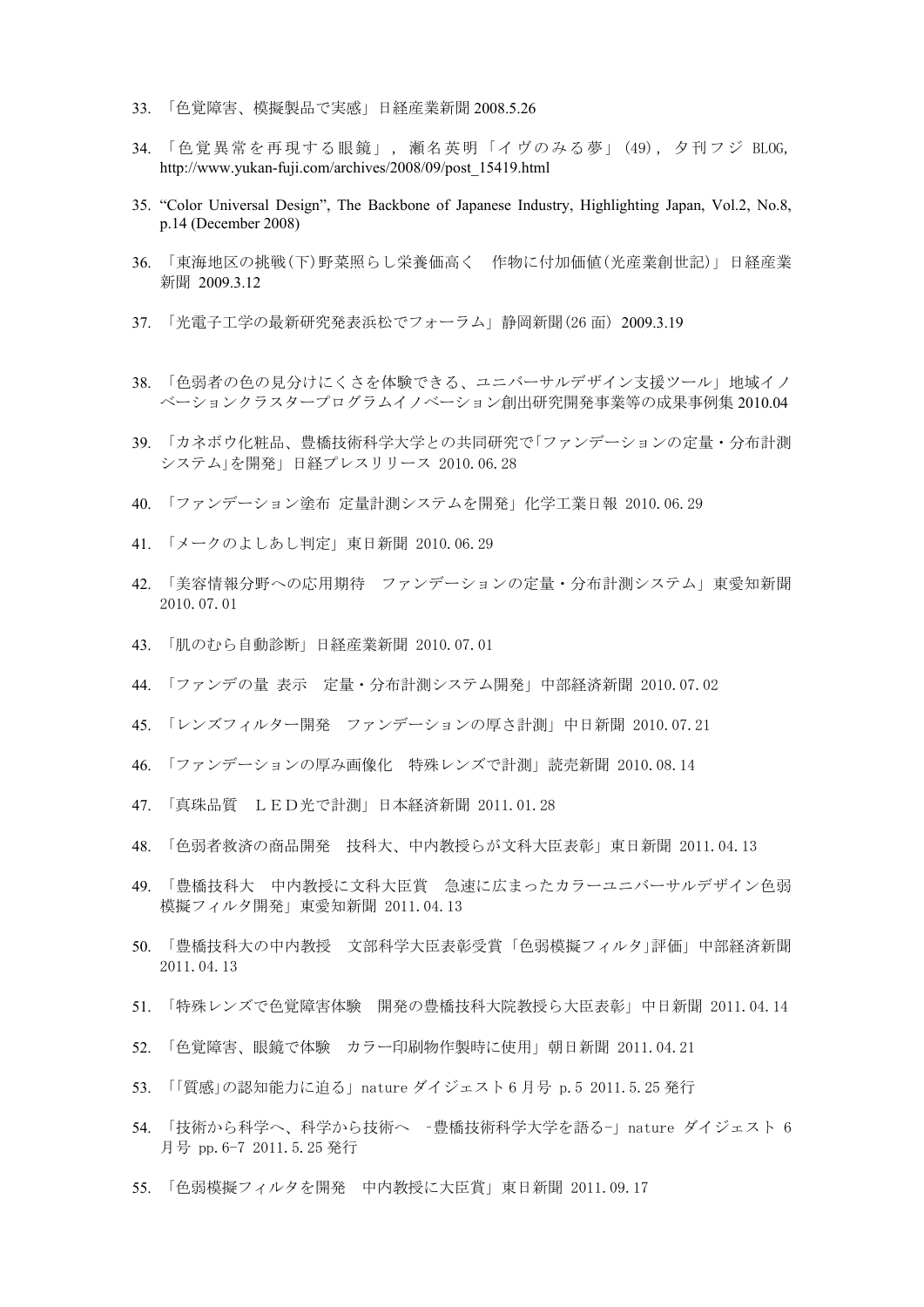- 56. 「色弱模擬フィルタ開発で産学官連携功労者に」中部経済新聞 2011.09.17
- 57. 「産学官連携功労者で経産大臣賞「色弱模擬フィルタ」開発」東愛知新聞 2011.09.18
- 58. 「「産学官連携功労者」決定」科学新聞 2011.09.30
- 59. 「「真珠品質を見極め」豊橋技科大が装置開発」日本経済新聞 (中部経済 35 面) 2011.10.20
- 60. 「真珠の美 短時間で計測 豊橋技科大など装置開発」読売新聞(中部の経済 10 面) 2011.10.20
- 61. 「真珠の品質数値化」中日新聞(経済 7 面) 2011.10.20
- 62. 「真珠の品質、LED検査」日本経済新聞(静岡経済 35 面) 2011.10.20
- 63. 「真珠の美しさ計測」読売新聞(地域(遠州)33 面) 2011.10.20
- 64. 「真珠の品質客観的に 技科大・中内教授ら開発の技術利用」東日新聞 2011.10.21
- 65. 「真珠の「光沢」計測技術を開発 豊橋技科大中内教授ら産学官連携で「装置化」」東愛知新 聞 2011.10.21
- 66. 「真珠の品質、色彩で選別 1万粒を4時間で」日経産業新聞(先端技術 8 面) 2011.10.21
- 67. 「真珠の品質を計測」静岡新聞 2011.10.21
- 68. 「光学機器、産学連携で商機」中部経済新聞 2013.06.18
- 69. 「素人でもプロ級? 真珠鑑定/豊橋技科大が品質判定実験/良しあしの評価には差も」東 日新聞 2014.01.06
- 70. 「「こころの認知脳科学研究施設」を設置 "心の科学"解明に挑む」東日新聞 2015.06.25
- 71. 「共感のメカニズム解明へ 心の科学研究施設」毎日新聞 2015.06.26
- 72. 「食中毒菌の検出短時間で可能に 愛知県など装置開発」日本経済新聞 2015.8.7
- 73. 「食中毒菌検知を迅速化 画像処理技術で新装置」中部経済新聞(拡大版と通常 版)2015.8.8
- 74. 「短時間で微生物検出 中内教授と槌屋が装置共同開発 食品検査などへ活用期待」東日 新聞 2015.8.10
- 75. 「微生物検出に新装置 県など開発、食品検査で時間短縮」中日新聞 2015.8.14
- 76. 「微生物を迅速検査 1 日が 3~4 時間に短縮」読売新聞 2015.8.25
- 77. 「食品の微生物 素早く検査 蛍光試薬使い培養時間短縮」朝日新聞 2015.9.4
- 78. 「食中毒菌など迅速検出 豊橋技科大-槌屋 検査装置を開発」化学工業日報 2015.10.13
- 79. 「新たな成長へ シーズ探求 多彩な産学連携で成果」日刊工業新聞 2015.11.27
- 80. 「UV 防止効果を効率評価」 日経産業新聞 2017.10.27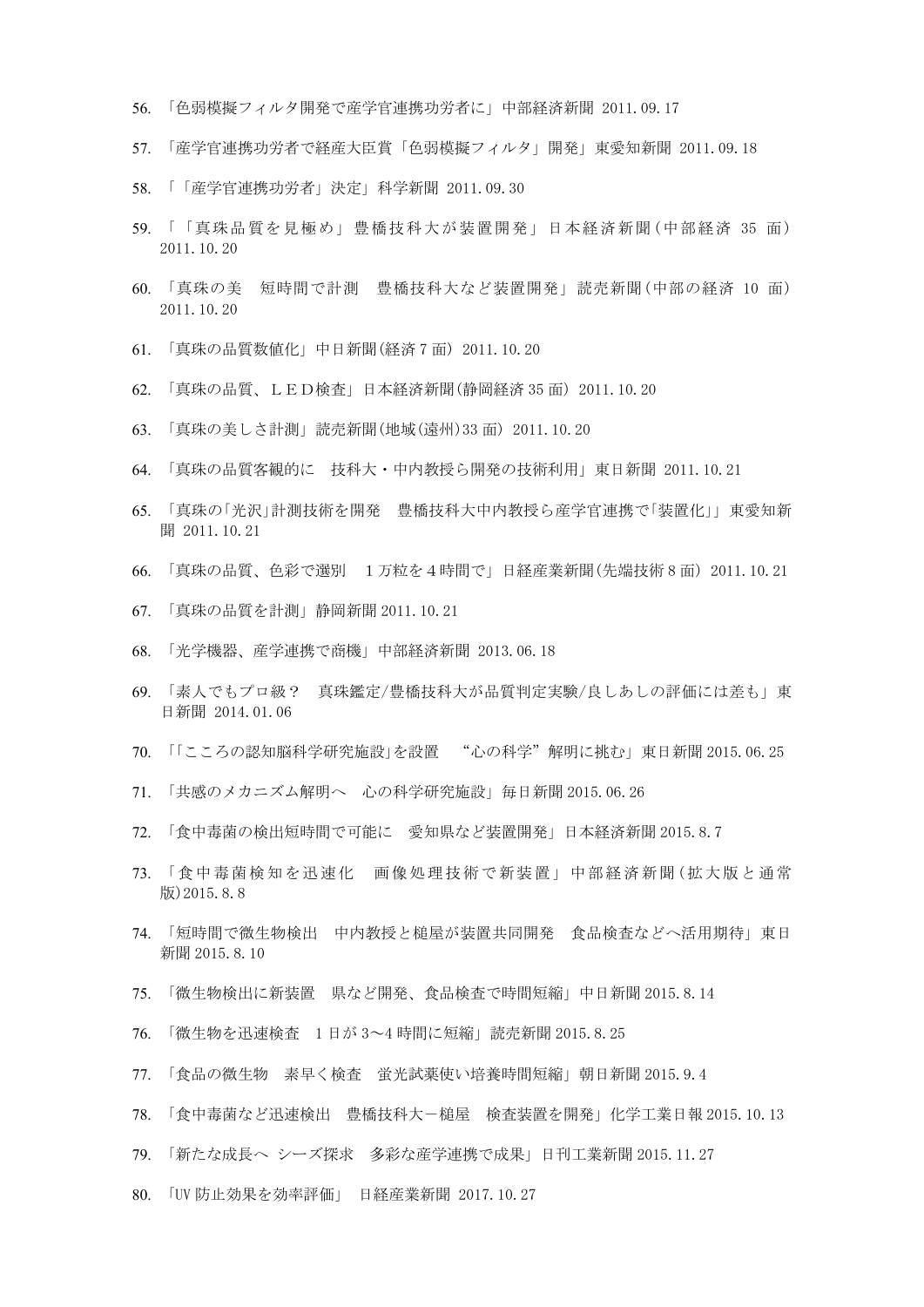- 81. 「UV 防止効果で新たな評価手法」 日刊工業新聞 2017.11.22
- 82. 「日焼け止め材の紫外線防止効果を評価 新たな手法を開発」 東日新聞 2017.12.3
- 83. 「ひらめく前に瞳孔が開く」東日新聞 2018.6.25
- 84. 「ひらめくと瞳孔が拡大」 日刊工業新聞 2018.6.25
- 85. 「AI 時代の働き方 小中学生考え発表」 中日新聞 2019.7.14
- 86. 「AI 時代の働き方学ぶ」 中日新聞 2019.7.14
- 87. 「青に囲まれてより明るい白 錯視作用突き止める」中日新聞 2019.8.28
- 88. 「瞳孔で聞き分けを判定 「L」と「R」豊橋技科大が研究成果まとめ」東愛知新聞 2020.07.12
- 89. 「英語の L と R、聞き分け能力は瞳孔反応で分かる」science Portal 2020.07.17
- 90. 「英語の「L」と「R」聞き分け 瞳孔反応で測定可能」東日新聞 2020.07.26
- 91. 「絵画の配色 好みにも普遍性」東愛知新聞 2022.04.15
- 92. 「配色の好みに共通する普遍性」東日新聞 2022.04.15

#### 招待講演

(国内発表と重複するものあり)

#### ○学会招待講演

- 1. 学会名 :カラーフォーラム JAPAN1997 タイトル:色域圧縮技術の現状と課題 発表日 :1997/1213/ 発表場所:工学院大学
- 2. 学会名 :生理学研究所研究会「視知覚のメカニズム・生理、心理物理、計算論的アプ  $\mathsf{L}$ ーチ」

タイトル:色彩透明視の計算理論 発表日 :1999/6/14-15 発表場所:岡崎国立共同研究機構岡崎コンファレンスセンター中会議室

- 3. 学会名 : Proceedings of the International Conference on Multispectral Color Sciences タイトル: Visualization of multispectral color images by adaptive color scaling with self-organized codebooks 発表日 :2001/6/ 発表場所:Joensuu, Finland
	-
- 4. 学会名 :カラーフォーラム JAPAN2002 タイトル:分光画像の可視化 発表日 :2002/11/19-20 発表場所:工学院大学
- 5. 学会名 :生理学研究所研究会「視知覚のメカニズム・生理、心理物理、計算論的アプ ロ ーチ」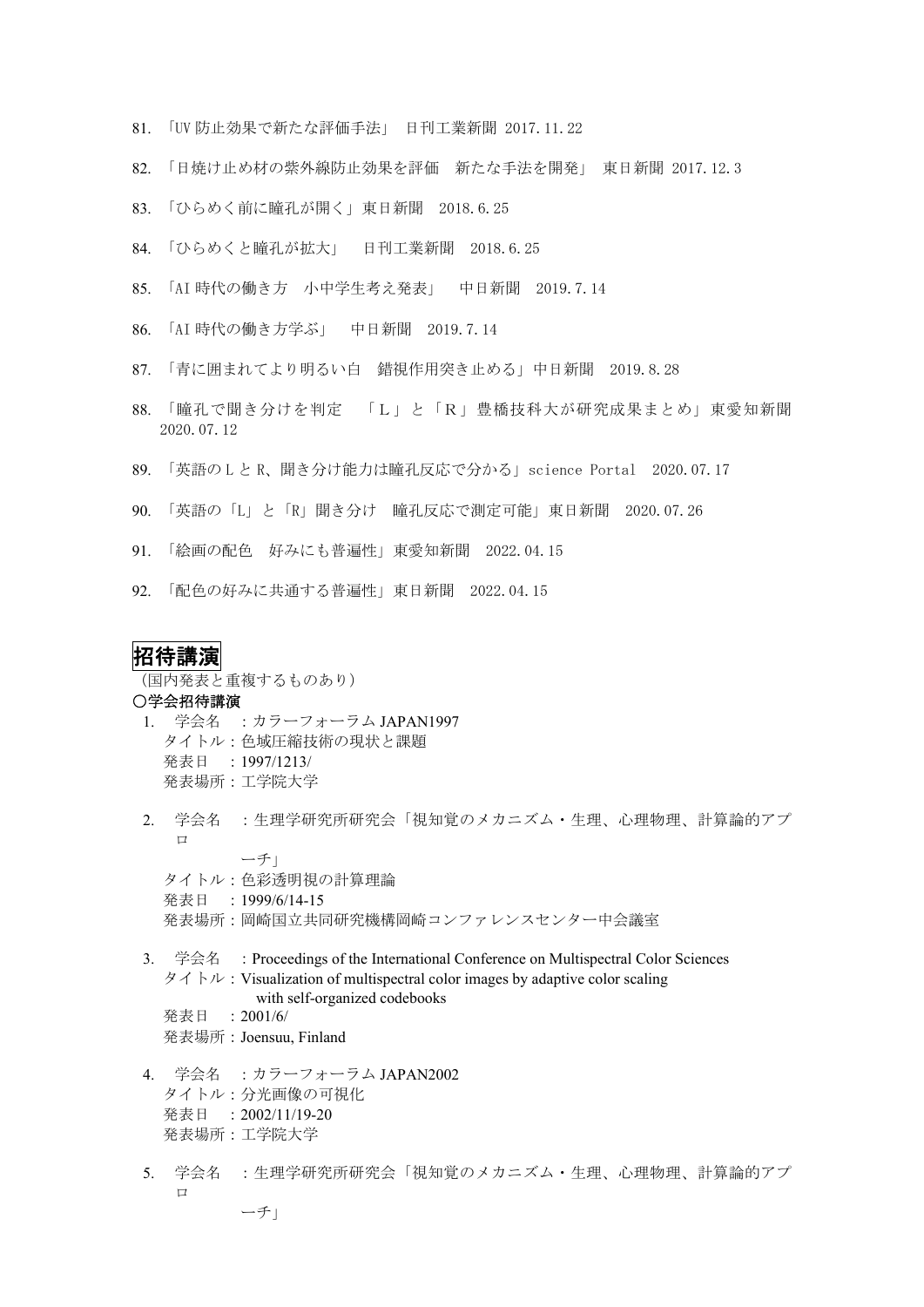タイトル:視環境の統計的性質を手がかりとした色彩恒常性 発表日 : 2003/6/19-20 発表場所:岡崎国立共同研究機構コンファレンスセンター

- 6. 学会名 :14th Scandinavian Conference on Image Analysis (SCIA2005)  $\forall$   $\forall$   $\wedge$   $\vdash \nu$  : Spectral Imaging Technique for Visualizing the Invisible Information 発表日 : 2005/6/18-24 発表場所:Joensuu, Finland
- 7. 学会名 :日本視覚学会 2006 年冬季大会シンポジウム:自然画像の統計解析と視知覚 タイトル:色-輝度相関と色恒常性 発表日 :2006/1/25 発表場所:工学院大学
- 8. 学会名 :2007 年電子情報通信学会総合大会 ヒューマン情報処理(HIP)研究会主催 チュートリアル企画「人間視覚情報処理研究の最前線」 タイトル:色彩の科学と技術 発表日 :2007/3/22 発表場所:名城大学
- 9. 学会名 :日本家政学会 色彩・意匠学部会夏季セミナー タイトル:カラーユニバーサルデザイン:コンセプトと実践 発表日 :2007/8/23 発表場所:ウィルあいち
- 10. 学会名 :映像情報メディア学会 情報センシング研究会 タイトル:広ダイナミックレンジ画像の撮影と視覚特性を考慮した再現 発表日 :2007/10/26 発表場所:機械振興会館
- 11. 学会名 :日本色彩学会東海支部講演会 タイトル:色覚メカニズムとカラーユニバーサルデザイン 発表日 :2007/12/15 発表場所:中京大学
- 12. 学会名 :日本眼鏡学会第 12 回オープンセミナー タイトル:カラーユニバーサルデザインと色弱模擬フィルター 発表日 :2008/10/2 発表場所:東京ビッグサイト
- 13. 学会名 : 第 50 回日本産業·労働·交通眼科学会 タイトル:局所順応に基づく広ダイナミックレンジシーンの知覚的再現 発表日 :2008/11/15 発表場所:東邦大学
- 14. 学会名 : 知能メカトロニクス専門委員会研究会 タイトル:「視覚の科学と技術」なぜそう見えるのか? -視覚を科学するー 発表日 :2008/12/09 発表場所:香川大学
- 15. 学会名 :日本知能情報ファジィ学会ファジィ・コンピューティング研究部会 タイトル:「脳活動からの認知状態推定:視覚刺激の自然さの抽出」 発表日 :2009/12/13-14 発表場所:グリーンホテル三ヶ根
- 16. 学会名 :日本色彩学会視覚情報基礎研究会 タイトル:「分光情報の修飾と可視化:スペクトルイメージング技術の新展開」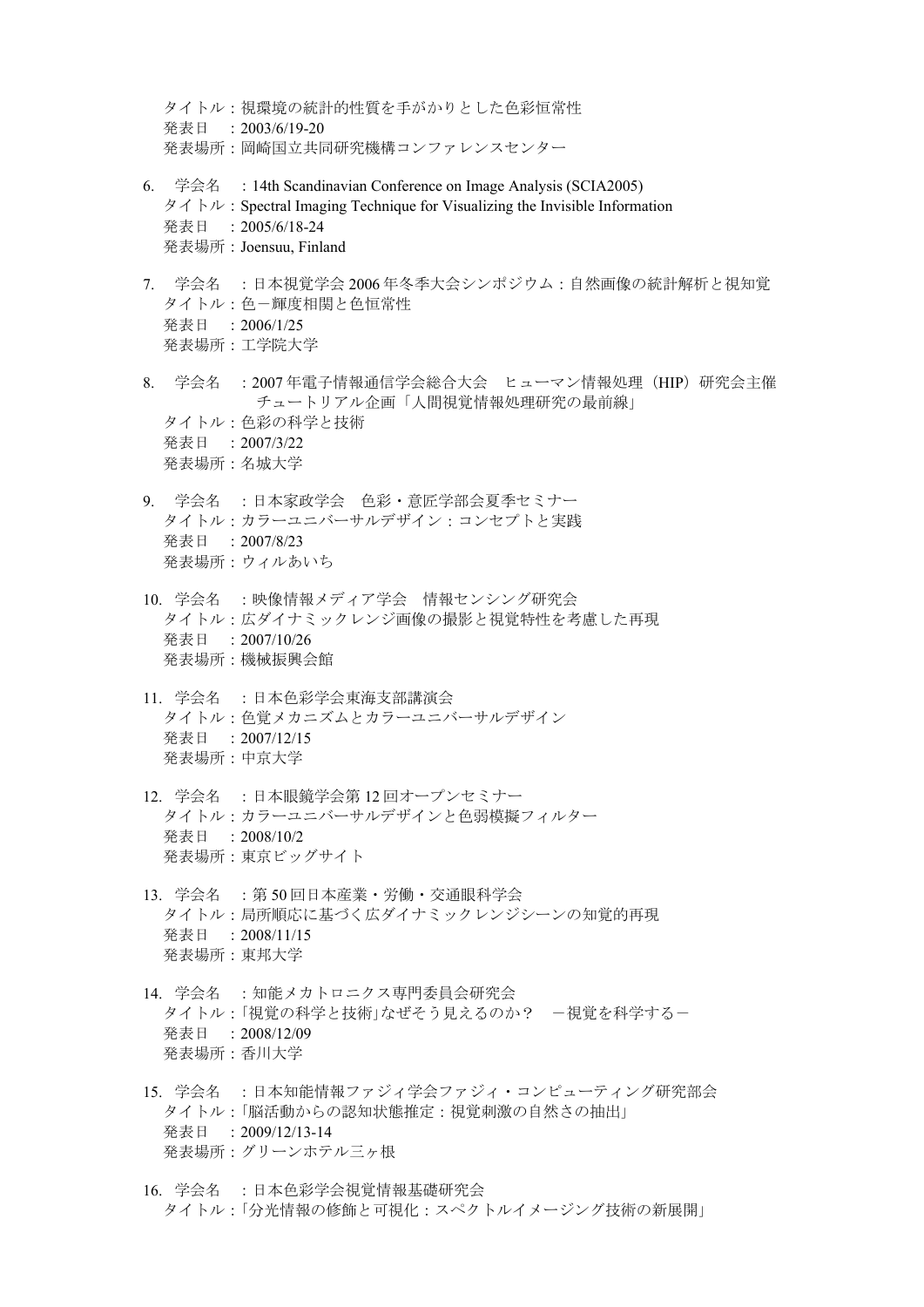発表日 :2011/03/05 発表場所:産業技術総合研究所 臨海副都心センター

- 17. 学会名 : Third Country Training Program (TCTP) On Education For Computer Based Industrial Automatic
	- タイトル:Color Universal Design: Theory and Practice
	- 発表日 :2011/10/27
	- 発表場所:Surabaya, Indonesia
- 18. 学会名 :フラットパネルディスプレイの人間工学シンポジウム タイトル:質感研究の現状と展望 発表日 :2013/03/08 発表場所:成蹊大学
- 19. 学会名 :FPD International 2013 タイトル:質感研究の現状と展望 発表日 :2013/10/23 発表場所:パシフィコ横浜
- 20. 学会名 :質感脳情報学研究会 タイトル:質感認知の環境依存性および学習依存性 発表日 :2014/02/28 発表場所:京都大学東京オフィス
- 21. 学会名 :日本産業皮膚衛生協会研修会 タイトル:視覚からの科学と技術・・・質感認知から情報可視化まで 発表日 :2014/10/23 発表場所:リーガロイヤルホテル京都
- 22. 学会名 :in vivo イメージングフォーラム 2014 タイトル:スペクトルイメージングと分光修飾による視覚技術 発表日 :2014/10/24 発表場所:コクヨホール品川
- 23. 学会名 :生理学研究所研究会 タイトル:素材識別に関わる質感属性とその特性 発表日 :2015/6/12 発表場所:自然科学研究機構 岡崎コンファレンスセンター
- 24. 学会名 :The 11th Asia-Pacific Conference on Vision (APCV2015)  $\forall$   $\wedge$   $\wedge$   $\vee$  : Extracting the attentional status via SSVEPs: The cases of tracking the multiple moving objects and estimating the useful field of view 発表日 : 2015/7/12 発表場所:Nanyang Executive Centre, NTU, Singapore
- 25. 学会名 :電子ディスプレイの人間工学シンポジウム 2017 タイトル:視覚情報と質感手がかり 発表日 :2017/3/3 発表場所:法政大学小金井キャンパス

#### ○ その他セミナー等

1. 2003/03/25 愛知県先端産業集積研究会(名古屋市) 農作物の品質を非破壊で測定する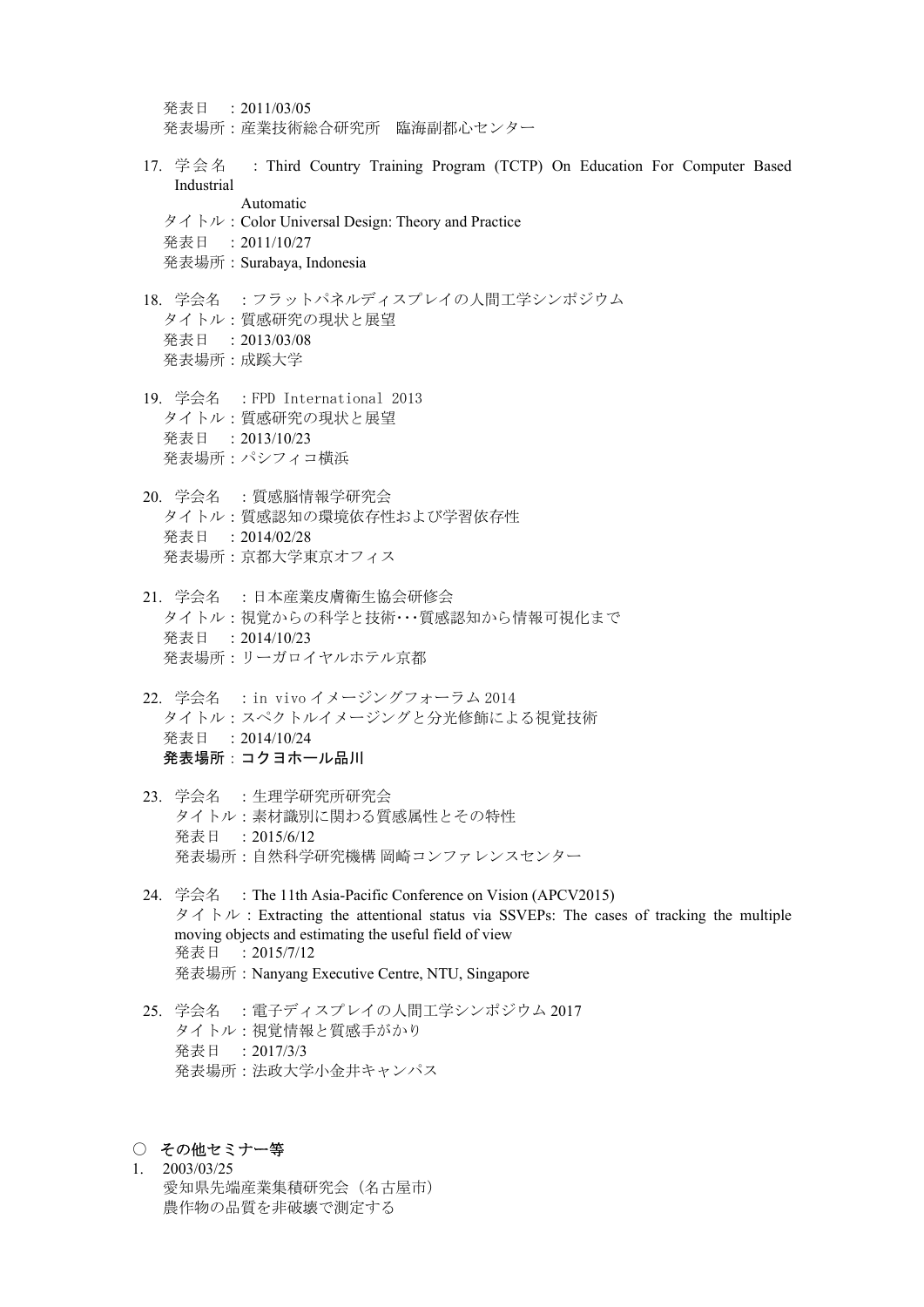- 2. 2003/11/20 IT 農業研究会(サイエンス・コア) 分光画像計測による農作物非破壊検査の実用化研究
- 3. 2004/02/26 蒲郡市生涯学習市民大学講座(蒲郡市役所) 見る仕組み:脳とコンピュータは何が違うの?
- 4. 2004/08/04 ユニバーサルデザイン学習会(浜松市消防本部) 色覚の仕組みと色覚バリアフリー
- 5. 2005/11/22 ソニー先端技術講演(ソニー本社) 視覚の科学と技術 ~視る仕組み、見せる技~
- 6. 2006/01/30 豊橋市役所ユニバーサル講演(豊橋市役所) カラーユニバーサルデザイン:技術と展望
- 7. 2006/09/28-29 豊橋市職員講習会(豊橋市役所) カラーユニバーサルデザイン:コンセプトと実践
- 8. 2006/07/25 未来産業創出交流会(浜松名鉄ホテル) 視覚の科学と技術
- 9. 2006/12/09 名古屋女子大学大学院生活学研究科特別講義(名古屋女子大学) 色-輝度相関と色恒常性
- 10. 2007/03/13 イメージング技術研究会(静岡大学) 広 DR 情報の映像表現
- 11. 2007/05/23 豊橋市役所研修セミナー(豊橋市役所) カラーユニバーサルデザインについて
- 12. 2007/07/05 カラーユニバーサルデザイン体験会(三重県庁) カラーユニバーサルデザインの広がり
- 13. 2007/07/06 環境共生技術研究会(豊橋商工会議所) カラーユニバーサルデザイン:原理と実践
- 14. 2007/10/25 シオザワ CUD セミナー(シオザワ本社) 色覚の仕組みと色弱模擬フィルタの開発
- 15. 2007/11/19 企業ユニバーサルデザインセミナー2007(メッセウイング・みえ) カラーユニバーサルデザイン:理論と実践
- 16. 2007/11/28 豊橋市小中学校教職員向け講演会(教育会館)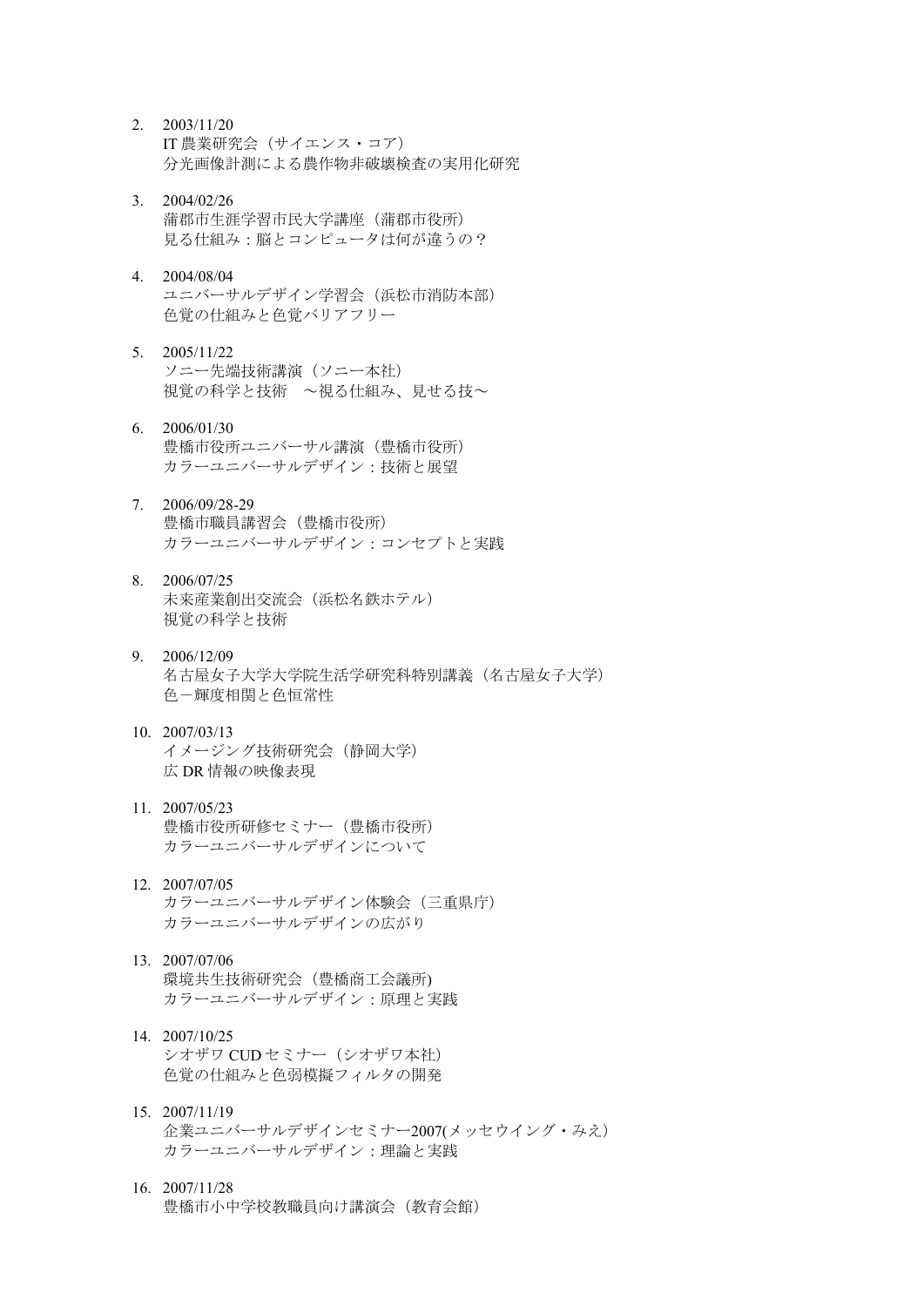カラーユニバーサルデザインについて

- 17. 2008/01/30 詫間電波工業高等専門学校講演会(詫間電波高専) 視覚の科学と技術
- 18. 2008/03/11 三重研究交流・講演会 (三重県科学技術振興センター畜産研究部) スペクトルイメージングによる不可視情報の可視化:食品品質計測への応用
- 19. 2008/05/28 豊橋商工会議所常議員会(豊橋商工会議所) カラーユニバーサルデザインの取り組み
- 20. 2008/06/13 建築士のための知事指定講習会(エル・大阪) 色彩のユニバーサルデザインとまちづくり
- 21. 2008/09/24 カラーUD 講演会(豊橋市職員会館) カラーユニバーサルデザインについて
- 22. 2008/12/08 詫間電波工業高等専門学校/現代 GP シンポジウム(マリンウェーブ) 視覚の科学と技術
- 23. 2009/01/28 三重県農水商工部 第 2 回農工連携研究交流会(三重県水産研究所) 高精度近赤外線センサー等を活用した農林水産物判別技術の研究と今後の展望
- 24. 2009/03/03 東海 iNET 成果報告会(ホテルアソシア豊橋) 産学官連携事例・色弱模擬フィルターの開発
- 25. 2009/03/25 詫間電波工業高等専門学校/現代 GP シンポジウム(マリンウェーブ) 「産学官連携事例紹介 色弱模擬フィルターの開発」
- 26. 2010/01/26 カラーUD 講演会 (豊橋市役所) カラーユニバーサルデザインについて
- 27. 2010/06/08 カラーUD 講演会(豊橋市教育会館) カラーユニバーサルデザインについて
- 28. 2010/10/21 DIC なごやカラーセミナー(テレピアホール) カラーユニバーサルデザインの理論と実践
- 29. 2011/06/07 カラーUD 講演会(豊橋市教育会館) カラーユニバーサルデザインについて
- 30. 2011/07/09 カラーUD 講演会 (ほいっぷ) カラーユニバーサルデザインについて
- 31. 2011/09/05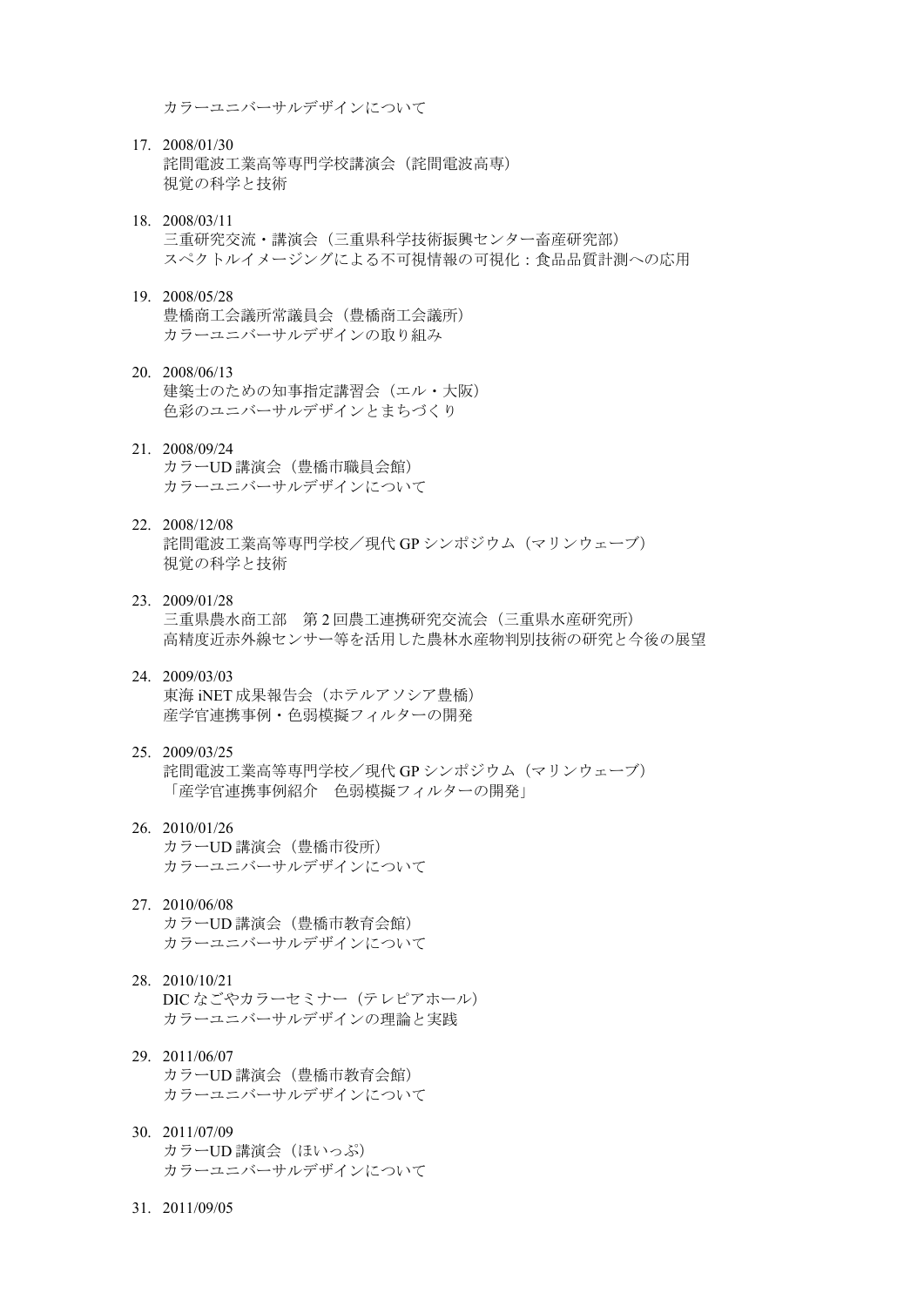企業向け CUD セミナー講演 (東京) カラーユニバーサルデザイン

- 32. 2011/09/29 企業向け CUD セミナー講演 (東京) カラーユニバーサルデザイン
- 33. 2012/05/22 SONY 株式会社技術者講演(東京・ソニーシティ大崎) 質感脳情報学 ~現状と展望~
- 34. 2012/06/05 中堅教員研修会(豊橋市教育会館) カラーユニバーサルデザインについて
- 35. 2012/09/11 ジャパンディスプレイセントラル(JEITA) 質感研究の現状と展望
- 36. 2012/10/30 豊橋市職員研修会(豊橋市役所) カラーユニバーサルデザインについて
- 37. 2013/02/11 Research Seminar (University of Eastern Finland) Visual Perception And Cognition Laboratory (VPAC Lab)
- 38. 2013/06/11 中堅教員研修会(豊橋市教育会館) カラーユニバーサルデザインについて
- 39. 2013/11/06 働く人に学ぶ会(豊橋市東部中学校)
- 40. 2014/02/26 中部バリアフリー連絡会議(名古屋合同庁舎) バリアフリーと視覚認知~カラーユニバーサルデザインを例にして
- 41. 2014/06/13 カラーUD 講演会(豊橋市教育会館) カラーユニバーサルデザインについて
- 42. 2014/09/16 保育士研修会(豊橋市役所) カラーユニバーサルデザインについて
- 43. 2015/07/17 豊田中研講演会(豊田中央研究所) 感性研究の最前線: 質感って何?〜最近の話題と展望〜
- 44. 2015/07/21 豊橋市中小企業人材育成支援研修 「最新の知見を踏まえた技術者養成講座」(豊橋サイエンスコア) 視覚の科学と技術
- 45. 2015/11/12 豊橋市職員研修会(豊橋市役所) カラーユニバーサルデザインについて